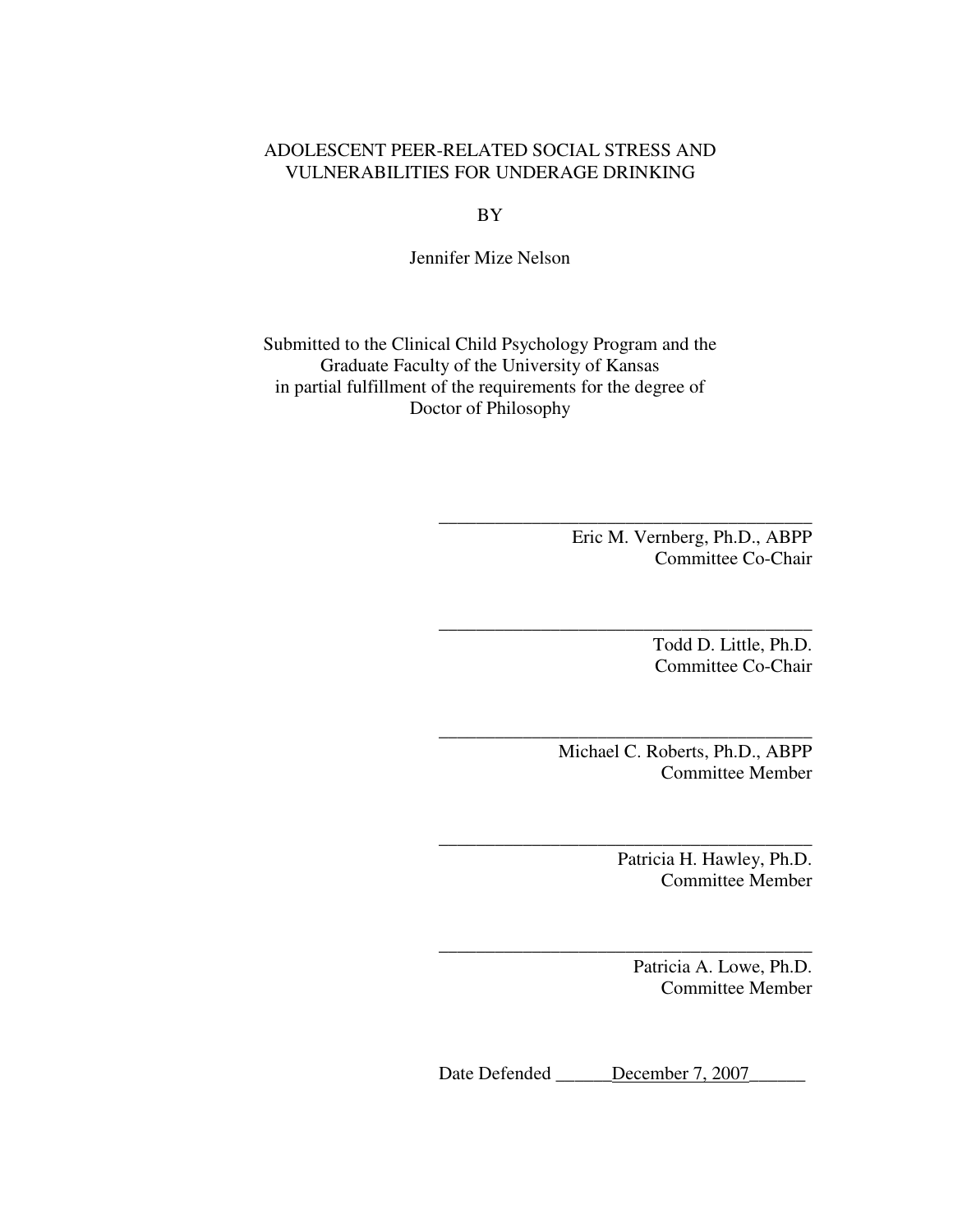The Dissertation Committee for Jennifer Mize Nelson certifies that this is the approved version of the following dissertation:

## ADOLESCENT PEER-RELATED SOCIAL STRESS AND VULNERABILITIES FOR UNDERAGE DRINKING

Committee:

Eric M. Vernberg, Ph.D., ABPP Committee Co-Chair

\_\_\_\_\_\_\_\_\_\_\_\_\_\_\_\_\_\_\_\_\_\_\_\_\_\_\_\_\_\_\_\_\_\_\_\_\_\_\_\_

\_\_\_\_\_\_\_\_\_\_\_\_\_\_\_\_\_\_\_\_\_\_\_\_\_\_\_\_\_\_\_\_\_\_\_\_\_\_\_\_

\_\_\_\_\_\_\_\_\_\_\_\_\_\_\_\_\_\_\_\_\_\_\_\_\_\_\_\_\_\_\_\_\_\_\_\_\_\_\_\_

\_\_\_\_\_\_\_\_\_\_\_\_\_\_\_\_\_\_\_\_\_\_\_\_\_\_\_\_\_\_\_\_\_\_\_\_\_\_\_\_

\_\_\_\_\_\_\_\_\_\_\_\_\_\_\_\_\_\_\_\_\_\_\_\_\_\_\_\_\_\_\_\_\_\_\_\_\_\_\_\_

Todd D. Little, Ph.D. Committee Co-Chair

Michael C. Roberts, Ph.D., ABPP Committee Member

> Patricia H. Hawley, Ph.D. Committee Member

Patricia A. Lowe, Ph.D. Committee Member

Date approved: \_\_\_\_\_\_\_\_April 21, 2009\_\_\_\_\_\_\_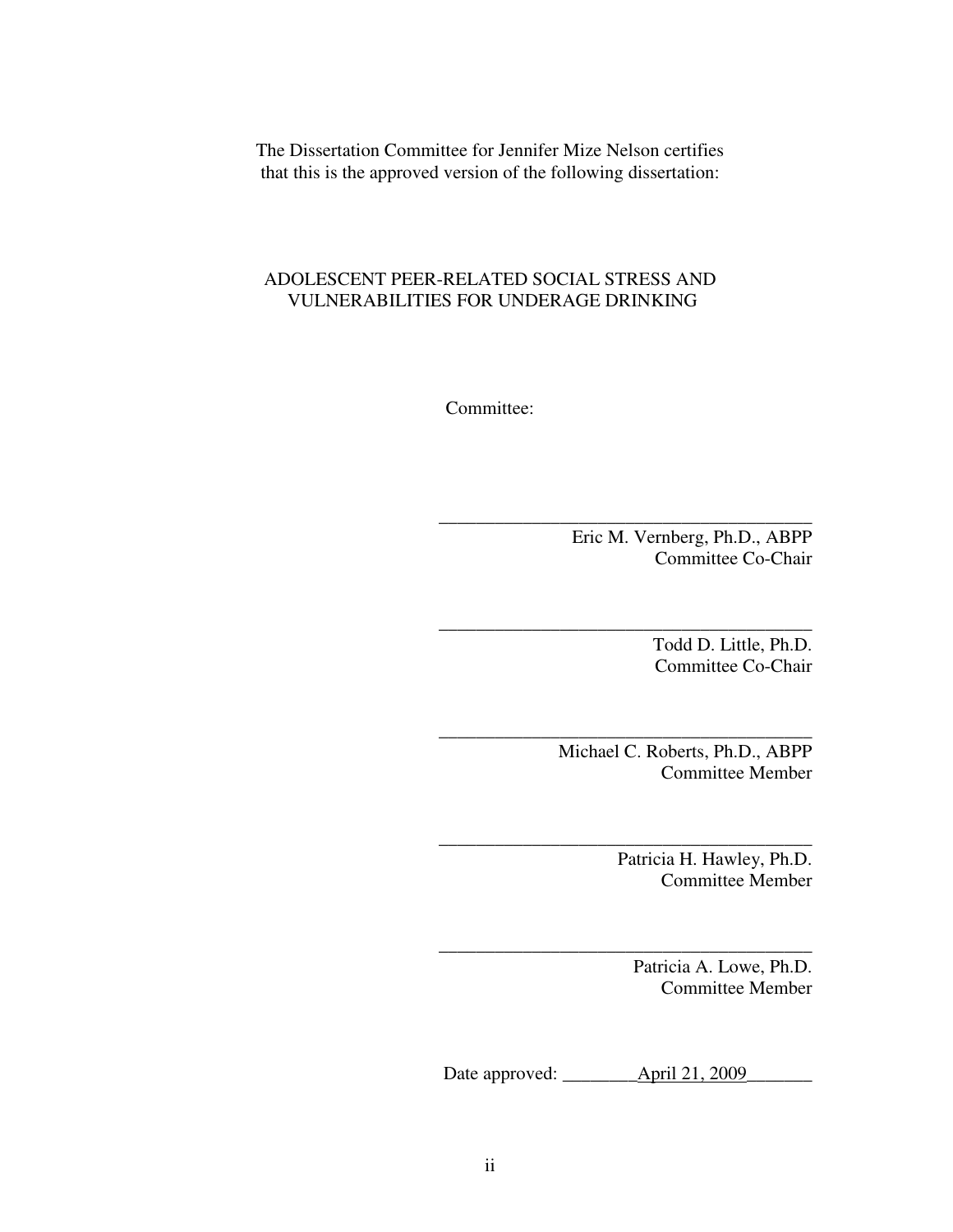#### ABSTRACT

#### Jennifer Mize Nelson

#### Clinical Child Psychology Program

Departments of Applied Behavioral Science and Psychology, August 2009

#### University of Kansas

Comprehensive models synthesizing contributors to alcohol use among mainstream adolescents are lacking in comparison to models more equipped to explain alcohol use among antisocial and delinquent adolescents. The present study examined a model of additive peer-related, emotional, and cognitive risk factors for adolescent alcohol use within a school-based sample of  $10<sup>th</sup>$  grade adolescents. Participants provided self-reports of peer-related social stress, the discrepancy between their desired and perceived actual belonging within school peer crowds. Additionally, adolescents provided self-reports of self-esteem, coping, involuntary stress responses, sociability and tension reduction positive alcohol expectancies, and alcohol use. Adolescents who experienced higher levels of peer-related social stress and endorsed more sociability alcohol expectancies engaged in higher levels of alcohol use. Those who reported higher self-esteem were especially prone to drinking when faced with peer-related social stress. Implications for further model development and research directions, as well as school-based universal prevention programming, are discussed.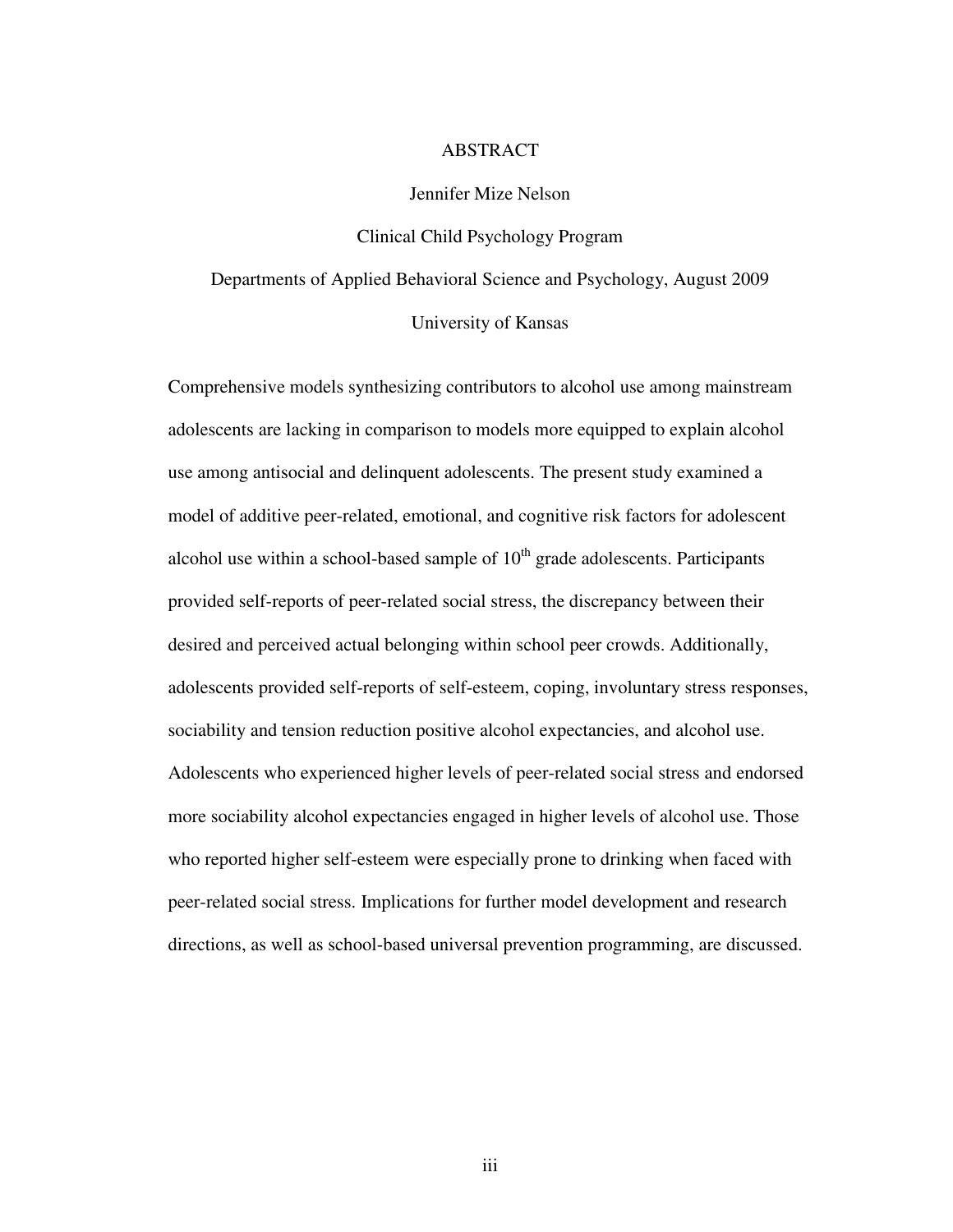#### DEDICATIONS

 This dissertation would not be complete without an expression of my utmost gratitude for those who have supported me in its completion and throughout my graduate career. I would like to thank my co-chairs, Drs. Eric Vernberg and Todd Little, for the energy and time they have invested in my graduate training, as well as for their guidance during the completion of my dissertation and with respect to my professional development. In keeping with a true scientist-practitioner model, Dr. Vernberg has instilled in me a desire to aim to conduct research that can make a difference for children, adolescents, and families. Dr. Little has with the gifts of his time and patience taught me so much about research methodology and quantitative analysis and supported me in applying what I have learned to the many projects on which he has worked with me during graduate school. I would also like to thank my graduate training director, Dr. Michael Roberts, for his devotion to developing such an exemplar training program in clinical child and adolescent psychology, and for the many opportunities and advice he has provided me. I am additionally thankful for the gentle prodding, patience, and support of Tammie Zordel, who helped me to navigate the logistics of completing the graduate program. Furthermore, I would like to thank my dissertation committee members for their constructive suggestions and my fellow graduate students for their friendship.

 In addition to those who made my professional experience of graduate school so rich, I would like to express my deep appreciation for the love and support my family has provided to me during these years. My husband, Tim Nelson, has been not only an invaluable colleague but a tremendous source of encouragement. I am so grateful for his patience in listening to me think out loud about my research ideas and professional goals, as well as for his help in making editing suggestions for my written work. In addition he has continued to remind me of the importance of balancing career endeavors with enjoying life. I am also so thankful for my parents, John and Karen Mize. They have displayed so much patience and understanding of the demands of graduate school and have always been right there to offer support, encouragement, and many invitations to enjoy time with our family. In addition, my sister, Alison, my brother, Ryan, and my brother-in-law, Jared, have also been incredibly patient and supportive, providing lots of laughs and fun times. Finally, I am grateful for my parents-in-law, Dave and Teddi Nelson, and my brother-in-law, James, who have encouraged me from a distance. Time spent together with them as a family in Virginia has provided important times of restoration and laughter throughout my graduate career.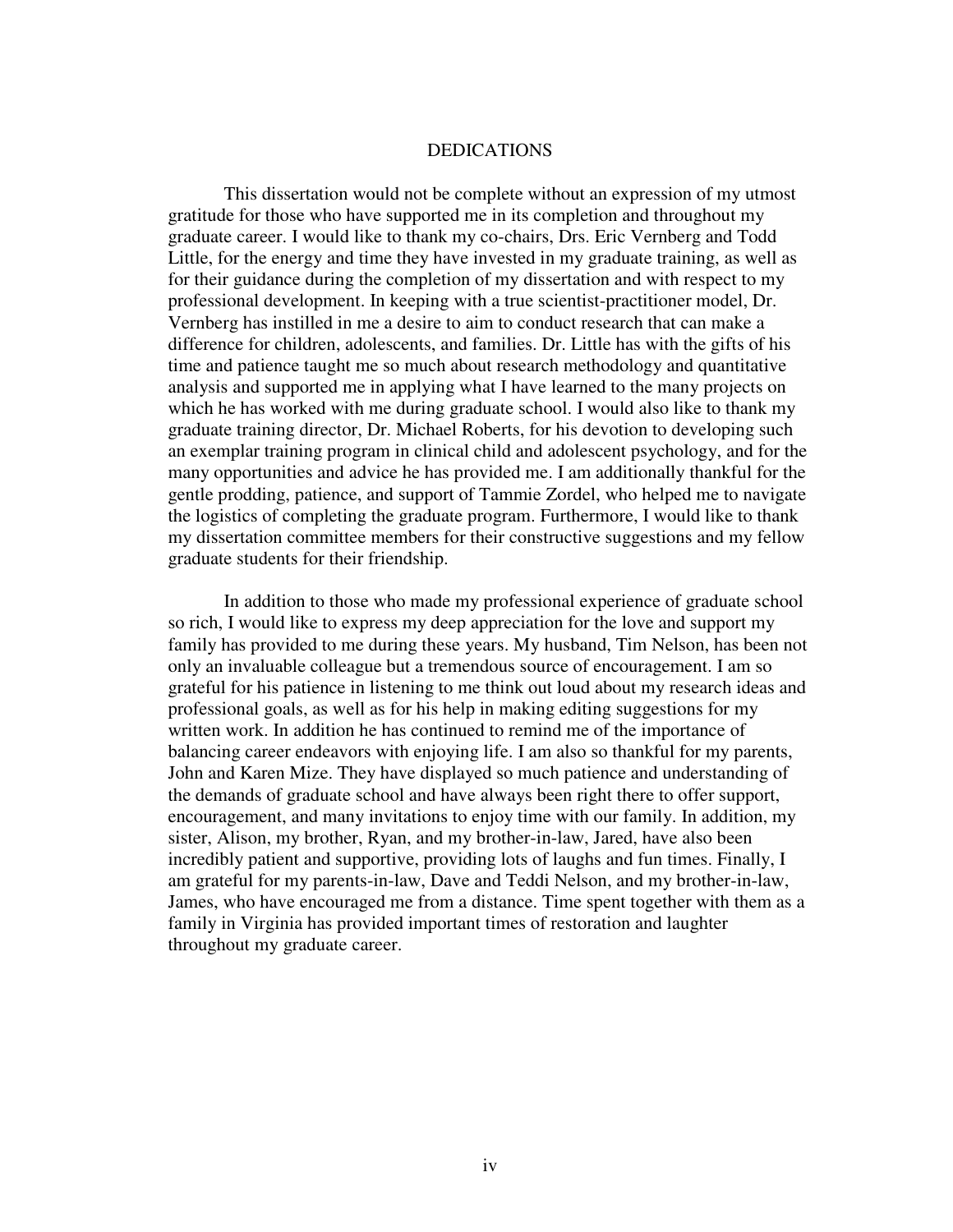## ACKNOWLEDGEMENTS

 Data used for this dissertation were collected as part of a larger research project, the Teen Experiences Study. The project would not have been possible without the cooperation of the participating school district, principal, teachers, staff, students, and parents. Their assistance and time is greatly appreciated. Special thanks go to Dr. Bridget Biggs for her support and time in collaborating on this project with Dr. Vernberg and the author of this dissertation. In addition, the diligence, conscientiousness, and time of the research assistants who worked on this project made it more enjoyable and manageable.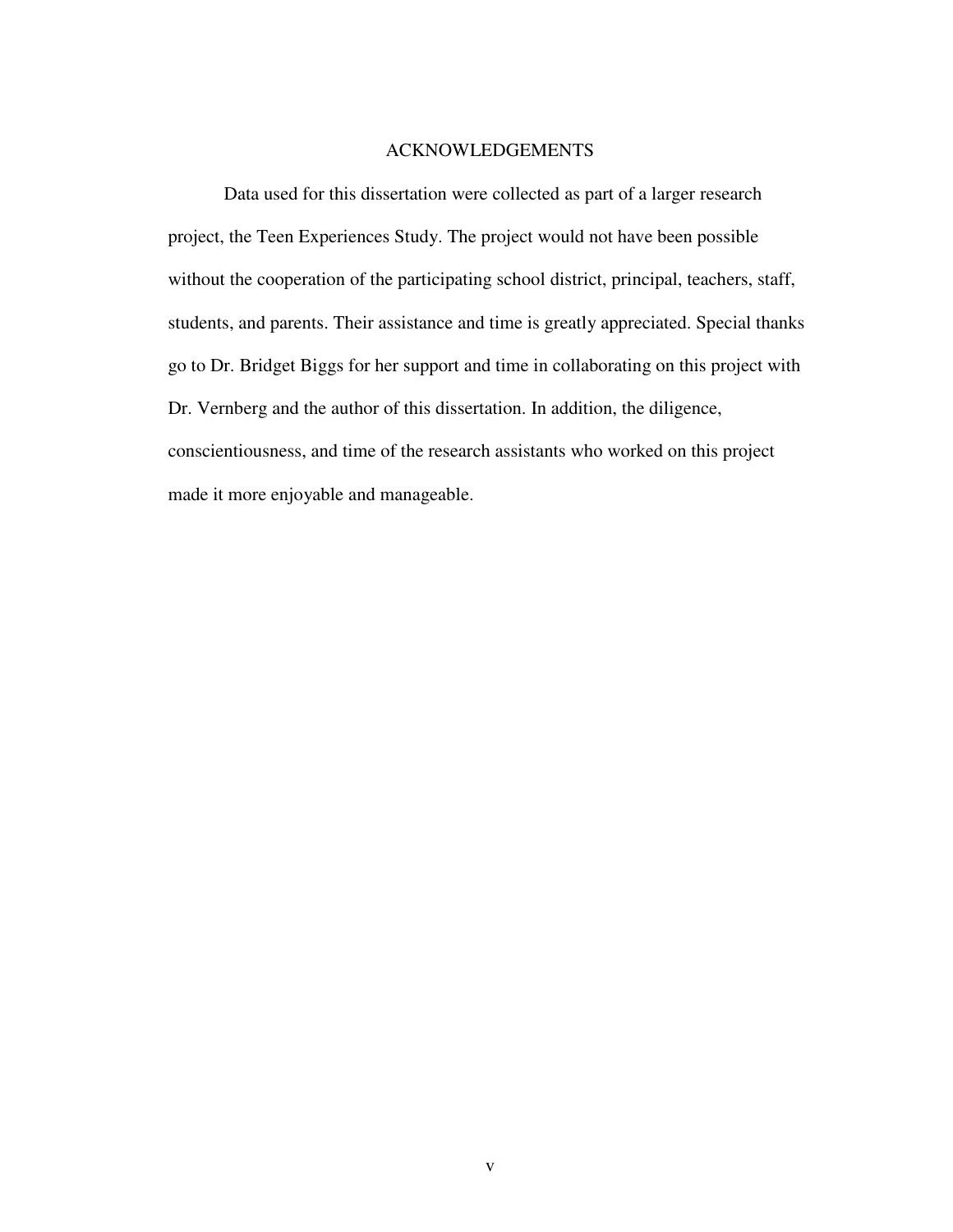# TABLE OF CONTENTS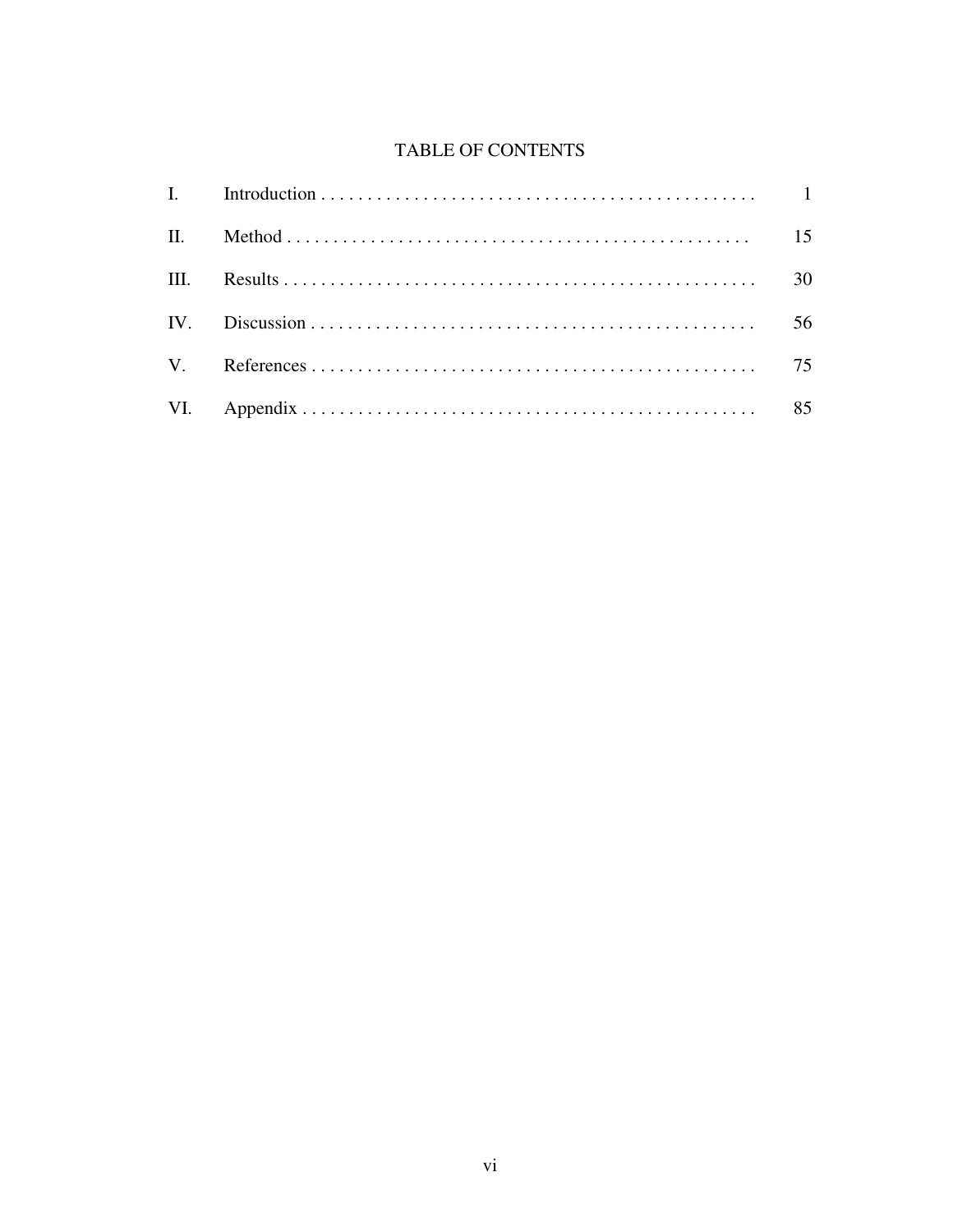# LIST OF TABLES AND FIGURES

| Figure 1. | Hypothesized Comprehensive Model of Adolescent Alcohol                                                                                                                                      | 14 |
|-----------|---------------------------------------------------------------------------------------------------------------------------------------------------------------------------------------------|----|
| Table 1.  | Frequency of Adolescents Rating Each Social Reference Group<br>Among Their Top Two Most Desired for Belonging                                                                               | 21 |
| Table 2.  | Means, Standard Deviations, and Correlations Between the                                                                                                                                    | 31 |
| Figure 2. | Histograms for Peer-Related Social Stress and Alcohol Use                                                                                                                                   | 33 |
| Table 3.  | Summary of Preliminary Regression Analyses for Variables                                                                                                                                    | 35 |
| Table 4.  | Loading and Intercept Values, Residuals, and $R^2$ Values for<br>Each Indicator, and the Estimated Latent Variance from the<br>Structural Model for the Overall Sample                      | 43 |
| Table 5.  | Correlated Residuals Between Orthogonalized Product Term<br>Indicators of the Latent Peer-Related Social Stress × Global<br>Self-Esteem Interaction in the Structural Model for the Overall | 45 |
| Table 6.  | Completely Standardized Psi Matrix for the Latent Constructs<br>in the Structural Model for the Overall Sample                                                                              | 46 |
| Figure 3. | Final Structural Model for the Overall Sample                                                                                                                                               | 48 |
| Figure 4. | Graphical Representation of Global Self-Esteem as a Moderator<br>of Peer-Related Social Stress and Alcohol Use                                                                              | 49 |
| Table 7.  | Fit Indices for the Nested Sequence in the Multiple Group                                                                                                                                   | 52 |
| Table 8.  | Loading and Intercept Values, Residuals, and $R^2$ Values for Each<br>Indicator, and the Estimated Latent Variance from the 2-Group<br>Gender Intercept Invariance Model                    | 53 |
| Table 9.  | Beta Parameters for Boys and Girls in Latent 2-Group Model<br>Predicting Alcohol Use and Results of Nested Chi-Square Tests                                                                 | 55 |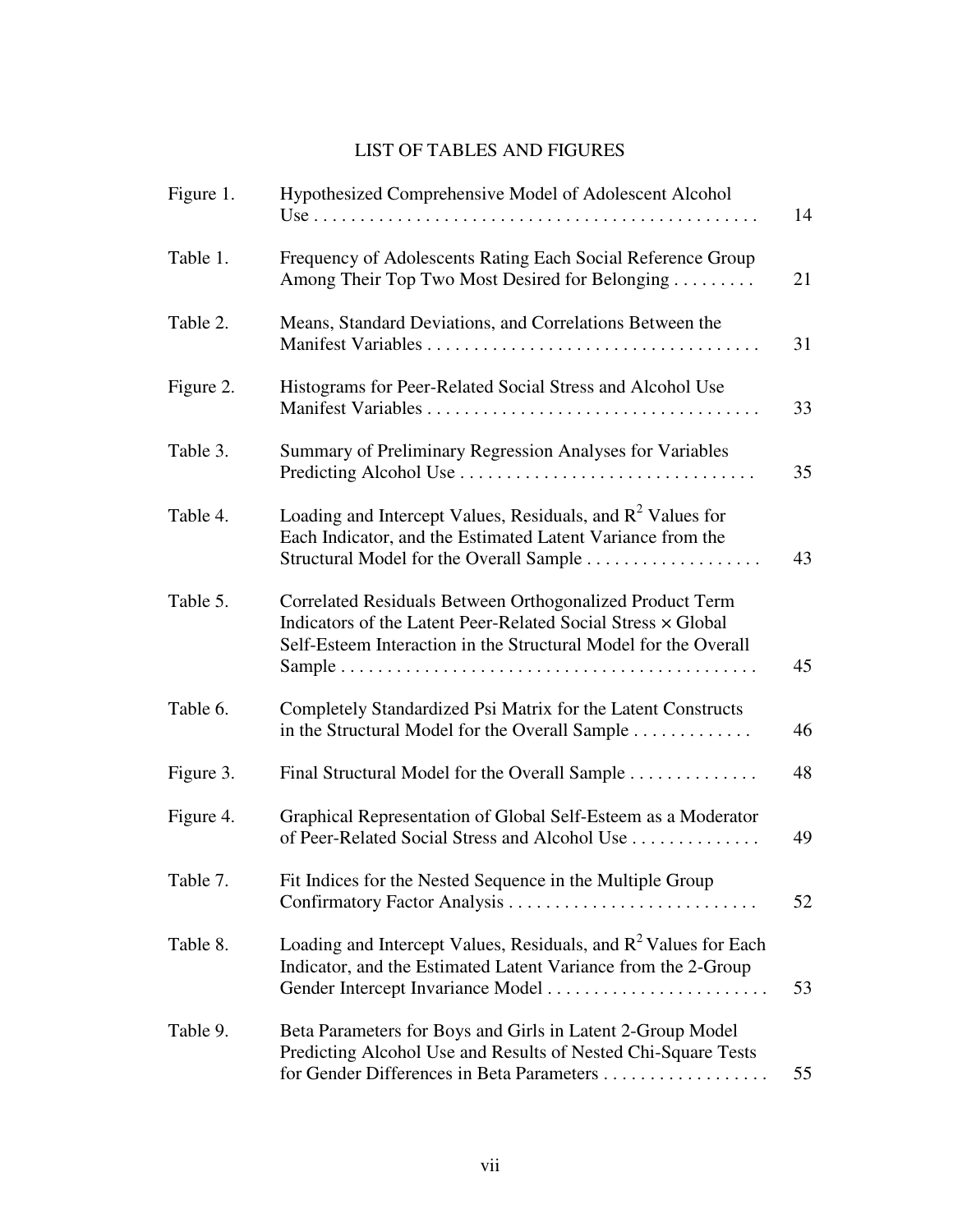| Table 10. | Means, Standard Deviations, and Correlations Between the |    |
|-----------|----------------------------------------------------------|----|
|           |                                                          | 85 |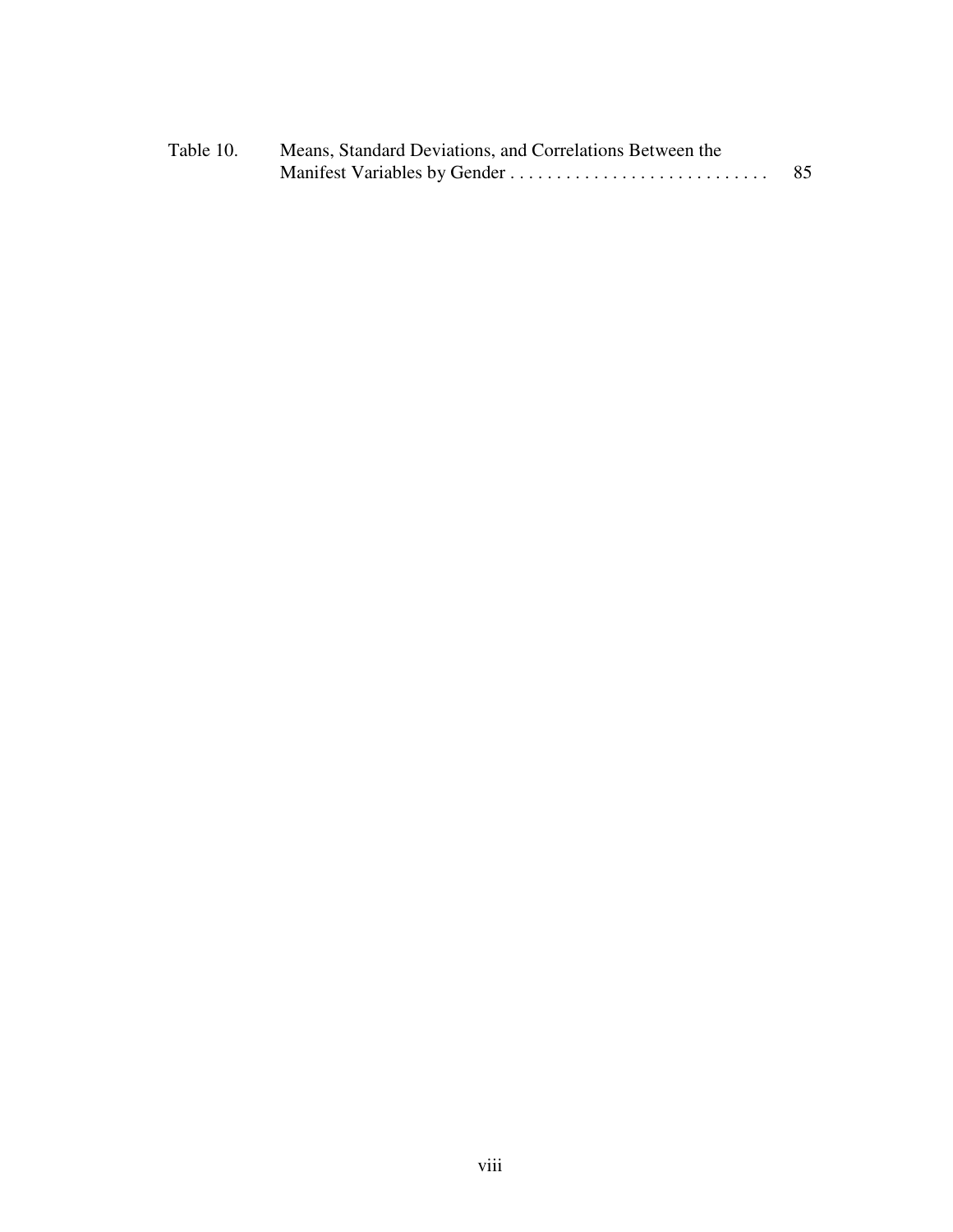# ADOLESCENT PEER-RELATED SOCIAL STRESS AND VULNERABILITIES FOR UNDERAGE DRINKING

 Underage drinking is regarded as a common adolescent behavior yet considered a widespread public health problem in the United States that can compromise healthy adolescent development in contributing to a range of physical health, psychological, and academic difficulties. Despite a recent and promising downward trend in the percentages of adolescents who drink and drink heavily, current national epidemiological data suggest that three out of every four high school seniors (75-80%) have consumed alcohol before the completion of high school (with 63-75% of  $10^{th}$  graders having consumed alcohol; Eaton, Kann, Kinchen, Ross, Hawkins et al., 2006; Johnston, O'Malley, Bachman, & Schulenberg, 2006). Of more concern, over half of high school seniors  $(57%)$  and over two-fifths of  $10<sup>th</sup>$  graders (42%) report having been drunk at least once (Johnston et al., 2006).

Adolescents who become intoxicated are at risk for a range of short- and longterm negative consequences, some of which only require one drinking incident to take effect (e.g., motor vehicle accidents). According to the Centers for Disease Control and Prevention (CDC), alcohol frequently contributes to the leading causes of death among adolescents (i.e., motor vehicle accidents, unintentional injuries, homicides, and suicides; Eaton et al., 2006). Recent neurocognitive research has cited the negative effects of more chronic heavy drinking on adolescent brain development (i.e., compromised memory and attention processes, disruption of myelination, less efficient synaptic pruning, decreased hippocampal size; Brown & Tapert, 2004).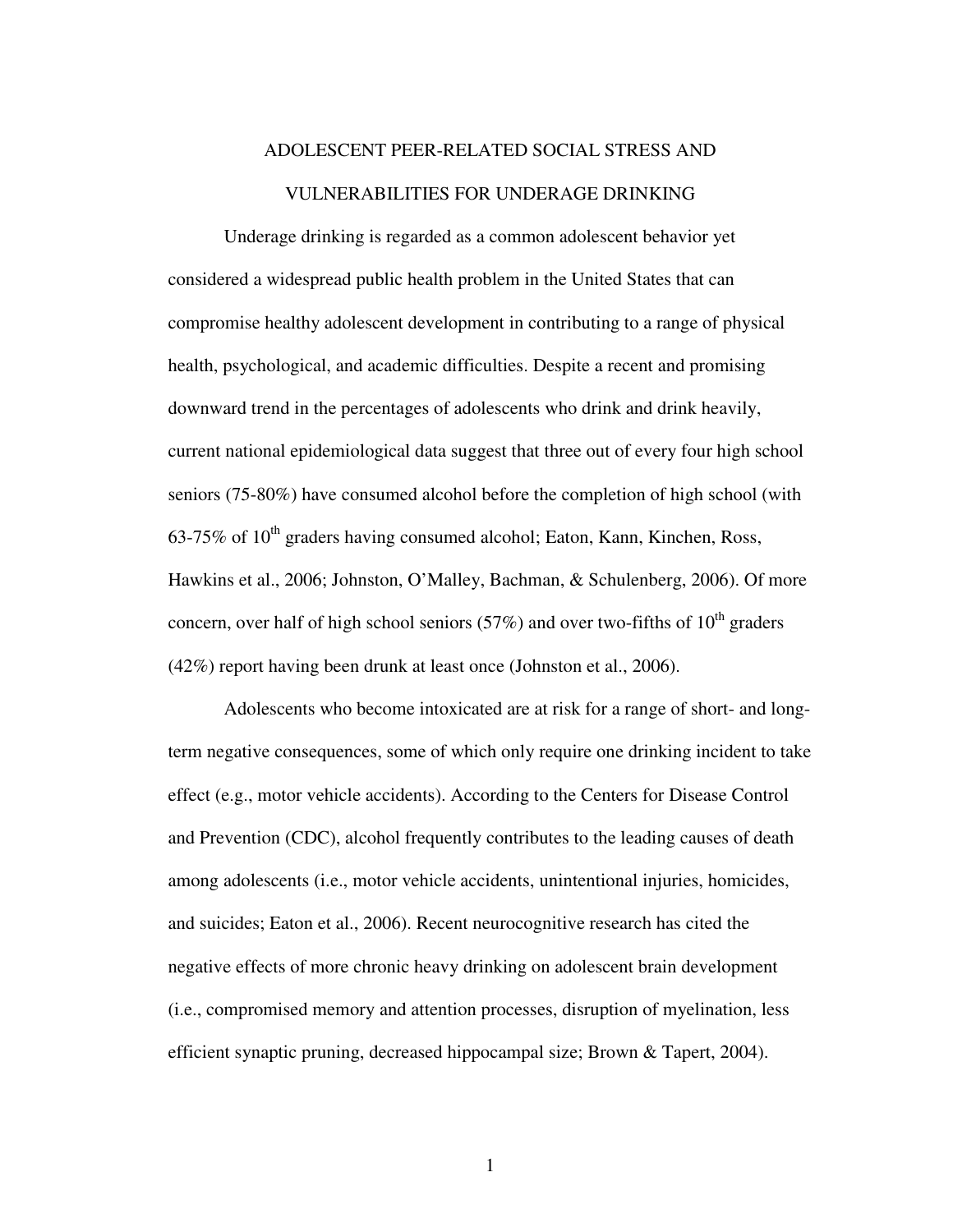Furthermore, alcohol use has been found to contribute to poor academic performance (Ellickson, Tucker, & Klein, 2003), delinquent behavior (Ellickson et al., 2003), smoking and illegal drug use (Ellickson et al., 2003), poor coping with psychological difficulties, and risky sexual behavior.

Although much research has investigated factors that make adolescents prone to drinking and its negative effects, the wealth of previous work has tended to focus on risk factors for alcohol use in the context of serious delinquency or antisocial behavior (particularly among boys; see Wills & Dishion, 2004). This subpopulation of adolescents is more likely to display extreme and obvious indicators of maladjustment that highlight their alcohol use and abuse (e.g., school drop-out, criminal violence, life threatening risk-taking). They also likely share characteristics with those of the adolescent-limited or life-course persistent typologies of adolescents displaying conduct problems (Moffit, 1993), including some combination of aggressive and oppositional temperament, poor parental management practices, rejection from mainstream peers, and subsequent affiliation with a deviant peer group that encourages further problem behavior. Aside from the important and informative focus on serious substance use in the context of delinquency, conceptual models and empirical research aimed at explaining alcohol use in the general adolescent population have been lacking or oversimplified in their accounts of developmental and other contributors to use (Psychosocial Processes, 2004/2005). Adolescents who do not engage in high levels of deviant behaviors may nonetheless have significant alcohol use that can put them at risk for immediate consequences of intoxication (e.g.,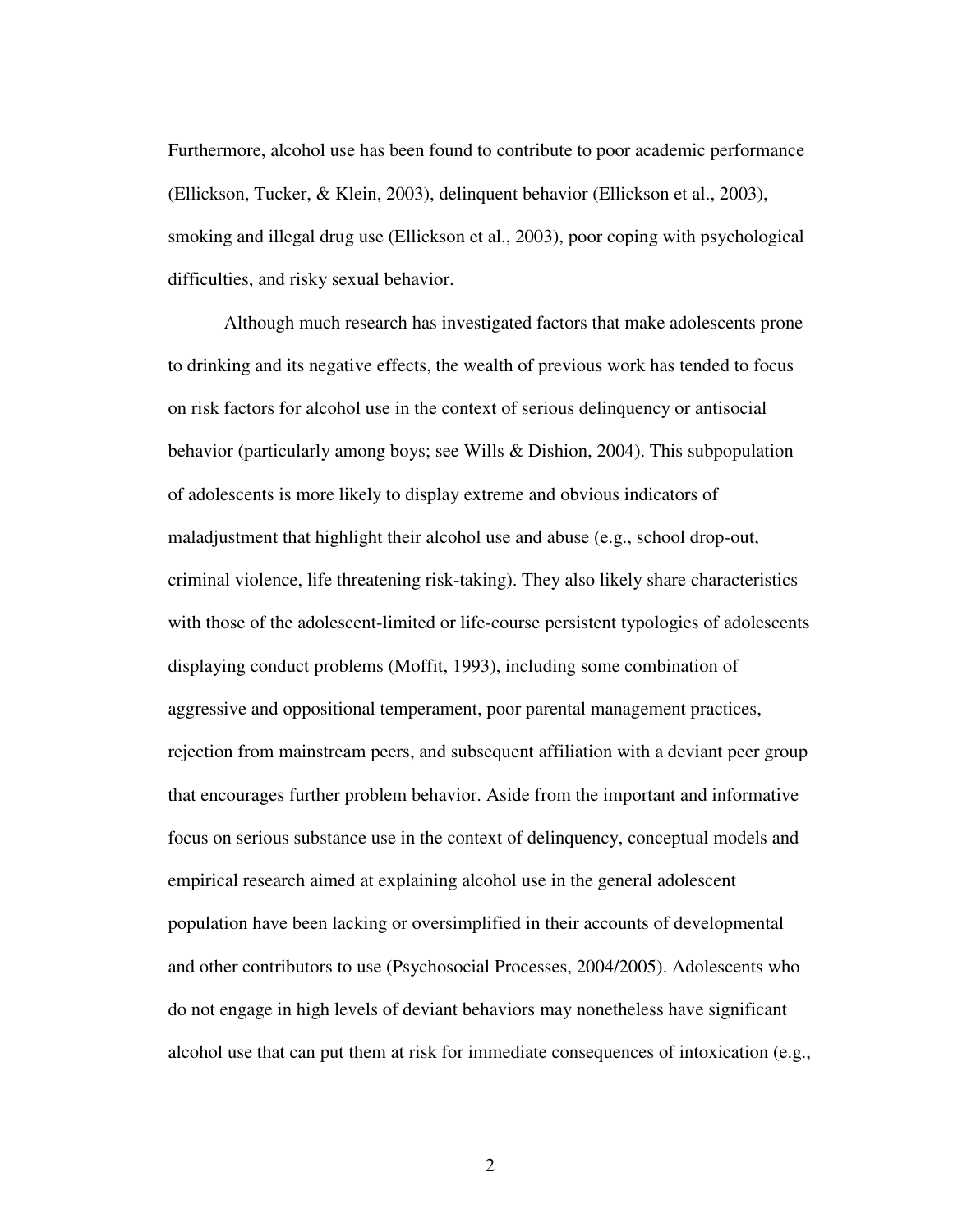injury-related mortality, unplanned or risky sexual behavior) or set the stage for the development of more serious problems with alcohol or other substance abuse.

In 2003, the National Institute on Alcohol Abuse and Alcoholism (NIAAA) of the National Institutes of Health (NIH) issued an Initiative on Underage Drinking to address the increasing societal concerns about this longstanding problem. *Alcohol Research and Health*, the peer-review journal of the NIAAA, published a special issue to address this initiative in 2004/2005. Among many other directions for future research, the portion of the issue pertaining to "Psychosocial Processes and Mechanisms of Risk and Protection" outlined five of the most influential theories previously devised to explain adolescent substance use. Notably, the authors pointed out that the majority of these theories have been "directed toward antisocial and deviant involvement with alcohol and other drugs," failing to "address the underage drinking behavior of youth thought to be successful and mainstream" (Psychosocial Processes, 2004/2005, p. 149). The multidimensional model of adolescent alcohol use tested in the current study was proposed in response to this call for the "synthesis and testing of new and comprehensive models that reflect the complex multicausality of all underage drinking behavior within a developmental framework" (Psychosocial Processes, 2004/2005, p. 149).

The present study aimed to examine a comprehensive model of risk factors for adolescent alcohol use drawn from several influences highlighted by the NIAAA Initiative on Underage Drinking as of potential importance for better understanding alcohol use among mainstream adolescents (i.e., peer influence, self-esteem, coping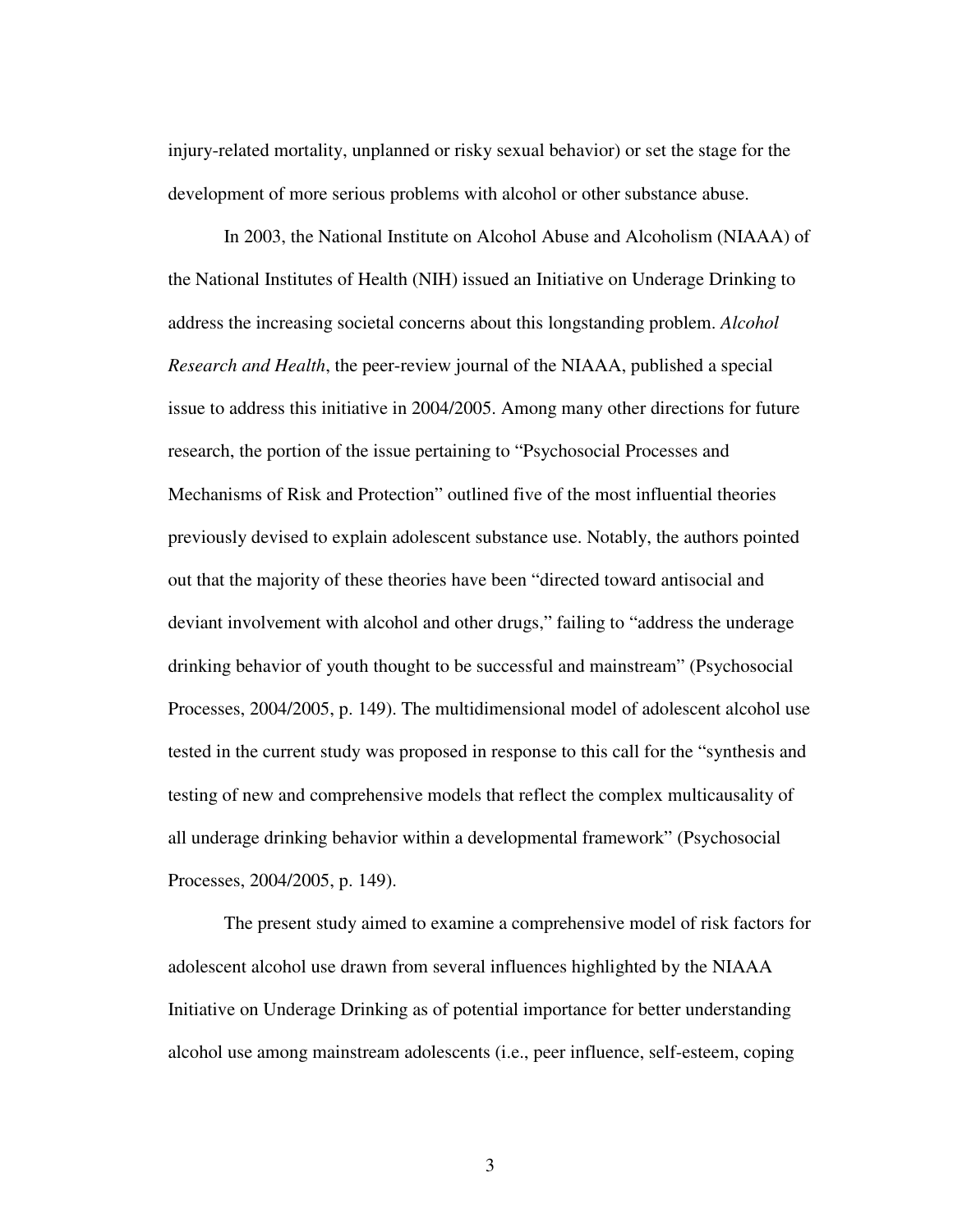style, and alcohol expectancies; Psychosocial Processes, 2004/2005). Additionally, this model was tested during the semester following  $10<sup>th</sup>$  grade adolescents' transition to the high school building in the participating school district, representing a developmental period common to adolescence during which related social stressors can be compounded and likely to make adolescents more susceptible to drinking behavior (Graber & Brooks-Gunn, 1996).

Given that adolescent school transitions involve new and changing peer relationships during a time when social acceptance and support are highly valued (Aikins, Bierman, & Parker, 2005; O'Brien & Bierman, 1988), the construct of peerrelated social stress was central to the model examined in this study. Peer-related social stress was conceptualized differently than other aspects of peer influence previously examined in relation to alcohol use among adolescents; the degree to which adolescents desired increased belonging within valued peer crowds was assessed as an indicator of adolescents' social stress expected to relate to alcohol use among some adolescents in the context of ever-changing peer relationships. Furthermore, in keeping with the broad goal of developing a more comprehensive model of adolescent alcohol use, the present study assessed peer-related social stress in combination with three emotional and cognitive constructs (i.e., self-esteem, coping style, and alcohol expectancies) also expected to relate to alcohol use. These influences on adolescent alcohol use have not been previously examined in combination prior to this study. The overarching purpose of attempting to understand how the combination of the risk factors examined related to adolescent alcohol use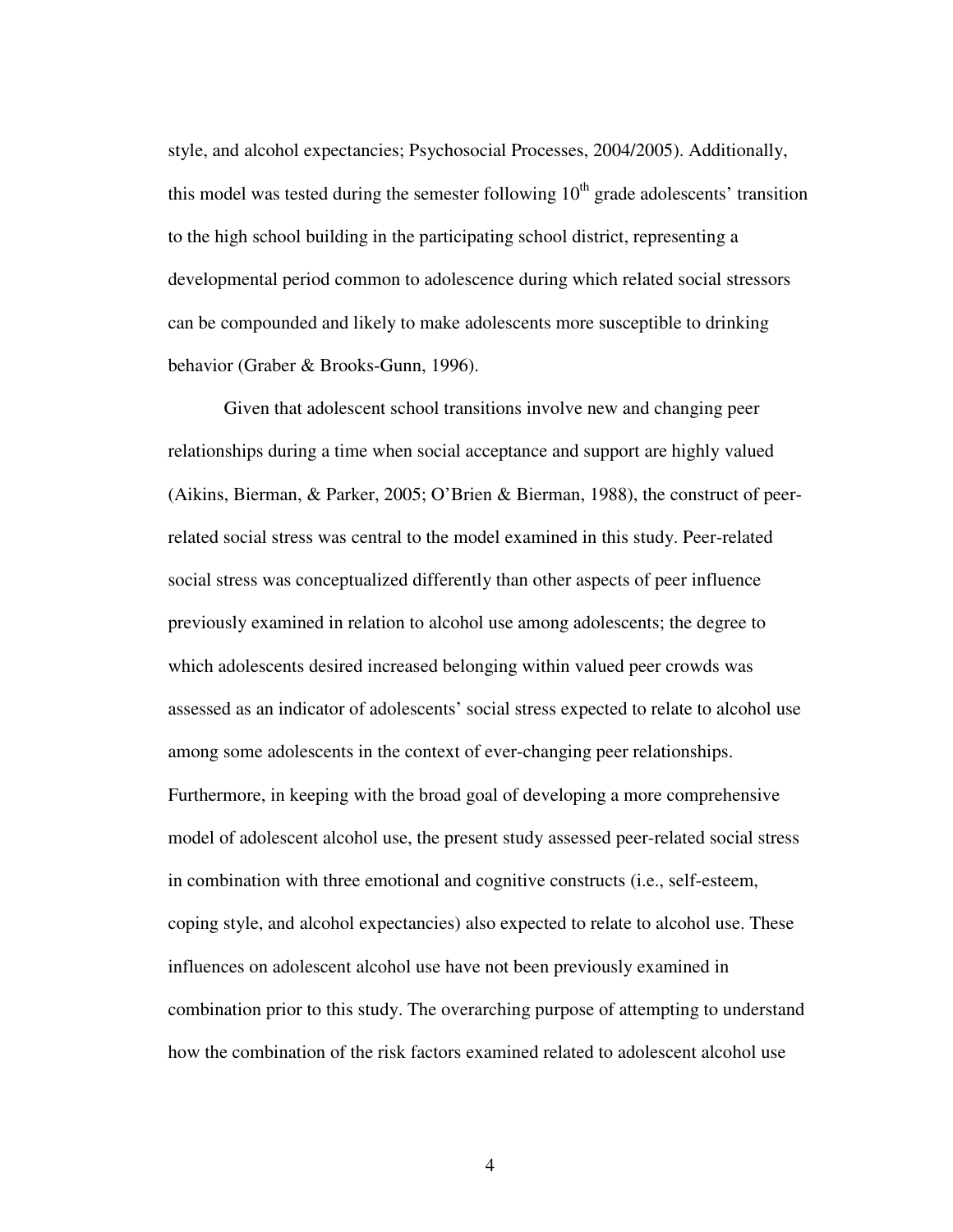was to inform more directed prevention and intervention efforts that more appropriately address the social, emotional, and cognitive factors that make typically developing adolescents in school-based community samples more prone to engaging in risk behaviors.

#### *Peer-Related Social Stress as a Contributor to Alcohol Use*

Previous work on adolescent health risk behavior has pointed to peer influence as a strong predictor of the likelihood that adolescents engage in risk behaviors (Urberg, Degirmencioglu, & Pilgrim, 1997). Children and adolescents rejected by mainstream peers have been found to subsequently gravitate toward deviant peer groups that introduce and support the use of alcohol and other substances (Moffit, 1993; Parker & Asher, 1987; Prinstein & La Greca, 2004). Less specific to rejected and deviant adolescents, the degree to which adolescents in general have best friends who use alcohol has been found to be a consistent predictor of initial alcohol use and change in alcohol use over time (Hawkins, Catalano, & Miller, 1992; Wills & Cleary, 1999). In addition to the influence of close friends, adolescents' membership in social crowds in which drinking is a prevalent behavior has also been predictive of adolescents' own levels of drinking behavior (La Greca, Prinstein, & Fetter, 2001; Sussman, Dent, & McCullar, 2000).

Beyond explicit affiliation with close friends and peer crowds who engage in similar levels of health risk behavior, the role of adolescents' *perceptions* of risk behavior among their peers as contrasted with the *actual* behaviors of those peers has been examined in predicting adolescents' own risk behaviors (Iannotti & Bush,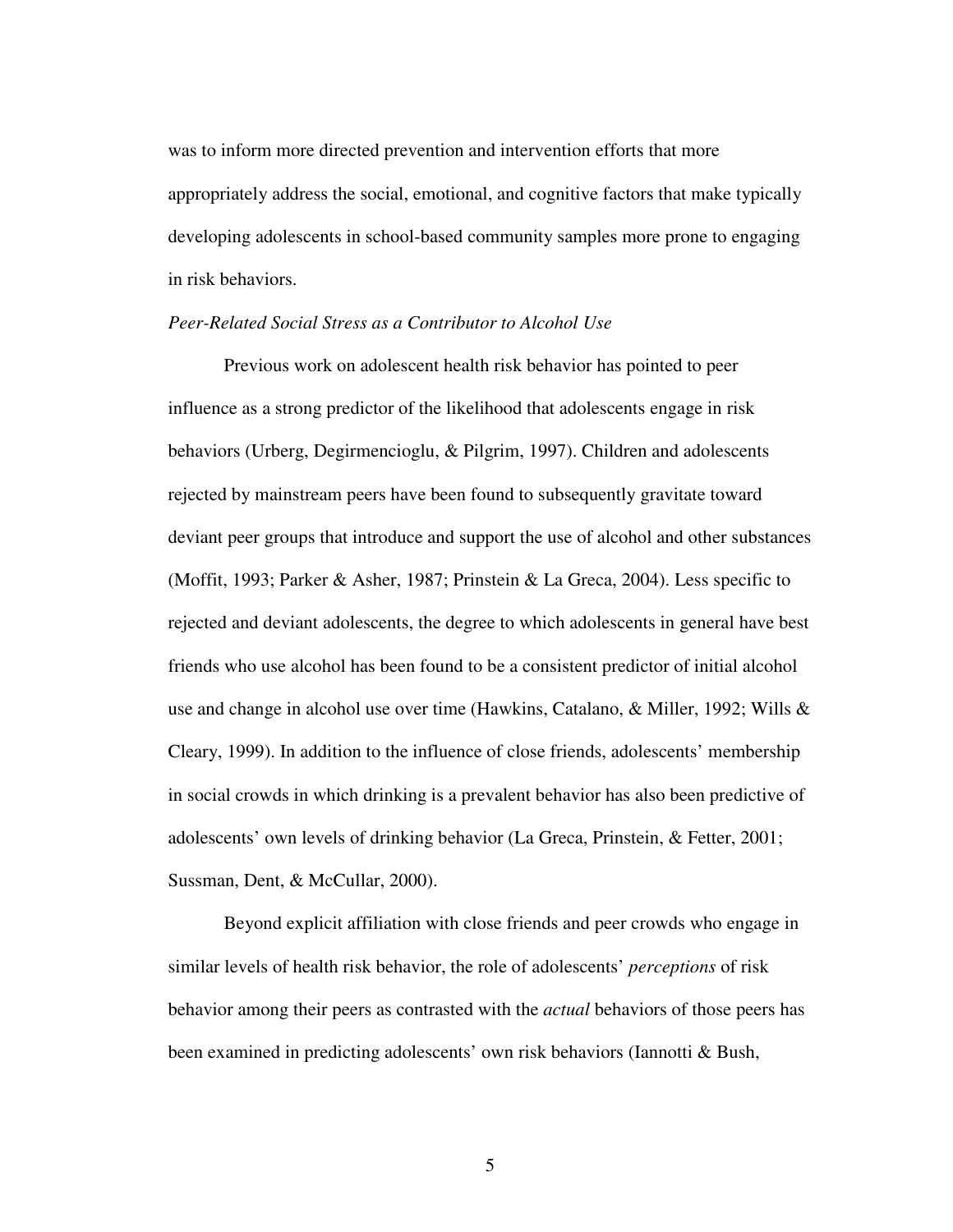1992). Recent studies have begun to demonstrate that adolescents tend to perceive that peers with higher reputation-based popularity and membership in higher status peer crowds engage in higher levels of externalizing behavior, including aggression, substance use, and sexual risk behavior (Prinstein & Cillessen, 2003; Prinstein & Cohen, 2006; Prinstein, Meade, & Cohen, 2003). These beliefs, in turn, can be expected to lead to increases in an adolescent's own levels of risk behavior if he or she desires to increase his or her popularity and social status.

Particularly during the period of friendship instability that often accompanies adolescent school transitions, adolescents may be more sensitive to experiencing stress and anxiety related to feelings that their levels of social status and peer crowd belonging are less than desired. In the present study, such feelings were conceptualized as peer-related social stress, a construct that was operationalized as the desire to increase belonging in school social crowds. The goal of assessing this construct was to tap adolescents' internal sense of concern about maintaining the level of social status and belonging that they desire. Although this construct is thought to be different from pure measures of peer pressure (e.g., overt coercion and threats of rejection), the more overt experiences of peer victimization and peer pressure may contribute to this internal sense of social stress for some adolescents.

Studies of related constructs in childhood, such as peer rejection and low peer acceptance, support the notion that less than desired popularity and social status can be a stressful experience. The past several decades have brought forth increased understanding of the social processes of peer acceptance and rejection among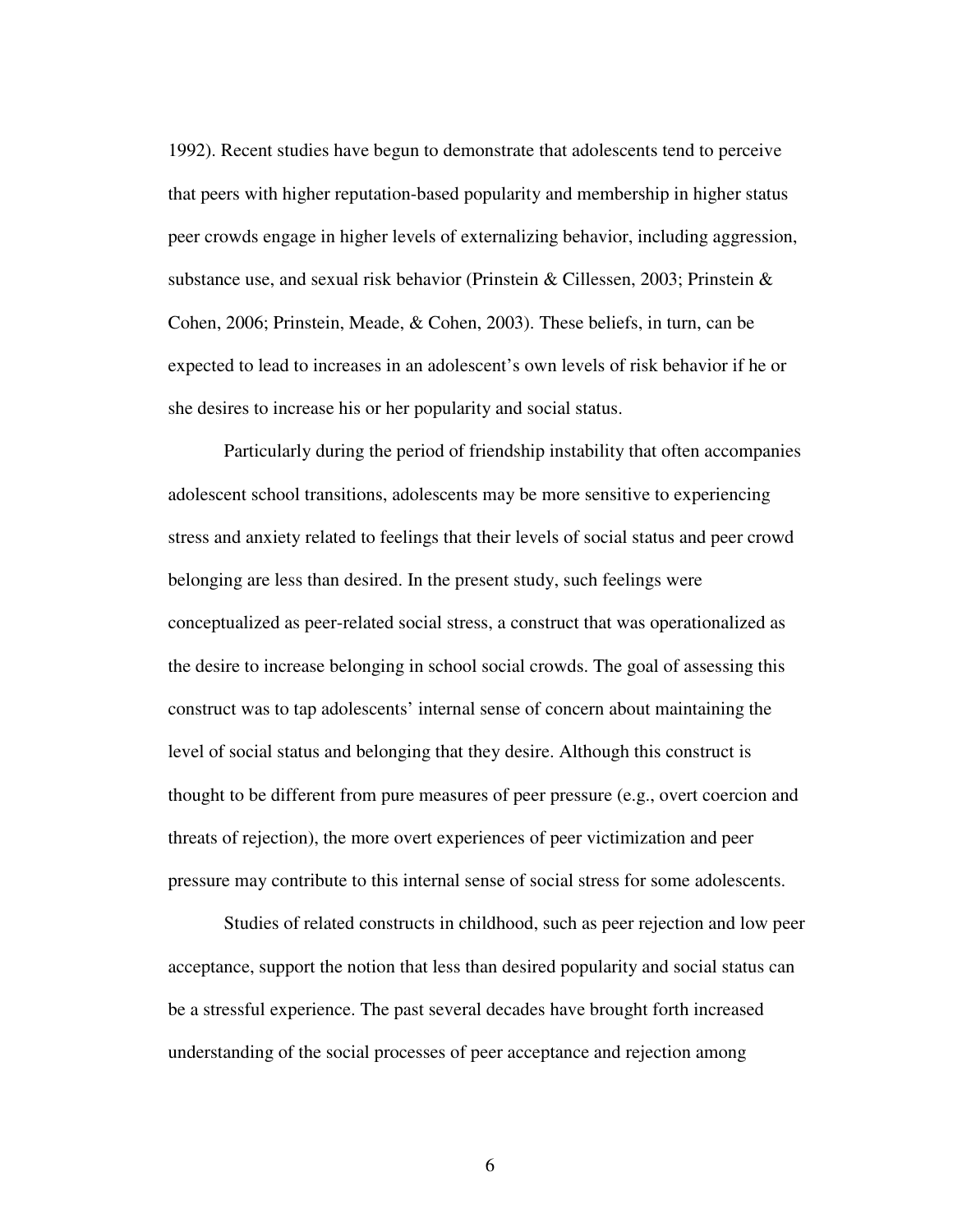children and documented causes for and consequences of lacking acceptance and rejection (Newcomb, Bukowski, & Patee, 1993). Specifically, rejected and victimized children and adolescents have been found to experience low self-esteem, depressive symptoms, anxiety, and loneliness (Hawker & Boulton, 2000; Panak & Garber, 1992), as well as report physiological symptoms of stress and anxiety (Nishina, Juvonen, & Witkow, 2005). While not all adolescents who are concerned about achieving higher social status and popularity experience internalizing difficulties, it does seem likely that some adolescents find the experience stressful and call upon coping strategies that may motivate them to behave in ways that will improve social standing and subsequently reduce related social stress (e.g., by drinking).

Little research to date has considered the role that social cognitive perceptions and concerns about social status and belonging may play in leading adolescents to engage in alcohol use. The social developmental literature has only recently begun to carefully examine adolescents' cognitive perceptions of their peers' health risk behaviors (Prinstein & Cohen, 2006; Prinstein & Wang, 2005). Additionally, the clinically-relevant literature that has attempted to examine more comprehensive models of alcohol use and abuse has tended to assess drinking as a response to more global measures of negative life events, rather than focusing on the particular vulnerabilities related to stress in the adolescent peer group (Laurent, Catanzaro, & Callan, 1997). Therefore, examining the relationship between peer-related social stress and alcohol use seems an important new direction for improving understanding of adolescent alcohol use.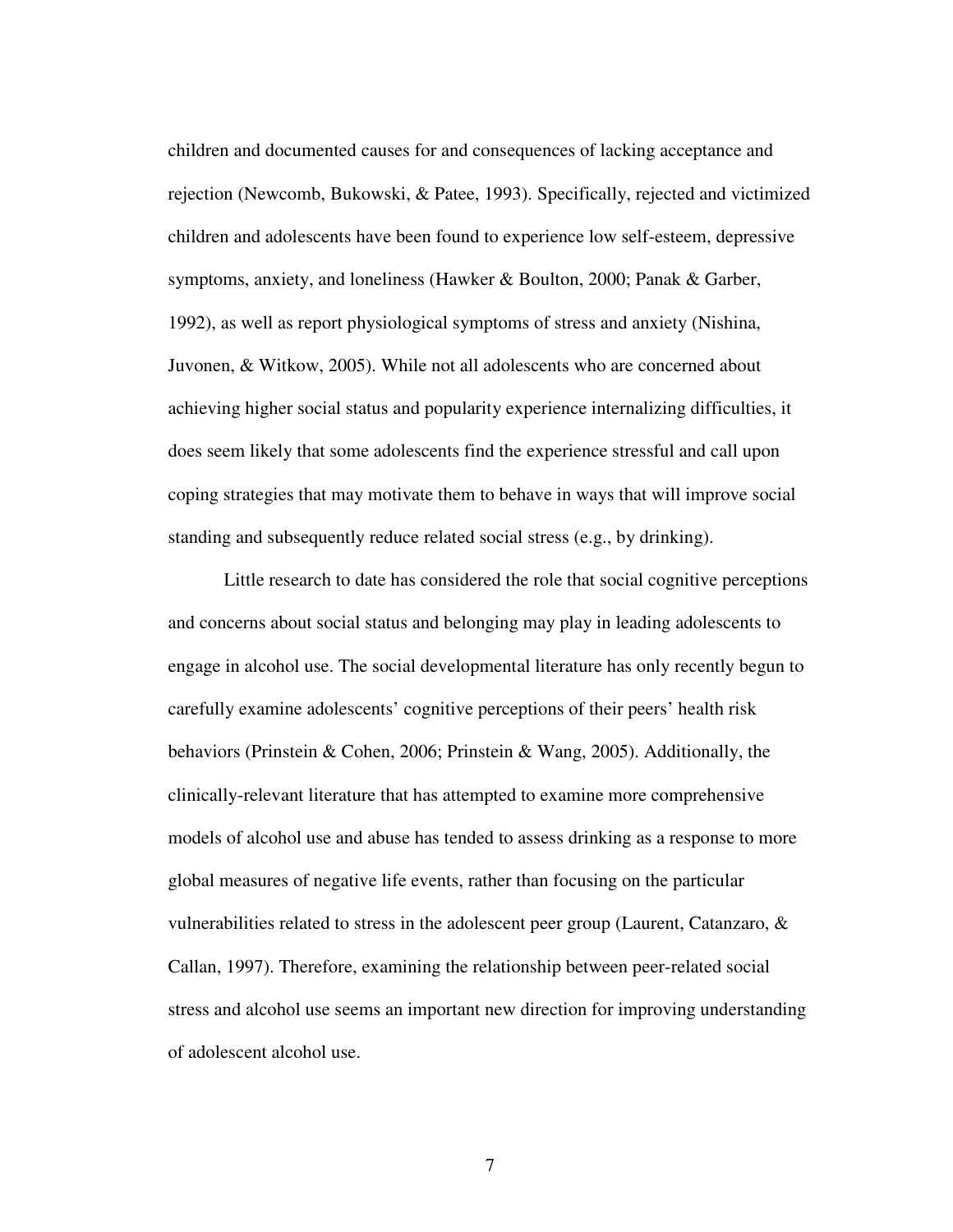Beyond the specific hypotheses pertaining to peer-related social stress, the broader aim of the proposed study involved examining peer-related social stress as one potential risk factor for alcohol use among other risk factors expected to combine to represent a more comprehensive model of risk factors related to mainstream adolescent alcohol use. Adolescent self-esteem, coping style in response to social stress, and alcohol expectancies were additionally expected to contribute to the comprehensive model, allowing for more specific characterization of adolescents with varying degrees of risk for involvement in alcohol use and abuse.

#### *Low Self-Esteem as a Social Risk Factor*

Self-esteem is thought to be particularly important to examine during the first years of high school, given the typical threats to various aspects of self-esteem during this time period (Aikins et al., 2005; Graber & Brooks-Gunn, 1996). Especially relevant to this project, adolescents who follow trajectories of increasing difficulties with low self-esteem from  $6<sup>th</sup>$  to  $10<sup>th</sup>$  grade have been found to be more susceptible to peer pressures and engage in higher levels of alcohol use by the time they reach  $10<sup>th</sup>$ grade (Zimmerman, Copeland, Shope, & Dielman, 1997). In the present study, lower self-esteem was anticipated to predispose adolescents to increased social stress related to dissatisfaction with their place in the ever-changing peer group. In turn, adolescents who reported lower levels of self-esteem *and* experienced higher levels of peer-related social stress were expected to be at increased risk for engaging in underage drinking. Additionally, the moderating role of self-esteem in the peerrelated social stress and alcohol use relationship was considered.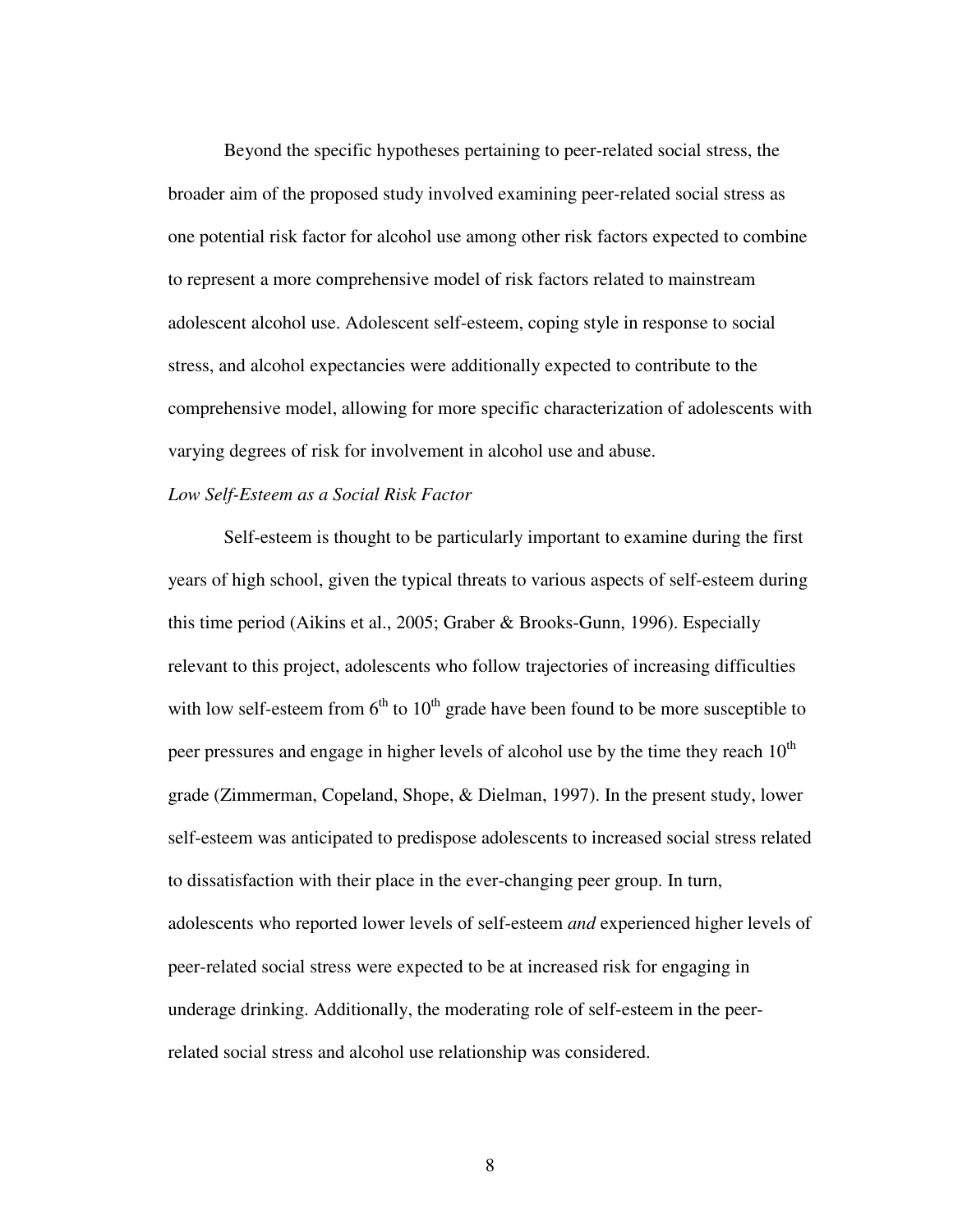#### *Emotional and Cognitive Mechanisms in Responding to Social Stress*

In addition to self-esteem and social influences (e.g., peers), coping style (Bonin, McCreary, & Sadava, 2000) and alcohol expectancies (Earlywine, 1994; Goldman, Del Boca, & Darkes, 1999) have been found to contribute to alcohol use. In their review of the literature pertaining to alcohol as a mechanism for tension reduction, Greeley and Oei (1999) pointed to the stress-vulnerability model as gaining favor for conceptualizing moderators of the relationship between stress and alcohol use. Greeley and Oei (1999) suggested the importance of incorporating two such moderators, coping and alcohol expectancies, into the same model to examine how they may interact in the mutual prediction of alcohol use. The development of a conceptual model for adolescent alcohol use that includes these constructs requires the melding of several different literatures. This section briefly reviews each literature as it relates to peer-related social stress and alcohol use.

*Coping style.* Coping has been most generally defined as how people respond to life stressors of various magnitudes and durations. Partially in response to the broad range of stressors experienced, the history of measurement in the coping literature has been somewhat disjointed and has lacked focus on assessing coping with specific stressors. For the purposes of the present study, coping was considered much more specifically in the context of social stresses, particularly adolescents' feelings of stress in adjusting to and attempting to fit into their school social network. Therefore, the measurement scheme put forth by Connor-Smith and colleagues was selected for use in this study (Connor-Smith, Compas, Wadsworth, Thomsen, &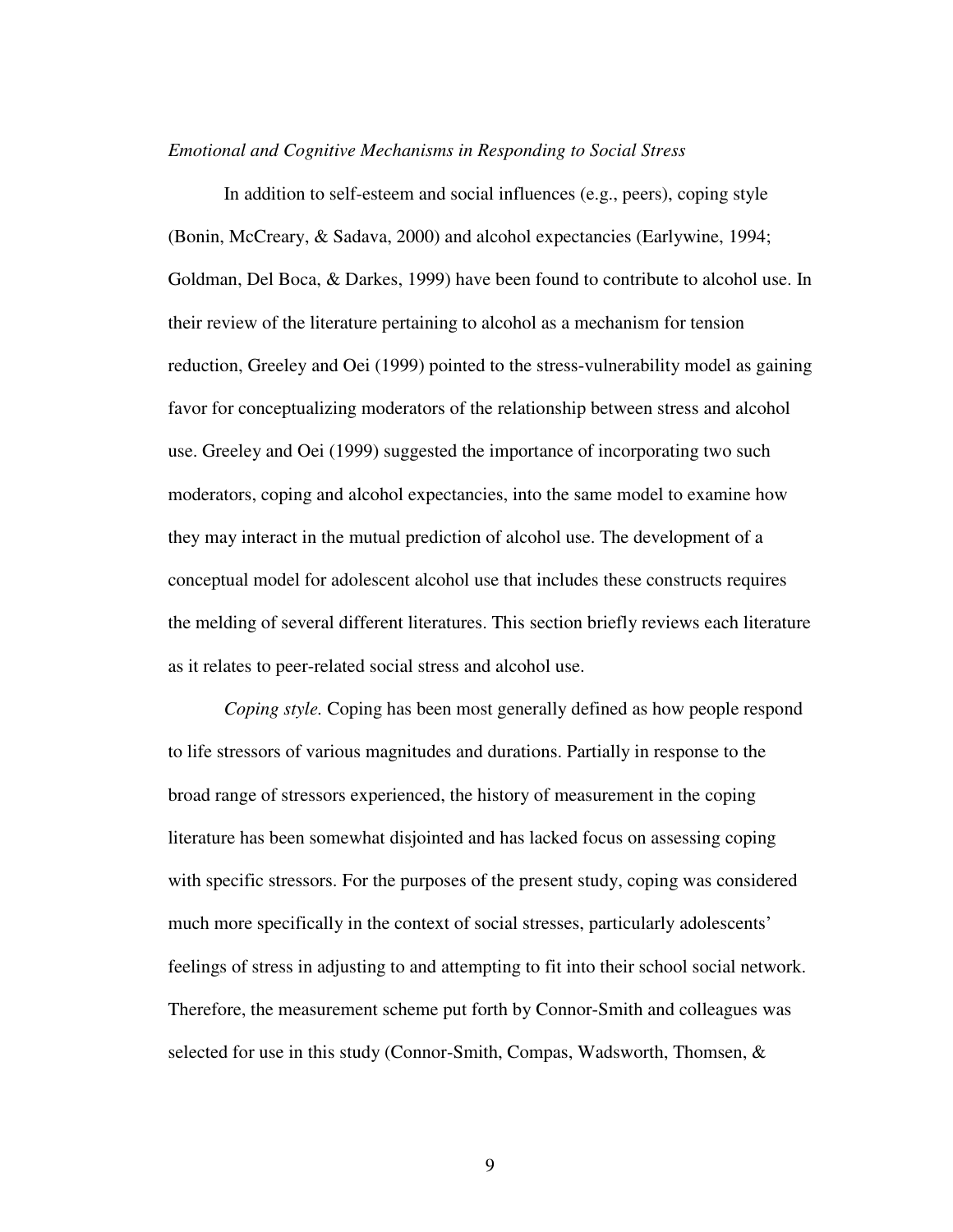Saltzman, 2000). This approach to the assessment of coping style was designed for use with adolescents (rather than downwardly extended from an adult measure) and assesses both voluntary coping strategies and involuntary stress responses in the specific context of social stress (see Compas, Connor-Smith, Saltzman, Thomsen, & Wadsworth, 2001).

Previous literature has made numerous attempts to relate coping style to alcohol use in a social context. Maladaptive coping theory has suggested that engaging in risk behavior, such as underage drinking, may serve the purpose of coping with a desire to improve social status (Spear, 2000). Alternatively, other adolescents seeking to manage the negative emotions and physiological effects of stress related to social standing may elect to use alcohol more for the relief of these symptoms (e.g., Cooper, 1994; Laurent et al., 1997). Socially withdrawn adolescents, for example, have been found to engage in more emotion-focused and less engaged coping styles when faced with peer hassles (Bowker, Bukowski, Hymel, & Sippola, 2000), which may likely make such adolescents more susceptible to drinking alcohol as a strategy for coping with their heightened emotions. Evident in each of these examples of the role alcohol plays in coping with social stress is the need to also assess adolescents' beliefs about the expected effects of alcohol use (e.g., to increase social standing or to reduce negative emotions), which highlights the benefits of examining adolescents' alcohol expectancies in tandem with their coping tendencies.

*Alcohol expectancies.* Adolescents' thoughts about the effect of alcohol on their emotions and functioning have been found to play an important role in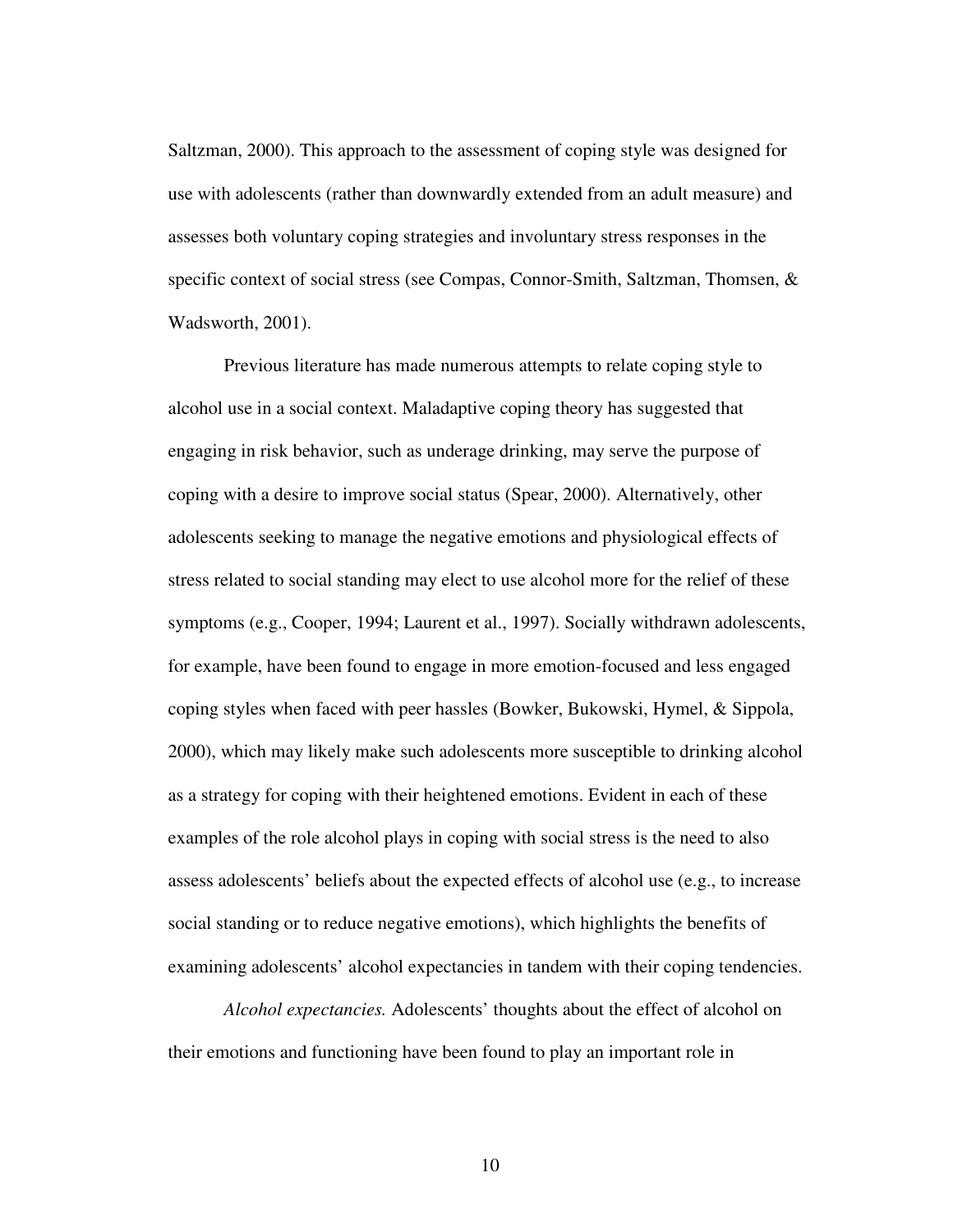predicting the use of alcohol (Goldberg, Halpern-Felsher, & Millstein, 2002; Goldman et al., 1999). This idea has most often been captured with the construct of alcohol expectancies, which can be thought of as representing a working model of how alcohol will affect a person (e.g., tension-reduction, changes in social behavior, increased arousal; Goldman et al., 1999). Although the development of these expectancies has been thought to take form as early as childhood (Dunn & Goldman, 1996), adolescence seems to be a developmental period during which beliefs about the effect of alcohol plays a crucial role in whether adolescents decide to drink. Fromme and D'Amico (2000) validated their Comprehensive Effects of Alcohol (CEOA) measure of alcohol expectancies among adolescents and found that negative expectancies of cognitive and behavioral impairment and positive expectancies of improved social behavior were related to alcohol use.

Greeley and Oei (1999) argued for the importance of considering the interrelations among alcohol expectancies, coping, and gender when assessing whether alcohol use occurs as a response to stress. These factors have together been found to relate to vulnerability to stress among adults (e.g., avoidant and emotionfocused coping combined with positive alcohol expectancies in men; Cooper, Russell, Skinner, Frone, & Mudar, 1992), and Greeley and Oei (1999) have called for additional studies that consider the joint effects of these factors. Additionally, little research has considered these factors among adolescents and in response to the specific stress of adolescent peer relationships in transition. For example, it may be that adolescents who perceive high levels of peer-related social stress are more likely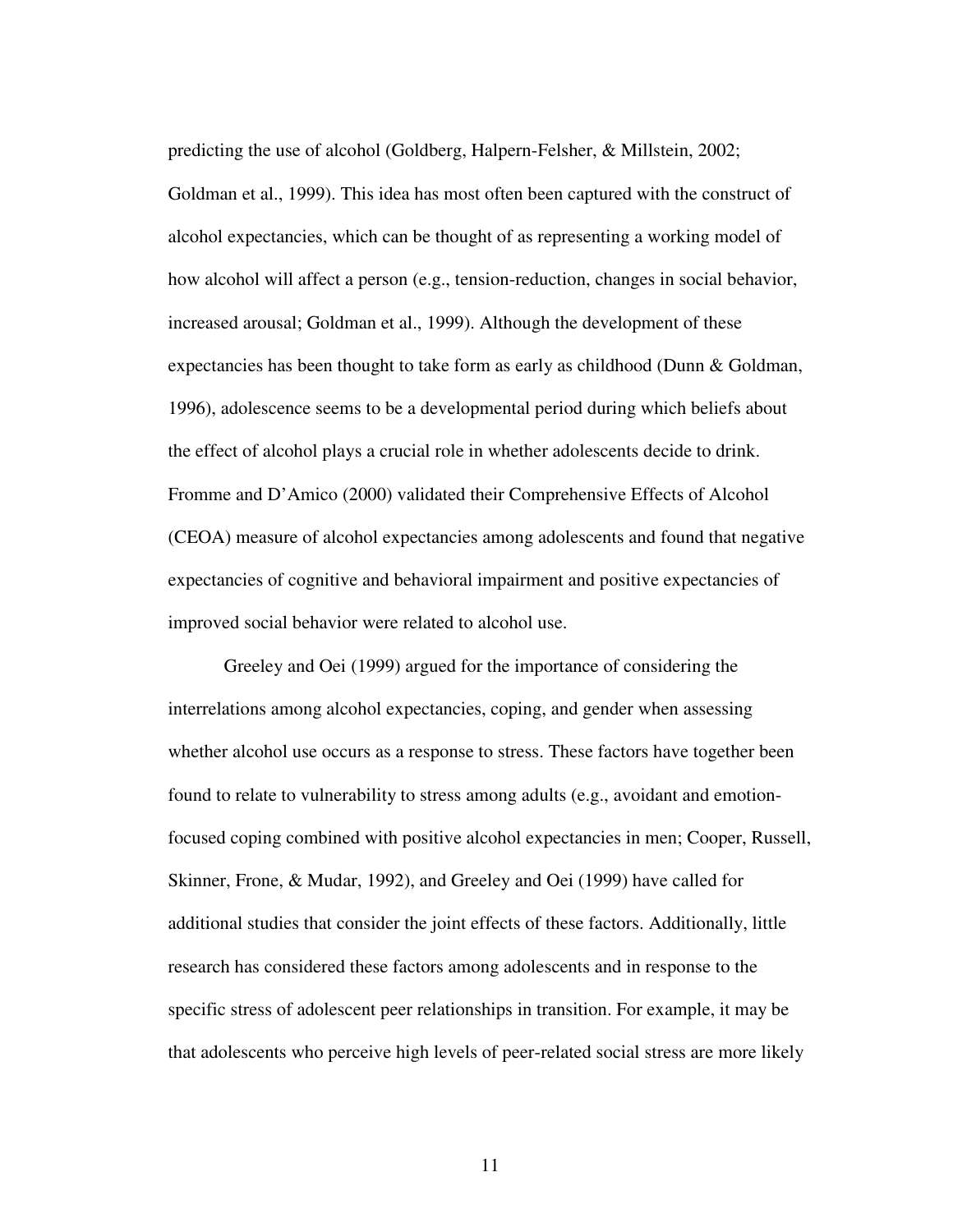to drink if they (a) engage in primary control engagement coping (e.g., problem solving) and expect that alcohol will increase their sociability, or (b) experience high levels of disengagement coping and involuntary engagement stress responses (e.g., emotional arousal and rumination) and expect that alcohol will reduce such tension. The latter interaction between tension reduction positive alcohol expectancies and avoidant coping has been supported in predicting adolescent alcohol use in the context of more generalized negative life events (see Laurent et al., 1997). In the present study, both proposed moderated relations were expected to be supported as additional risk factors for adolescent alcohol use when assessed simultaneously with peer-related social stress and self-esteem.

#### *Summary of Study Aims*

The present study builds on the existing literature by integrating a series of constructs (i.e., peer-related social stress, self-esteem, coping style, and alcohol expectancies) previously found to be independently related to alcohol use into a more comprehensive model in an attempt to account for the complex and dynamic nature of mainstream adolescent alcohol use. This study aim is consistent with the NIAAA Initiative on Underage Drinking call for more comprehensive models that can explain profiles of risk factors for underage drinking among mainstream, community samples of adolescents (Psychosocial Processes, 2004/2005).

The following is a summary of the specific study hypotheses involving the constructs comprising the hypothesized comprehensive model. Peer-related social stress and lower self-esteem were each expected to be related to higher levels of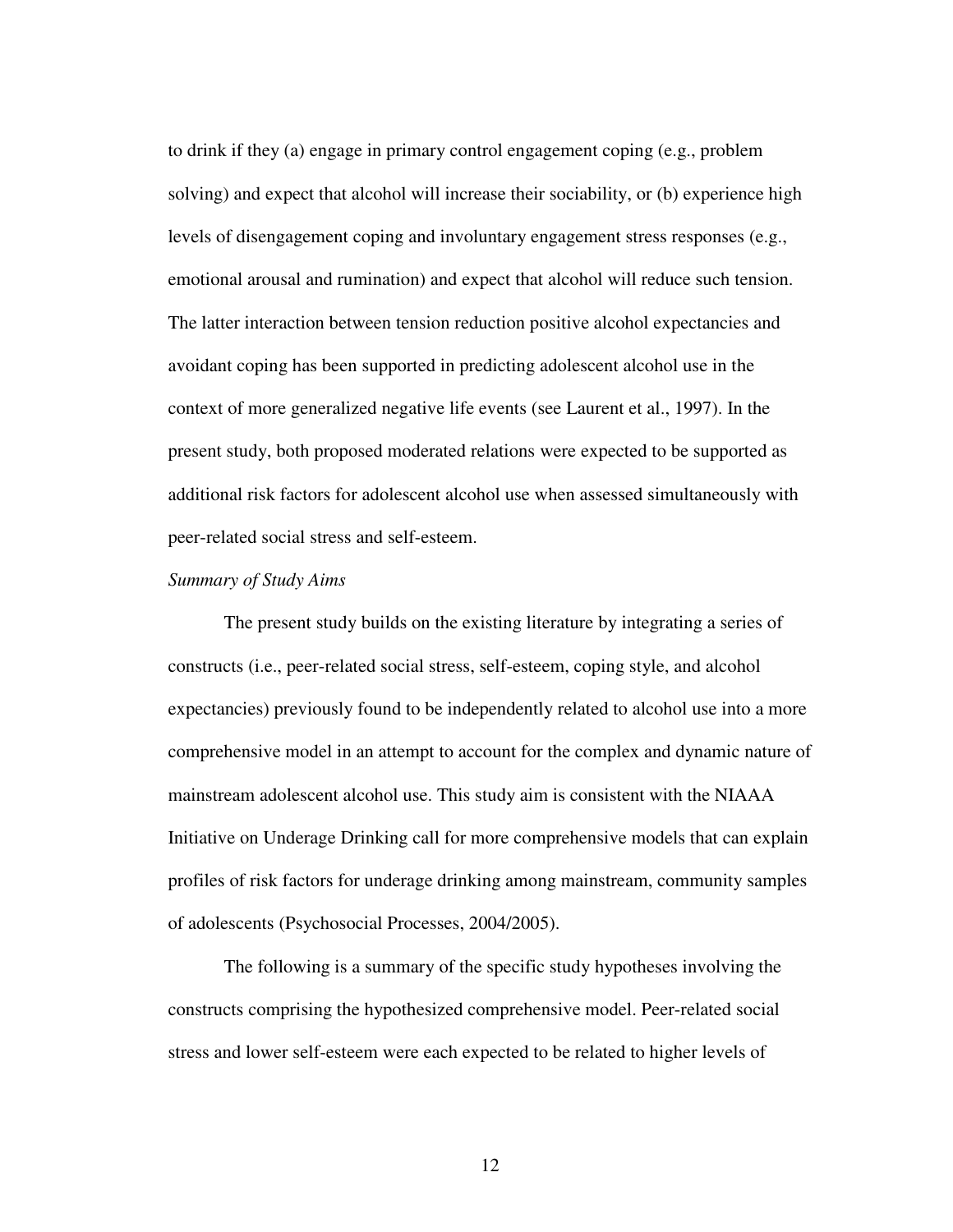adolescent alcohol use. Additionally, disengagement coping and sociability and tension reduction positive alcohol expectancies were expected to be related to alcohol use; however, these relations were expected to be better explained with significant moderated relationships between primary control engagement coping and sociability positive alcohol expectancies, and between disengagement coping and tension reduction positive alcohol expectancies. Notably, each of these effects was expected in the presence of the other effects, thus supporting a comprehensive model highlighting multiple independent yet simultaneous risk factors for adolescent alcohol use (see Figure 1). In addition to these specific study hypotheses, preliminary analyses were used to assess whether any additional moderated relations among the constructs of interest were warranted for inclusion in the comprehensive model (e.g., moderated relations between peer stress and self-esteem and between involuntary stress responses and the other constructs). These additional mechanisms were examined due to their plausible conceptual relation to alcohol use and their lack of substantive support in prior research. Finally, gender differences in the final comprehensive model were considered. Mixed evidence of gender differences in previous comprehensive models of alcohol use similar to that examined in the proposed study made it difficult to make specific a priori hypotheses with regard to gender (see Laurent et al., 1997).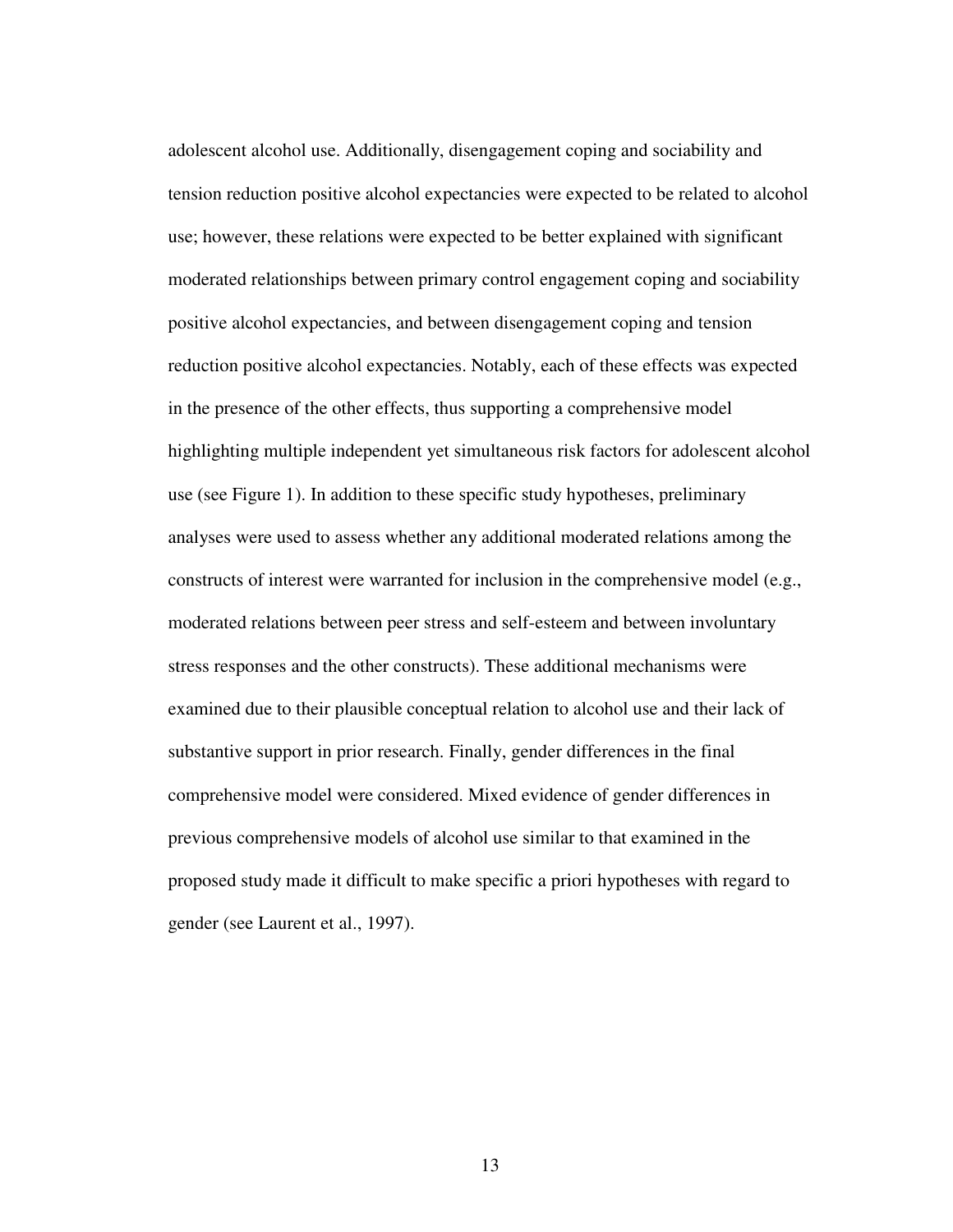Self-Esteem Primary **Engagement** Coping **Sociability** Alcohol Expectancy Alcohol Use Disengage Coping Tension Reduction Expectancy Primary Coping × **Sociability** Disengage Coping × **Tension Reduce** ? -- + ++ ++  $\overline{t}$ ? Peer-Related Social Stress

Figure 1 *Hypothesized Comprehensive Model of Adolescent Alcohol Use* 

*Note.* Symbols above each path represent the direction and strength of each relation based on prior research.  $+$  = positive association,  $++$  = strong positive association, -- = negative association, *?* = relation not previously tested.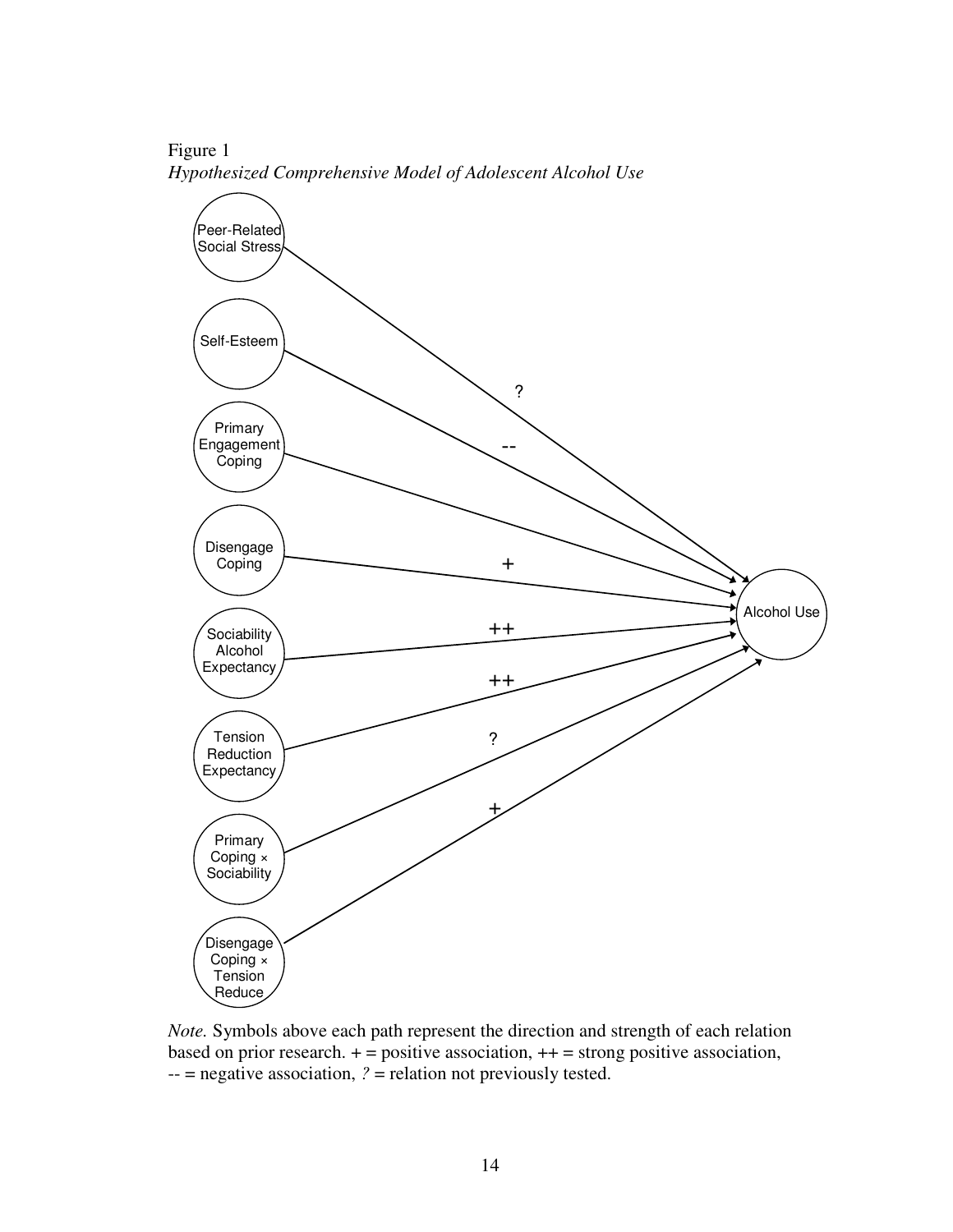#### Method

#### *Sample and Procedures*

Participants were 160 tenth grade students (88 boys and 72 girls, *M* age = 15.8 years) in their first semester of attendance at one high school in a medium-sized Midwestern city. According to their self-reported ethnicity, the sample of adolescents was 75.0% European American, 7.5% African American, 3.8% Hispanic, 2.5% Native American, 1.9% Asian or Asian American, and 9.3% multiracial or other ethnicity. The gender and ethnic diversity of the sample was compared to the larger school-level demographics using a web-based chi-square calculator (Preacher, 2001). The gender and ethnic breakdowns of the sample were not significantly different from the breakdown of each demographic in the larger school population (49.9% girls,  $\chi^2$ (1) = 1.54, *p* = .22; 73.8% European American, 9.4% African American, 4.5% Hispanic, and 12.3% Other,  $\chi^2$  (3) = 1.12, *p* = .77).

It was more difficult to assess the economic diversity of the sample, given the limitations of gathering this information via adolescents' self-reports of their parents' levels of education (i.e., 18.7% of adolescents indicated that they did not know their father's level of education and 17.5% of adolescents did not know their mother's level of education). Among those fathers for whom adolescents reported their education levels, 6.2% did not complete high school, 27.6% completed high school, some college, or job training, 25.6% completed college, and 21.9% obtained master's or doctoral degrees. Among those mothers for whom adolescents reported their education levels, 3.7% did not complete high school, 31.9% completed high school,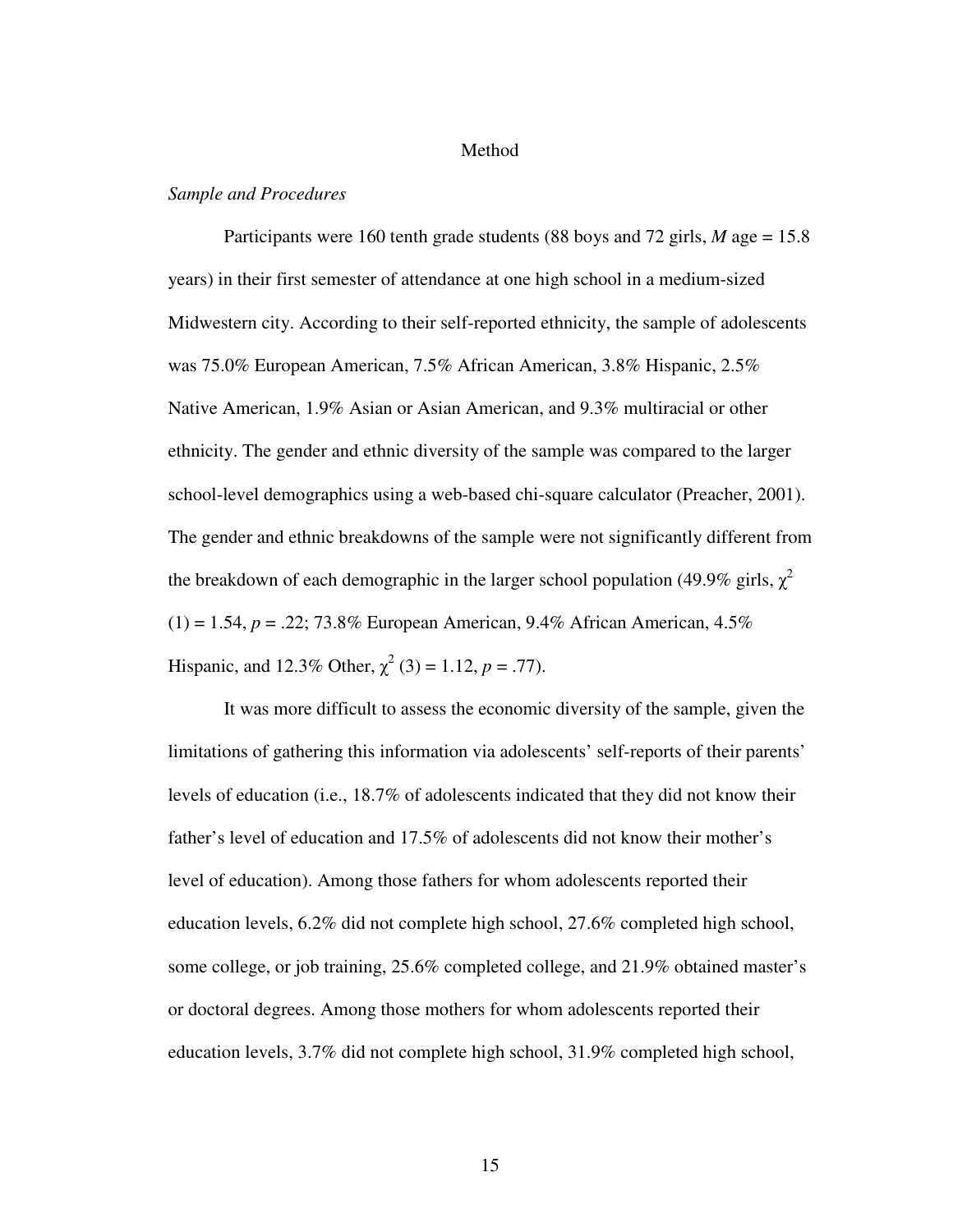some college, or job training, 29.4% completed college, and 17.5% obtained master's or doctoral degrees.

Recruitment strategies to gain parent consent for adolescent participation included: (a) visiting adolescents' seminar classes at school to introduce the project and distribute parent consent paperwork, (b) mailing parent consent paperwork to all parents or guardians of  $10<sup>th</sup>$  grade students enrolled at the time recruitment began, (c) following up mailings at least one week later with a phone call to parents to make sure they received the mailing, offer to answer questions about the project, and make parents aware of the deadline for returned consent forms, (d) sending follow-up mailings at parents' requests if they showed interest in participating and did not receive or misplaced the initial mailing, and (e) returning to students' seminar classes to remind students of the upcoming deadline for returned parent consent forms. Only students who had signed parent consent forms (60% of parents contacted) and provided student assent (76% of students with parent consent, 45% of parents contacted) participated.

Participating adolescents completed measures as part of a paper-and-pencil questionnaire during one 45-minute in-school testing session during the Fall of their  $10<sup>th</sup>$  grade year. Trained research staff (i.e., graduate and undergraduate research assistants and faculty members involved with the project) administered in-school questionnaires and were available to answer questions during these 45-minute sessions. Participating adolescents were then asked to complete a second 20-minute online questionnaire supplemental to the present investigation during the two weeks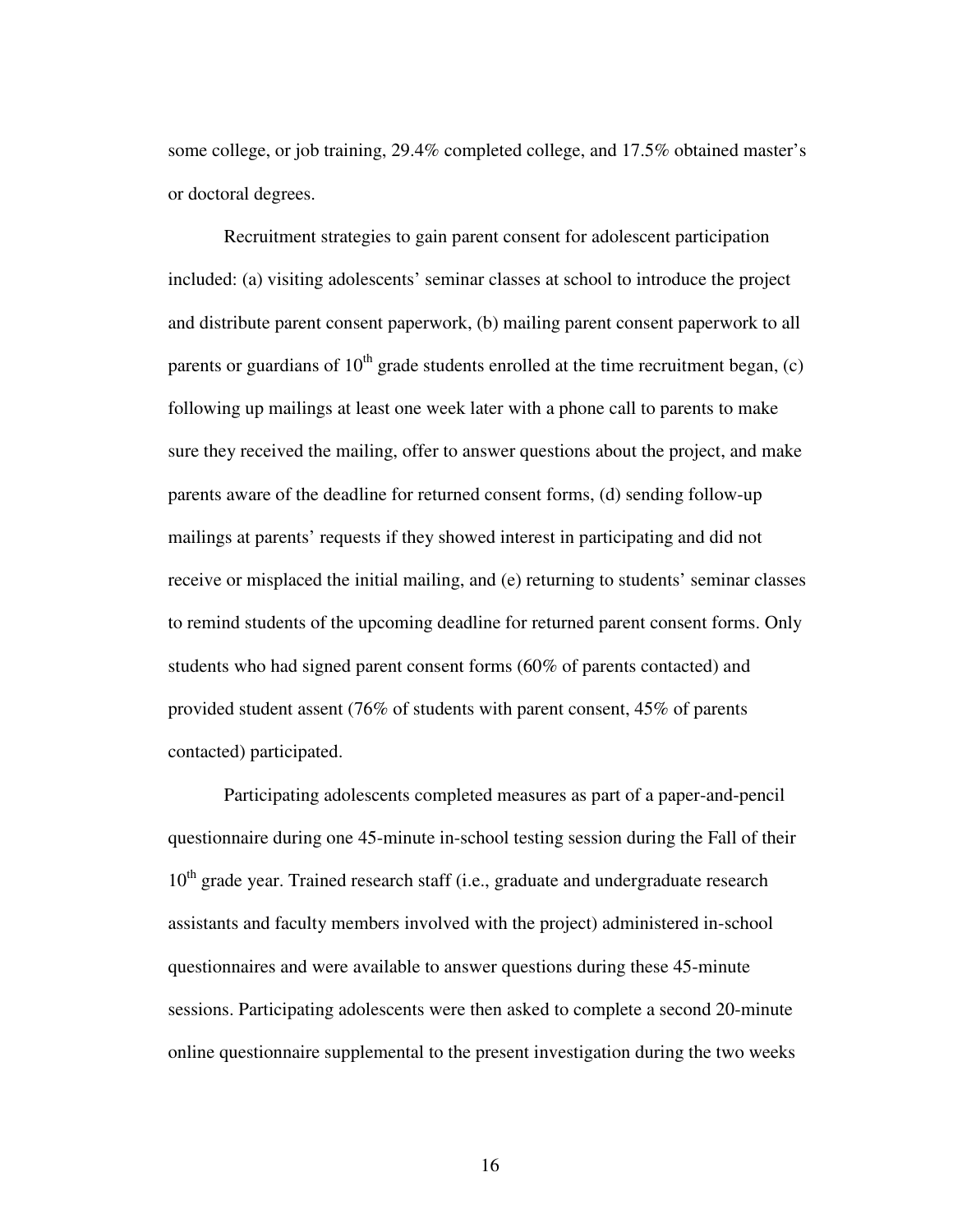following the in-school data collection session. Adolescents who completed both phases of data collection received a \$10 gift certificate to a local department store. All procedures described above were approved by the University of Kansas Human Subjects Committee, and a Department of Health and Human Services (DHHS) Certificate of Confidentiality was obtained from the National Institute on Alcohol Abuse and Alcoholism (NIAAA). The certificate provides special protection against the release of identifiable data pertaining specifically to adolescents' reports of illegal behavior, in this case underage alcohol use.

### *Measures*

*Demographic characteristics.* Participating adolescents provided self-reports of the following demographic information: birth date, gender, ethnicity, and socioeconomic status (i.e., parents' levels of education).

*Peer-related social stress.* The discrepancy between adolescents' ratings of their perceived current and desired levels of social belonging was used to operationalize the construct of peer-related social stress. Adolescents rated their current and desired levels of belonging on scales of 0-100 for each of six social reference points, including popularity, belonging within several general social crowds (jocks, burnouts, and brains or nerds), belonging within an additional social crowd of salience to each individual adolescent, and general belonging at school. Higher numbers on the scales represented higher levels of belonging compared to other same-aged peers (e.g., "How popular are you right now and would you like to be compared to other kids in your grade?).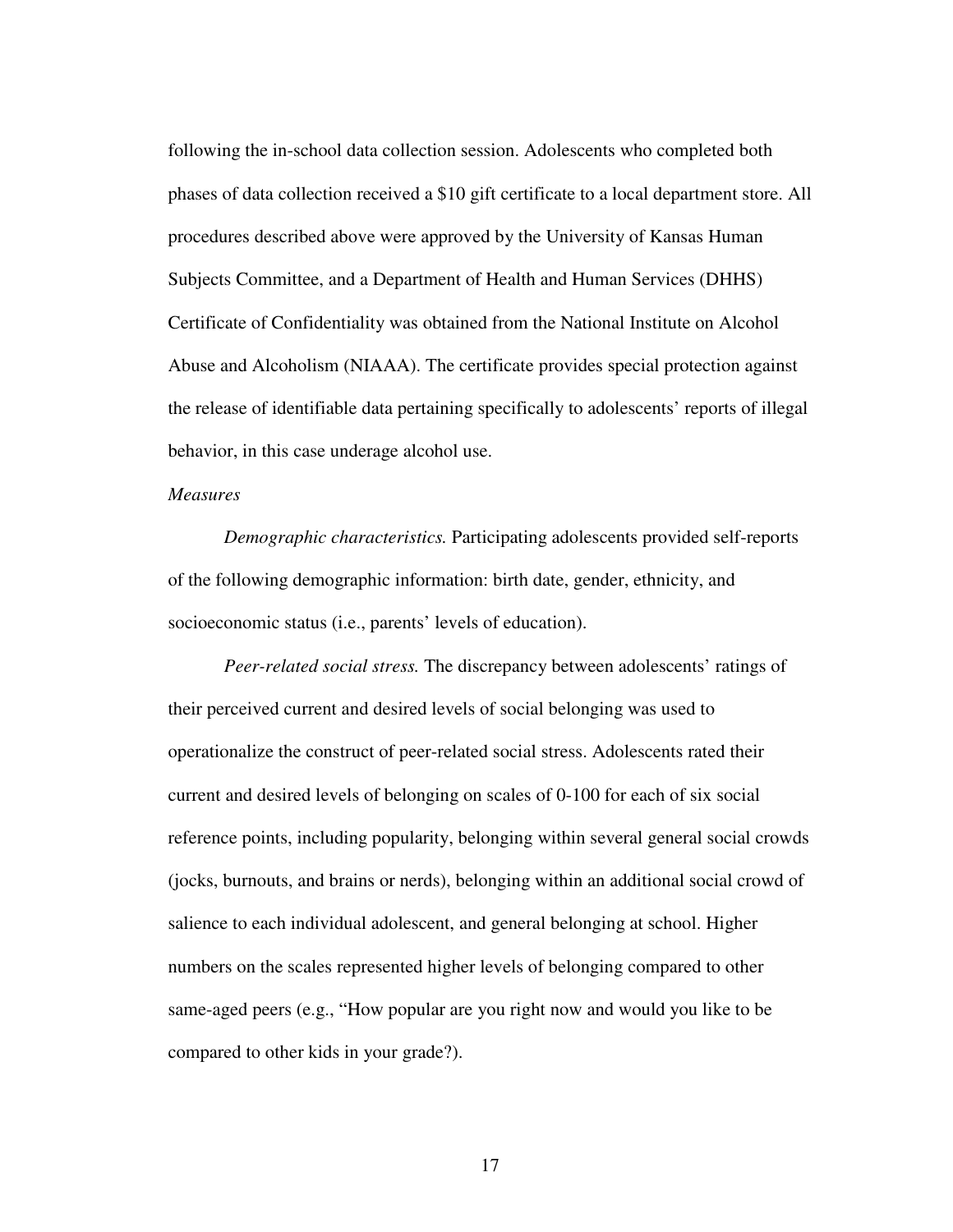The social reference points were expanded in the present study beyond the single reference point of popularity that was used in the original version of this measure (see Prinstein & Aikins, 2004) to allow for measurement of adolescents' current and desired belonging among other peer crowds and sense of belonging at school in general. It was hypothesized that some adolescents may be more concerned about their social standing in peer crowds aside from the popular crowd. Additionally, it was suspected that some adolescents may not feel particularly drawn to any of the peer crowds but may be able to report on their general sense of belonging at school. The crowd names utilized in the rating scales were drawn from adolescent social crowds identified by Brown (1989) and have more recently been utilized in assessing adolescents' perceptions of the level of health risk behavior among various crowds at school (e.g., Prinstein & Cohen, 2006). Informal consultation with staff at the targeted high school expected to have some insight to students' social adjustment (e.g., school counselors, teachers who were parents of students in the school) yielded a list of school crowd names thought to be meaningful to current students. This list was used to verify that the crowd names utilized in the measurement of actual-desired peer group belonging would be meaningful to participating students.

Adolescents' *perceived current* level of belonging was subtracted from their *desired* level of belonging for each of the six scales to yield six discrepancy scores, where positive scores suggested an implied desire to increase belonging and negative scores or scores of 0 indicated a general level of satisfaction with the current level of social belonging (Prinstein & Aikins, 2004). Adolescents' ratings of their *desired*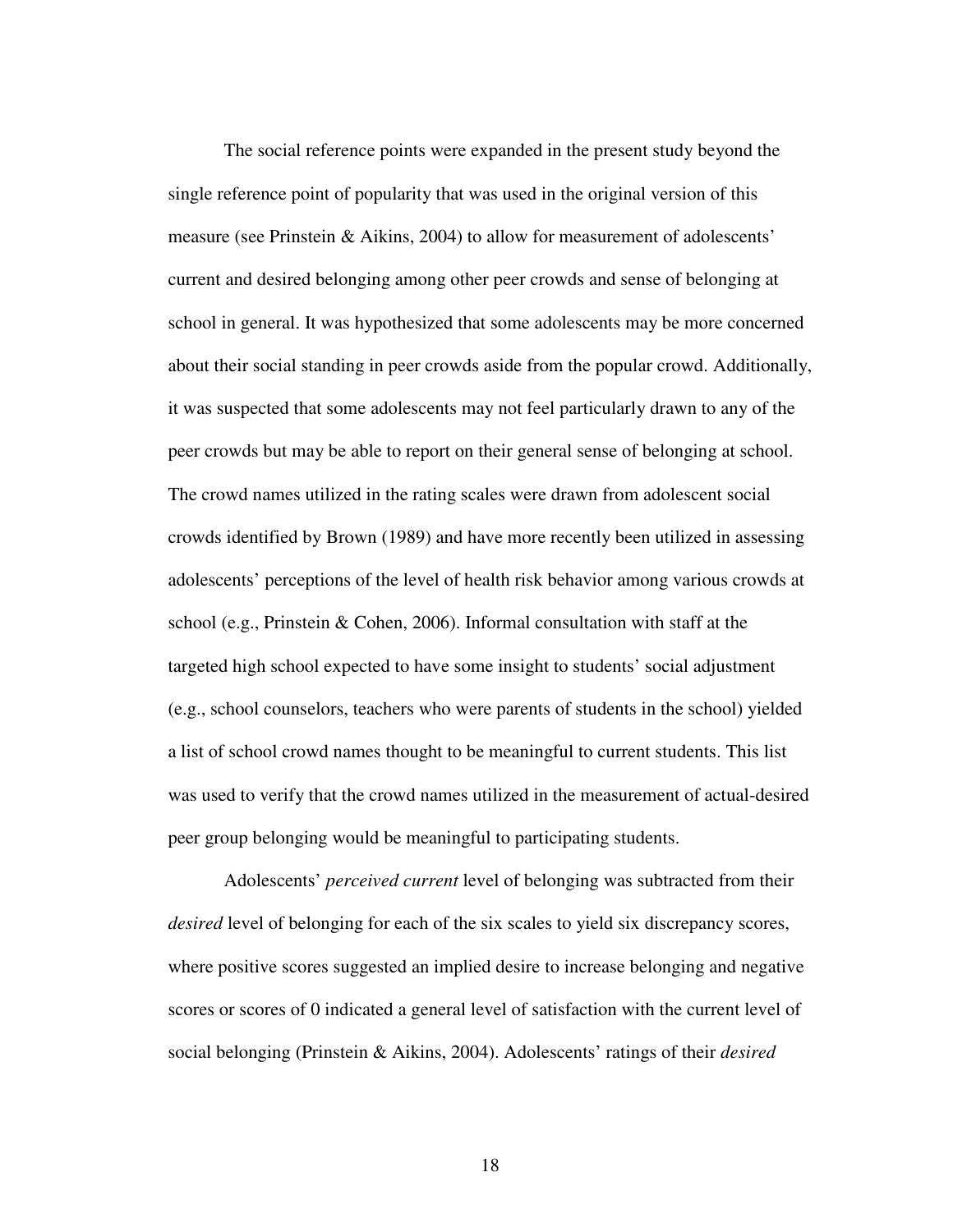status for each of the six scales were then used to rank-order their six discrepancy scores from the score for the *most* desired social crowd to the score for the *least* desired social crowd. For example, a discrepancy score for a crowd within which a given adolescent desired to belong more than 90% of his or her peers was ranked higher than a discrepancy score for a crowd within which a given adolescent desired to belong more than 75% of his or her peers. Such rank-ordering was based on the premise that the peer crowds within which an adolescent most desired to belong were the most salient in determining potential peer-related social stress for that adolescent. Furthermore, given that a rating of 50 on the 0-100 scales indicated a desire to belong more within a respective crowd than half of the other students in an adolescent's grade, this threshold of 50% was used as a cut-off for defining desire for belonging (i.e., adolescents desired to be part of crowds for which they rated their desire as 50 or higher on the 0-100 scales).

After the six actual-desired peer group belonging discrepancy scores were rank-ordered based on ratings for desire, the number of peer crowds within which each adolescent desired to belong was calculated to determine how many different crowds from among the six were considered important for each adolescent. Of the 160 adolescents, 157 adolescents rated at least one peer crowd as important, and 154 adolescents rated at least two peer crowds as important. Because the number dropped to 141 adolescents who rated at least three peer crowds as important, the discrepancy scores for the top two most desired peer crowds were averaged to represent each adolescent's peer-related social stress, or desire for increased belonging in crowds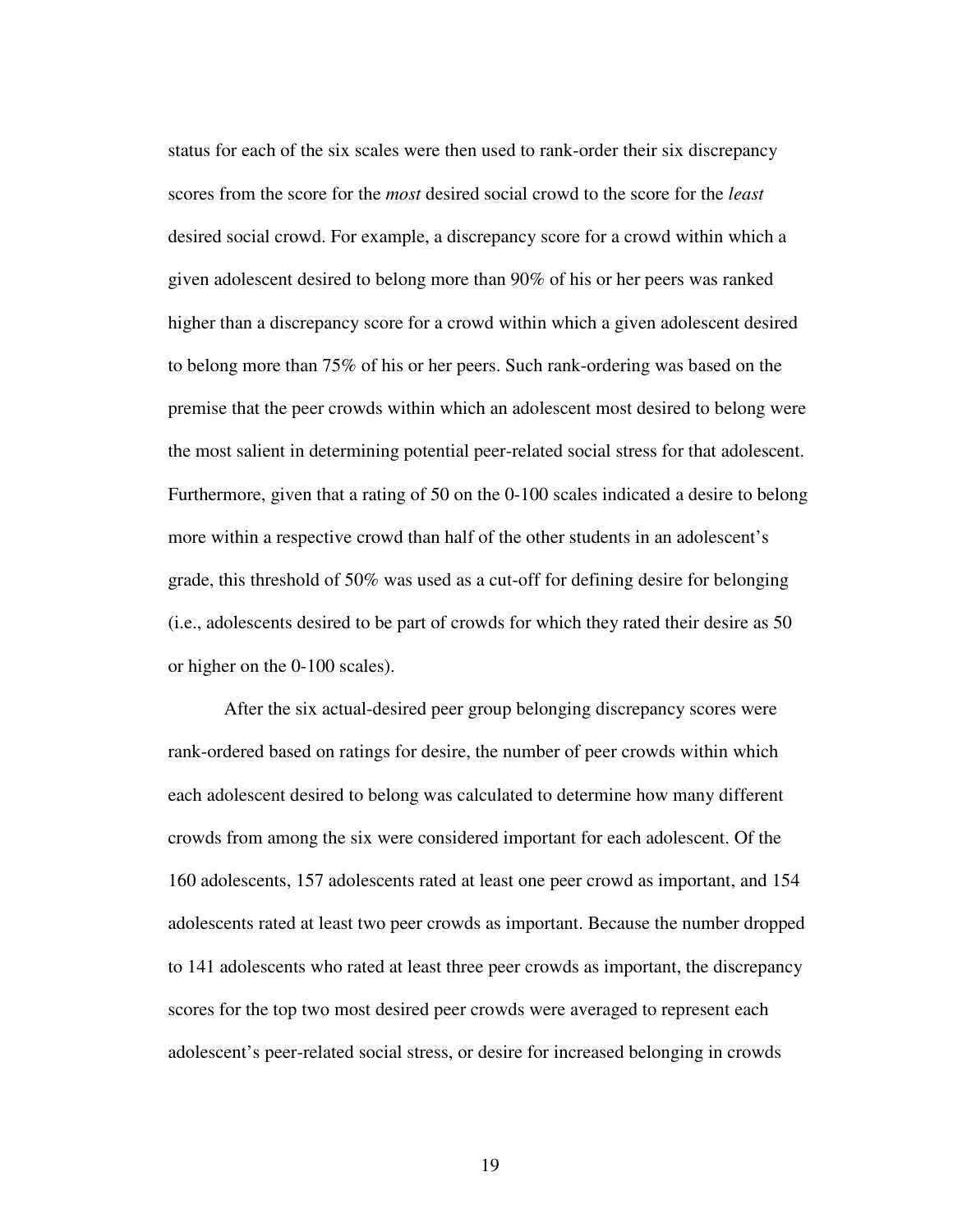within which the adolescents most desired to be accepted. As expected, there was variability in what two specific peer crowds were considered most important across the sample of adolescents (see Table 1).

 Given the nuance and exploratory nature of refining the measurement of peerrelated social stress in the present investigation, supplemental analyses were conducted to assess the validity of the measurement approach explained above. Specifically, correlations between peer-related social stress (i.e., the average of the actual-desired social belonging discrepancy scores for the top two most desired peer crowds) and several constructs expected to relate to peer social stress were considered. Peer-related social stress was positively correlated with a measure of adolescents' desire to increase or maintain their popularity ( $r = .21$ ,  $p < .01$ ; adapted from Prinstein & Aikins, 2004) and was negatively correlated with adolescents' selfreports of popularity ( $r = -.33$ ,  $p < .01$ ; adapted from Prinstein & Aikins, 2004) and social acceptance  $(r = -18, p < 0.10;$  Harter, 1988). Additionally, the actual-desired social belonging discrepancy scores for the most desired and second most desired peer crowds were sufficiently correlated ( $r = .42$ ,  $p < .001$ ) to warrant averaging them into an aggregate construct for regression analyses and combining them into a latent construct for SEM analyses.

*Self-esteem.* The 5-item global self-worth subscale of the Self-Perception Profile for Adolescents (SPPA; Harter, 1988) was used to assess adolescents' selfesteem. Of note, the construct of 'self-esteem' has been used interchangeably with 'self-worth' as measured by the SPPA (Harter, 1988). 'Self-worth' will be used only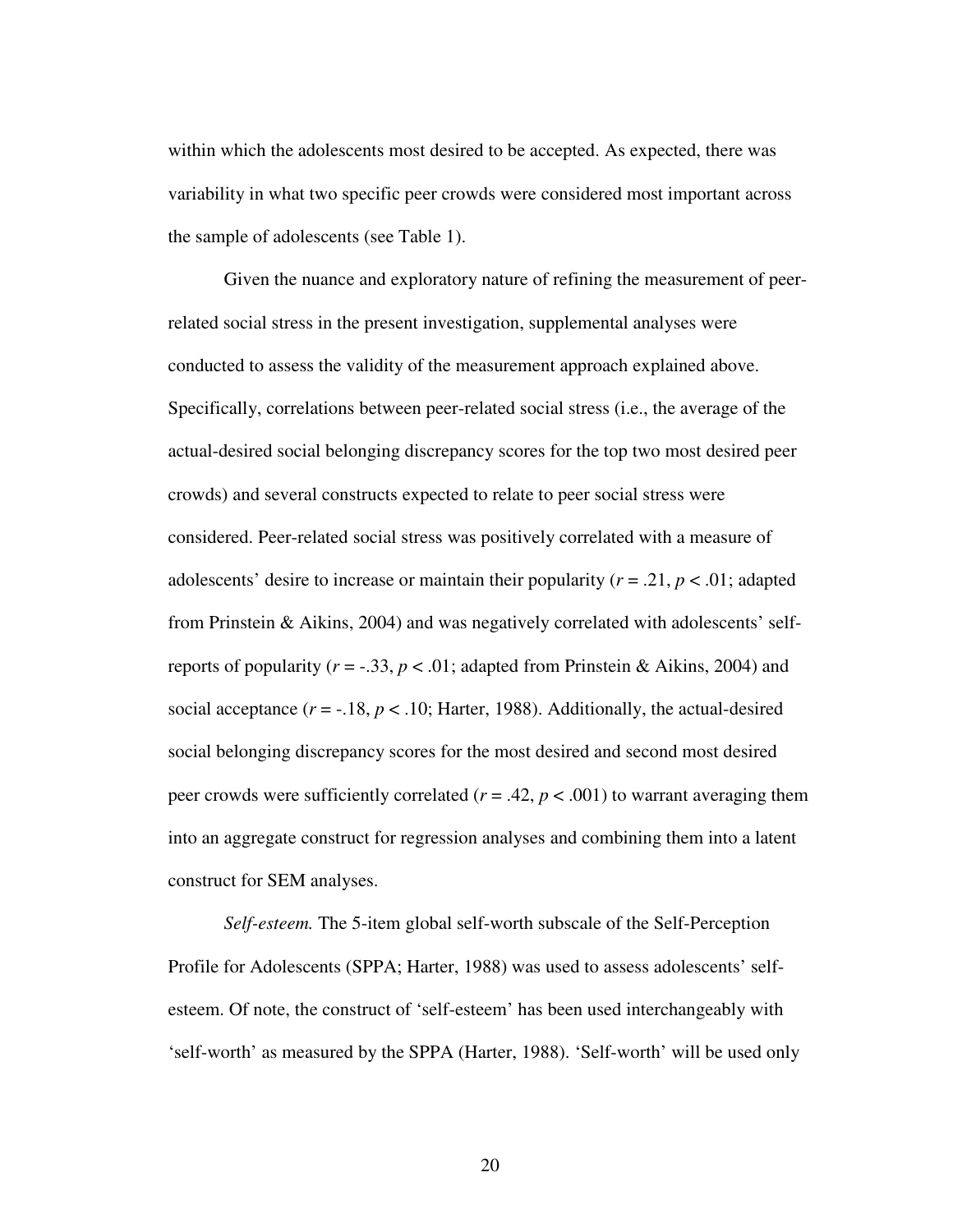# Table 1

| Social Reference Groups                           | Number of<br>Adolescents |
|---------------------------------------------------|--------------------------|
| Populars                                          | 70                       |
| <b>Jocks</b>                                      | 34                       |
| Burnouts (for example, drunk or pothead)          | $\overline{4}$           |
| <b>Brains or Nerds</b>                            | 53                       |
| Other crowd                                       | 50                       |
| 100% OG                                           | 1                        |
| Alternative                                       | $\mathbf{1}$             |
| Anime fan/nerds                                   | $\overline{2}$           |
| Artsie-fartsie                                    | 1                        |
| Athletes                                          | 3                        |
| Average/Everybody/Normal                          | 5                        |
| <b>Band Geeks</b>                                 | 9                        |
| Christian                                         | 1                        |
| Drama/Drama Geeks<br>Theater Geeks/Kids/Thespians | 6                        |
| Gangsters                                         | 4                        |
| Goody goodies                                     | $\mathbf{1}$             |
| Independent - No Such Thing                       | 1                        |
| Music lovers and vegetarians                      | 1                        |
| Musical crowd                                     | 1                        |
| <b>NWA</b>                                        | 3                        |
| Poputer                                           | $\mathbf{1}$             |
| Preps                                             | 1                        |
| <b>Skater</b>                                     | $\mathbf{1}$             |

*Frequency of Adolescents Rating Each Social Reference Group Among Their Top Two Most Desired for Belonging*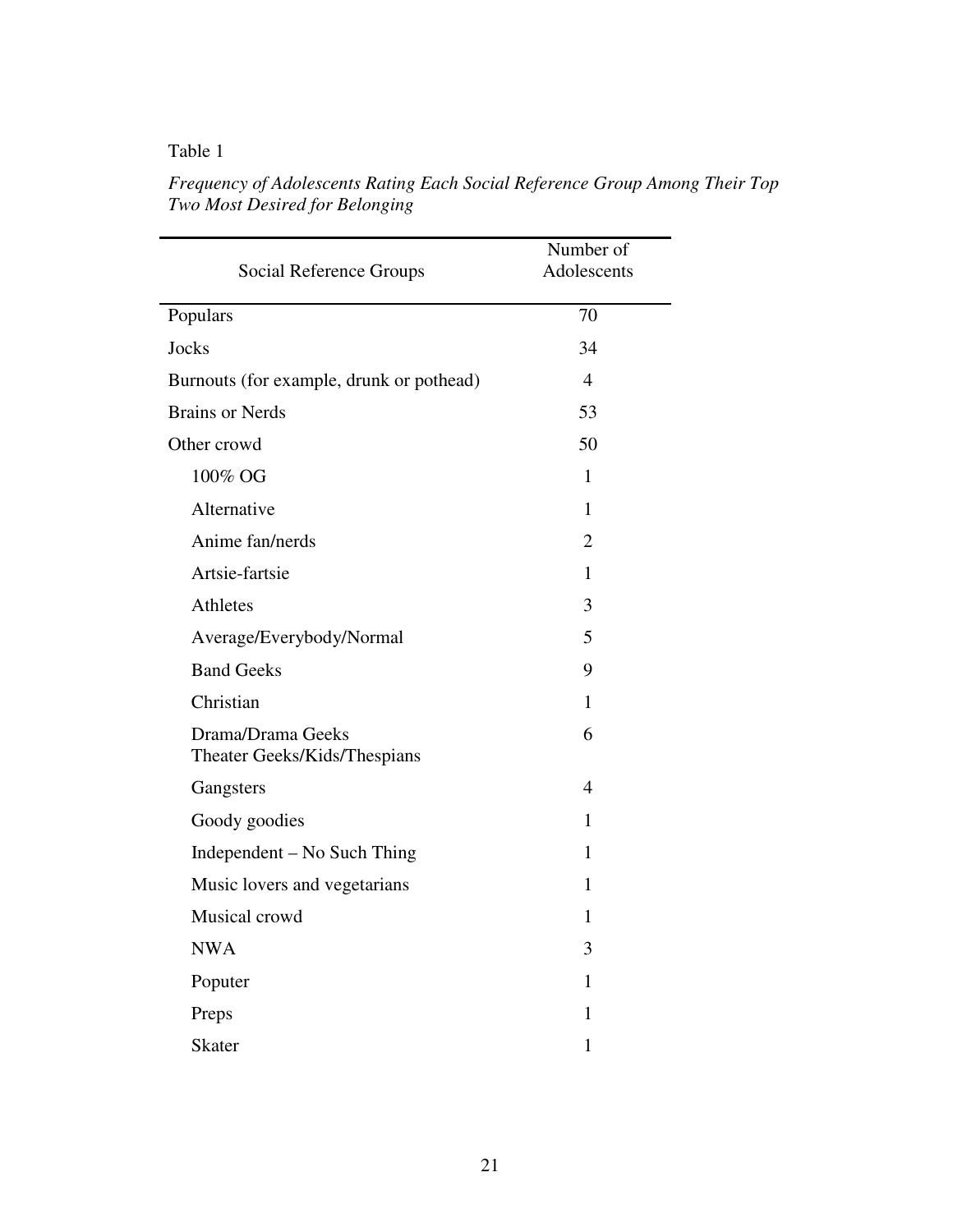| <b>Slaker</b>            |     |
|--------------------------|-----|
| Spanish                  |     |
| Unidentified other crowd | 5   |
| Fitting in at school     | 109 |
|                          |     |

*Note.* Frequencies listed represent the numbers of adolescents who rated each social reference group within their top two most desired groups among the six groups rated. 'Other crowd' names are listed verbatim from participant responses. Of the 160 participants, 32 adolescents (20%) rated *more* than two groups as *equally* most desired. In 25 of these 32 cases, actual-desired belonging discrepancy scores for the two groups with the *most* positive discrepancy scores were included in analyses. Choosing the most positive scores when more than two groups were equally most desired meant that scores were analyzed for those groups within which adolescents most desired increased belonging. In the remaining 7 of these 32 cases, the choice about which two groups to include was arbitrary because the discrepancy scores were the same for all highly desired groups. When choices had to be made in the process of selecting scores for only two desired groups to include in analyses for each adolescent, scores for the following equally desired groups were eliminated for each respective frequency of adolescents: Populars = 7; Jocks = 9; Burnouts = 1; Brains or Nerds = 6; Other crowds = 8 (ABC Crew = 1, Cleptic = 1, NWA = 1, Video Gamer = 1, unidentified other crowds = 4); and Fitting in at school = 11. Furthermore, for the 3 adolescents who did not identify any groups within which they desired to belong at the 50% threshold, their actual-desired discrepancy scores were included for the top two groups they desired, even though they rated their desire for these groups below the 50% threshold. Similarly, for the additional 3 adolescents who identified only one, but not two, desired groups at the 50% threshold, their actual-desired discrepancy score for the second most desired group was included, again even though their rating of desire for belonging in this second group was below 50%.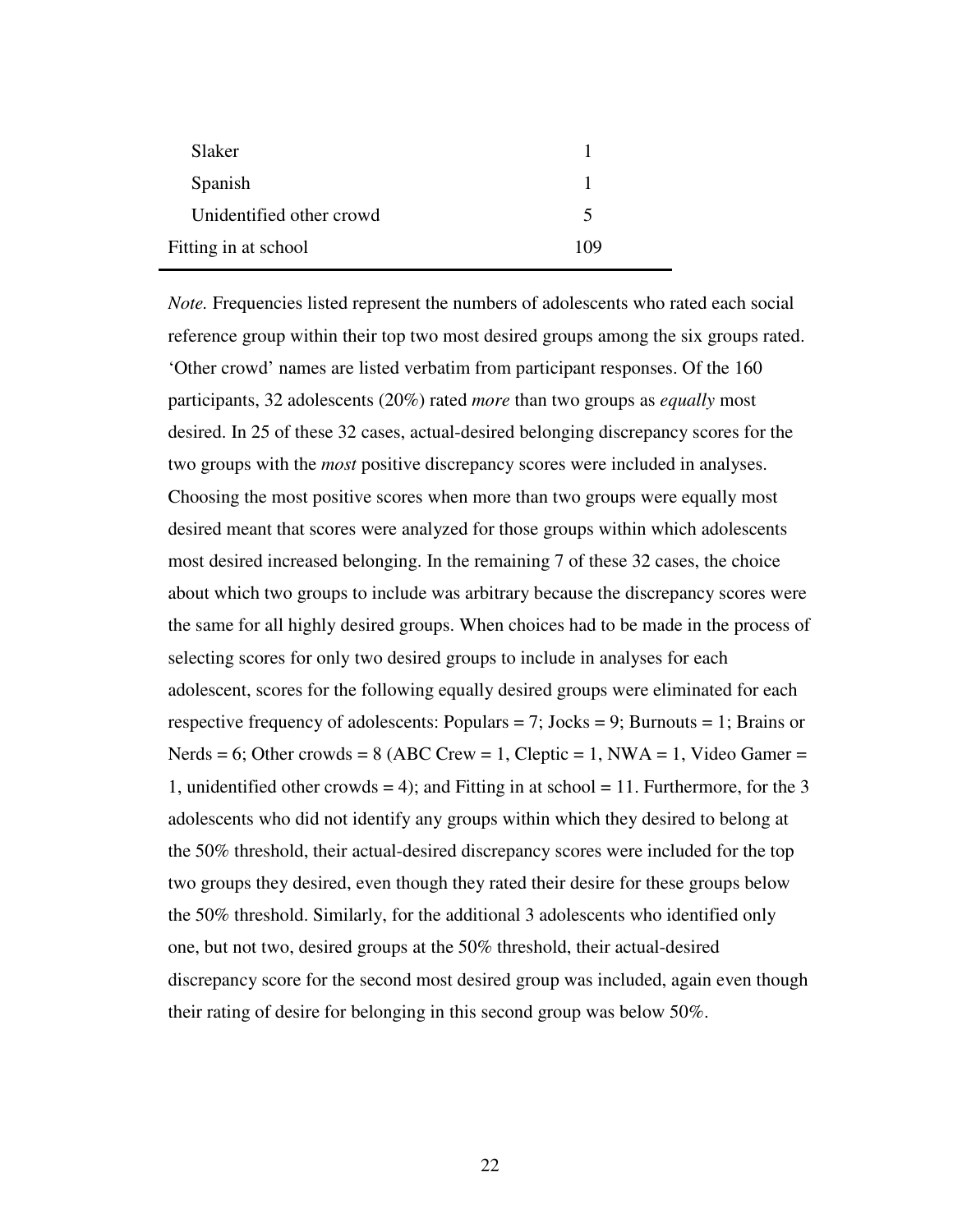in discussion of measurement, but for ease of communication, 'self-esteem' will be used to refer to the construct throughout. The global self-worth subscale was selected for use in the proposed study rather than the domain-specific subscales developed by Harter (1988) for several reasons. Global self-esteem is thought to relate more strongly to overall psychological well-being, while specific self-esteem has been found to be a stronger predictor of behaviors within a relevant domain (e.g., academic self-esteem and academic functioning; Rosenberg, Schooler, Schoenbach, & Rosenberg, 1995). When adolescents are faced with decisions about using alcohol in the context of peer-related social stress, their vulnerability is likely drawn in part from the balance of many facets of their self-esteem (e.g., physical appearance, athletic competence, romantic appeal, close friendship) that may either be protective or generate feelings of other deficits in addition to concerns about social status. Therefore, no specific domain seemed likely to generalize as most important across all adolescents, and adolescents' global self-esteem was determined to be a more parsimonious measure for use in beginning to assess how adolescent self-esteem may contribute to drinking in the context of peer stress.

For each item on the SPPA global self-worth subscale, adolescents were presented with two sentences separated by the word "But," with each statement reflecting either high or low self-esteem. The following is a sample item: "Some teenagers are very happy being the way they are BUT other teenagers wish they were different." Adolescents chose one of the two alternatives and then indicated whether the selected alternative was *really true for me* or *sort of true for me*. This response set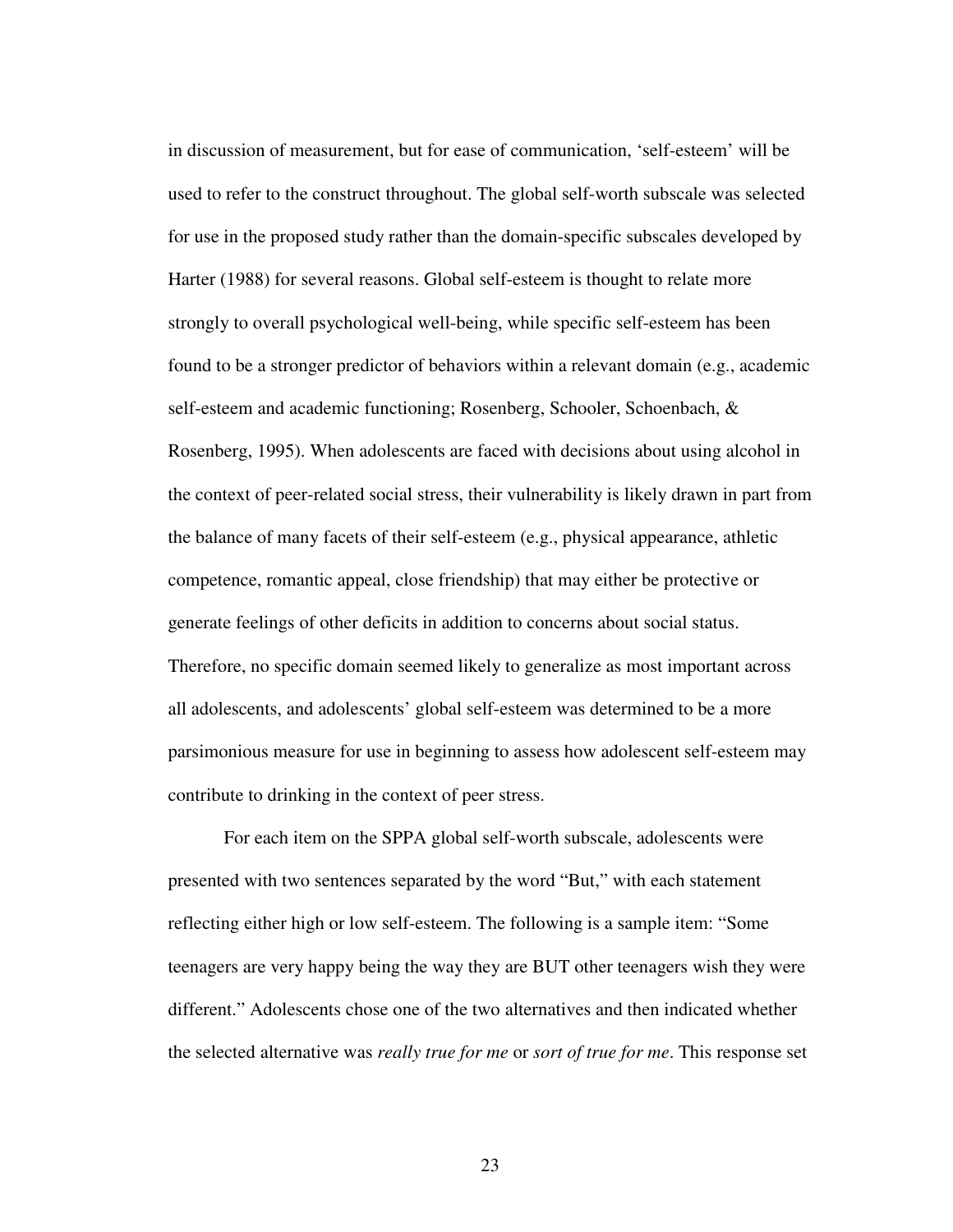created a 4-point scale for the items that were summed and averaged across items, with lower scores representing lower self-worth. The global self-worth subscale of the SPPA demonstrated good internal consistency reliability across all four original validation samples of adolescents ( $\alpha$  = .80 to .89; Harter, 1988), as well as within the present sample ( $\alpha$  = .84).

*Coping style*. The 57-item Responses to Stress Questionnaire (RSQ), Social Stress Version (Connor-Smith et al., 2000) was used to assess adolescents' voluntary coping and involuntary stress responses in the specific context of social stress. On the first portion of the RSQ, adolescents chose from among a list of socially stressful events they may have experienced recently (e.g., "Not having as many friends as you want") and rated the extent to which those events caused them distress. Then adolescents were asked to rate a series of items on a 4-point scale  $(I = "not at all" and$ *4* = "a lot") designed to tap the degree to which they utilized three broad dimensions of voluntary coping with the social stressors they endorsed in the first portion of the measure. The 9-item Primary Control Engagement Coping factor tapped problem solving, emotional expression, and emotional regulation (e.g., "I try to think of different ways to change the problem or fix the situation."). The 12-item Secondary Control Engagement Coping factor assessed cognitive restructuring, positive thinking, acceptance, and distraction (e.g., "I tell myself that things could be worse."). The 9-item Disengagement Coping factor measured denial, avoidance, and wishful thinking (e.g., "When I'm around other people I act like the problems never happened"). Additional items measured two dimensions of participants' involuntary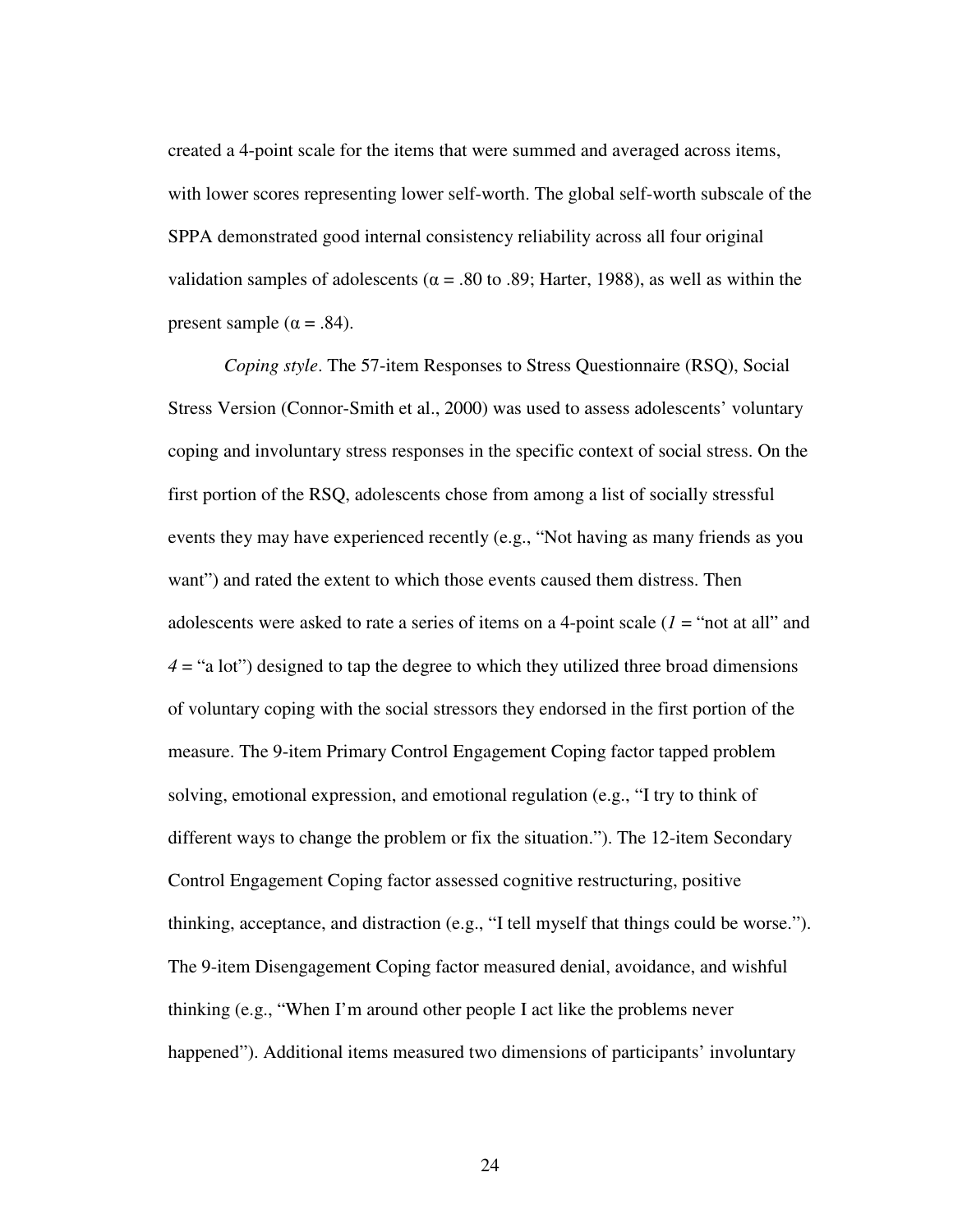response to social stress: the 15-item Involuntary Engagement factor (tapping rumination, intrusive thoughts, emotional arousal, physiologic arousal, and impulsive action; e.g., "When problems with other kids come up, I can't stop thinking about how I am feeling."); and the 12-item Involuntary Disengagement factor (assessing cognitive interference, involuntary avoidance, inaction, and emotional numbing; e.g., "When problems with other kids happen I don't feel anything at all, it's like I have no feelings.").

Initial research has found Primary and Secondary Control Engagement Coping to be related to lower levels of externalizing and internalizing problems, and Disengagement Coping and Involuntary Engagement and Disengagement responses to be related to more behavioral and emotional difficulties (Connor-Smith et al., 2000). Given the preliminary nature of findings that suggest the RSQ yields interpretable clusters of coping styles from among its various factors (Reinhard, Wolff, & Wadsworth, 2006), each of the factors were used in isolation as continuous variables in the present investigation to determine the degree to which high or low levels of each type of coping or stress response related to alcohol expectancies and other constructs in the proposed model. Each of the isolated factors on the RSQ has been found to be valid and reliable among several different samples of adolescents (see Connor-Smith et al., 2000). Additionally, each of the five factors demonstrated adequate internal consistency reliability in the present sample ( $\alpha$  = .79 for Primary Control Engagement Coping;  $\alpha = .77$  for Second Control Engagement Coping;  $\alpha =$ .68 for Disengagement Coping;  $\alpha$  = .91 for Involuntary Engagement; and  $\alpha$  = .83 for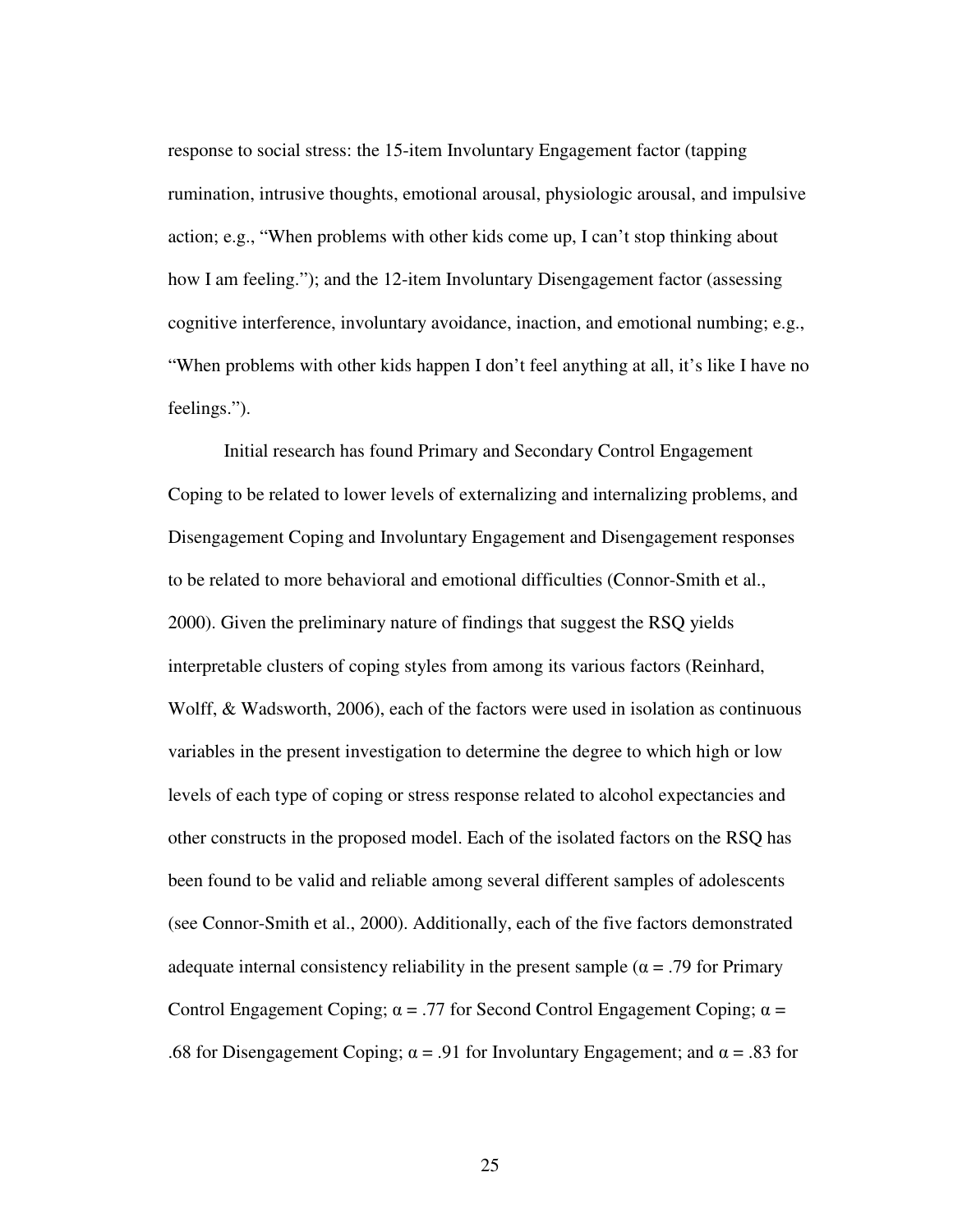Involuntary Disengagement).

*Alcohol expectancies.* Adolescents' alcohol expectancies were assessed using the 8-item Sociability Positive Alcohol Expectancies factor and the 3-item Tension Reduction Positive Alcohol Expectancies factor from the 38-item Expected Effects portion of the Comprehensive Effects of Alcohol (CEOA) questionnaire (Fromme, Stroot, & Kaplan, 1993). Participants rated each item on a 4-point scale (*1* = "disagree" to *4* = "agree") in terms of the degree to which they felt that a given effect of alcohol was expected for them. The Sociability factor tapped the degree to which adolescents expected they would become more socially comfortable and outgoing when under the influence of alcohol (e.g., "It would be easier to talk to people."). The Tension Reduction factor assessed the degree to which adolescents expected they would become more relaxed when drinking (e.g., "I would feel calm."). The CEOA in general has been found to demonstrate good internal validity ( $\alpha$  = .84 for the Sociability factor and  $\alpha = .73$  for the Tension Reduction factor) and temporal stability in adolescent samples (test-retest reliability across 3 months between .41 and .61; Fromme & D'Amico, 2000), as well as construct and criterion validity in a young adult sample (Fromme et al., 1993). Both the Sociability and Tension Reduction factors demonstrated good internal consistency reliability in the present sample ( $\alpha$  = .88 and  $\alpha = .75$ , respectively).

*Alcohol use.* A series of 6 items assessing recent, lifetime, and heavy drinking was used to measure alcohol use (J. W. Graham, personal communication, April 2006; Prinstein & Cohen, 2006; Taylor, Graham, Cumsille, & Hansen, 2000). Three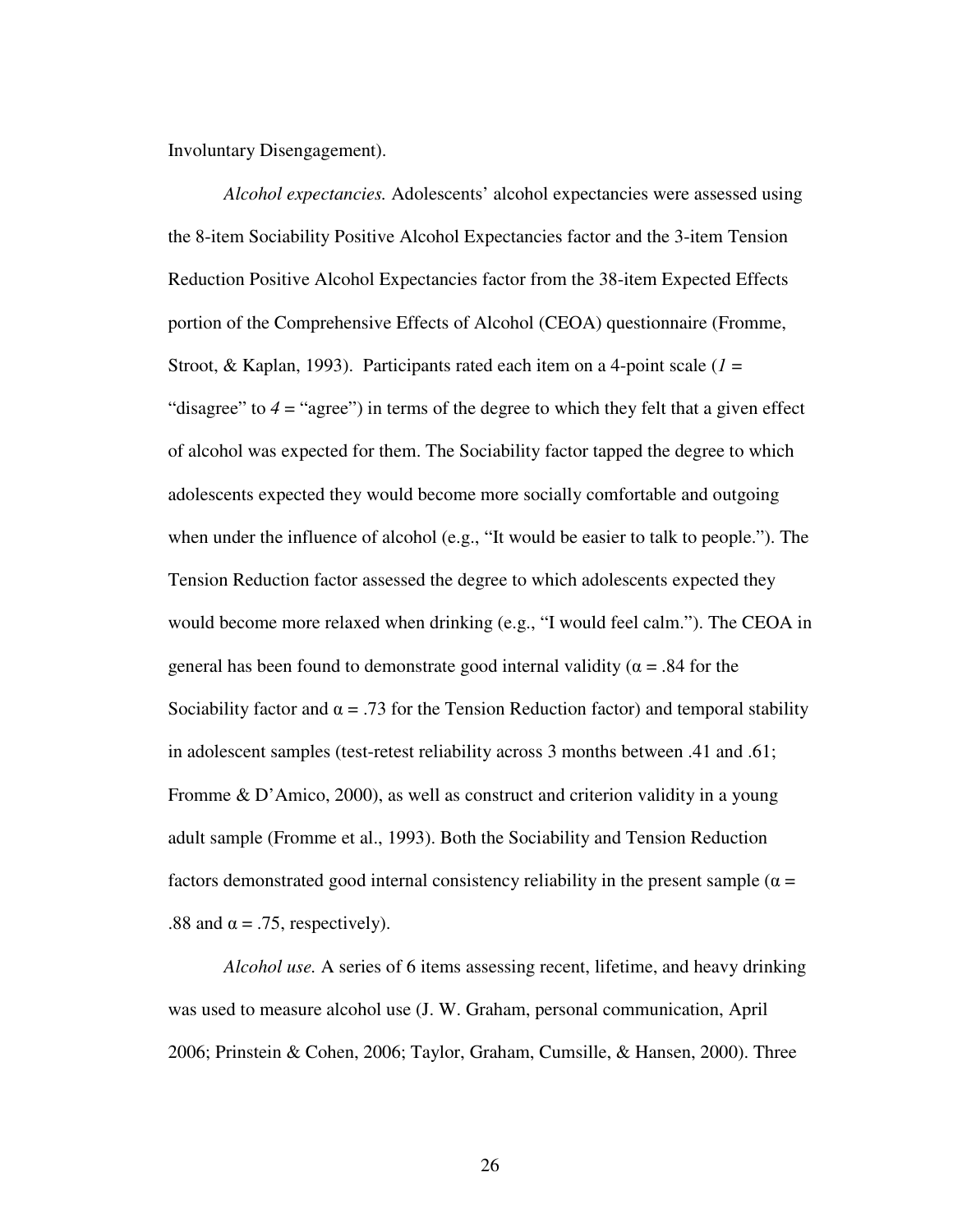items tapped *recent alcohol use*: (a) "During the past 30 days, how many times did you have at least 1 alcoholic drink?" with response options from *0 times* [1] to *20 or more times* [5]; (b) "How many alcoholic drinks have you had <u>in the past month</u>?" with response options from *none* [1] to *more than 50 drinks* [9]; and (c) "How many days in the past month have you had alcohol to drink?" with response options from *none* [1] to *15 to 30 days* [6]. *Lifetime alcohol use* was assessed with the following single item: "How many alcoholic drinks have you had in your whole life?" with response options from *none, I have never had even one sip of alcohol* [1] to *more than 50 drinks* [9]. *Recent binge drinking* was measured with the following singleitem: "During the past 30 days, how often did you have 5 or more alcoholic drinks on a single occasion (within a few hours)?" with response options from *0 times* [1] to *10 or more times* [5]. *Lifetime drunkenness* was tapped with the following single item: "How many times have you ever been drunk?" with response options from *never* [1] to *more than 20 times* [6]. For the purposes of creating a single alcohol use variable for preliminary regression analyses, the six items were standardized and averaged to create a single composite score (Taylor et al., 2000). For the purposes of SEM, the six alcohol use items were parceled (see below) and combined into a multi-faceted latent construct of alcohol use. The alcohol use composite score demonstrated good internal consistency reliability in the present sample ( $\alpha$  = .94).

## *Treatment of Missing Data*

 There was a small amount of missing item-level data within the data set. Among the measures utilized in the present investigation, 1.0% of the item-level data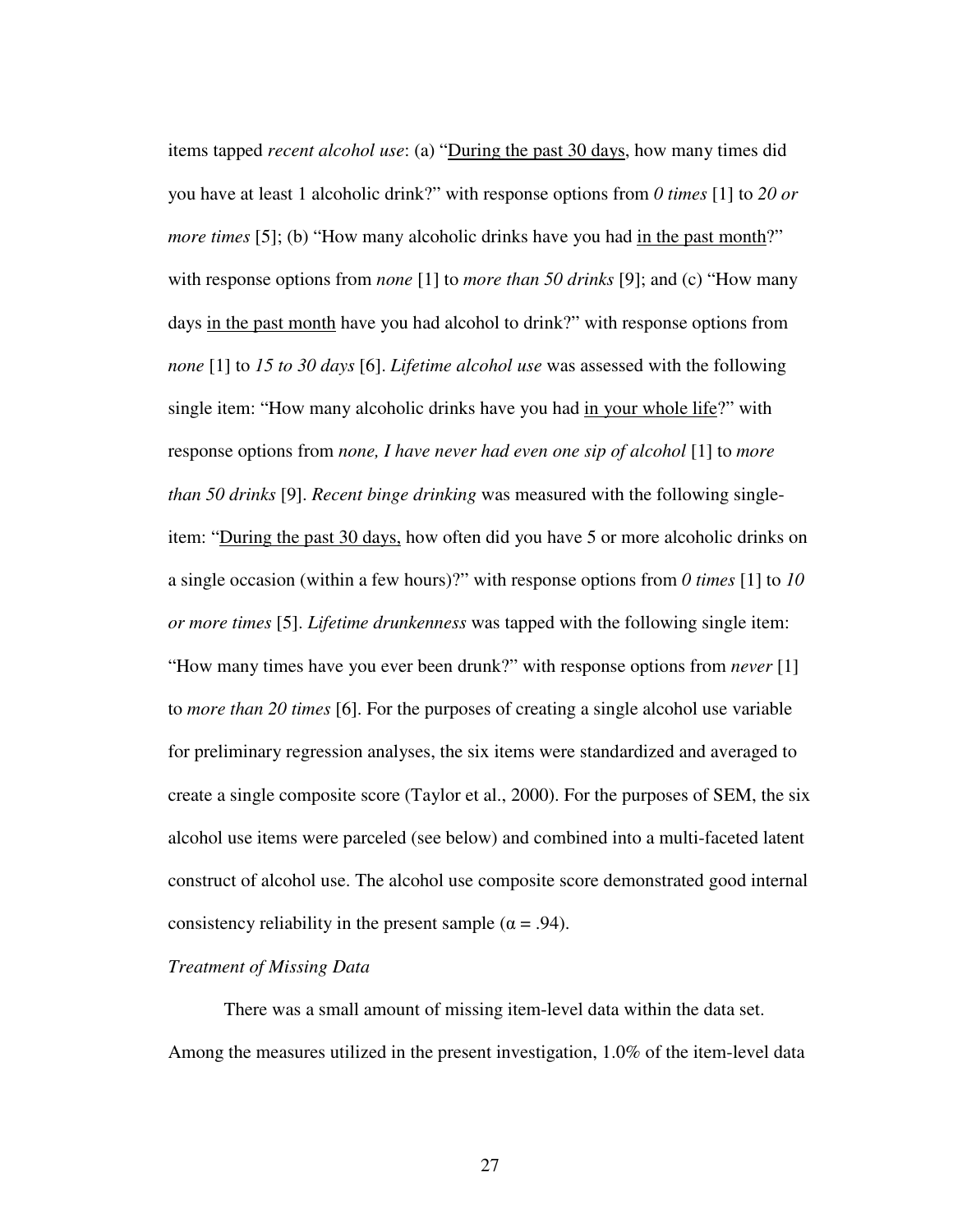were missing. Because of the potential for biased parameter estimates when not all available data are included in analyses, the EM imputation algorithm was employed using SAS PROC MI to impute the missing data points (Graham, Cumsille, & Elek-Fisk, 2003). All of the data gathered across all items of all measures during the inschool data collection were utilized in the PROC MI procedure, meaning that the missing data were estimated from the full item pool from the larger database. Using all available data in imputation procedures generates more accurate estimated data and an imputed data set that best reflects the characteristics of the original data set, optimizing the likelihood of producing unbiased and accurate parameter estimates (Graham et al., 2003).

#### *Data Analysis Plan*

Data analyses were conducted in three stages to examine the proposed comprehensive model of additive risk factors for adolescent alcohol use. First, preliminary regression analyses were conducted to identify those main effect and interaction terms, from among the constructs and moderated relations of interest, which were significantly related to alcohol use and therefore warranted for inclusion in the final multivariate SEM models. Given that there were a number of other conceivable moderated relations among the constructs of interest that had not yet been supported by prior research, the preliminary regression analyses were also used to assess these more exploratory relations to guide the inclusion of all relevant constructs and moderated relations in the final models.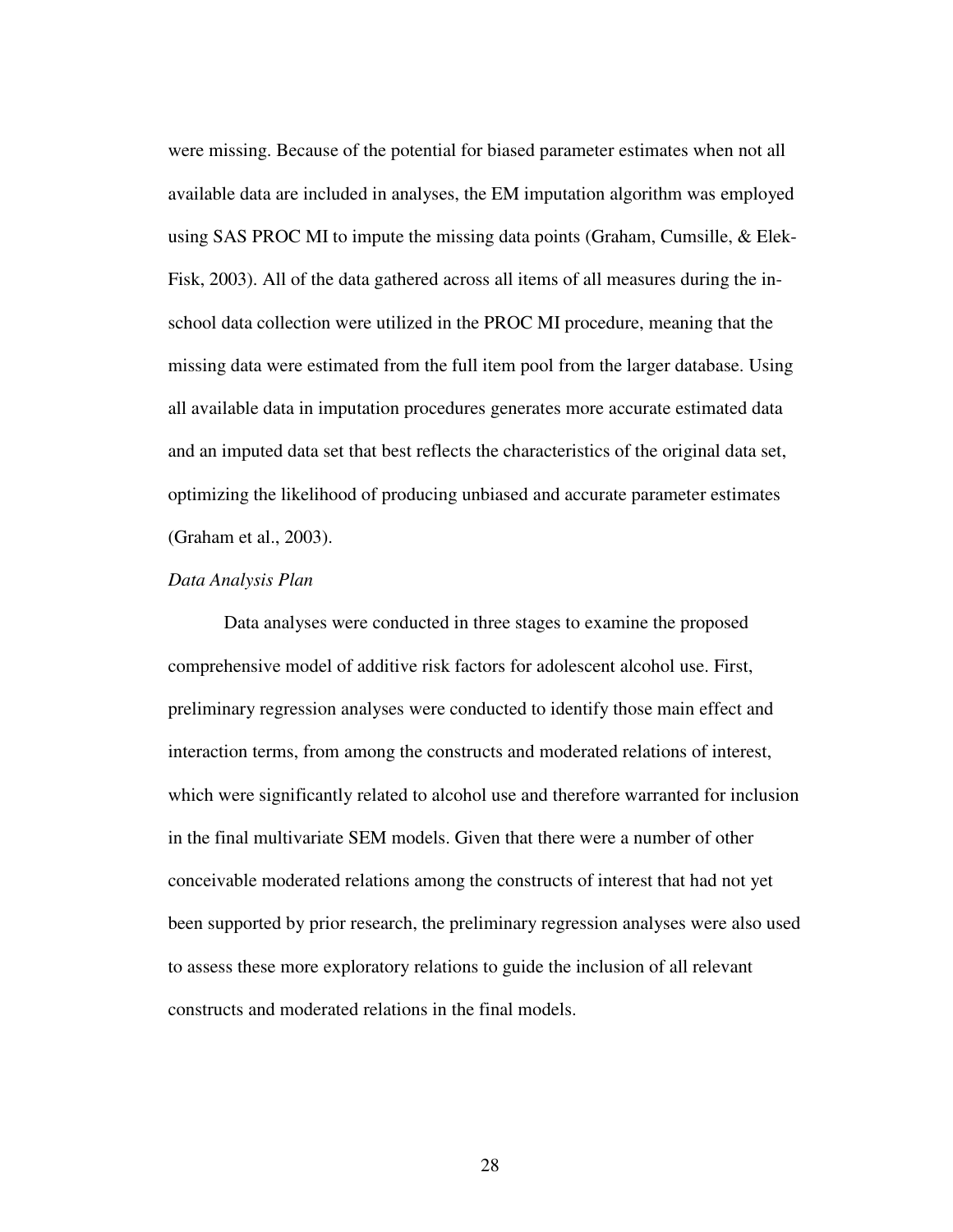Second, the latent structural relations between those terms identified in the preliminary regressions and alcohol use were examined across the entire sample using SEM, to assess how the identified risk factors operated in combination to predict alcohol use. All SEM models were run using the effects-coding method of identification (Little, Slegers, & Card, 2006) in LISREL 8.80. There are several benefits of utilizing SEM, particularly with respect to the analysis of interaction terms utilized to capture moderation. Traditional data analytic techniques such as multiple regression yield parameter estimates that assume variables are measured reliably and without measurement error; however, the inevitable presence of measurement error negates this assumption, subsequently leading to biased results. The use of latent variables in SEM removes measurement error from each construct, leaving only reliable information to be utilized in assessing the relationships among the constructs of interest. This benefit of SEM is further compounded when interaction terms are evaluated. In traditional data analytic techniques, the measurement error associated with main effect terms is compounded in interaction terms, making such interaction terms even more unreliable (Holmbeck, 1997). In SEM, interaction terms are modeled as separate latent constructs from their associated main effects, with these latent constructs also benefiting from the removal of measurement error (Little, Bovaird, & Widaman, 2006). Because of the removal of this unreliability, SEM allows for more available statistical power for detecting interactions.

Third, a two-group SEM model was run to determine whether there were gender differences in the pattern of latent variables found to relate to alcohol use in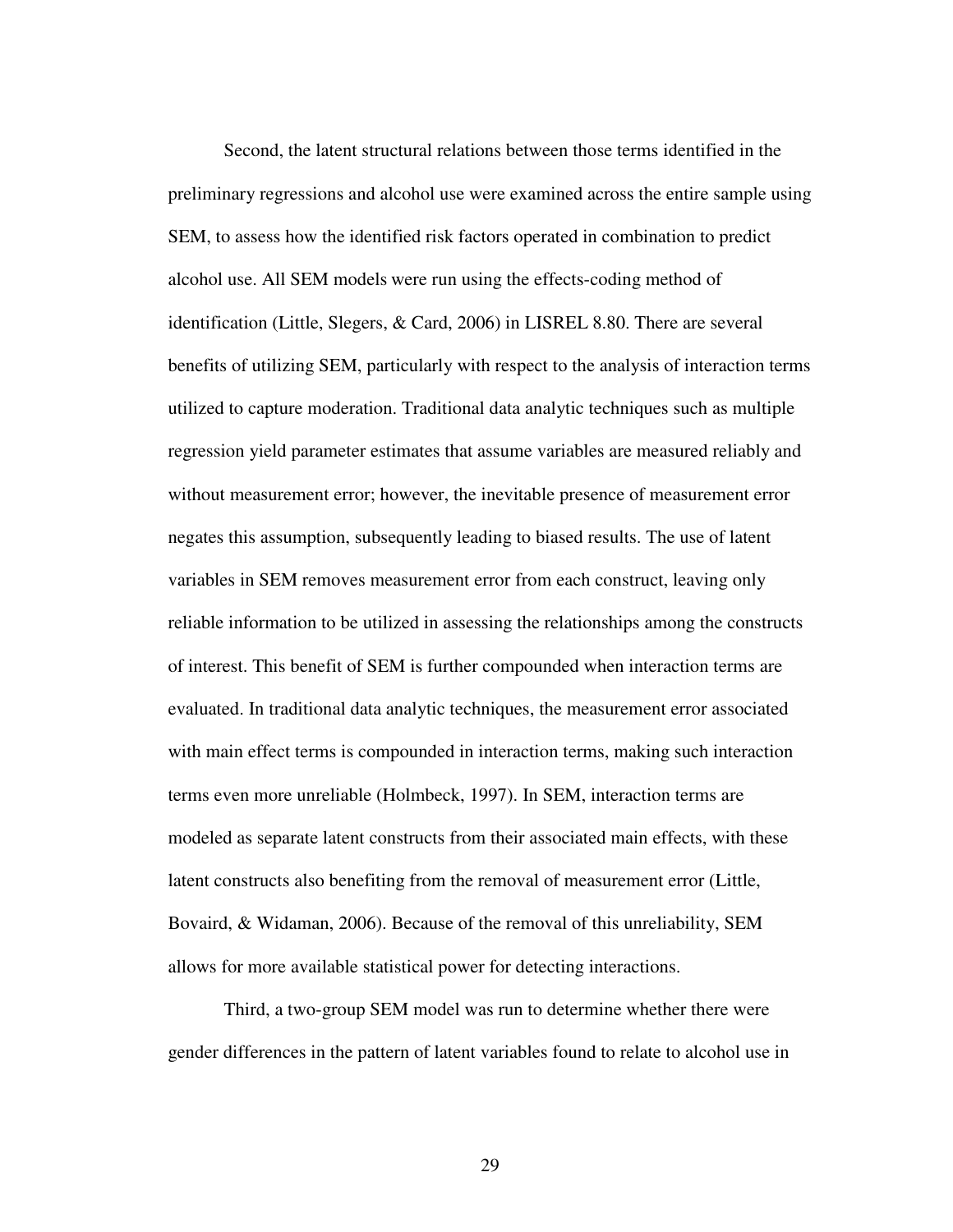the overall sample. An additional benefit of SEM involves its capabilities to statistically compare the factorial structure among the manifest indicators and latent constructs in a given model across multiple groups of participants (Little, 1997), in this case across boys and girls. Prior to testing the gender differences in the structural model, the measurement equivalence of the intercepts and loadings of the manifest indicators on the latent constructs across boys and girls was examined. Establishing measurement invariance between boys and girls using SEM then allowed for testing of the similarities and differences between them in the variances and covariances, correlations, means, and structural relationships among the latent constructs.

### Results

#### *Preliminary Analyses*

*Descriptive properties of the variables.* Means and standard deviations for the manifest variables and the bivariate correlations among these variables are shown in Table 2 for the overall sample and in Appendix A, Table 10 by gender. Peer-related social stress was negatively correlated with global self-esteem and positively correlated with the coping and involuntary stress responses thought to be less healthy (i.e., disengagement coping, involuntary engagement, and involuntary disengagement). Notably, peer-related social stress was positively correlated with alcohol use. Additionally, global self-esteem was positively related to primary and secondary engagement coping but negatively related to disengagement coping, involuntary engagement, and involuntary disengagement, suggesting that adolescents who experience lower self-esteem also engage in less effective coping strategies and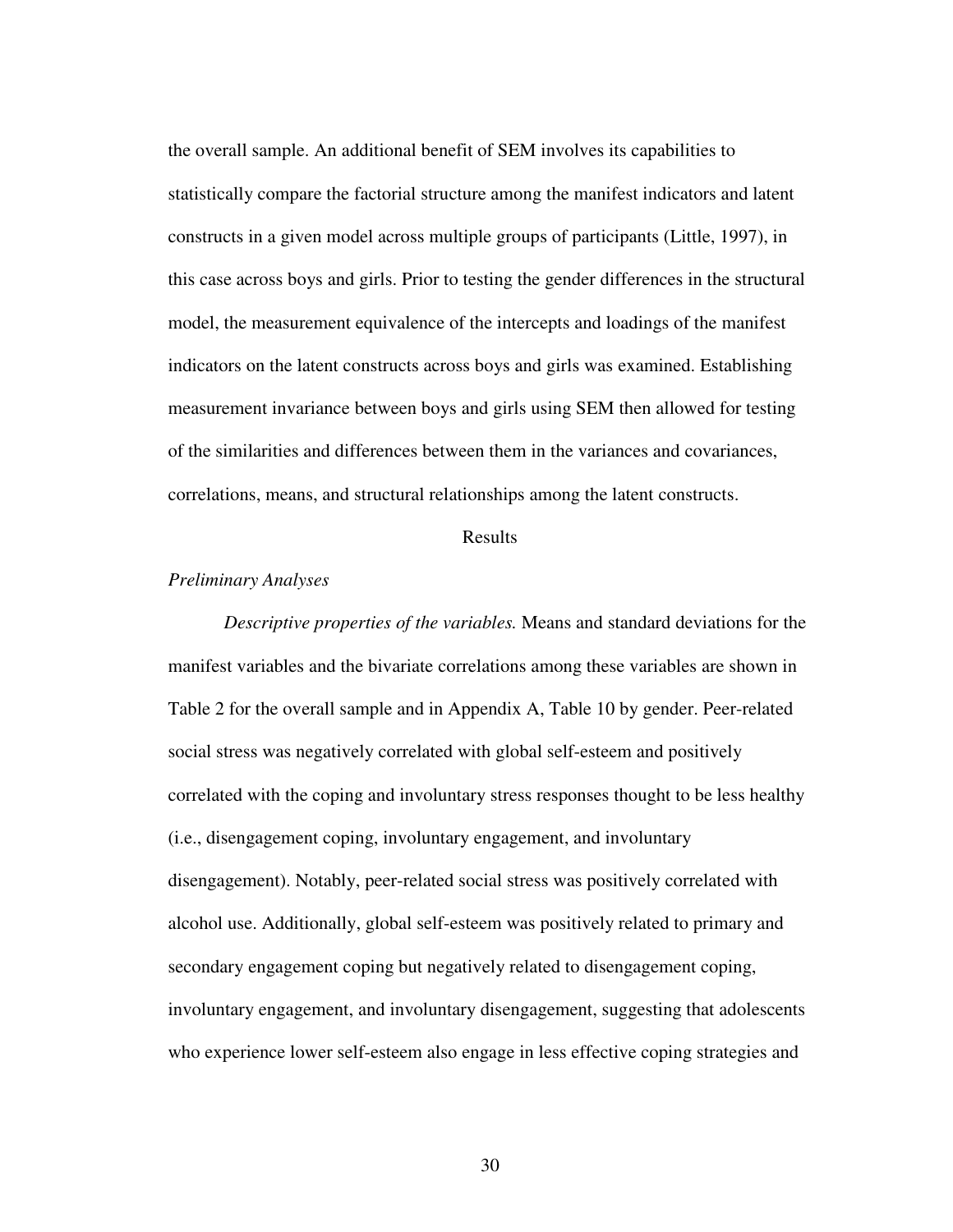## Table 2

## *Means, Standard Deviations, and Correlations Between the Manifest Variables*

|                                   | Peer<br><b>Stress</b> | Self-<br>Esteem |          | Coping         |          | Involuntary<br><b>Stress Responses</b> |        |          | Alcohol<br>Expectancies | Alcohol<br>Use |
|-----------------------------------|-----------------------|-----------------|----------|----------------|----------|----------------------------------------|--------|----------|-------------------------|----------------|
| Variable                          | $\mathbf{I}$          | $\overline{2}$  | 3        | $\overline{4}$ | 5        | 6                                      | 7      | 8        | 9                       | 10             |
| 1. Peer-Related Social Stress     |                       |                 |          |                |          |                                        |        |          |                         |                |
| 2. Global Self-Esteem             | $-18*$                |                 |          |                |          |                                        |        |          |                         |                |
| 3. Primary Engagement Coping      | $-.04$                | $.24**$         |          |                |          |                                        |        |          |                         |                |
| 4. Secondary Engagement Coping    | .06                   | $.26**$         | $.49***$ |                |          |                                        |        |          |                         |                |
| 5. Disengagement Coping           | $.16*$                | $-.35***$       | .10      | $.18*$         |          |                                        |        |          |                         |                |
| 6. Involuntary Engagement         | $.16*$                | $-.38***$       | $.30***$ | $.18*$         | $.58***$ |                                        |        |          |                         |                |
| 7. Involuntary Disengagement      | $.16*$                | $-.41***$       | .11      | .13            | $.67***$ | $.81***$                               |        |          |                         |                |
| 8. Sociability Expectancies       | .15                   | .09             | $.19*$   | .11            | .08      | .04                                    | $-.02$ |          |                         |                |
| 9. Tension Reduction Expectancies | .09                   | .04             | $-.12$   | .02            | .01      | $-.08$                                 | .04    | $.51***$ |                         |                |
| 10. Alcohol Use                   | $.28***$              | $-.14$          | $-.01$   | $-.10$         | .09      | $.19*$                                 | .14    | $.36***$ | $.30***$                |                |
| M                                 | 14.82                 | 3.33            | 2.53     | 2.53           | 2.04     | 1.97                                   | 1.73   | 3.05     | 2.53                    | .00            |
| SD                                | 16.24                 | .62             | .62      | .53            | .49      | .64                                    | .53    | .78      | .86                     | .87            |

*Note*. The Alcohol Use items were standardized to put them on the same metric prior to creating the aggregate variable.  $* p < .05$ .  $** p < .01$ .  $** p < .001$ .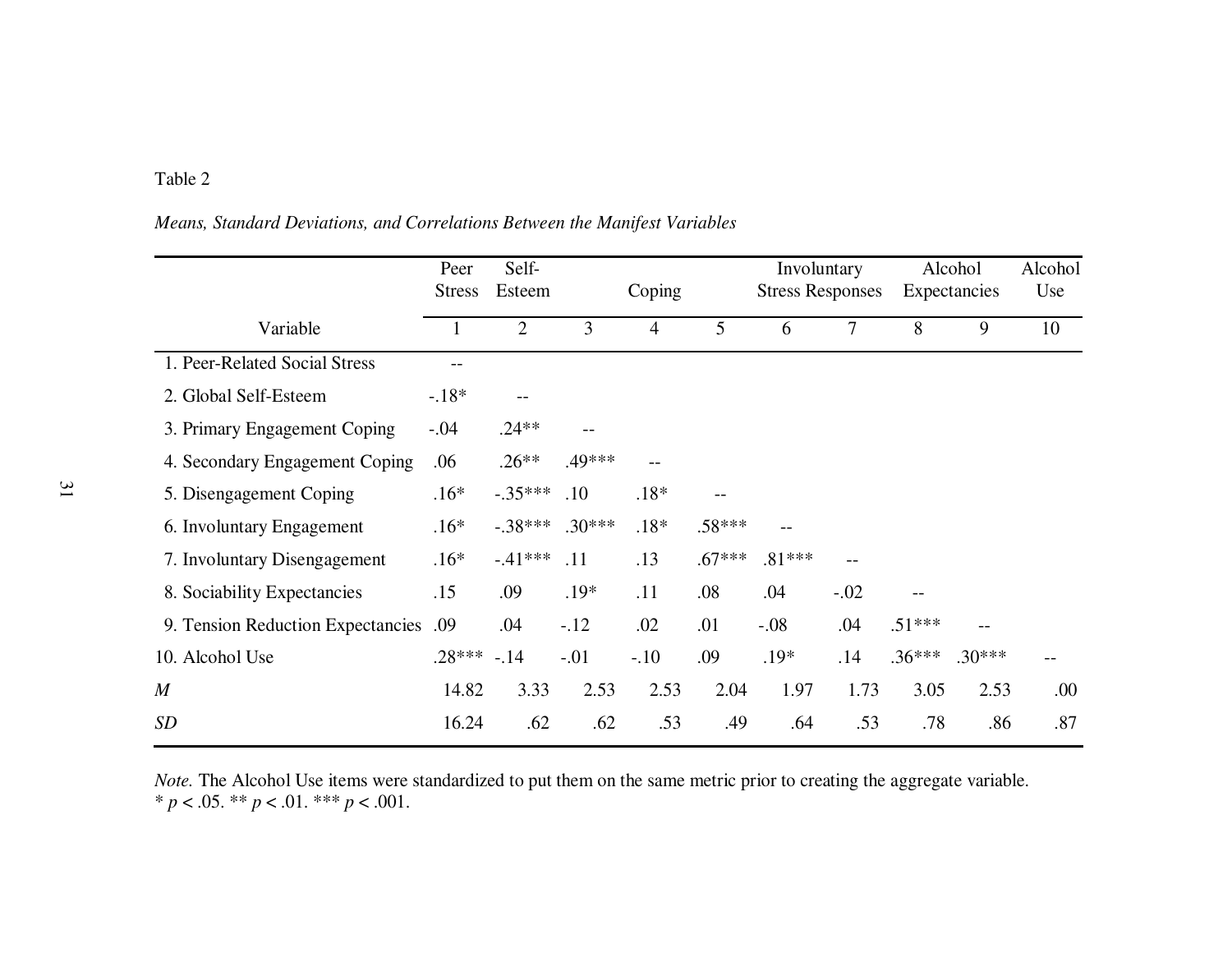experience involuntary responses to social stress. The correlations among the three types of coping and two types of involuntary stress responses replicated most of the relations typically found in previous research (Connor-Smith et al., 2000). As expected, sociability and tension reduction positive expectancies were strongly correlated and were each significantly positively related to alcohol use.

Closer examination of the distributional properties of the peer-related social stress variable indicated that there was sufficient variability among adolescents in the degree to which they were satisfied with their current level of belonging within their top two most desired social crowds (range  $= -6.44$  to 82.50; see Figure 2). Similarly, adolescents also varied in their levels of reported alcohol use (standardized range = -.90 to 3.06; see Figure 2). Moreover, the percentages of adolescents in the present sample who reported having consumed alcohol and having been drunk within their lifetimes nearly paralleled national averages. While national percentages suggest that 63-75% of  $10^{th}$  graders have consumed alcohol (Eaton et al., 2006; Johnston et al., 2006), 60.0% of adolescents in the present sample reported having consumed alcohol for reasons other than religious services. Of the 160 adolescents in the present sample, 42.5% also reported having been drunk at least once, a percentage that mirrors the national average of 42% of  $10<sup>th</sup>$  graders who reported having been drunk (Johnston et al., 2006).

*Preliminary multiple regression analyses.* Structural equation models are best informed by first examining the relationships among variables of interest using multiple regression procedures, so as to not overcomplicate a model and create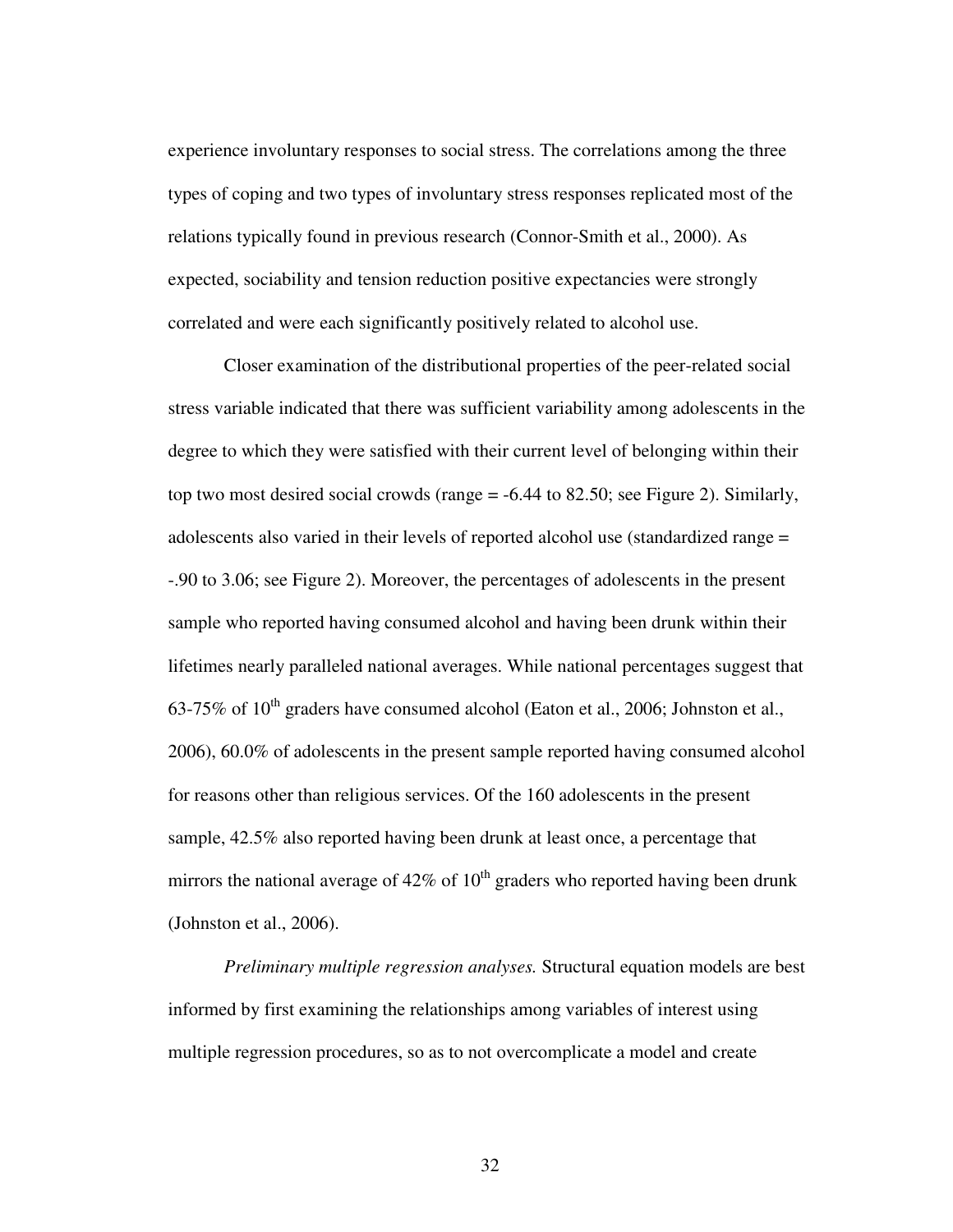# Figure 2

*Histograms for Peer-Related Social Stress and Alcohol Use Manifest Variables* 



Peer Stress Actual-Desired Discrepancy Scores

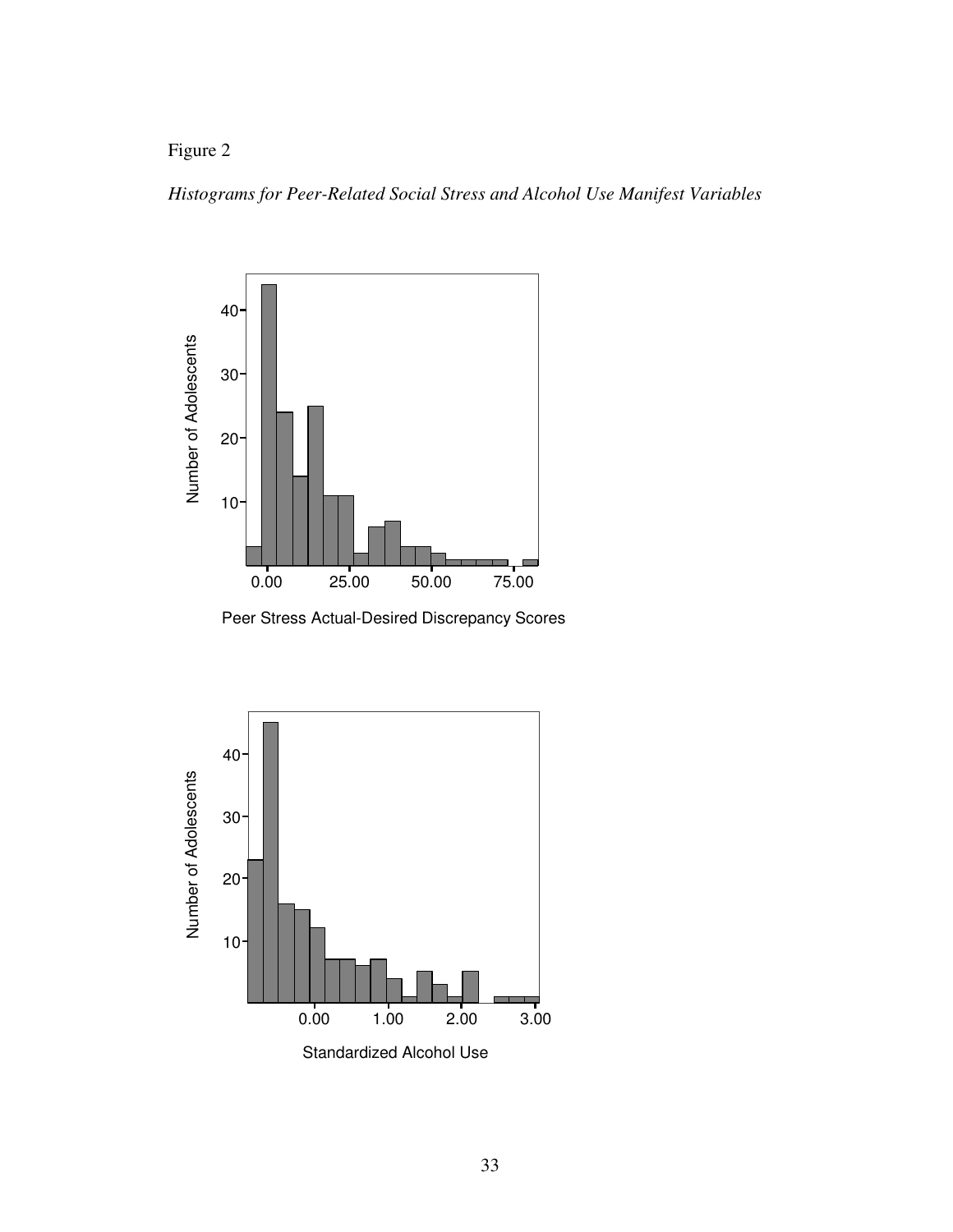estimation problems by including constructs not statistically related. With respect to the present investigation, a series of multiple regression analyses was conducted to determine the importance of including various construct main effects and moderated relations in the final SEM models. Each multiple regression analysis included two main effects and the multiplicative interaction term for those two main effects to represent the moderated relation (see Table 3; Baron & Kenny, 1986; Holmbeck, 1997). Residual centering was used to create interaction terms to avoid problems of multicollinearity that can lead to instable parameter estimates when estimating interaction terms highly correlated with first order terms (Lance, 1988; Little, Bovaird, et al., 2006). Given the large number of regression analyses, the *p* value was reduced from .05 to .01 to reduce the likelihood of Type I error potentially associated with conducting large numbers of analyses.

 The results of the series of regression analyses are presented in Table 3. Across the 14 regression analyses, the main effects for peer-related social stress, involuntary engagement stress responses, sociability alcohol expectancies, and tension reduction alcohol expectancies emerged as significantly predictive of alcohol use. Contrary to expectations, the main effects for global self-esteem and disengagement coping were not significantly predictive of alcohol use. The interaction between peer-related social stress and global self-esteem was significantly predictive of alcohol use as hypothesized, meaning that adolescents' global selfesteem moderates the relation between peer-related social stress and alcohol use. However, none of the other interactions tested were significant in their prediction of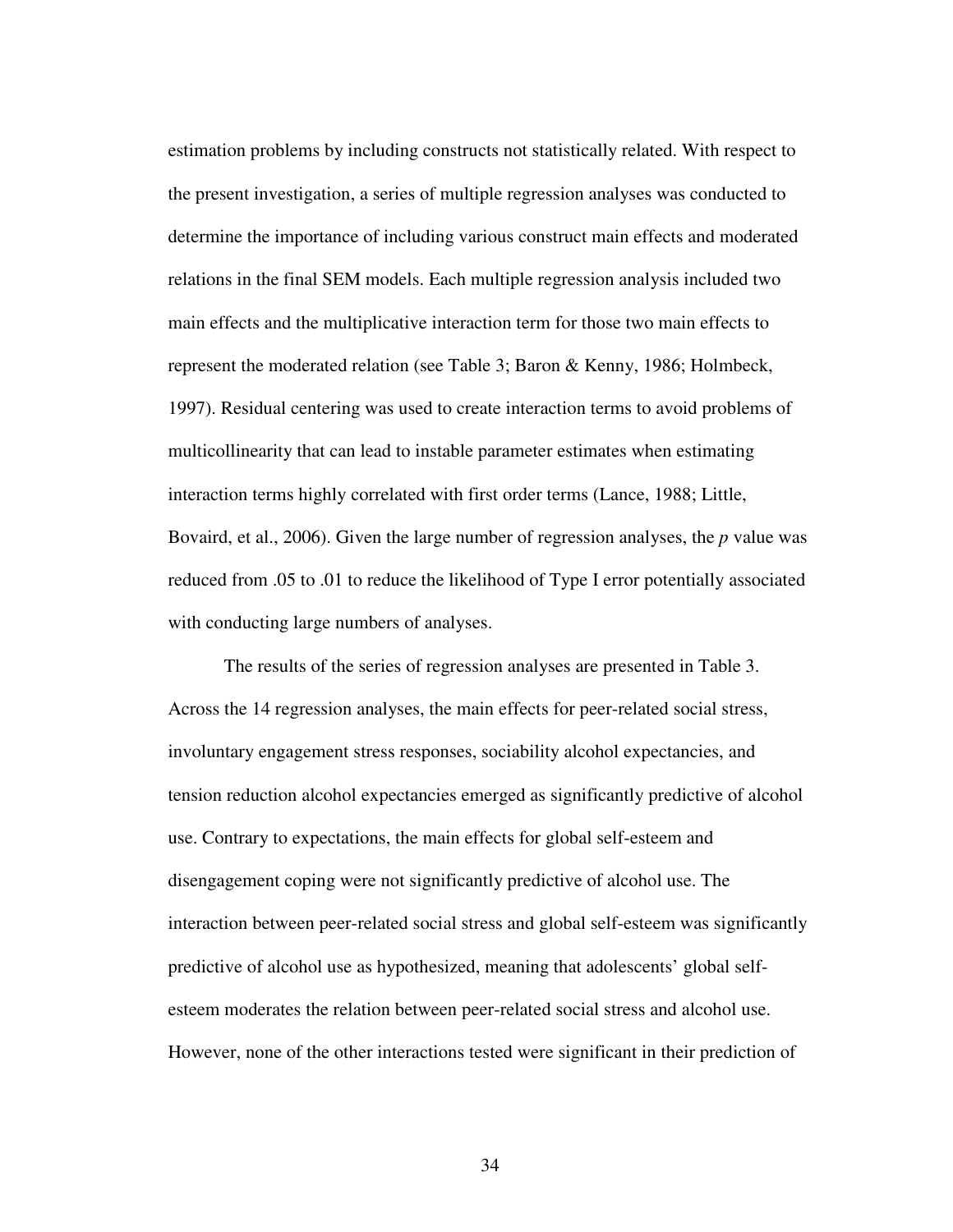| <b>Variable</b>                   | $\Delta R^2$ | ß        | <b>Variable</b>                   | $\Delta R^2$ | $\bf{B}$ |
|-----------------------------------|--------------|----------|-----------------------------------|--------------|----------|
| Step 1                            | $.07**$      |          | Step 1                            | $.06**$      |          |
| <b>Peer-Related Social Stress</b> |              | $.26**$  | <b>Peer-Related Social Stress</b> |              | $.28***$ |
| Global Self-Esteem                |              | $-.10$   | Primary Control                   |              | .00.     |
|                                   |              |          | <b>Engagement Coping</b>          |              |          |
| Step 2                            | $.05**$      |          | Step 2                            | $.03*$       |          |
| PRSS x Global Self-Esteem         |              | $.22**$  | PRSS x PCEC                       |              | $.16*$   |
| Total $F(3,156) = 7.97***$        |              |          | Total $F(3,156) = 5.82**$         |              |          |
| <b>Variable</b>                   | $\Delta R^2$ | β        | <b>Variable</b>                   | $\Delta R^2$ | $\bf{B}$ |
| Step 1                            | $.08**$      |          | Step 1                            | $.07**$      |          |
| <b>Peer-Related Social Stress</b> |              | $.28***$ | <b>Peer-Related Social Stress</b> |              | $.27**$  |
| <b>Secondary Control</b>          |              | $-.12$   | Disengagement Coping              |              | .05      |
| <b>Engagement Coping</b>          |              |          |                                   |              |          |
| Step 2                            | $.03*$       |          | Step 2                            | .01          |          |
| PRSS x SCEC                       |              | $.16*$   | PRSS x DC                         |              | .10      |
| Total $F(3,156) = 6.80***$        |              |          | Total $F(3,156) = 5.01**$         |              |          |
| <b>Variable</b>                   | $\Delta R^2$ | $\beta$  | <b>Variable</b>                   | $\Delta R^2$ | $\bf{B}$ |
| Step 1                            | $.09***$     |          | Step 1                            | $.08**$      |          |
| <b>Peer-Related Social Stress</b> |              | $.25**$  | <b>Peer-Related Social Stress</b> |              | $.26**$  |
| <b>Involuntary Engagement</b>     |              | .15      | <b>Involuntary Disengagement</b>  |              | .10      |
| Coping                            |              |          | Coping                            |              |          |
| Step 2                            | $.03*$       |          | Step 2                            | .00          |          |
| PRSS x IEC                        |              | $.17*$   | PRSS x IDC                        |              | .04      |
| Total $F(3,156) = 7.55***$        |              |          | Total $F(3,156) = 5.02**$         |              |          |

Table 3 *Summary of Preliminary Regression Analyses for Variables Predicting Alcohol Use* 

*table continues*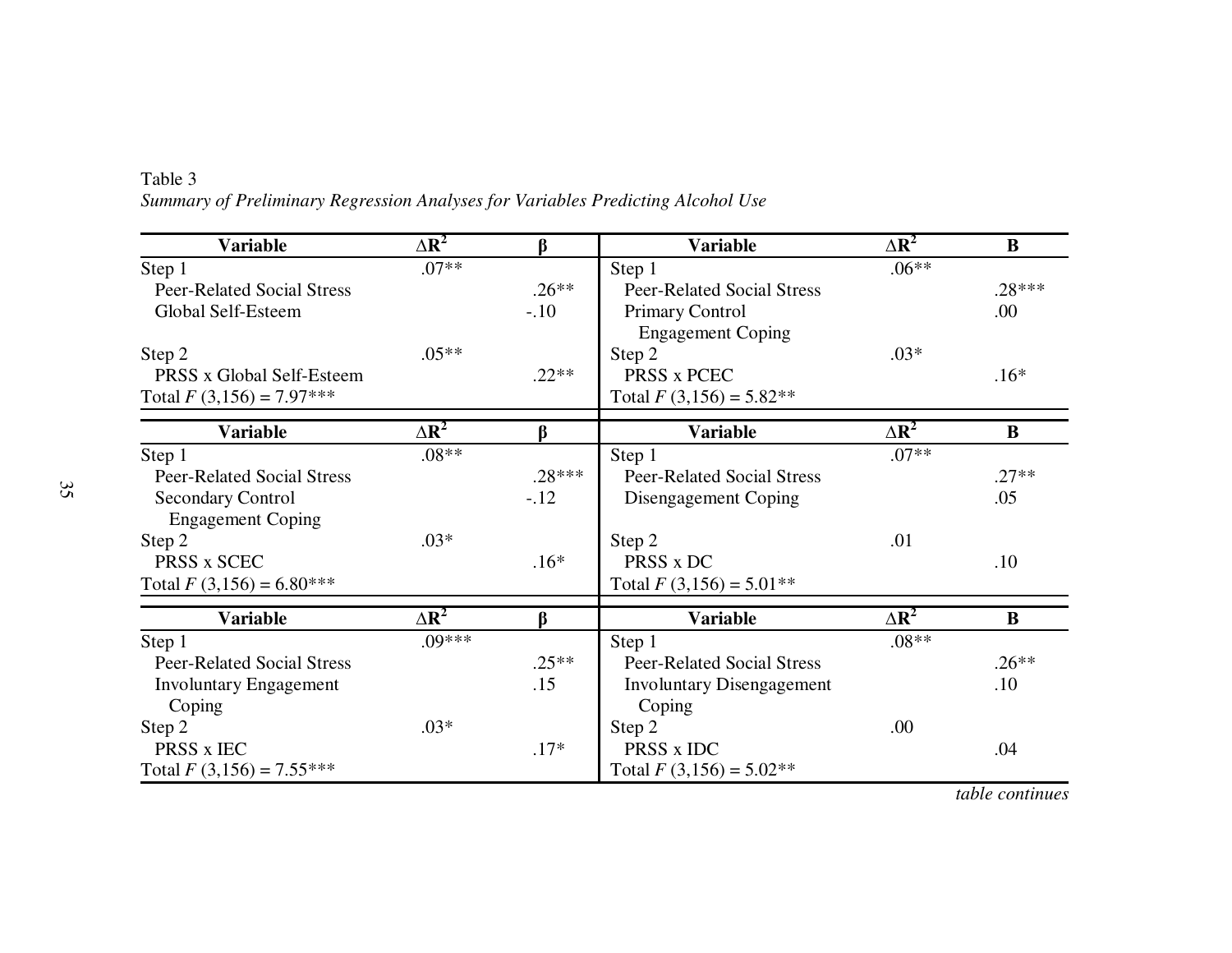| <b>Variable</b>                   | $\Delta \mathbf{R}^2$ | $\beta$  | <b>Variable</b>                   | $\Delta \textbf{R}^2$ | $\bf{B}$ |
|-----------------------------------|-----------------------|----------|-----------------------------------|-----------------------|----------|
| Step 1                            | $.17***$              |          | Step 1                            | $.14***$              |          |
| <b>Peer-Related Social Stress</b> |                       | $.23**$  | Peer-Related Social Stress        |                       | $.25**$  |
| Sociability Positive              |                       | $.32***$ | <b>Tension Reduction Positive</b> |                       | $.28***$ |
| Alcohol Expectancy                |                       |          | Alcohol Expectancy                |                       |          |
| Step 2                            | .01                   |          | Step 2                            | .00                   |          |
| PRSS x Sociability                |                       | .08      | <b>PRSS</b> x Tension Reduction   |                       | $-.01$   |
| Total $F(3,156) = 11.82***$       |                       |          | Total $F(3,156) = 9.38***$        |                       |          |
| <b>Variable</b>                   | $\Delta \mathbf{R}^2$ | $\beta$  | <b>Variable</b>                   | $\Delta R^2$          | $\bf{B}$ |
| Step 1                            | $.12***$              |          | Step 1                            | $.14***$              |          |
| <b>Primary Control</b>            |                       | $-.08$   | <b>Secondary Control</b>          |                       | $-.14$   |
| <b>Engagement Coping</b>          |                       |          | <b>Engagement Coping</b>          |                       |          |
| Sociability Positive              |                       | $.37***$ | Sociability Positive              |                       | $.37***$ |
| <b>Alcohol Expectancy</b>         |                       |          | <b>Alcohol Expectancy</b>         |                       |          |
| Step 2                            | .00                   |          | Step 2                            | .00                   |          |
| <b>PCEC</b> x Sociability         |                       | .01      | <b>SCEC</b> x Sociability         |                       | .02      |
| Total $F(3,156) = 8.05***$        |                       |          | Total $F(3,156) = 9.04***$        |                       |          |
| <b>Variable</b>                   | $\Delta \mathbf{R}^2$ | $\beta$  | <b>Variable</b>                   | $\Delta R^2$          | B        |
| Step 1                            | $.15***$              |          | Step 1                            | $.09***$              |          |
| <b>Involuntary Engagement</b>     |                       | $.18*$   | Disengagement Coping              |                       | .09      |
| Coping                            |                       |          |                                   |                       |          |
| Sociability Positive              |                       | $.35***$ | <b>Tension Reduction Positive</b> |                       | $.30***$ |
| Alcohol Expectancy                |                       |          | <b>Alcohol Expectancy</b>         |                       |          |
| Step 2                            | .01                   |          | Step 2                            | .00                   |          |
| <b>IEC</b> x Sociability          |                       | .08      | DC x Tension Reduction            |                       | $-.02$   |
| Total $F(3,156) = 10.34***$       |                       |          | Total $F(3,156) = 5.72**$         |                       |          |

*table continues*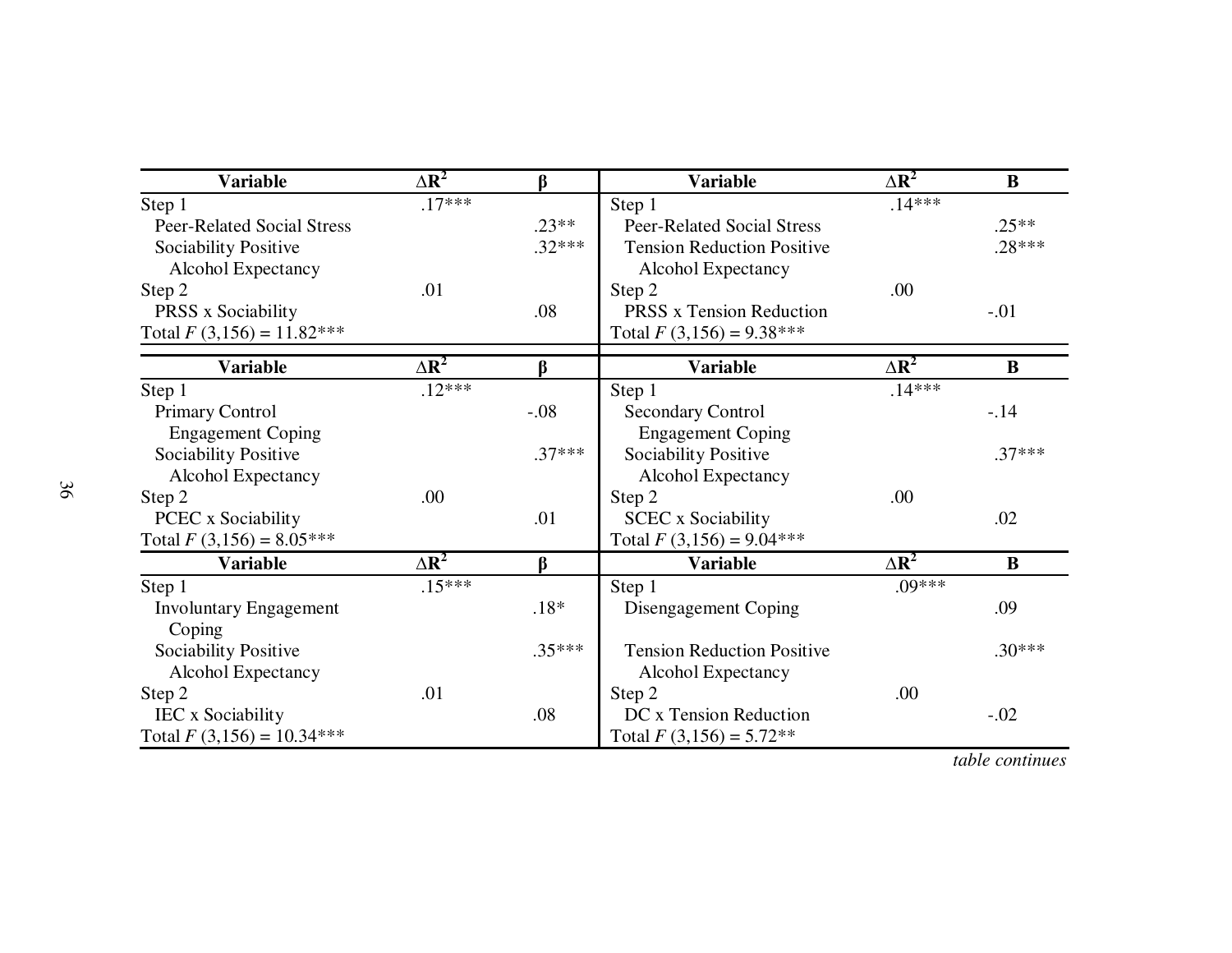| <b>Variable</b>                   | $\Delta$ <b>R</b> <sup>2</sup> |          | Variable                          | $\Delta \mathbf{R}^2$ |          |
|-----------------------------------|--------------------------------|----------|-----------------------------------|-----------------------|----------|
| Step 1                            | $13***$                        |          | Step 1                            | $.10***$              |          |
| <b>Involuntary Engagement</b>     |                                | $.22**$  | <b>Involuntary Disengagement</b>  |                       | .13      |
| Coping                            |                                |          | Coping                            |                       |          |
| <b>Tension Reduction Positive</b> |                                | $.32***$ | <b>Tension Reduction Positive</b> |                       | $.30***$ |
| <b>Alcohol Expectancy</b>         |                                |          | Alcohol Expectancy                |                       |          |
| Step 2                            | .00                            |          | Step 2                            | .02                   |          |
| <b>IEC x Tension Reduction</b>    |                                | .06      | <b>IDC</b> x Tension Reduction    |                       | .12      |
| Total $F(3,156) = 8.56***$        |                                |          | Total $F(3,156) = 7.26***$        |                       |          |

*Note.* A Bonferroni correction was used to reduce the likelihood of Type I error because of the large number of regression equations. For both main effects and interactions,  $p < .01$ , was used to establish statistical significance.

 $*$   $p$  < .05.  $**$   $p$  < .01.  $***$   $p$  < .001.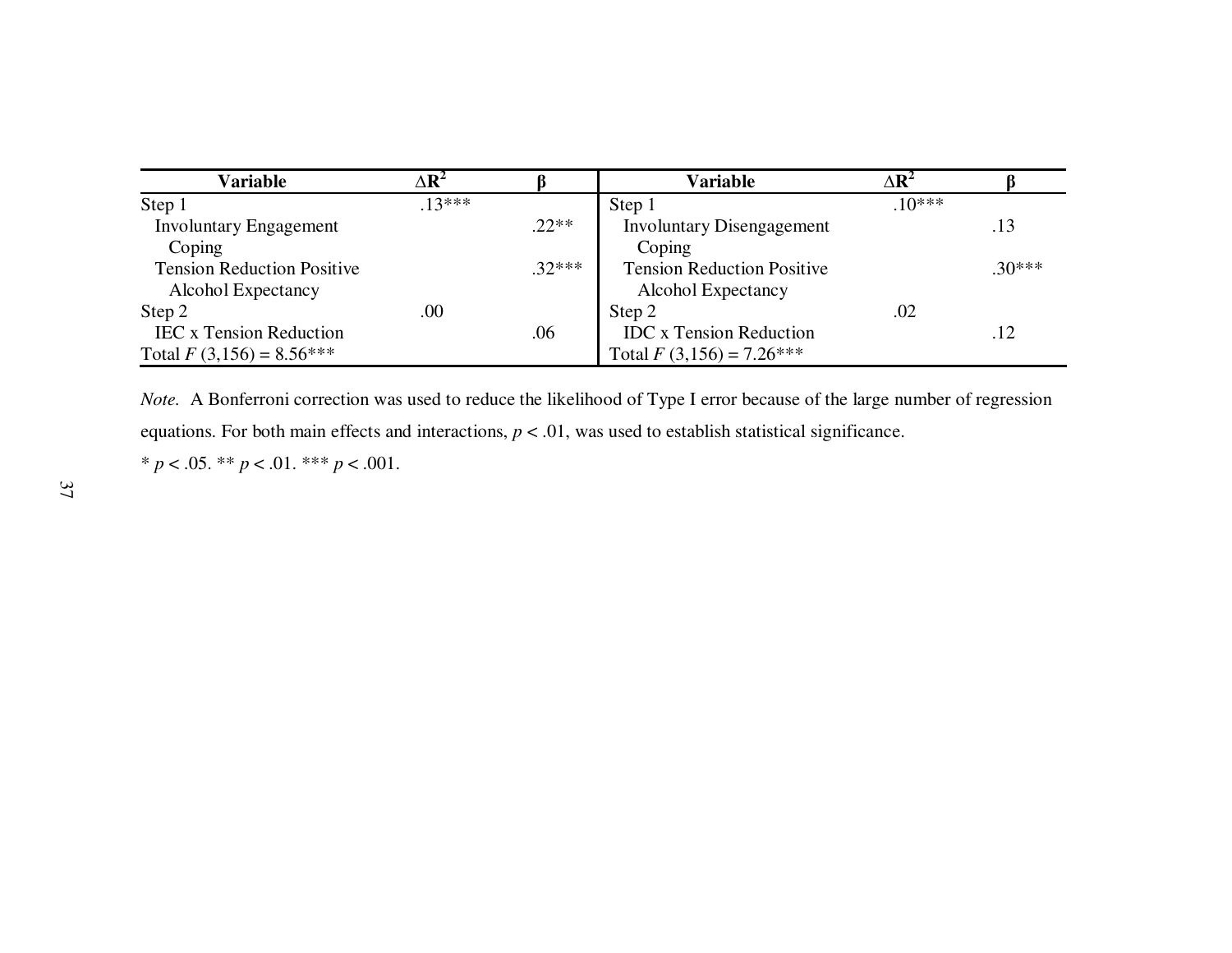alcohol use. Specifically, the two hypothesized interactions between (1) primary control engagement coping and sociability alcohol expectancies and (2) disengagement coping and tension reduction alcohol expectancies were not related to alcohol use. In summary, based on the results of the preliminary regressions, main effect terms for peer-related social stress, global self-esteem, involuntary engagement stress responses, sociability alcohol expectancies, and tension reduction expectancies, as well as a peer-related social stress  $\times$  global-self esteem interaction term, were included as predictors of alcohol use in multivariate SEM analyses (see below). Although the main effect for global self-esteem was not found to independently predict alcohol use in the preliminary regressions, it was included as a main effect term in SEM analyses due to its involvement in the hypothesized social stress-self esteem interaction.

### *SEM Analyses for the Overall Sample*

*Procedures for identifying indicators of latent constructs.* One of the most prominent benefits of SEM involves its capabilities to account for measurement error when producing parameter estimates. This benefit is made possible by modeling multiple manifest indicators of each latent construct of interest. Several different procedures were used to create indicators for the seven different latent constructs included in the SEM models. First, the two actual-desired peer crowd belonging discrepancy score variables for (1) the peer crowd within which adolescents most desired to belong and (2) the second most desired peer crowd were used as two separate indicators of the latent peer-related social stress construct. Similarly, given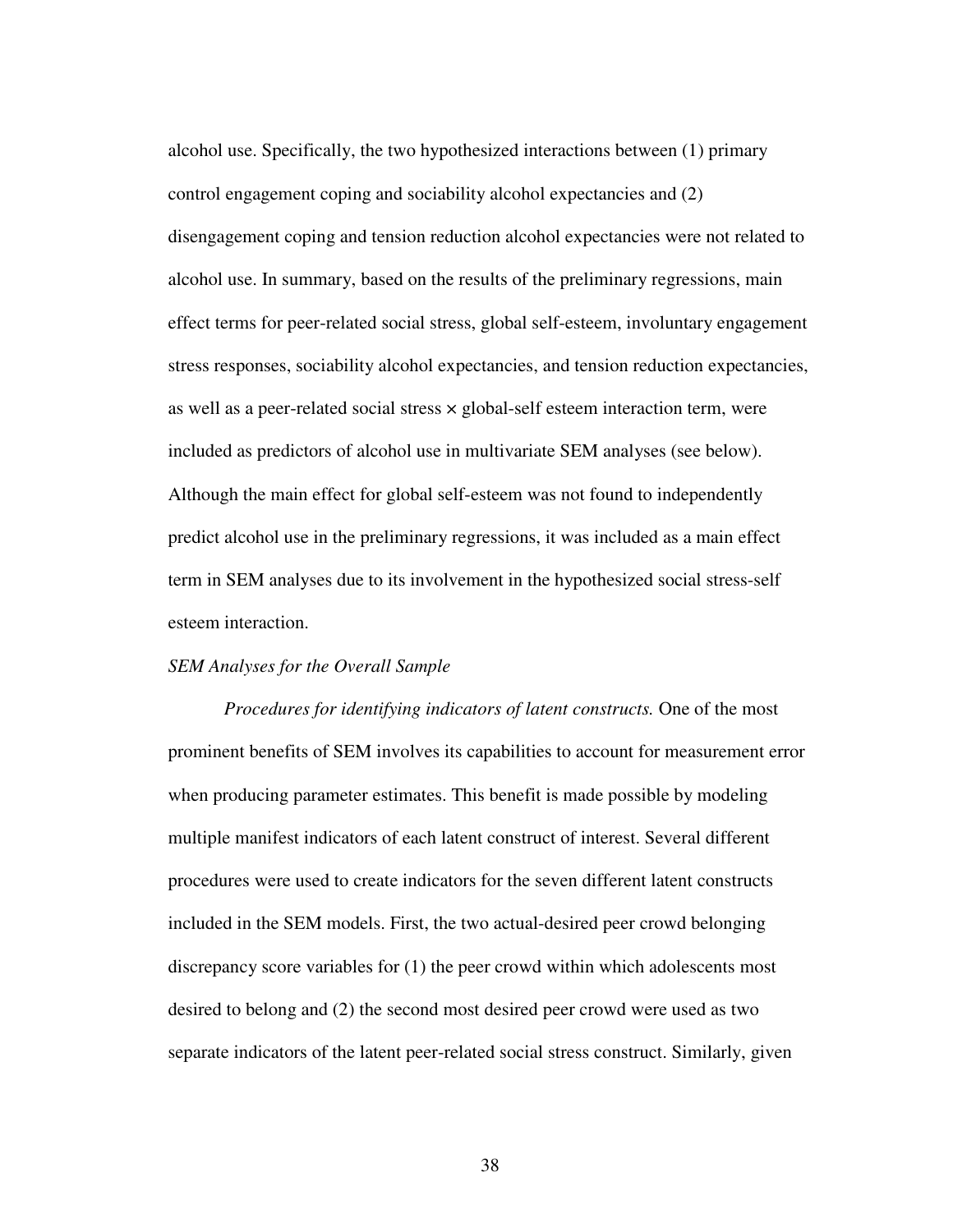that the Comprehensive Effects of Alcohol questionnaire (CEOA; Fromme et al., 1993) includes 3 items to assess tension reduction positive alcohol expectancies, these 3 items were used as 3 indicators of the latent tension reduction construct.

 Second, item-to-construct balance procedures were used to create three parcels each to serve as indicators of the global self-esteem, sociability alcohol expectancies, and alcohol use constructs, respectively (see Little, Cunningham, Shahar, & Widaman, 2002). Parceling is a technique whereby sets of items are averaged to form single aggregate manifest indicators. Some of the statistical benefits to parceling include improved distributional qualities (e.g., less skew), greater parsimony and reliability, and lower likelihood of correlated residuals and dual factor loadings (Little et al., 2002). The global self-worth subscale of the Self-Perception Profile for Adolescents (SPPA; Harter, 1988) includes 5 items to measure adolescents' global self-worth. Item-total correlations were calculated for these 5 items, and the relative correlations guided the separation of the items into 3 separate balanced indicators (i.e., 2 parcels with 2 items each, 1 single-item indicator). Itemtotal correlations calculated among the three resulting indicators suggested that the parcels and the single-item indicator were adequately balanced (item-total correlations  $= 0.80, 0.72, 0.68$ . The same procedure was used to guide the separation of the 8 sociability expectancy items from the Comprehensive Effects of Alcohol questionnaire (CEOA; Fromme et al., 1993) into 3 balanced parcels (i.e., 2 parcels with 3 items each, 1 parcel with 2 items). Item-total correlations calculated among the three resulting parcels suggested that these parcels were also adequately balanced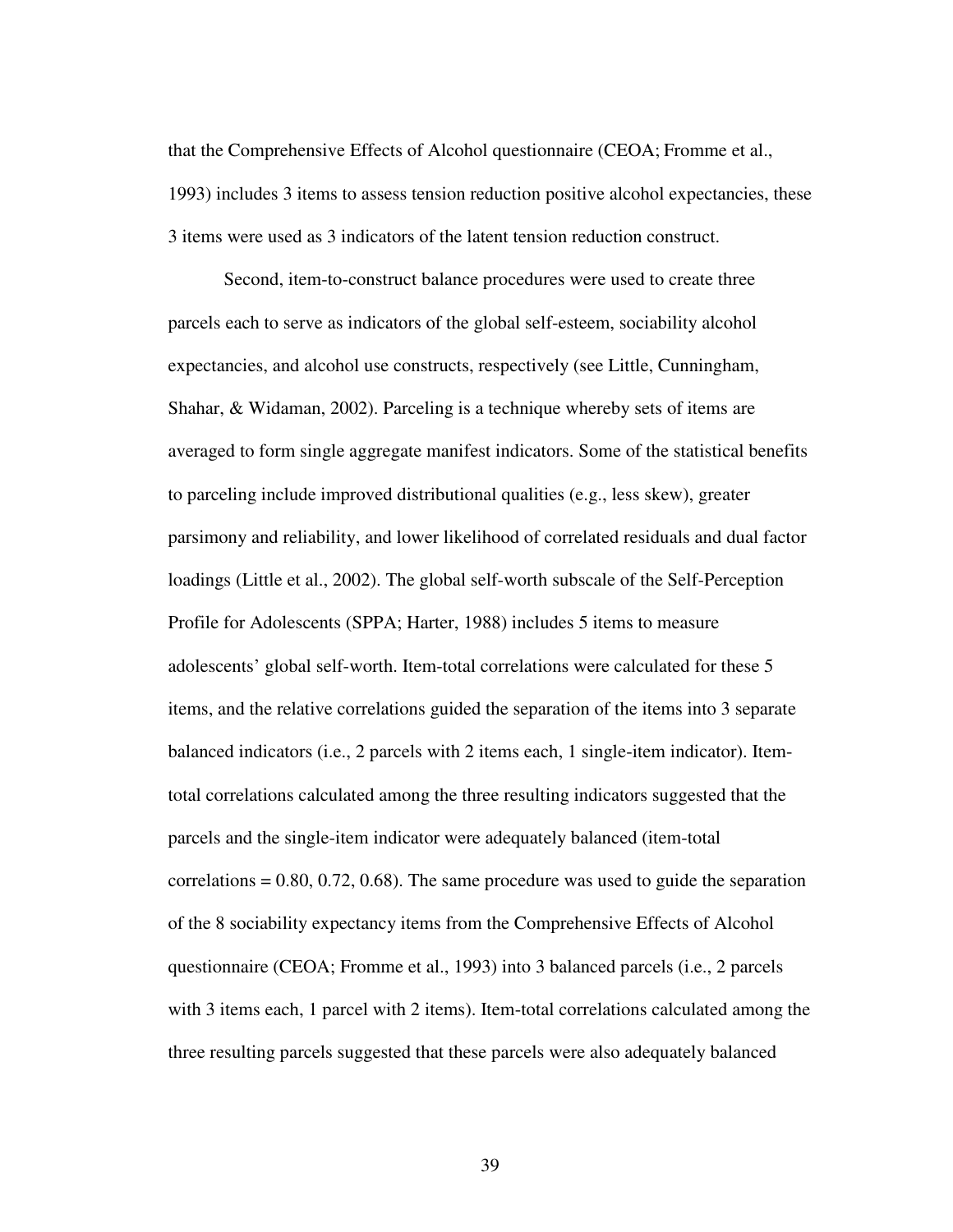(item-total correlations  $= 0.78, 0.76, 0.75$ ). Furthermore, the same procedures were again used to separate the 6 alcohol use items into 3 balanced parcels (i.e., 3 parcels with 2 items each; item-total correlations  $= .92, .85, .84$ ).

 Third, with respect to involuntary engagement stress responses, a priori questionnaire construction guided the calculation of parcels (see discussion of this method in Little et al., 2002). The 15 items measuring involuntary engagement with social stress were separated into 5 different averaged 3-item parcels (i.e., rumination, intrusive thoughts, emotional arousal, physiologic arousal, and impulsive action) specified a priori in the development and validation of the Responses to Stress Questionnaire (RSQ; Connor-Smith et al., 2000).

 Finally, orthogonalizing procedures outlined by Little, Bovaird and colleagues  $(2006)$  were implemented to model the peer-related social stress  $\times$  global self-esteem interaction term in the SEM framework. Of the various procedures developed to conduct this type of SEM analysis, this method is considered to be the most parsimonious and accessible to applied researchers (see Little, Bovaird, et al., 2006). This procedure initially involved calculating all possible product terms among the 5 indicators of the two constructs involved in the interaction, resulting in 6 product terms. The second portion of this orthogonalizing procedure involved regressing each of the 6 product terms onto the 5 first-order indicators of the two constructs involved. The 6 resulting residuals from these regression procedures were then saved and used as the indicators of the latent interaction. The orthogonalization of the interaction term from its two main effect factors was maintained in the overall model by not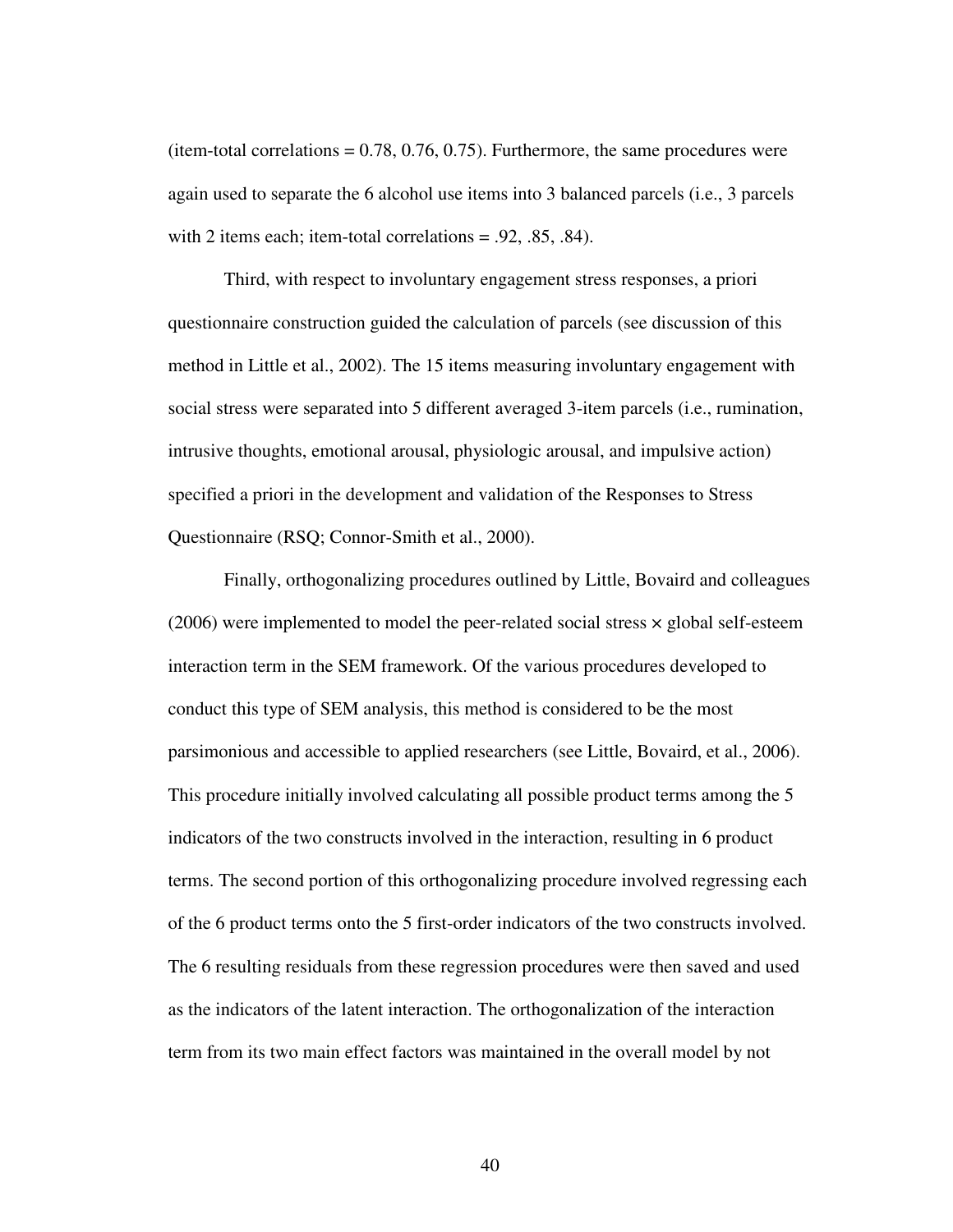allowing the latent interaction term to covary with either of the two latent constructs involved in the interaction. There was a pattern of indicator residuals allowed to correlate for each of the latent interaction terms to account for the shared variance among the residuals for product terms that shared one of the same first-order indicators (see Tables 4 and 5 for this pattern of correlated residuals).

*Procedures for assessing model fit and interpreting results.* The combination of assessing overall model fit to the data and the interpretation of significant main effect and interaction parameters was utilized to yield the richest interpretation of the results of the SEM analyses. Overall model fit was assessed using standard measures of fit: (a) the Root Mean Squared Error of Approximation (RMSEA), for which a value below .08 is generally deemed acceptable and below .05 is generally deemed very good; (b) the Non-Normed Fit Index (NNFI) and (c) the Comparative Fit Index (CFI) – for these fit indexes, a value above .90 is generally deemed acceptable and above .95 is generally deemed very good. Additionally, the significance of the beta parameters calculated to represent the strength of the relations between each of the six independent latent variables and alcohol use was tested using procedures outlined by Gonzalez and Griffin (2001). Specifically, a series of nested chi-square difference tests were conducted to assess the difference in overall model fit when a given beta parameter was estimated compared to when it was constrained to zero. The significance of these chi-square difference tests represented the significance of each latent independent variable in predicting alcohol use. Those latent variables whose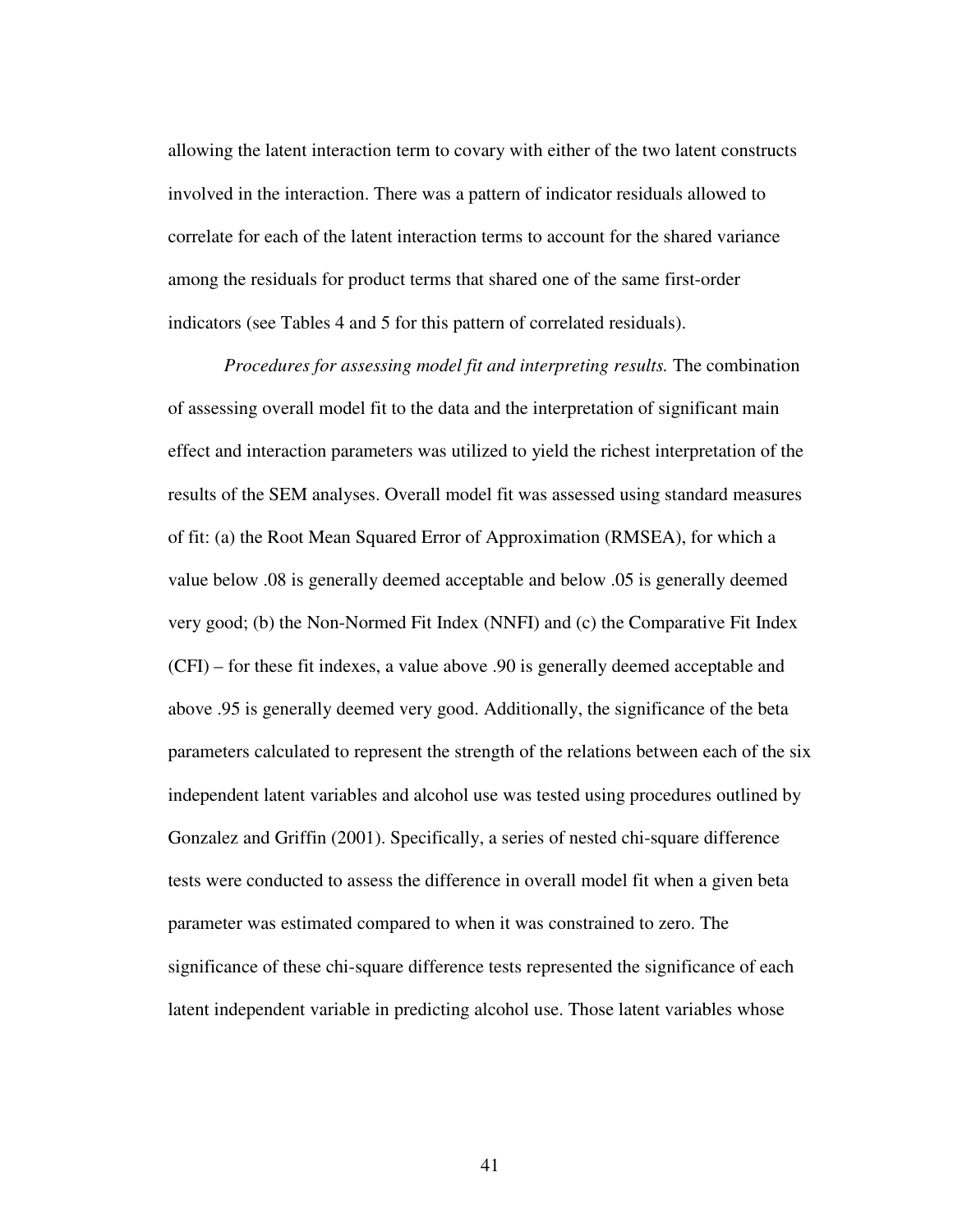beta parameters were not found to indicate significant relationships with alcohol use were subsequently removed from the final models.

*Results of the structural model in the overall sample.* The structural model constructed to examine the degree to which each of the six latent independent variables (peer-related social stress, global self-esteem, peer-related social stress × global self-esteem, involuntary engagement, sociability alcohol expectancies, and tension reduction alcohol expectancies) simultaneously contributed to the prediction of alcohol use demonstrated acceptable model fit ( $\chi^2$  (139, n = 160) = 233.68, RMSEA = .065  $_{(.050:.079)}$ , NNFI = 0.946, CFI = 0.956). However, nested chi-square tests indicated that three of the latent independent variables did not significantly predict alcohol use: global self-esteem  $(\Delta \chi^2)_{(1, n=160)} = .51, p = .48)$ , involuntary engagement stress responses  $(\Delta \chi^2_{(1, n=160)} = .39, p = .53)$ , and tension reduction alcohol expectancies  $(\Delta \chi^2)$ <sub>(1, n = 160)</sub> = .37, *p* = .55). These three latent regression paths were subsequently removed from the model.

The simplified and final model that reflected the removal of all nonsignificant latent structural paths included three latent independent variables (i.e., peer-related social stress, peer-related social stress × global self-esteem, and sociability alcohol expectancies) and did not differ in fit from the saturated model  $(\Delta \chi^2)$ <sub>(3, n = 160)</sub> = 1.71, *p* = .63). Table 4 provides the loadings, intercepts, residuals, and  $R<sup>2</sup>$  values for each indicator, and Table 5 includes the correlated residuals among the indicators of the latent interaction term. The standardized variance-covariance matrix among the latent variables is presented in Table 6. When the latent variance-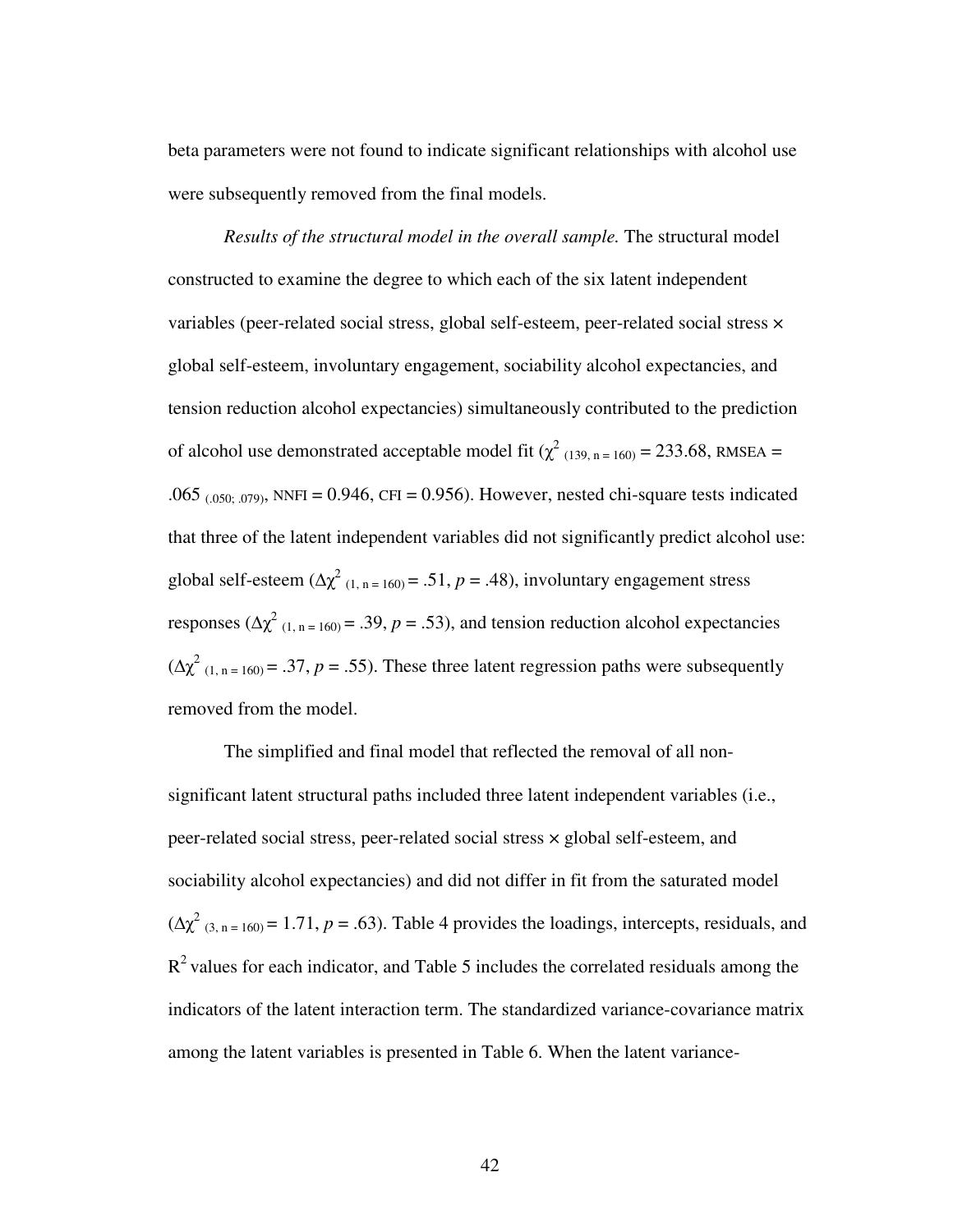Table 4

|                                                                                          |             | <b>LISREL Estimates</b>                              |     | Standardized |     |  |
|------------------------------------------------------------------------------------------|-------------|------------------------------------------------------|-----|--------------|-----|--|
| Indicator                                                                                |             | Loading $(SE)$ Intercept $(SE)$ Loading <sup>a</sup> |     | Theta $R^2$  |     |  |
| Peer-Related Social Stress: Estimated Latent Variance = 141.76                           |             |                                                      |     |              |     |  |
| Parcel 1                                                                                 | 1.00        |                                                      | .53 | 368.45       | .28 |  |
| Parcel 2                                                                                 | 1.00        | $\qquad \qquad -$                                    | .74 | 117.40       | .55 |  |
| Global Self-Esteem: Estimated Latent Variance = .33                                      |             |                                                      |     |              |     |  |
| Parcel 1                                                                                 | 1.16(.06)   | $-.62(.19)$                                          | .91 | .09          | .83 |  |
| Parcel 2                                                                                 | .90(.05)    | .34(.17)                                             | .81 | .15          | .65 |  |
| Parcel 3                                                                                 | .94(0.06)   | .28(.19)                                             | .74 | .24          | .55 |  |
| Peer-Related Social Stress $\times$ Global Self-Esteem: Estimated Latent Variance = 1.00 |             |                                                      |     |              |     |  |
| Product term $1(1,1)$                                                                    | 11.32(2.13) | .00(1.28)                                            | .70 | 132.50       | .49 |  |
| Product term $2(1,2)$                                                                    | 7.36(1.68)  | .00(1.00)                                            | .58 | 104.73       | .34 |  |
| Product term $3(1,3)$                                                                    | 7.06(1.85)  | .00(1.13)                                            | .50 | 153.72       | .25 |  |
| Product term $4(2,1)$                                                                    | 3.16(1.64)  | .00(1.16)                                            | .22 | 202.65       | .05 |  |
| Product term $5(2,2)$                                                                    | 3.97(.93)   | .00(.69)                                             | .46 | 59.49        | .21 |  |
| Product term $6(2,3)$                                                                    | 3.66(1.11)  | .00(.83)                                             | .35 | 96.61        | .12 |  |
| <b>Involuntary Engagement:</b> Estimated Latent Variance = .36                           |             |                                                      |     |              |     |  |
| Rumination                                                                               | 1.10(.06)   | $-.16(.13)$                                          | .83 | .19          | .69 |  |
| <b>Intrusive Thoughts</b>                                                                | 1.08(.07)   | $-.29(.14)$                                          | .79 | .24          | .63 |  |
| <b>Emotional Arousal</b>                                                                 | 1.16(.06)   | $-.11(.13)$                                          | .85 | .19          | .72 |  |

*Loading and Intercept Values, Residuals, and R<sup>2</sup> Values for Each Indicator, and the Estimated Latent Variance from the Structural Model for the Overall Sample* 

*table continues*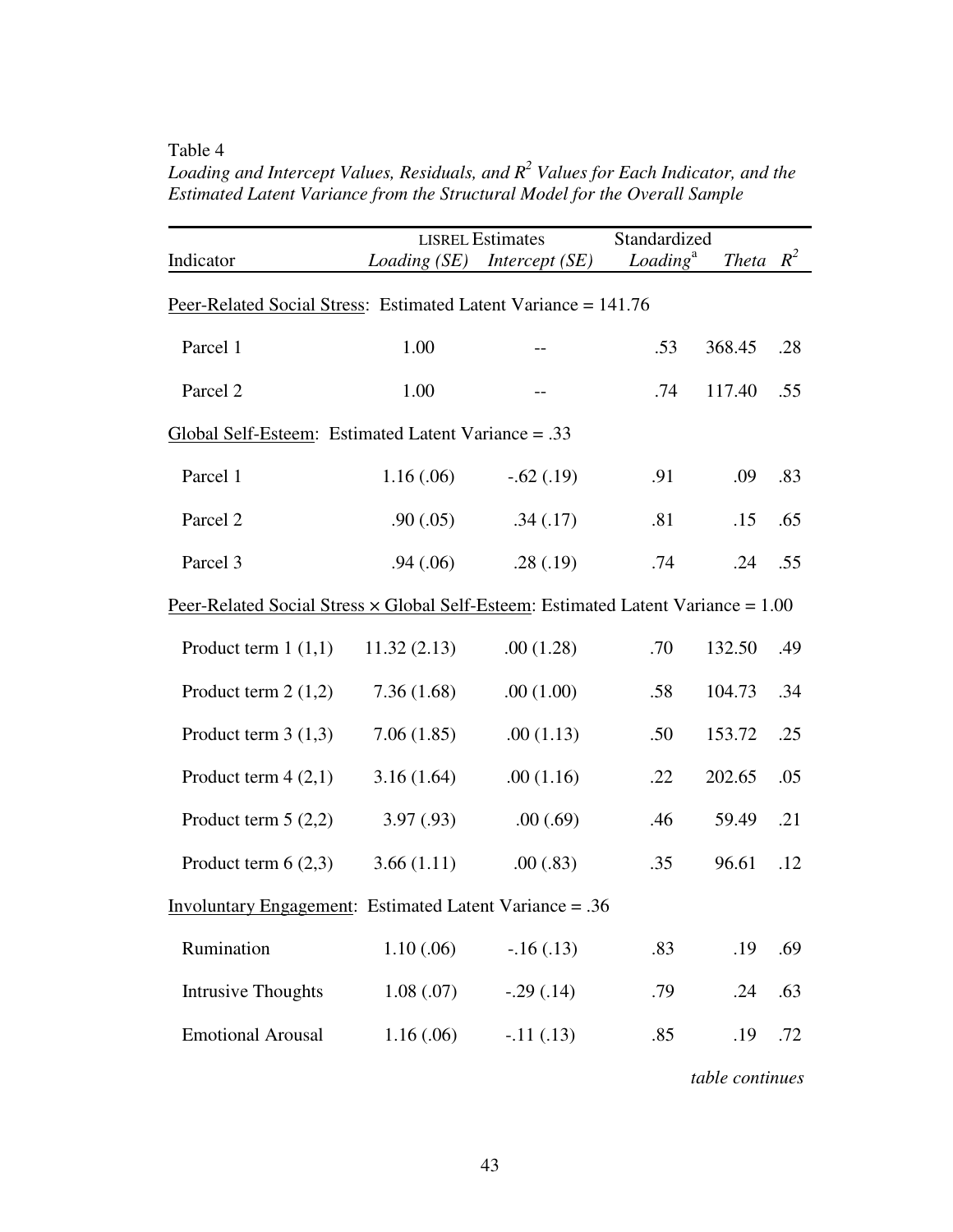| <b>Physiological Arousal</b>                                            | .84(.06)  | .01(0.13)   | .73 | .23 | .53 |  |  |  |  |  |  |  |
|-------------------------------------------------------------------------|-----------|-------------|-----|-----|-----|--|--|--|--|--|--|--|
| <b>Impulsive Action</b>                                                 | .83(.10)  | .55(.19)    | .53 | .61 | .28 |  |  |  |  |  |  |  |
| Sociability Alcohol Expectancies: Estimated Latent Variance = .52       |           |             |     |     |     |  |  |  |  |  |  |  |
| Parcel 1                                                                | .96(.05)  | .05(.16)    | .80 | .28 | .63 |  |  |  |  |  |  |  |
| Parcel 2                                                                | 1.07(.05) | $-.20(.15)$ | .90 | .13 | .82 |  |  |  |  |  |  |  |
| Parcel 3                                                                | .97(.05)  | .14(.16)    | .81 | .27 | .65 |  |  |  |  |  |  |  |
| Tension Reduction Alcohol Expectancies: Estimated Latent Variance = .55 |           |             |     |     |     |  |  |  |  |  |  |  |
| Item 1                                                                  | 1.02(.08) | $-.18(.21)$ | .70 | .59 | .49 |  |  |  |  |  |  |  |
| Item 2                                                                  | 1.05(.08) | .19(.21)    | .75 | .46 | .57 |  |  |  |  |  |  |  |
| Item 3                                                                  | .94(.08)  | $-.01(.21)$ | .67 | .59 | .45 |  |  |  |  |  |  |  |
| Alcohol Use: Estimated Latent Variance = .71                            |           |             |     |     |     |  |  |  |  |  |  |  |
| Parcel 1                                                                | .96(.03)  | .00(0.03)   | .88 | .19 | .78 |  |  |  |  |  |  |  |
| Parcel 2                                                                | 1.05(.03) | .00(.02)    | .99 | .02 | .97 |  |  |  |  |  |  |  |
| Parcel 3                                                                | .99(0.03) | .00(.03)    | .87 | .22 | .76 |  |  |  |  |  |  |  |
|                                                                         |           |             |     |     |     |  |  |  |  |  |  |  |

<sup>a</sup> Completely Standardized Solution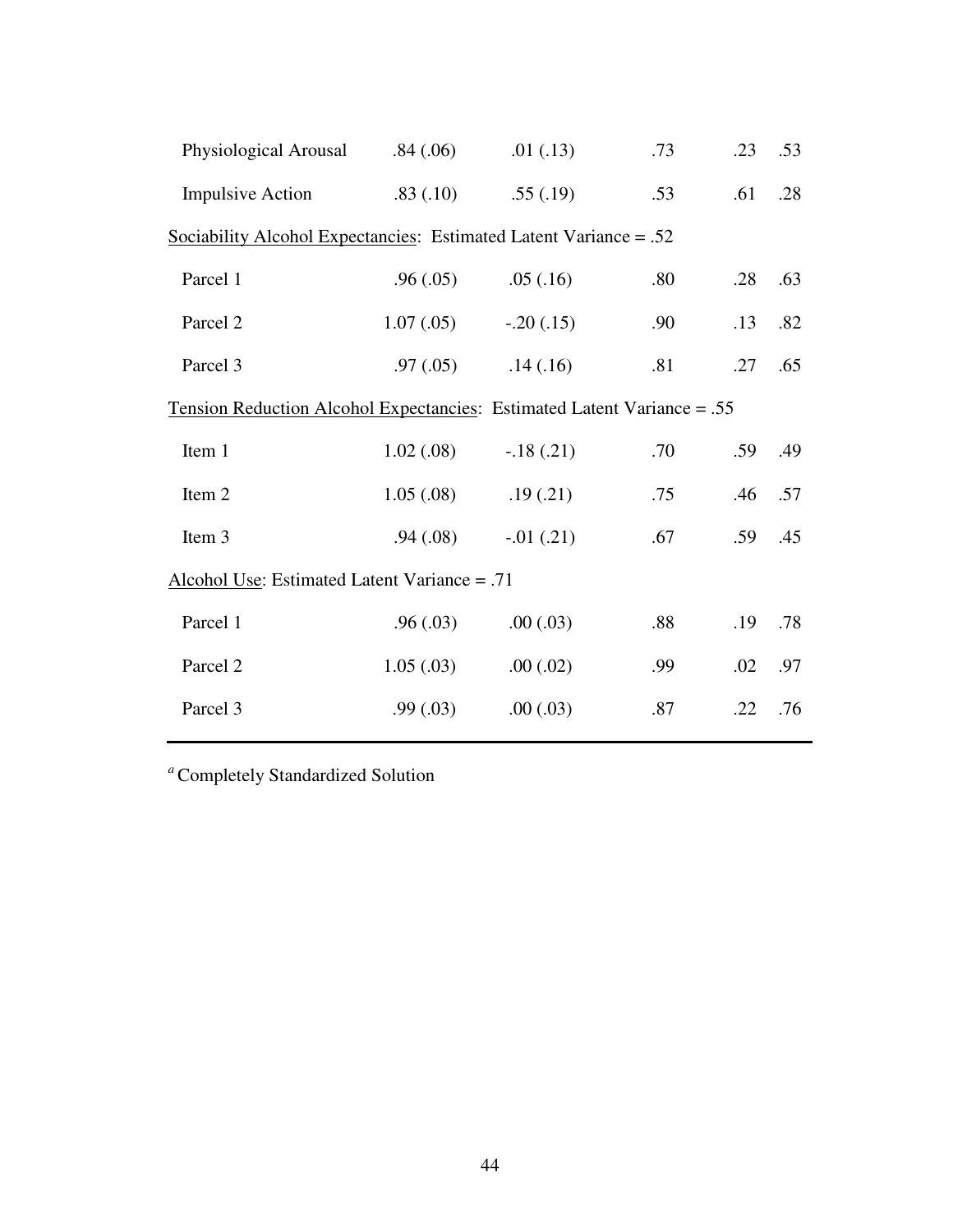# Table 5

*Correlated Residuals Between Orthogonalized Product Term Indicators of the Latent Peer-Related Social Stress × Global Self-Esteem Interaction in the Structural Model for the Overall Sample* 

| <b>Correlated Residual</b>     | Peer-Related Social Stress ×<br>Global Self-Esteem Theta |
|--------------------------------|----------------------------------------------------------|
| Product term 2, Product term 1 | 47.33                                                    |
| Product term 3, Product term 1 | 87.16                                                    |
| Product term 3, Product term 2 | 55.05                                                    |
| Product term 5, Product term 4 | 72.31                                                    |
| Product term 6, Product term 4 | 90.83                                                    |
| Product term 6, Product term 5 | 48.07                                                    |
| Product term 4, Product term 1 | $-17.85$                                                 |
| Product term 5, Product term 2 | 13.65                                                    |
| Product term 6, Product term 3 | 19.37                                                    |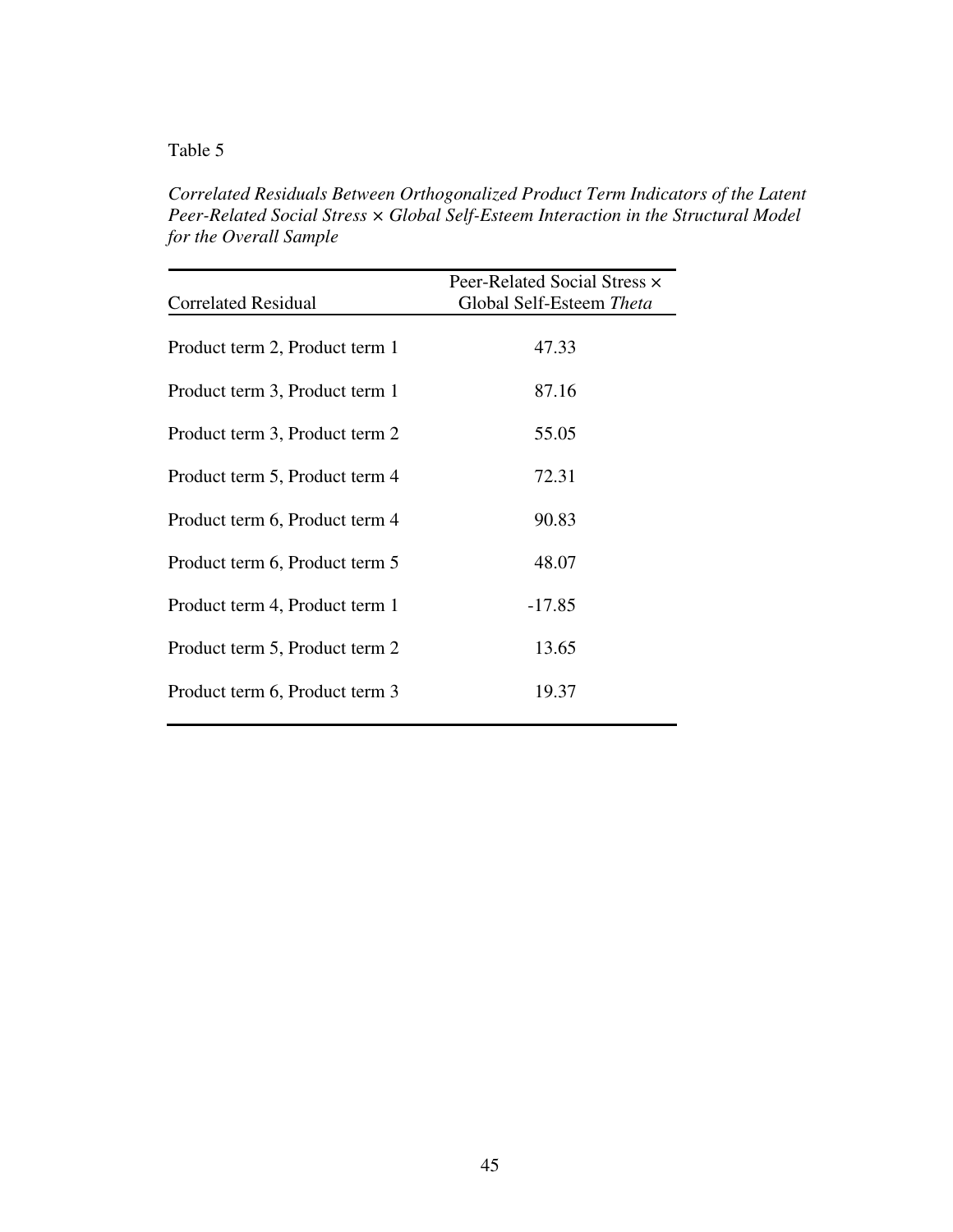### Table 6

|                       | Peer-Related         | Global      | P-R Stress $\times$ | Involuntary | Sociability  | <b>Tension Reduce</b> | Alcohol |
|-----------------------|----------------------|-------------|---------------------|-------------|--------------|-----------------------|---------|
|                       | <b>Social Stress</b> | Self-Esteem | Self-Esteem         | Engagement  | Expectancies | Expectancies          | Use     |
| Peer-Related          |                      |             |                     |             |              |                       |         |
| <b>Social Stress</b>  | 1.00                 |             |                     |             |              |                       |         |
| Global                |                      |             |                     |             |              |                       |         |
| Self-Esteem           | $-.29**$             | 1.00        |                     |             |              |                       |         |
| P-R Stress $\times$   |                      |             |                     |             |              |                       |         |
| Self-Esteem           |                      |             | 1.00                |             |              |                       |         |
| Involuntary           |                      |             |                     |             |              |                       |         |
| Engagement            | $.25*$               | $-.42***$   | .02                 | 1.00        |              |                       |         |
|                       |                      |             |                     |             |              |                       |         |
| Sociability           |                      |             |                     |             |              |                       |         |
| Expectancies          | .16                  | .10         | .05                 | .03         | 1.00         |                       |         |
| <b>Tension Reduce</b> |                      |             |                     |             |              |                       |         |
| Expectancies          | .08                  | .07         | $.28*$              | $-.15$      | $.67***$     | 1.00                  |         |
|                       |                      |             |                     |             |              |                       |         |
|                       |                      |             |                     |             |              |                       |         |
| Alcohol Use           | --                   |             |                     |             |              |                       | .59     |
|                       |                      |             |                     |             |              |                       |         |

*Completely Standardized Psi Matrix for the Latent Constructs in the Structural Model for the Overall Sample* 

*Note.*  $* p < .05. * * p < .01. * * * p < .001.$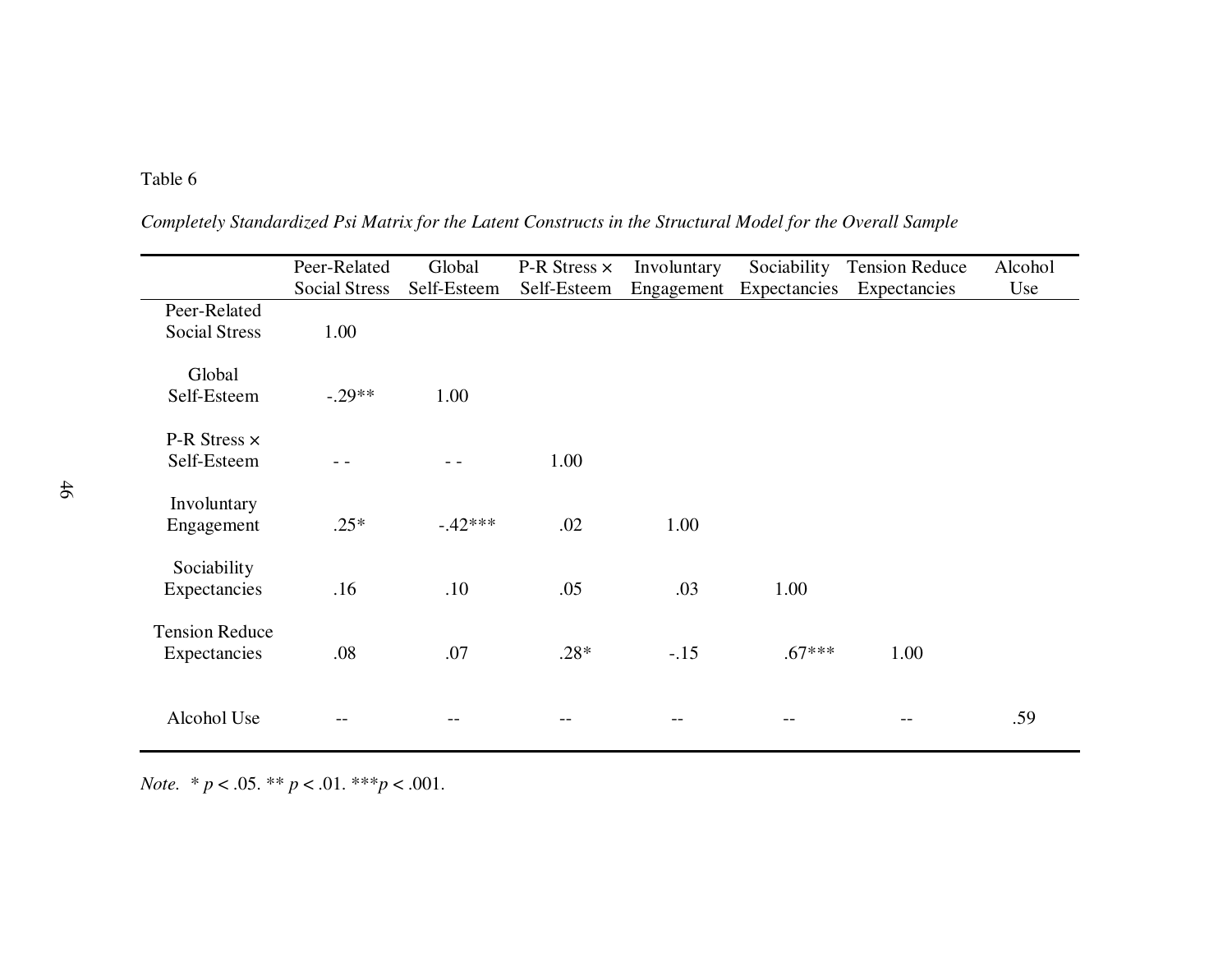covariance matrix is standardized as it was here, the covariance values can be used to assess the correlations among the latent independent variables. In the structural model, global self-esteem was negatively related to peer-related social stress and involuntary engagement stress responses. Sociability and tension reduction alcohol expectancies were strongly correlated.

Most pertinent to the substantive hypotheses in the present study, Figure 3 presents the beta coefficients for each of the structural paths predicting alcohol use. Overall, the 3 significant constructs combined to predict 41% of the variance in alcohol use. Adolescents experiencing higher levels of peer-related social stress were significantly more likely to report alcohol use ( $\beta$  = .35,  $p$  < .001). Additionally, the significance of the peer-related social stress  $\times$  global self-esteem interaction term indicated that global self-esteem remained a moderator of peer-related social stress and alcohol use ( $\beta = .39$ ,  $p < .001$ ). Further, adolescents who endorsed sociability alcohol expectancies were also significantly more likely to report alcohol use  $(\beta =$ .30,  $p < .01$ ). Procedures outlined by Aiken and West (1991) were used to probe the significant peer-related social stress  $\times$  global self-esteem interaction (see Figure 4). Compared to adolescents with lower global self-esteem, adolescents with higher selfesteem were more likely to consume alcohol when also experiencing higher levels of peer-related social stress. Adolescents with lower global self-esteem were less likely to consume alcohol when experiencing similar levels of peer-related stress.

*Two-Group SEM Analyses Examining Gender Differences* 

The following sequential, nested tests were conducted to establish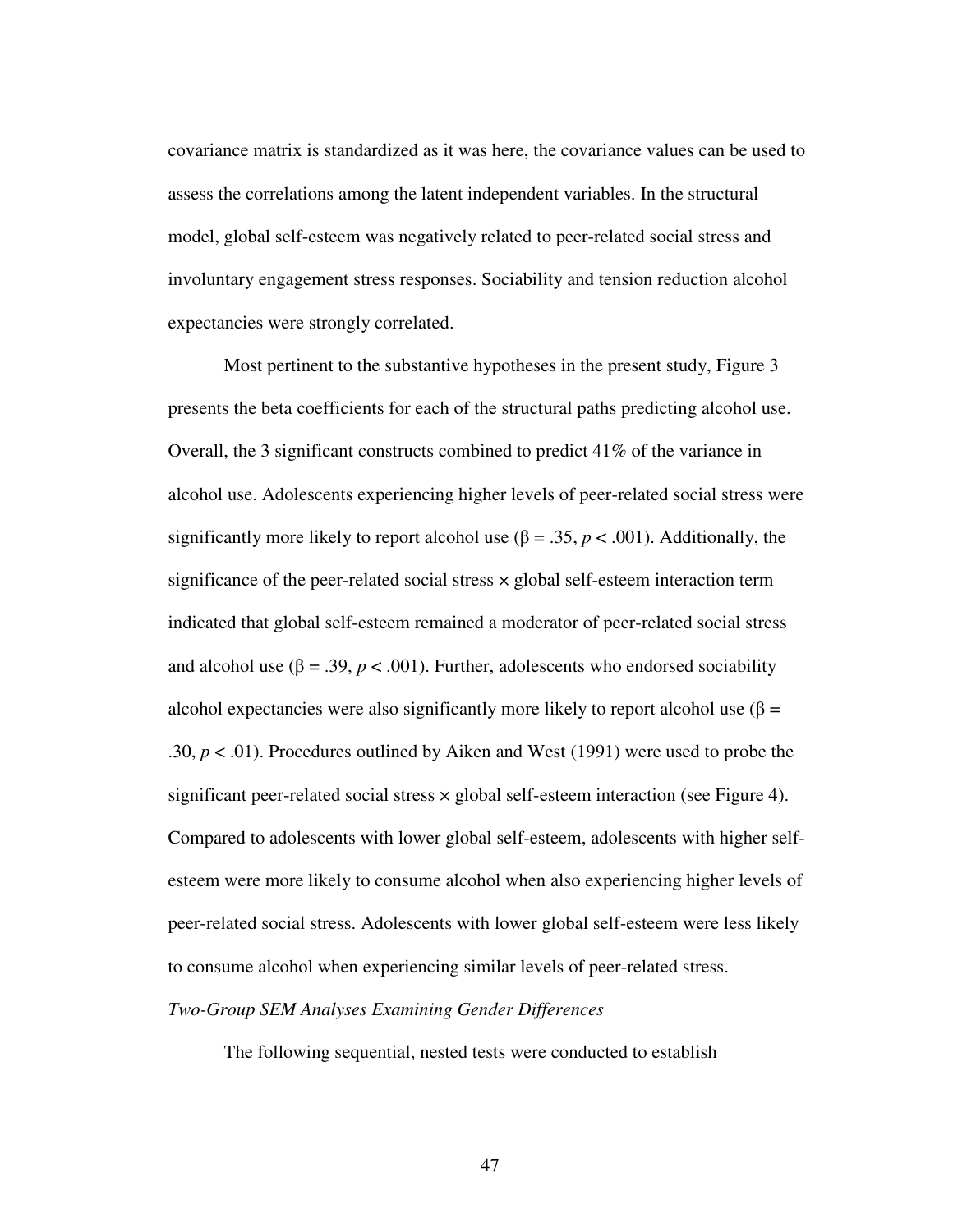Figure 3 *Final Structural Model for the Overall Sample* 



*Note.* Beta paths not depicted were non-significant and were removed from the final model. \*\* *p* < .01. \*\*\* *p* < .001.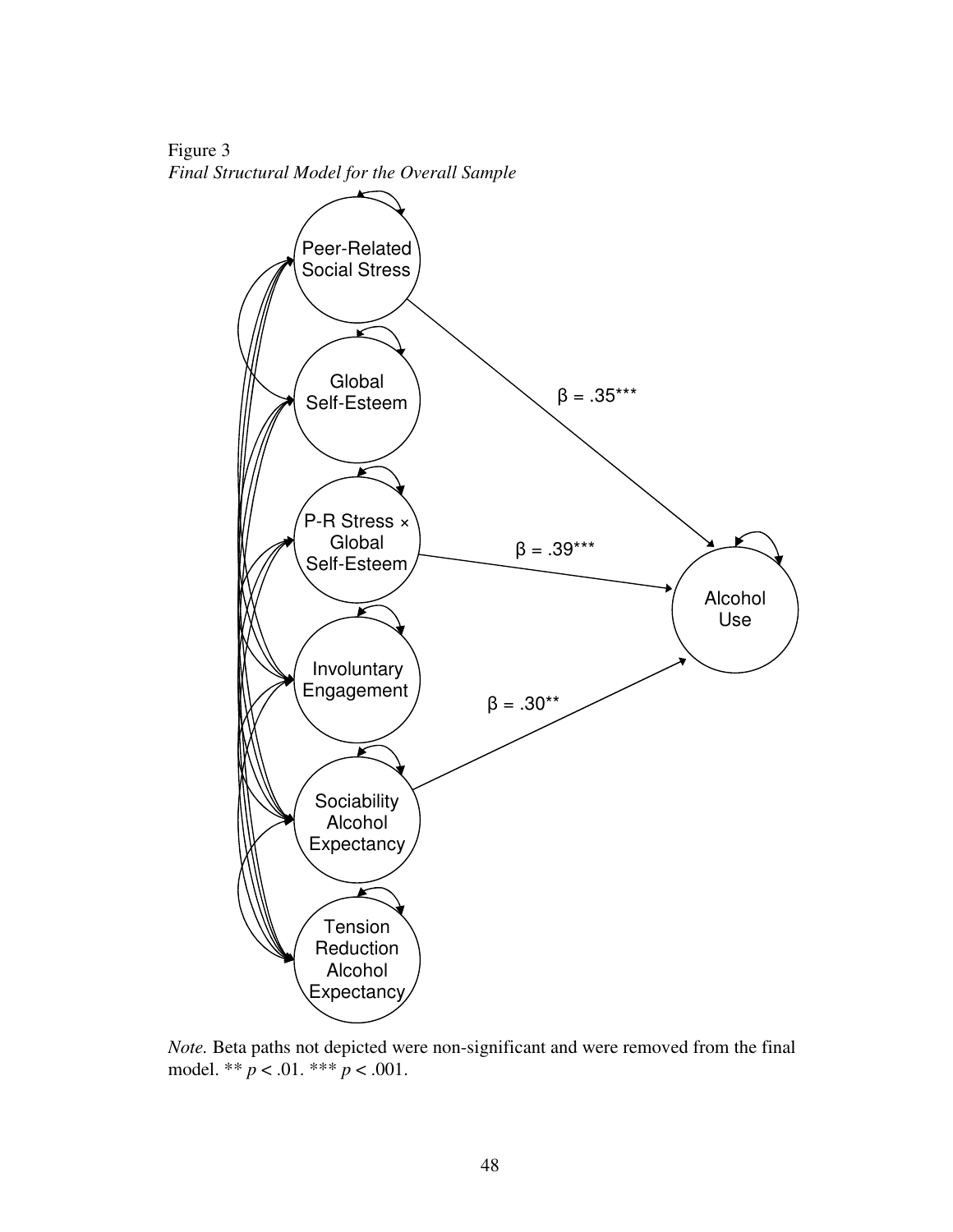



*Graphical Representation of Global Self-Esteem as a Moderator of Peer-Related Social Stress and Alcohol Use*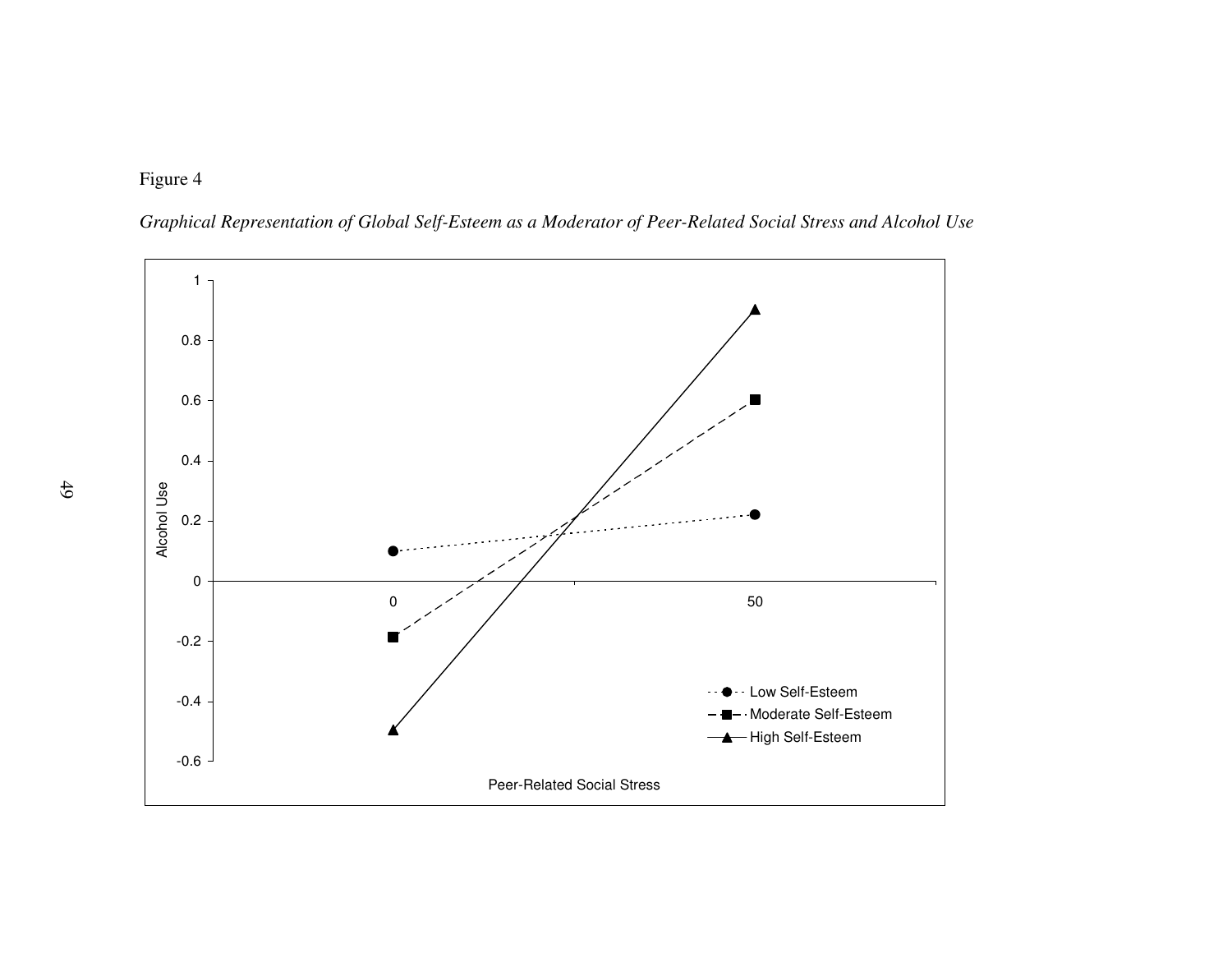measurement equivalence across boys and girls prior to examining any structural sex differences in the relationships among the latent constructs in the simplified model: (a) a test of configural invariance that evaluated whether the pattern of fixed and free model parameters was equivalent across boys and girls, (b) a test of weak (loading) invariance that evaluated whether the relative factor loadings, or loadings of the manifest indicators on the latent constructs, were equivalent across boys and girls, (c) a test of strong (intercept) invariance that evaluated whether the relative indicator means, or loading intercepts, were equal across boys and girls, and (d) a test of the homogeneity of the variances and covariances among the latent constructs across boys and girls. Measurement equivalence was established in each of these four sequential tests using the RMSEA model test (i.e., determining whether the RMSEA for each nested model fell within the 90% confidence interval of the RMSEA for the previous comparison test in the nested sequence) and the  $\chi^2$  difference test (see Table 7). The initial configural model demonstrated adequate fit ( $\chi^2$  (276, n = 160) = 383.90, RMSEA = .062  $_{(042, 079)}$ , NNFI = 0.938, CFI = 0.950), and the tests that followed indicated that the latent constructs included in the model had the same factorial structure among both boys and girls. The loading, intercept, residual, and  $R^2$  values for each indicator, as well as the variance of each latent construct, for both boys and girls from the strong (intercept) invariant model are presented in Table 8.

 Upon establishing measurement equivalence between boys and girls, the invariance of the correlations among the latent constructs and the means of the latent constructs were tested in additional nested tests (see Table 7). Neither the latent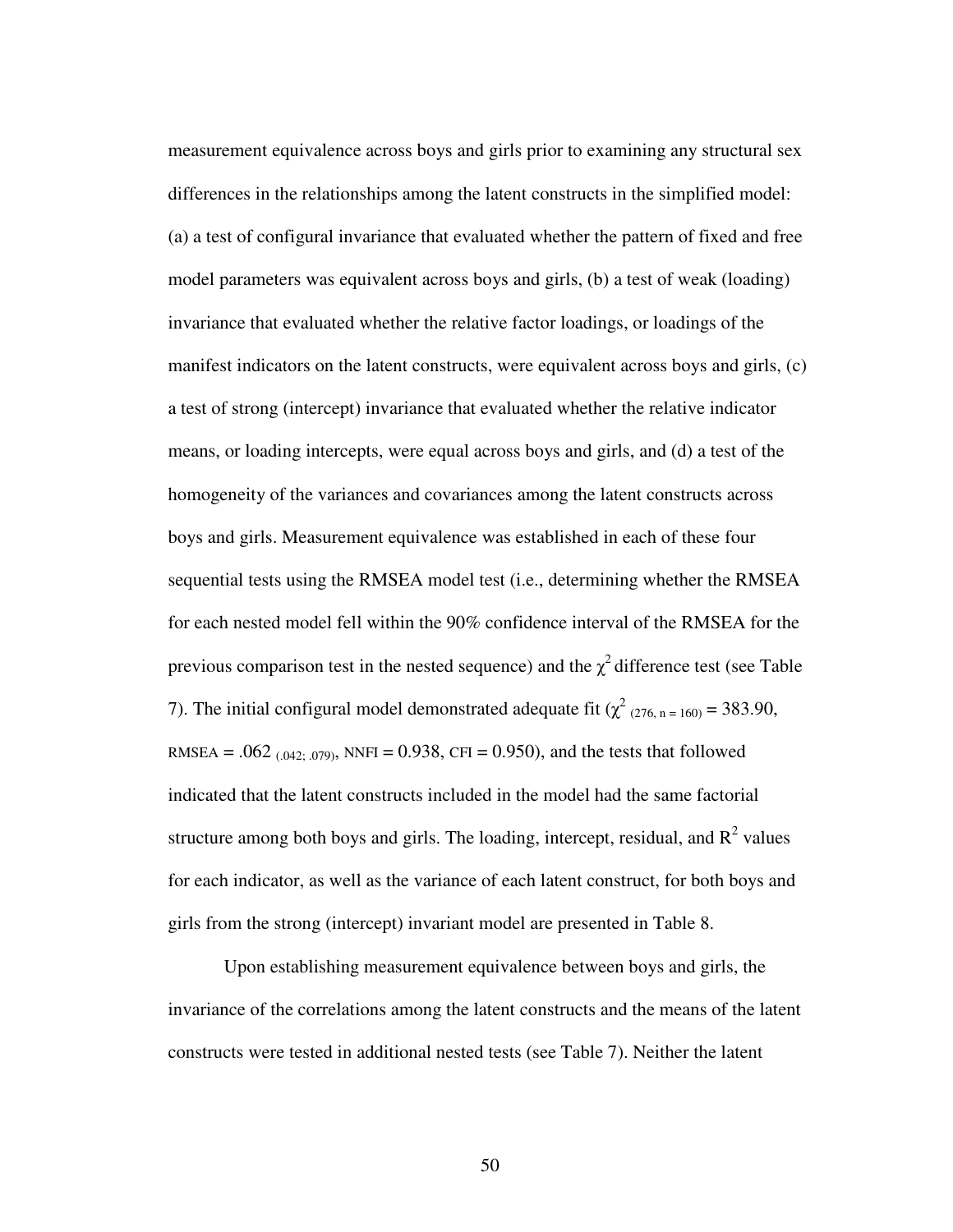correlations nor the latent means for any of the constructs were found to differ between boys and girls ( $Δχ²$ <sub>(15, n = 160)</sub> = 13.55, *p* = .56, and  $Δχ²$ <sub>(6, n = 160)</sub> = 10.08, *p* = .12, respectively), meaning that the latent constructs of interest were similarly related between boys and girls and that the means of each construct were not significantly different between boys and girls. Furthermore, the structural model for boys and girls demonstrated adequate fit ( $\chi^2$  (301, n = 160) = 405.96, RMSEA = .058 (.038; .075), NNFI =  $0.945$ , CFI =  $0.951$ ), and when the same non-significant paths were removed from the 2-group gender model (i.e., global self-esteem, involuntary engagement stress responses, and tension reduction alcohol expectancies), the model fit was not different from the saturated model  $(\Delta \chi^2)_{(6, n = 160)} = 3.83, p = .70$ ). The remaining latent independent variables (i.e., peer-related social stress, the peer-related social stress  $\times$ global self-esteem interaction, and sociability alcohol expectancies) predicted 32% of the variance in alcohol use among boys and 49% of the variance in alcohol use among girls. Peer-related social stress and the peer-related social stress  $\times$  global selfesteem interaction term significantly predicted alcohol use for both boys and girls (see Table 9). Sociability alcohol expectancies were only related to alcohol use among boys; however, nested chi-square tests indicated that there were no statistically significant gender differences in the magnitudes of the latent regression paths.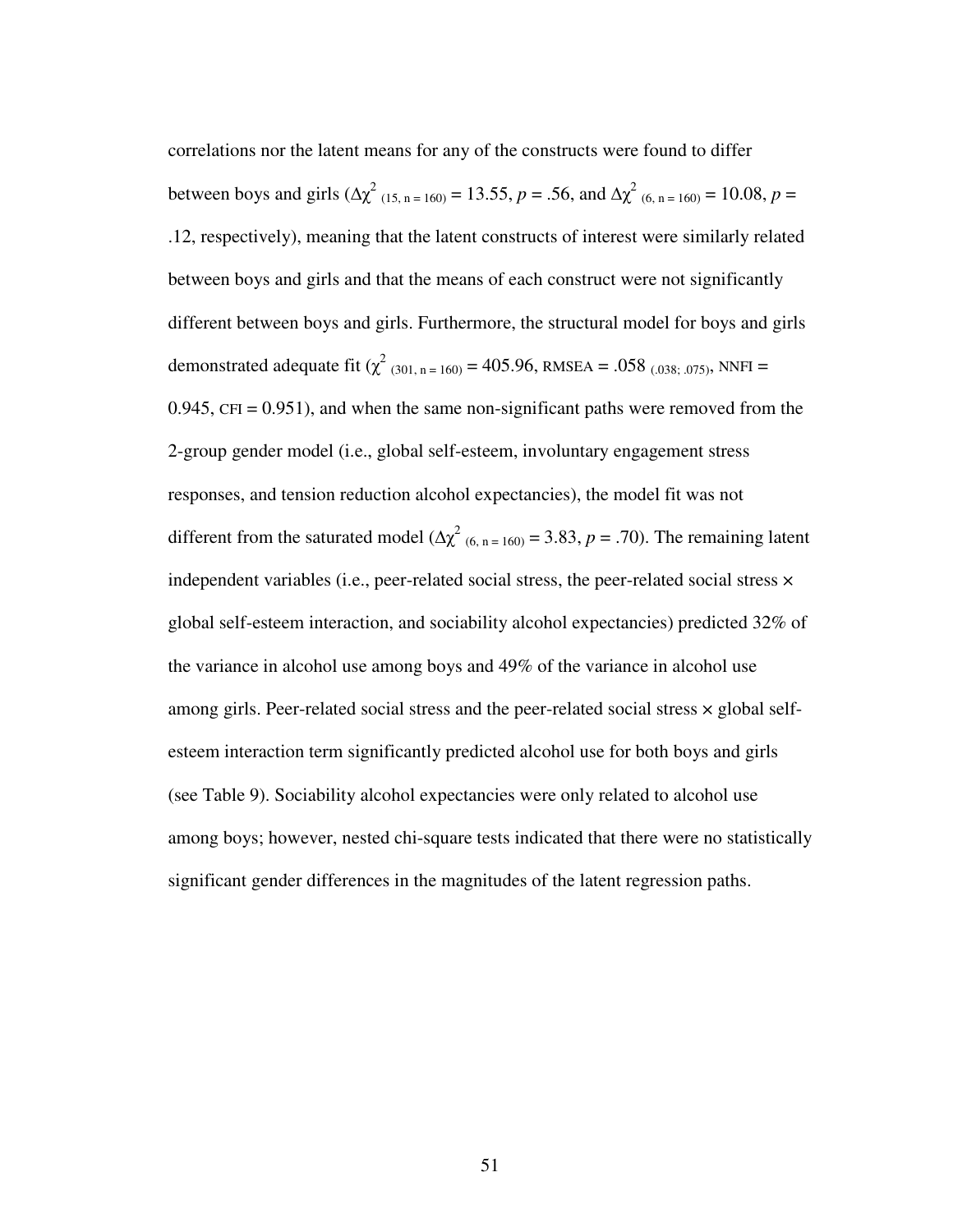# Table 7

|  |  |  |  |  | Fit Indices for the Nested Sequence in the Multiple Group Confirmatory Factor Analysis |
|--|--|--|--|--|----------------------------------------------------------------------------------------|
|  |  |  |  |  |                                                                                        |

|                                                |          |     |                  |                 |             |                  |              | <b>RMSEA</b> |             |            | Constraint |
|------------------------------------------------|----------|-----|------------------|-----------------|-------------|------------------|--------------|--------------|-------------|------------|------------|
| Model                                          | $\chi^2$ | df  | $\boldsymbol{p}$ | $\Delta \chi^2$ | $\Delta df$ | $\boldsymbol{p}$ | RMSEA 90% CI |              | <b>NNFI</b> | <b>CFI</b> | Tenable    |
| <b>Measurement Parameter Tests:</b>            |          |     |                  |                 |             |                  |              |              |             |            |            |
| Configural Invariance                          | 383.90   |     | $276$ < 001      |                 |             |                  | .062         | .042-.079    | 0.938       | 0.950      | ---        |
| Loading Invariance <sup>1,2</sup>              | 398.31   |     | $288$ < 001      | 14.41           | 12          | $=.28$           | .061         | .042-.078    | 0.939       | 0.949      | yes        |
| Intercept Invariance <sup>1,2</sup>            | 405.96   |     | $301 \le 0.001$  | 7.65            | 13          | $=.87$           | .058         | .038-.075    | 0.945       | 0.951      | yes        |
| <b>Latent Parameter Tests:</b>                 |          |     |                  |                 |             |                  |              |              |             |            |            |
| Homogeneity of                                 |          |     |                  |                 |             |                  |              |              |             |            |            |
| Variances/Covariances <sup>2</sup>             | 423.46   |     | $322 \le 0.001$  | 17.50           | 21          | $=.68$           | .055         | .035-.072    | 0.950       | 0.953      | yes        |
| Equality of Correlations <sup>2,3</sup> 411.77 |          |     | $303$ < 001      | 13.46           | 15          | $=.57$           | .059         | .040-.076    | 0.943       | 0.950      | yes        |
| Equality of Correlations <sup>2,4</sup> 419.51 |          |     | $316$ < 001      | 13.55           | 15          | $=.56$           | .056         | .036-.073    | 0.948       | 0.952      | yes        |
| Latent Mean Invariance <sup>2</sup>            | 416.04   | 307 | < .001           | 10.08           | 6           | $=.12$           | .059         | .039-.076    | 0.944       | 0.950      | yes        |

<sup>1</sup> Evaluated with the RMSEA Model Test<br><sup>2</sup> Evaluated with the  $\chi^2$  Difference Test<br><sup>3</sup> Evaluated with the  $\chi^2$  Difference Test relative to Weak Invariance model (mean constraints are not included)<br><sup>4</sup> Evaluated with

*Note.* Each nested model contains its constraints, plus the constraints of all previous, tenable models.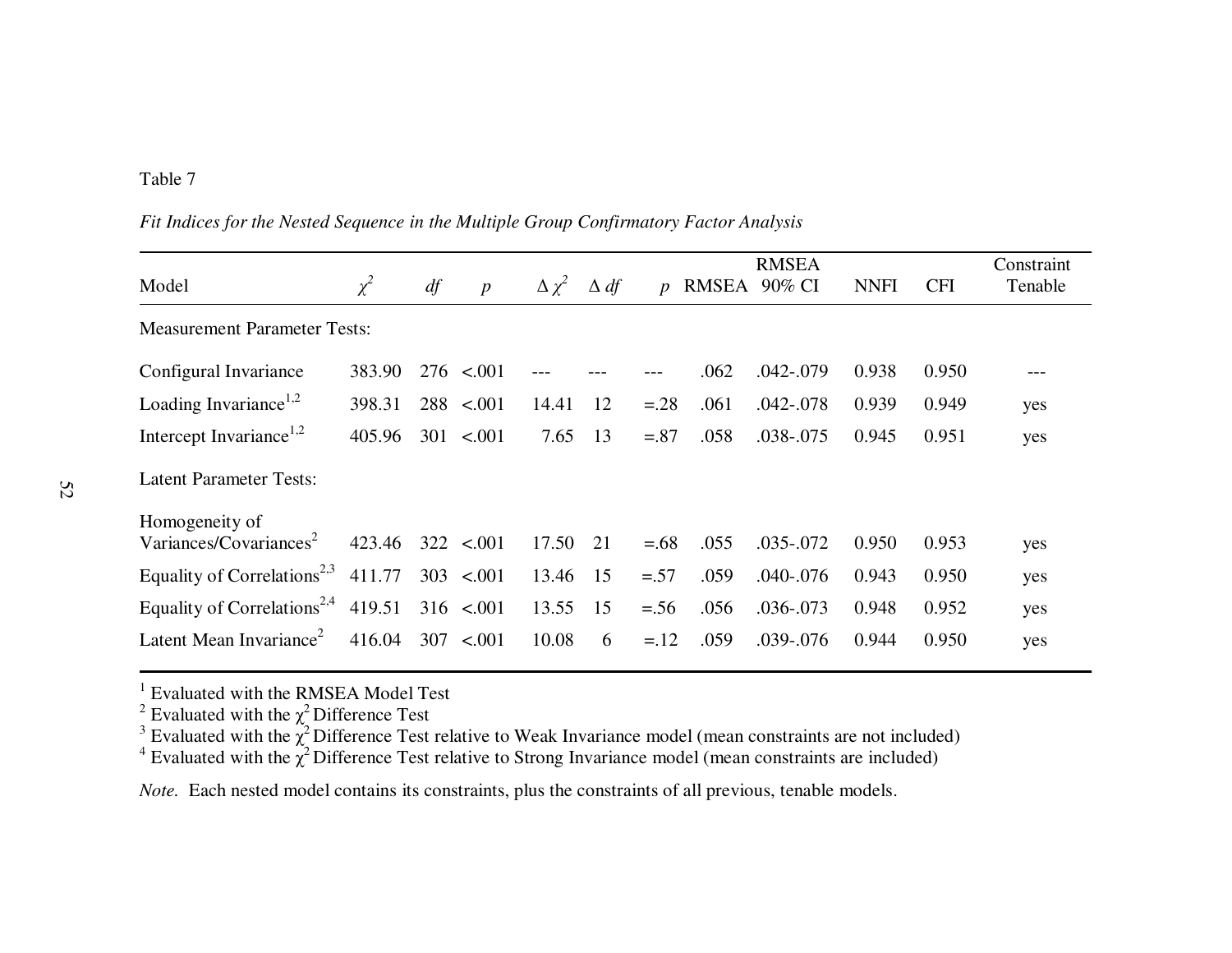Table 8

 *Loading and Intercept Values, Residuals, and R<sup>2</sup> Values for Each Indicator, and the Estimated Latent Variance from the 2-Group Gender Intercept Invariance Model* 

|                                                                         | <b>Equated LISREL Estimates</b> |                  |                                               |                                                                                                                                                                                              | Girls                |              |  |  |  |  |  |
|-------------------------------------------------------------------------|---------------------------------|------------------|-----------------------------------------------|----------------------------------------------------------------------------------------------------------------------------------------------------------------------------------------------|----------------------|--------------|--|--|--|--|--|
|                                                                         |                                 |                  |                                               |                                                                                                                                                                                              |                      | $R^2$        |  |  |  |  |  |
|                                                                         |                                 |                  |                                               |                                                                                                                                                                                              |                      |              |  |  |  |  |  |
| 1.00                                                                    | 2.72(0.77)                      | 0.55             | 226.22                                        | 0.42                                                                                                                                                                                         | 511.94               | 0.22         |  |  |  |  |  |
| 1.00                                                                    | $-2.72(0.77)$                   | 0.78             | 43.85                                         | 0.79                                                                                                                                                                                         | 172.46               | 0.45         |  |  |  |  |  |
| Global Self-Esteem: Estimated Latent Variance (Boys = .29; Girls = .40) |                                 |                  |                                               |                                                                                                                                                                                              |                      |              |  |  |  |  |  |
| 1.16(0.05)                                                              | $-0.61(0.18)$                   | 0.91             | 0.04                                          | 0.91                                                                                                                                                                                         | 0.17                 | 0.76         |  |  |  |  |  |
| 0.90(0.05)                                                              | 0.35(0.17)                      | 0.81             | 0.16                                          | 0.59                                                                                                                                                                                         | 0.12                 | 0.73         |  |  |  |  |  |
| 0.94(0.06)                                                              | 0.26(0.19)                      | 0.75             | 0.24                                          | 0.52                                                                                                                                                                                         | 0.23                 | 0.61         |  |  |  |  |  |
|                                                                         |                                 |                  |                                               |                                                                                                                                                                                              |                      |              |  |  |  |  |  |
| 1.08(0.06)                                                              | $-0.13(0.13)$                   | 0.83             | 0.17                                          | 0.69                                                                                                                                                                                         | 0.22                 | 0.68         |  |  |  |  |  |
| 1.08(0.07)                                                              | $-0.29(0.13)$                   | 0.80             | 0.26                                          | 0.60                                                                                                                                                                                         | 0.22                 | 0.69         |  |  |  |  |  |
| 1.14(0.06)                                                              | $-0.08(0.13)$                   | 0.84             | 0.20                                          | 0.68                                                                                                                                                                                         | 0.20                 | 0.73         |  |  |  |  |  |
|                                                                         | Loading (SE)                    | Intercept $(SE)$ | Standardized<br>$\textit{Loading}^{\text{a}}$ | <b>Theta</b><br>Peer-Related Social Stress: Estimated Latent Variance (Boys = 163.79; Girls = 142.41)<br><u>Involuntary Engagement</u> : Estimated Latent Variance (Boys = .33; Girls = .41) | <b>Boys</b><br>$R^2$ | <b>Theta</b> |  |  |  |  |  |

 *table continues*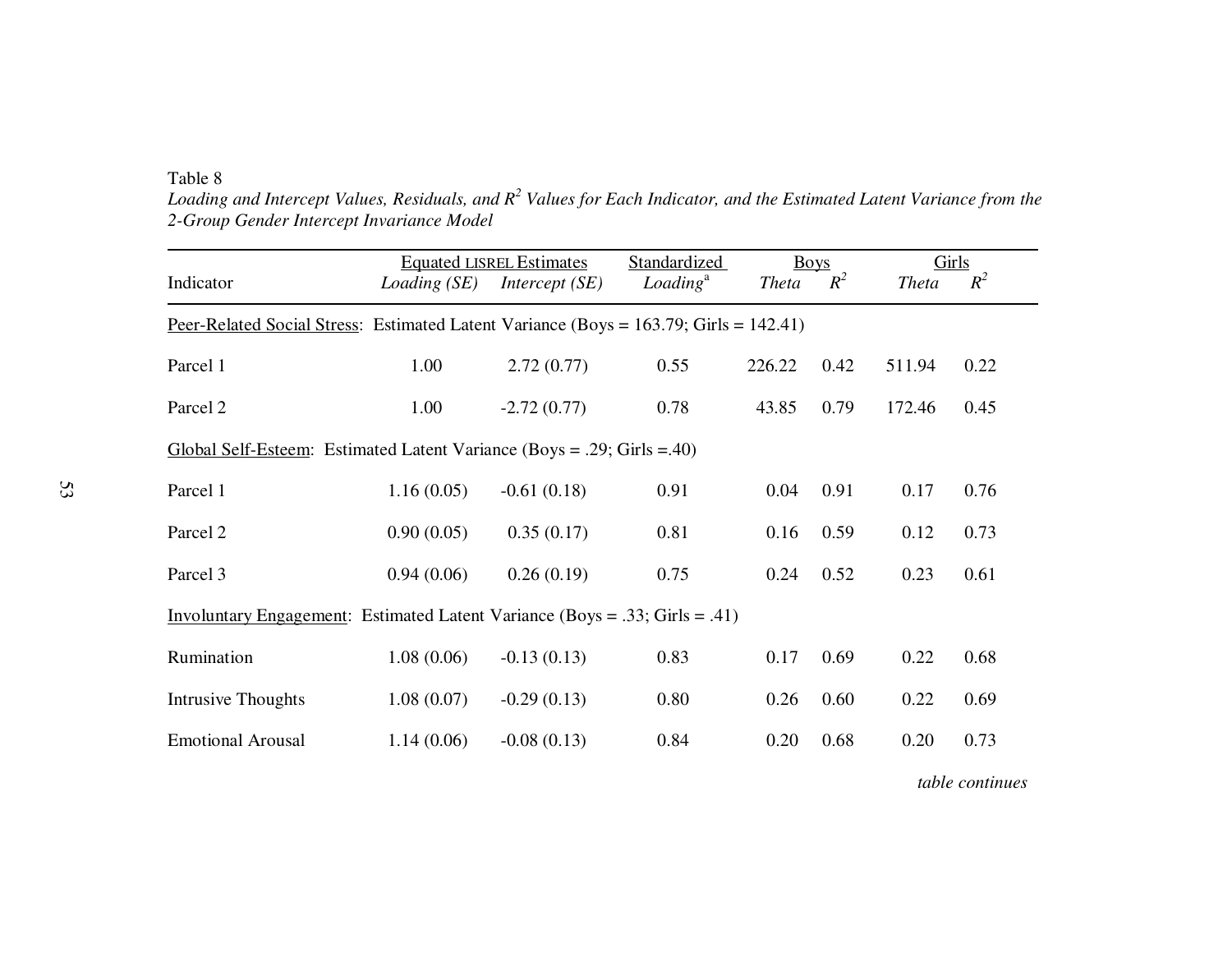| Physiological Arousal                                                                               | 0.84(0.06) | 0.01(0.13)    | 0.73 | 0.23 | 0.50 | 0.21 | 0.58 |  |  |  |  |  |
|-----------------------------------------------------------------------------------------------------|------------|---------------|------|------|------|------|------|--|--|--|--|--|
| <b>Impulsive Action</b>                                                                             | 0.86(0.09) | 0.49(0.19)    | 0.55 | 0.51 | 0.32 | 0.74 | 0.29 |  |  |  |  |  |
| Sociability Alcohol Expectancies: Estimated Latent Variance (Boys = .58; Girls = .43)               |            |               |      |      |      |      |      |  |  |  |  |  |
| Parcel 1                                                                                            | 0.96(0.05) | 0.06(0.16)    | 0.79 | 0.26 | 0.67 | 0.31 | 0.56 |  |  |  |  |  |
| Parcel 2                                                                                            | 1.07(0.05) | $-0.19(0.15)$ | 0.90 | 0.15 | 0.81 | 0.12 | 0.81 |  |  |  |  |  |
| Parcel 3                                                                                            | 0.98(0.05) | 0.13(0.16)    | 0.80 | 0.28 | 0.66 | 0.25 | 0.62 |  |  |  |  |  |
| <u>Tension Reduction Alcohol Expectancies</u> : Estimated Latent Variance (Boys = .55; Girls = .55) |            |               |      |      |      |      |      |  |  |  |  |  |
| Item 1                                                                                              | 1.04(0.08) | $-0.23(0.21)$ | 0.72 | 0.53 | 0.53 | 0.62 | 0.49 |  |  |  |  |  |
| Item 2                                                                                              | 1.03(0.08) | 0.24(0.20)    | 0.74 | 0.46 | 0.56 | 0.51 | 0.53 |  |  |  |  |  |
| Item 3                                                                                              | 0.93(0.08) | $-0.01(0.21)$ | 0.67 | 0.61 | 0.44 | 0.57 | 0.46 |  |  |  |  |  |
| Alcohol Use: Estimated Latent Variance (Boys = .73; Girls = .70)                                    |            |               |      |      |      |      |      |  |  |  |  |  |
| Parcel 1                                                                                            | 0.96(0.03) | 0.00(0.03)    | 0.89 | 0.17 | 0.80 | 0.20 | 0.76 |  |  |  |  |  |
| Parcel 2                                                                                            | 1.05(0.03) | 0.00(0.02)    | 0.99 | 0.03 | 0.97 | 0.02 | 0.98 |  |  |  |  |  |
| Parcel 3                                                                                            | 0.99(0.03) | 0.00(0.03)    | 0.87 | 0.25 | 0.74 | 0.19 | 0.79 |  |  |  |  |  |

a Common Metric Completely Standardized Solution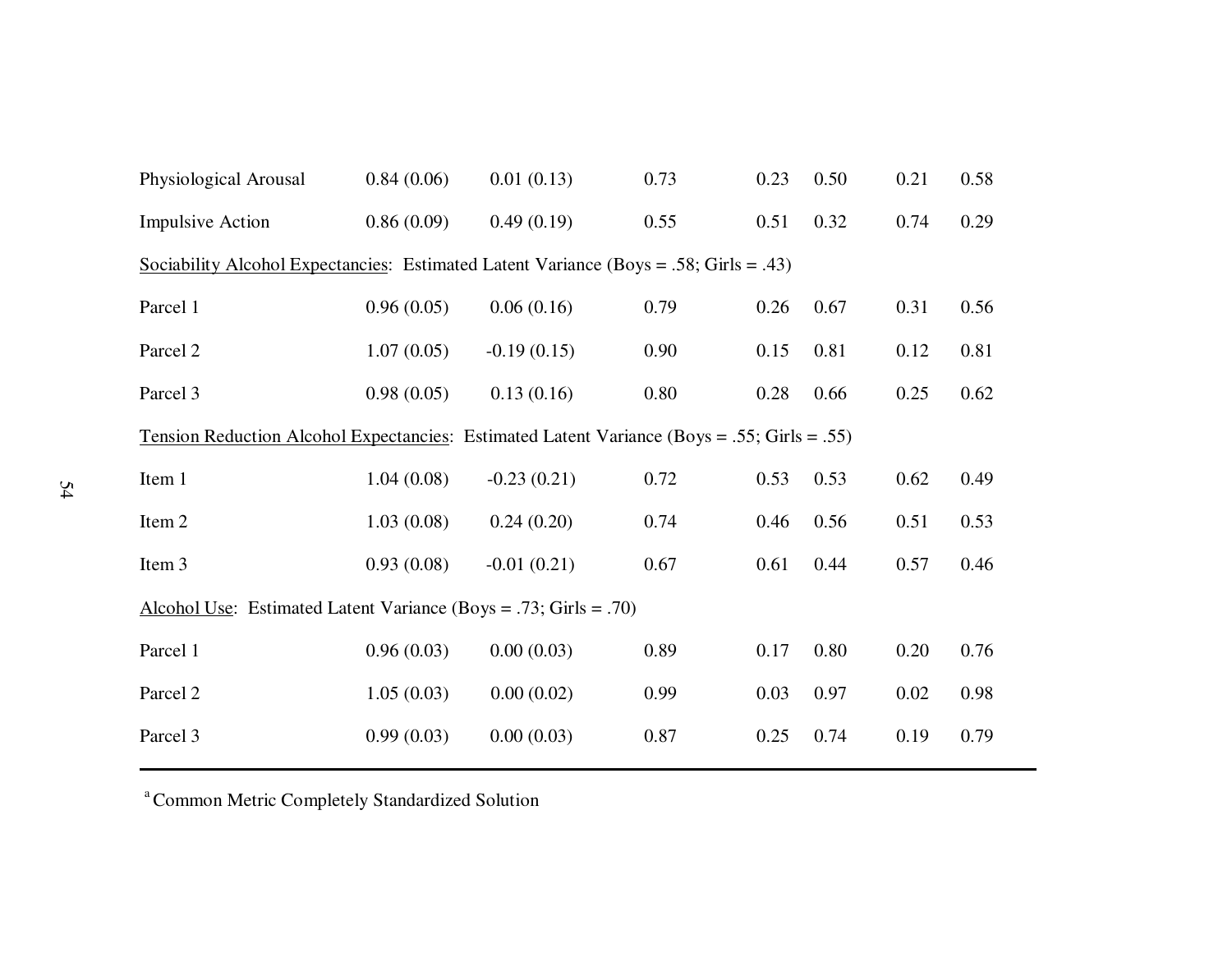### Table 9

*Beta Parameters for Boys and Girls in Latent 2-Group Model Predicting Alcohol Use and Results of Nested Chi-Square Tests for Gender Differences in Beta Parameters* 

| Constructs                                   | β<br><b>Boys</b> | β<br>Girls | $\chi^2$ | df  | $\boldsymbol{p}$ | $\Delta \chi^2$ | $\Delta df$ | $\boldsymbol{p}$ | <b>Equivalent Across</b><br>Groups |
|----------------------------------------------|------------------|------------|----------|-----|------------------|-----------------|-------------|------------------|------------------------------------|
| 2-Group Structural Model<br>(Baseline Model) |                  | ---        | 675.87   | 533 | $=.000$          | ---             |             |                  |                                    |
| <b>Peer-Related Social Stress</b>            | $0.25*$          | $0.48**$   | 677.13   | 534 | $=.000$          | 1.26            | 1           | $=.26$           | Yes                                |
| $P-R$ Stress $\times$ Self-Esteem            | $0.27*$          | $0.45**$   | 677.27   | 534 | $=.000$          | 1.40            |             | $=.24$           | Yes                                |
| Sociability Alcohol<br>Expectancies          | $0.43***$        | 0.13       | 678.06   | 534 | $=.000$          | 2.19            |             | $=.14$           | Yes                                |

*Note.* Indicators of significance in the columns presenting beta parameters for boys and girls separately indicate those beta parameters for each gender that were statistically significant in the prediction of alcohol use. Equivalency across groups indicates an absence of gender differences in the beta parameters for each construct.

\* *p* < .05. \*\* *p* < .01. \*\*\* *p* < .001.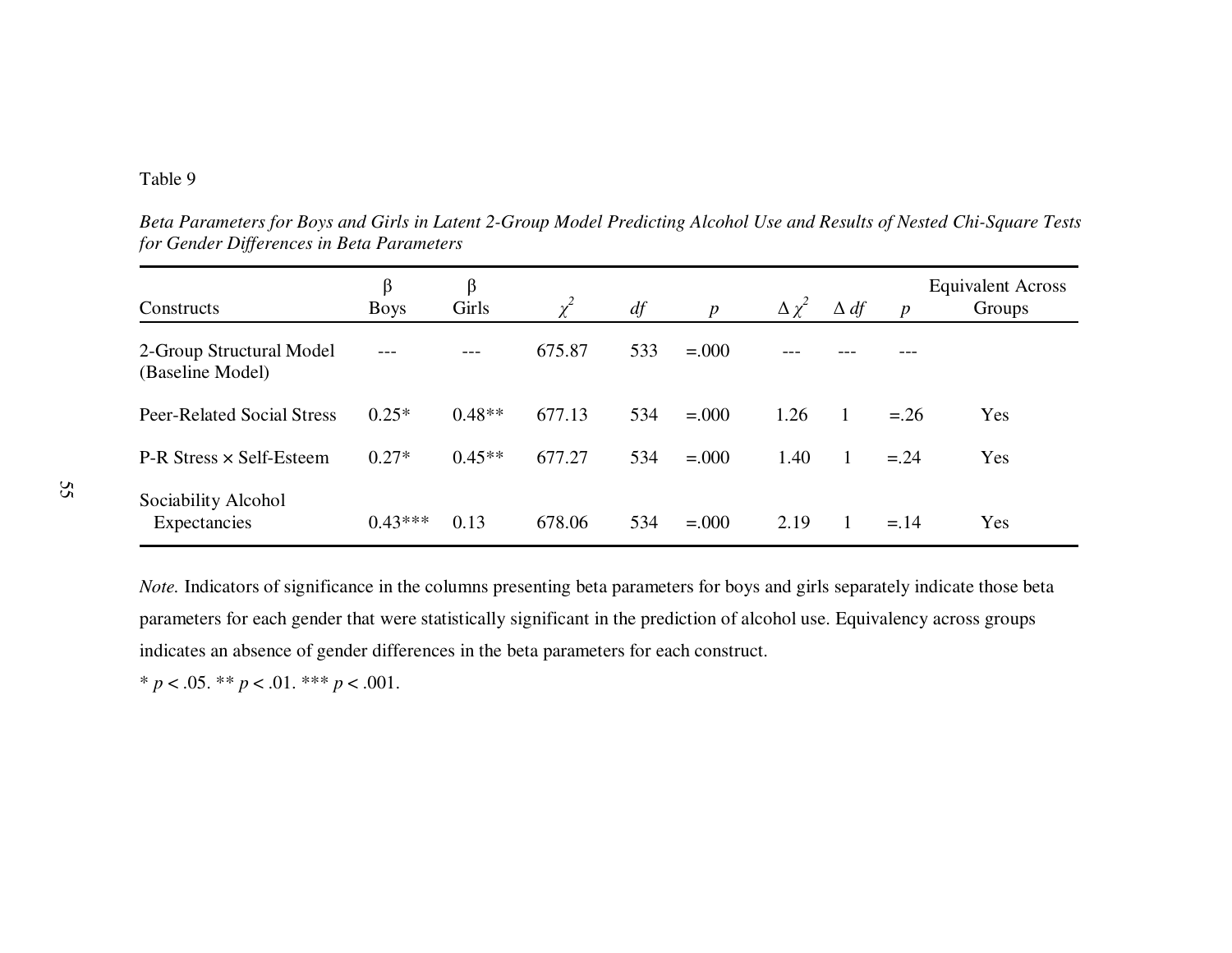#### **Discussion**

 The purpose of this study was to examine a comprehensive model of additive risk factors for alcohol use among a school-based sample of  $10<sup>th</sup>$  grade adolescents in their first semester after transitioning to the high school building. Among the risk factors expected to contribute to alcohol use were (a) peer-related social stress, a newly conceptualized construct that aimed to capture the degree to which adolescents were dissatisfied with their peer crowd belonging, and (b) several emotional and cognitive constructs (i.e., lower global self-esteem, coping strategies, and alcohol expectancies) previously found to relate to alcohol use but not previously examined in combination within a social developmental model. Additionally, several of the risk factors were expected to moderate relationships between other risk factors and alcohol use: adolescents with lower self-esteem were expected to have a higher likelihood of peer-related social stress contributing to alcohol use; adolescents who endorsed sociability alcohol expectancies were expected to be more likely to have primary control engagement coping with social stress lead to alcohol use; and adolescents who endorsed tension reduction alcohol expectancies were expected to be more likely to have disengagement coping with social stress lead to alcohol use.

As predicted, the findings indicated that peer-related social stress and sociability positive alcohol expectancies related significantly to adolescent alcohol use. Also in line with expectations, self-esteem moderated the relation between peerrelated social stress and alcohol use. However, higher peer-related stress was more strongly related to alcohol use among adolescents who had higher levels of self-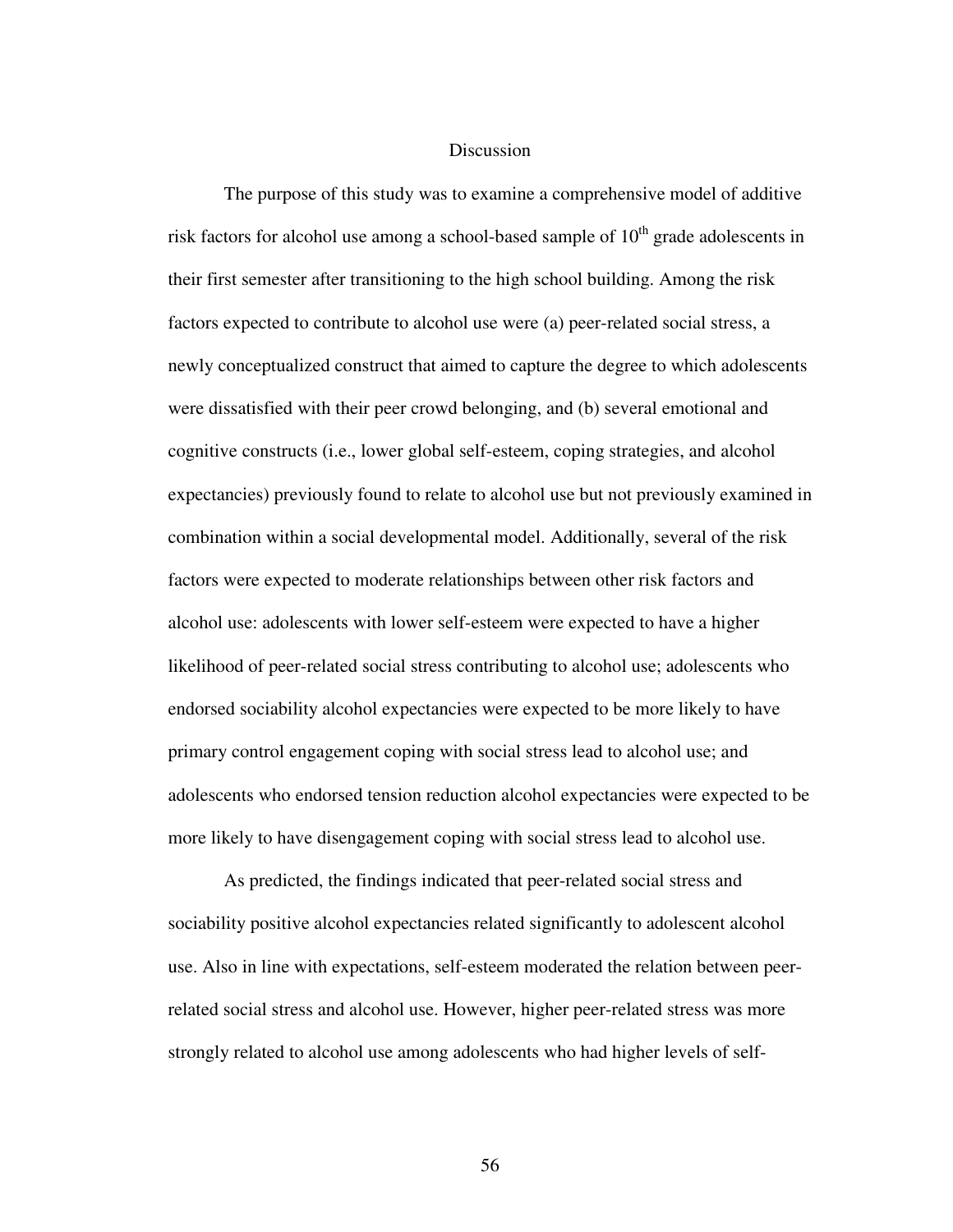esteem, whereas peer stress was less associated with alcohol use among adolescents with lower self-esteem. Adolescents' coping styles were not associated with their alcohol use, and there were no gender differences in any of the study findings.

#### *Peer-Related Social Stress and Alcohol Use*

The emergence of peer-related social stress as a strong predictor of adolescent alcohol use in this study points to adolescents' perceptions of their relative social belonging in desired peer crowds as an important consideration in understanding the social complexities involved in underage drinking. Notably, peer-related social stress remained a strong contributor to alcohol use even when also considering adolescents' positive alcohol expectancies, a cognitive construct that has garnered extensive recognition in both the adolescent and adult alcohol use literatures as an important influence on drinking decisions (Earlywine, 1994; Fromme & D'Amico, 2000; Goldberg et al., 2002; Goldman et al., 1999). Not only did peer-related social stress contribute to adolescent alcohol use at a similar magnitude as other previously recognized predictors of alcohol use, but it appears to have done so among a schoolbased sample of adolescents following the high school transition common to the adolescent experience. Specifically, this time often encompasses shifts in friendships (Aikins et al., 2005), greater diversity of peer crowds (Kinney, 1993), and increased access to alcohol and other substances (Harrison, Falkerson, & Park, 2000). Placing the findings within this population and these developmental circumstances is consistent with the recent NIAAA call for comprehensive models of adolescent alcohol use among "mainstream and successful" adolescents (Psychosocial Processes,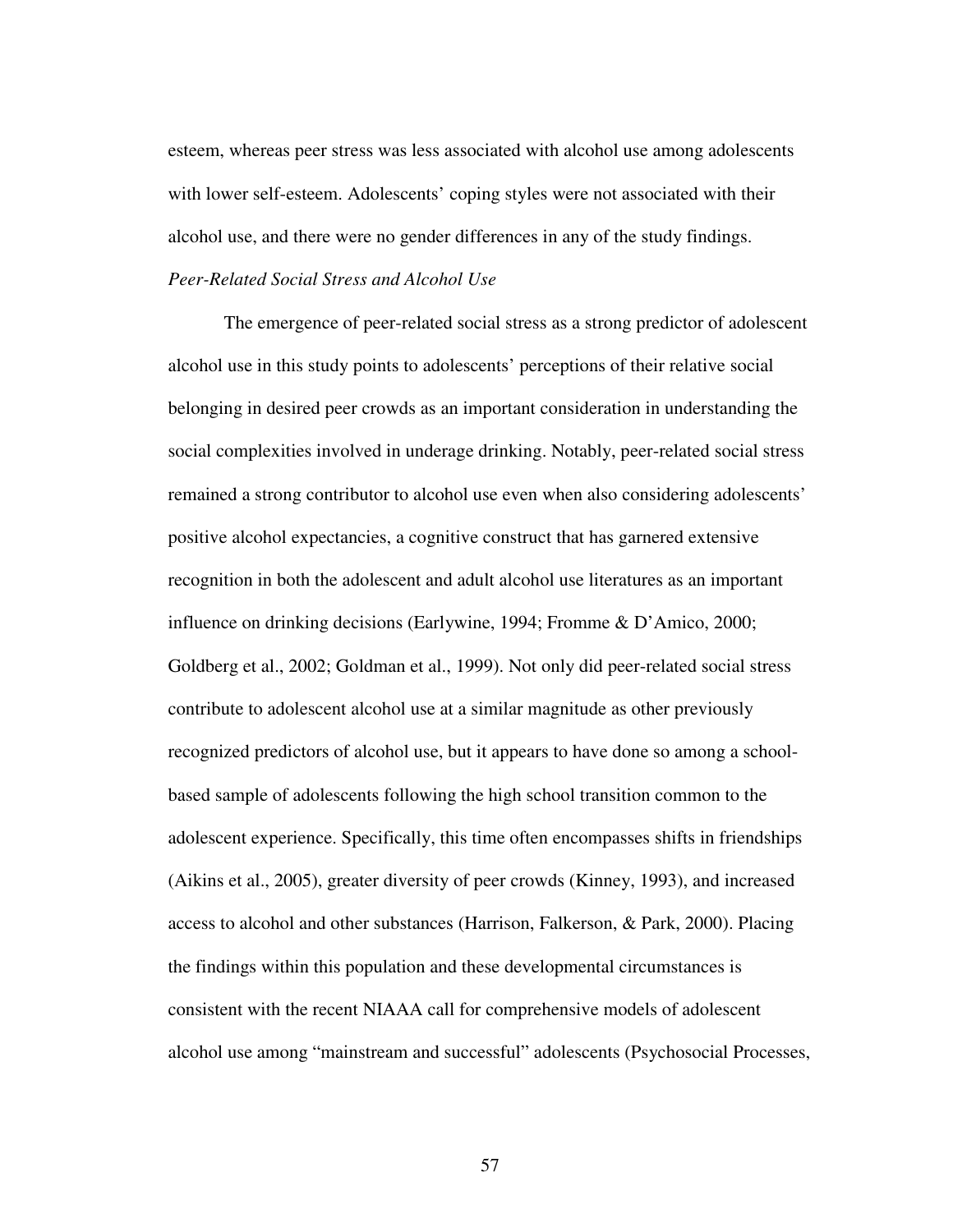2004/2005). While these findings point to a social experience and potential stressor likely to be experienced to different degrees by many adolescents at the high school transition, the findings can be contrasted with conceptual models common to antisocial and delinquent youth, who have also been found to use substances to increase social belonging, yet under different and less common circumstances (i.e., to afford mutual affiliation among adolescents previously rejected by mainstream peers; Moffit, 1993).

 In addition to underscoring the importance of considering adolescents' peerrelated social stress in the development of comprehensive models of mainstream adolescent alcohol use, the present study extended the previous literature in two other ways. First, while the peer context has been considered crucial for understanding many aspects of adolescent development and risk behavior (Urberg et al., 1997), examination of peer-related social stress addressed a less explored and less direct aspect of peer influence, in this case when applied to drinking decisions. Previous research has focused on more observable social affiliations and behaviors in anticipating adolescents' own alcohol use (i.e., adolescents with best friends or fellow peer crowd members who drink are more likely to drink themselves; Hawkins et al., 1992; La Greca et al., 2001; Sussman et al., 2000; Wills & Cleary, 1999); however, this study adds to this literature by assessing adolescents' social cognitive perceptions of and satisfaction with the level of their peer crowd affiliations and social belonging. This is a crucial consideration during a time that adolescent cognitive and social development leads to heightened introspection (Hansell, Mechanic, & Brondolo,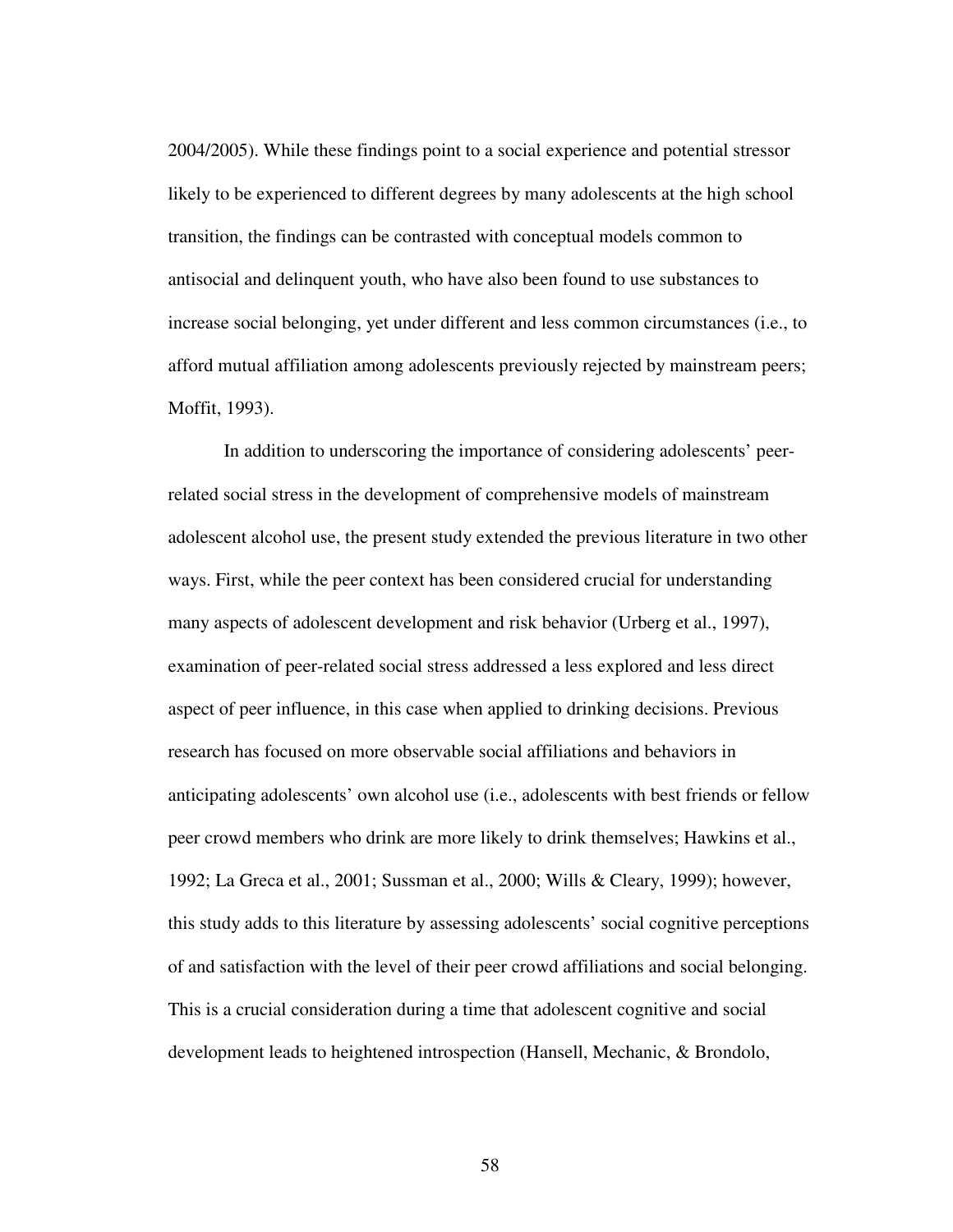1986) and increased salience of peers' approval (O'Brien & Bierman, 1988). Furthermore, this study complements recent work examining other aspects of adolescents' social cognitive experiences and risk behavior (see Prinstein & Cohen, 2006; and Prinstein et al., 2003 for work on adolescents' perceptions of risk behavior among higher status peers). Together, these lines of research highlight the importance of group- and self-perceptions in understanding underage drinking. Simultaneous examination of the two types of perceptions in future work may allow for consideration of how both desiring to increase social belonging and perceiving higher levels of alcohol use among higher status peers contribute to adolescent alcohol use.

 Second, this study took a broad approach to assessing adolescents' social belonging and adjustment. Inherent in assessing adolescents' peer-related social stress is the need to consider current and desired levels of social belonging within niches of the peer context that are identified as important to the adolescent. Traditional approaches to measuring adolescents' general peer acceptance or rejection (i.e., like or dislike by peers; Newcomb et al., 1993) – or even more recent approaches of measuring perceived popularity (La Fontana & Cillessen, 2002; Parkhurst & Hopmeyer, 1998) – were anticipated to be too simplistic to capture the complexity of adolescents' satisfaction with their current social standings, particularly as adolescent peer crowds continue to become more diverse with development (Kinney, 1993). It was expected that adolescents would vary in the value they placed on belonging to different peer crowds or broader peer networks. Indeed, adolescents in this study varied substantially in which peer crowds they chose as most desired and important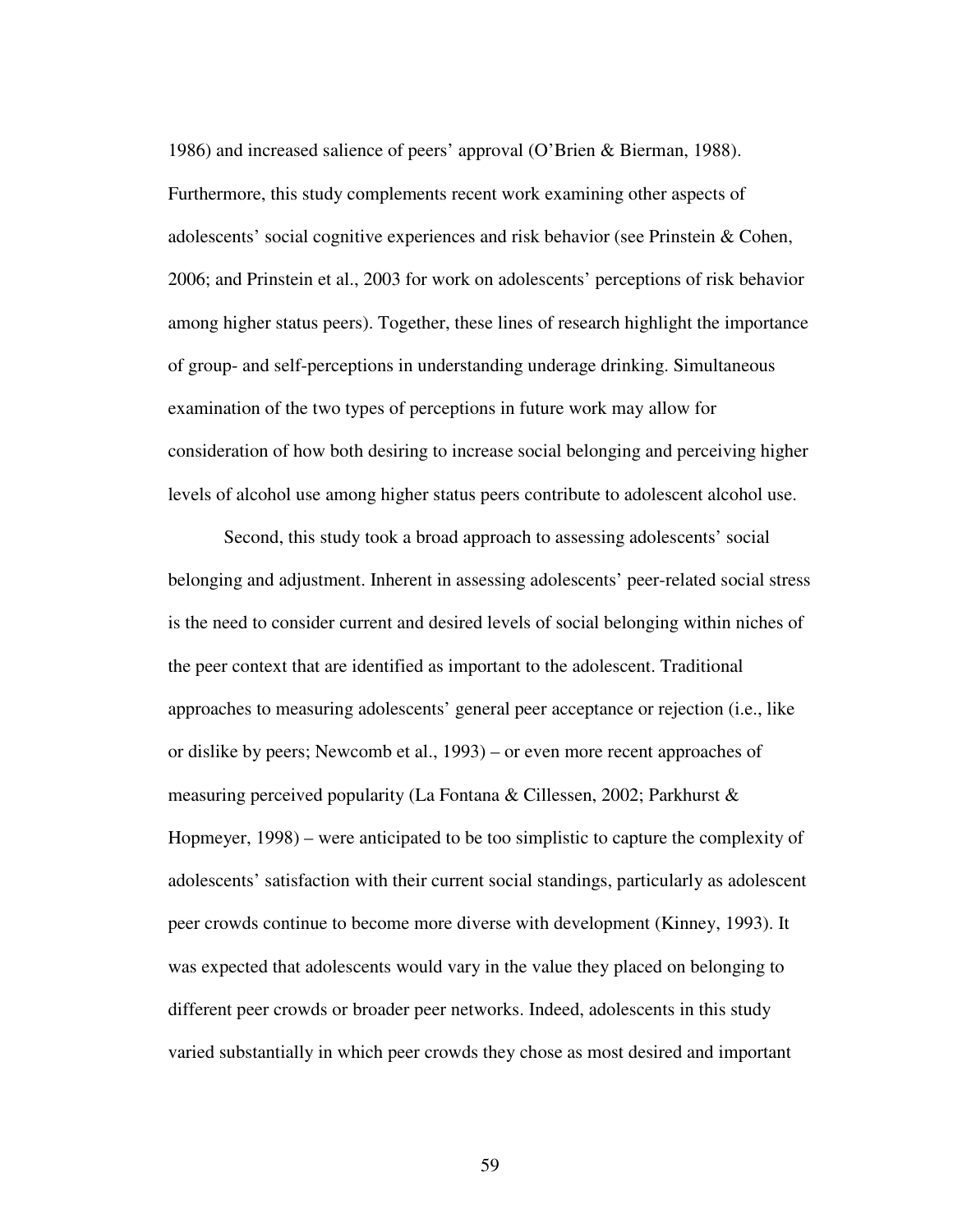for their social belonging (i.e., from among popular, jock, burnout, brain, or other crowds identified by the adolescents, or general fitting in at school). Therefore, having asked all adolescents to consider their social belonging with respect to a single social reference (e.g., popularity) would have likely led to the inaccurate assessment of some adolescents' peer-related social stress regarding peer crowds less meaningful to them. This broader approach may prove useful in future research when assessing other aspects of adolescent social cognitive perceptions of their social affiliations and belonging.

#### *The Moderating Role of Global Self-Esteem*

 Examining the peer-related social stress and alcohol use link within the larger context of other aspects of adolescents' emotional adjustment in this study helped to clarify the types of adolescents for whom peer-related social stress may be most influential. Of the additional constructs examined, adolescents' self-esteem in particular contributed to a better understanding of the relationship between peerrelated social stress and alcohol use. Self-esteem by itself was not related to alcohol use, meaning that neither high nor low self-esteem was an informative indicator of whether adolescents were prone to drinking. However, previous research has not often pointed to self-esteem as an isolated contributor to adolescent risk behavior, but has instead considered it in combination with other life circumstances. For example, findings that lower self-esteem *and* susceptibility to peer pressure contributed to adolescent alcohol use (Zimmerman et al., 1997) were the impetus for expecting a similar pattern in this study (i.e., that adolescents reporting higher levels of peer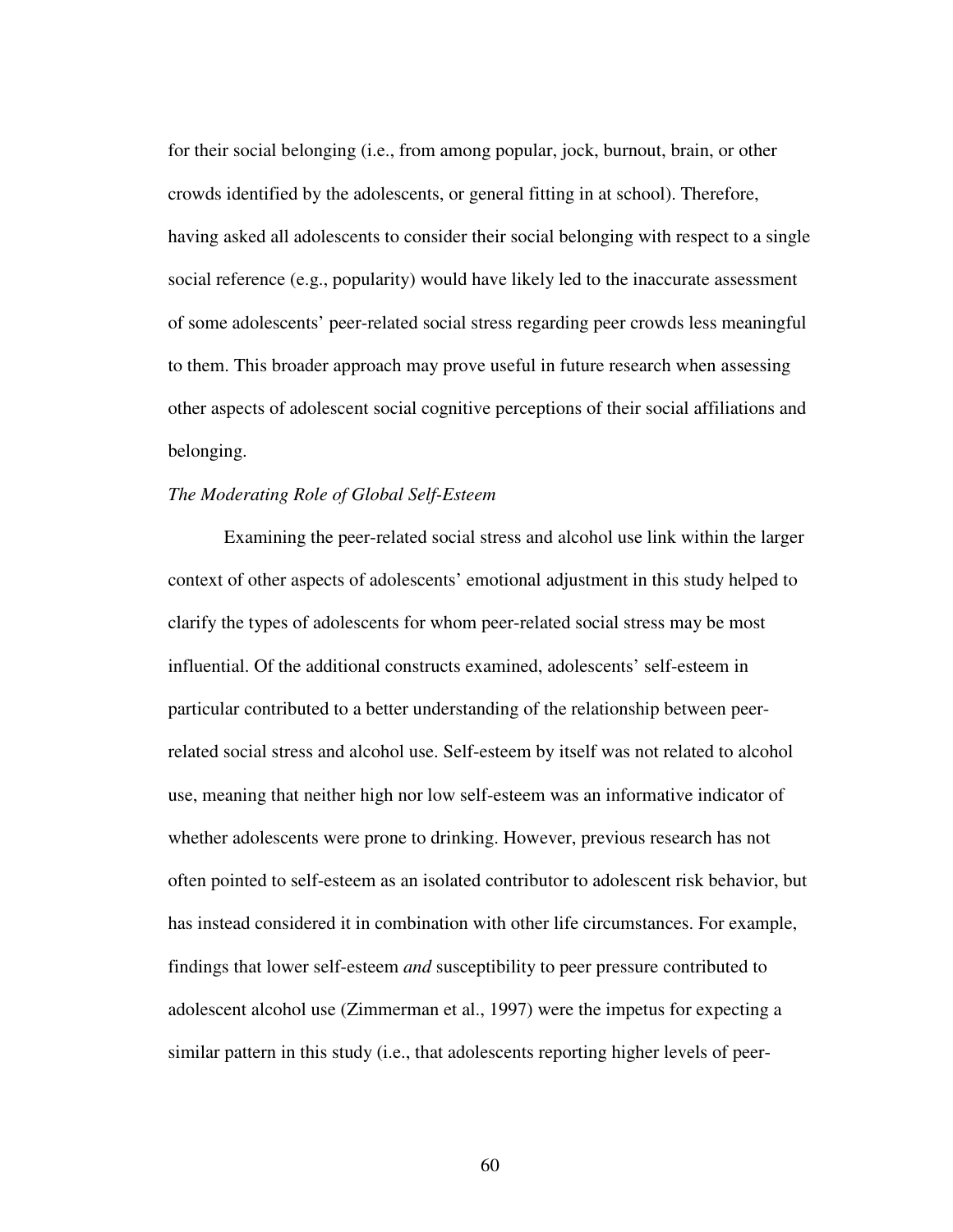related social stress would be more likely to drink if they also had lower self-esteem). While adolescents' global self-esteem moderated the peer-related social stress and alcohol use relation in this study, it affected this relationship in an unexpected way.

 Rather than lower self-esteem putting adolescents at additional risk for underage drinking, it was adolescents with *higher* self-esteem who were more likely to consume alcohol when also faced with peer-related social stress. This finding raises questions about whether the construct termed 'peer-related social stress' accurately represents a form of 'stress' for all adolescents, and if not, whether the self-perception of less peer crowd affiliation than desired can be more accurately represented using other terminology. Stress is traditionally most basically considered to describe negative psychological adjustment to negative life experiences. Of note, the construct of peer-related social stress in the present study was significantly negatively correlated with global self-esteem overall. Similarly, peer-related social stress was significantly positively correlated with involuntary engagement stress responses (i.e., rumination, intrusive thoughts, physiological arousal, emotional arousal, and impulsivity), experiences thought to involuntarily co-occur with stress when it is not well-managed. Furthermore, peer-related social stress was found in this study sample to significantly positively correlate with measures of internalizing problems that typically relate to poor coping with stressful experiences (i.e., *r* with depressive symptoms = .18,  $p < .05$ ; *r* with social anxiety = .17,  $p < .05$ ; *r* with separation anxiety and panic =  $.28, p < .001$ ). Moreover, peer-related social stress does relate to a variety of traditional indicators of exposure to stress when considering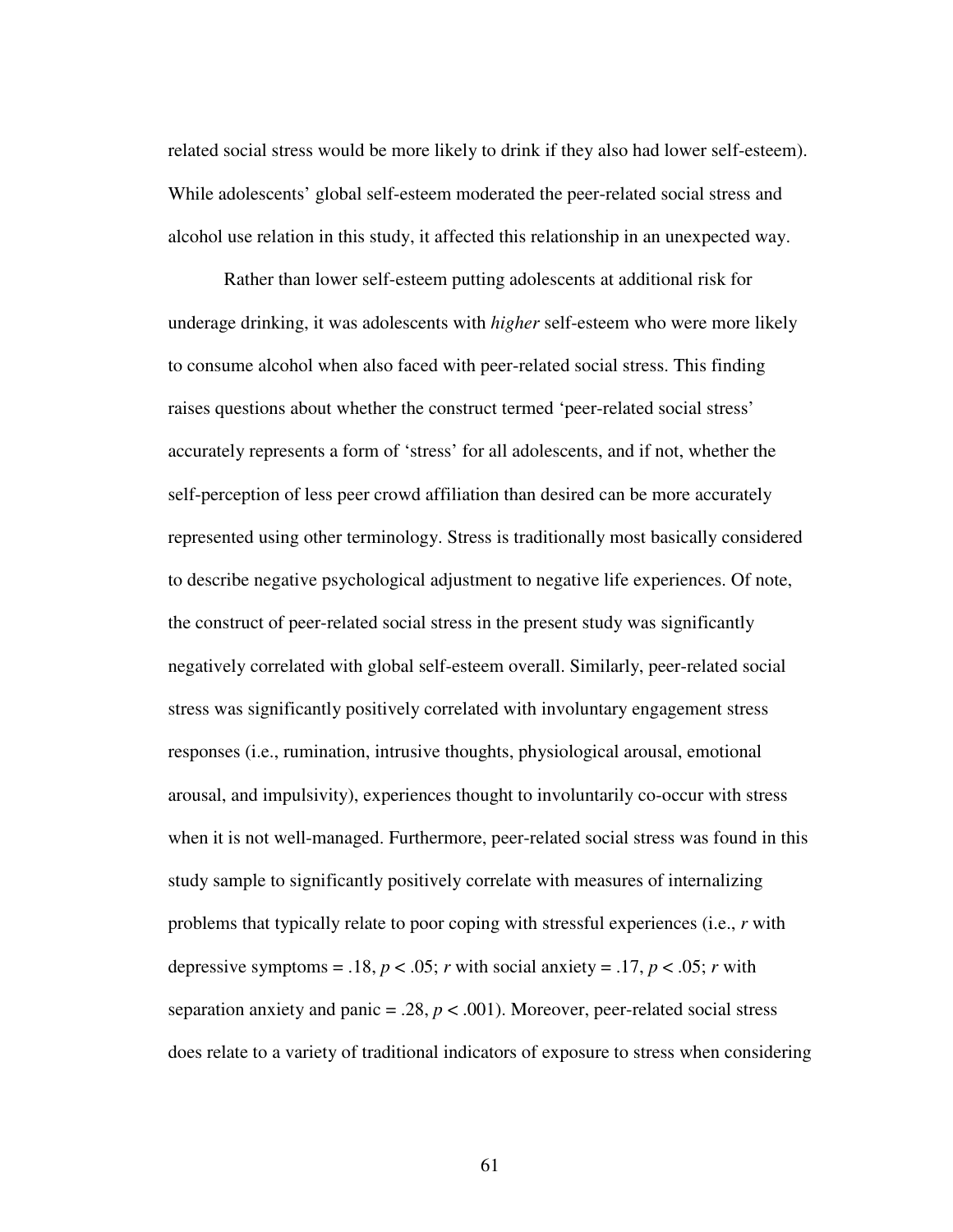the study sample as a whole. However, the finding involving examination of selfesteem as a moderator suggest that a subset of adolescents who experienced peerrelated social stress but endorsed higher self-esteem were more likely to engage in drinking than adolescents endorsing lower self-esteem.

There are several possible explanations for this finding. First, it may be that adolescents with higher self-esteem do perceive less than desired peer crowd affiliation as similarly stressful compared to their peers with lower self-esteem. However, they might maintain a stronger sense of self-efficacy that motivates them and gives them more confidence in their ability to change undesired social situations. This subset of adolescents may recognize alcohol use as a means of improving their social belonging, which would in turn decrease their peer-related social stress. Indeed, higher self-esteem in this study was positively correlated with the dimensions of coping that incorporate active striving for solutions to problems (i.e., primary and secondary control engagement coping).

Alternatively, the high self-esteem characteristic of those adolescents who drank when experiencing peer-related social stress may be indicative that this subset of adolescents also experience other aspects of positive psychological adjustment and do not experience the desire for increased peer crowd affiliation as a source of stress. The discrepancy between desired and perceived actual belonging may instead more neutrally represent social goals about affiliation (Jarvinen & Nicholls, 1996; Ryan & Shim 2006), meaning that perhaps this subset of adolescents recognizes alcohol as a social lubricant of use in helping them to attain their goal of increased affiliation.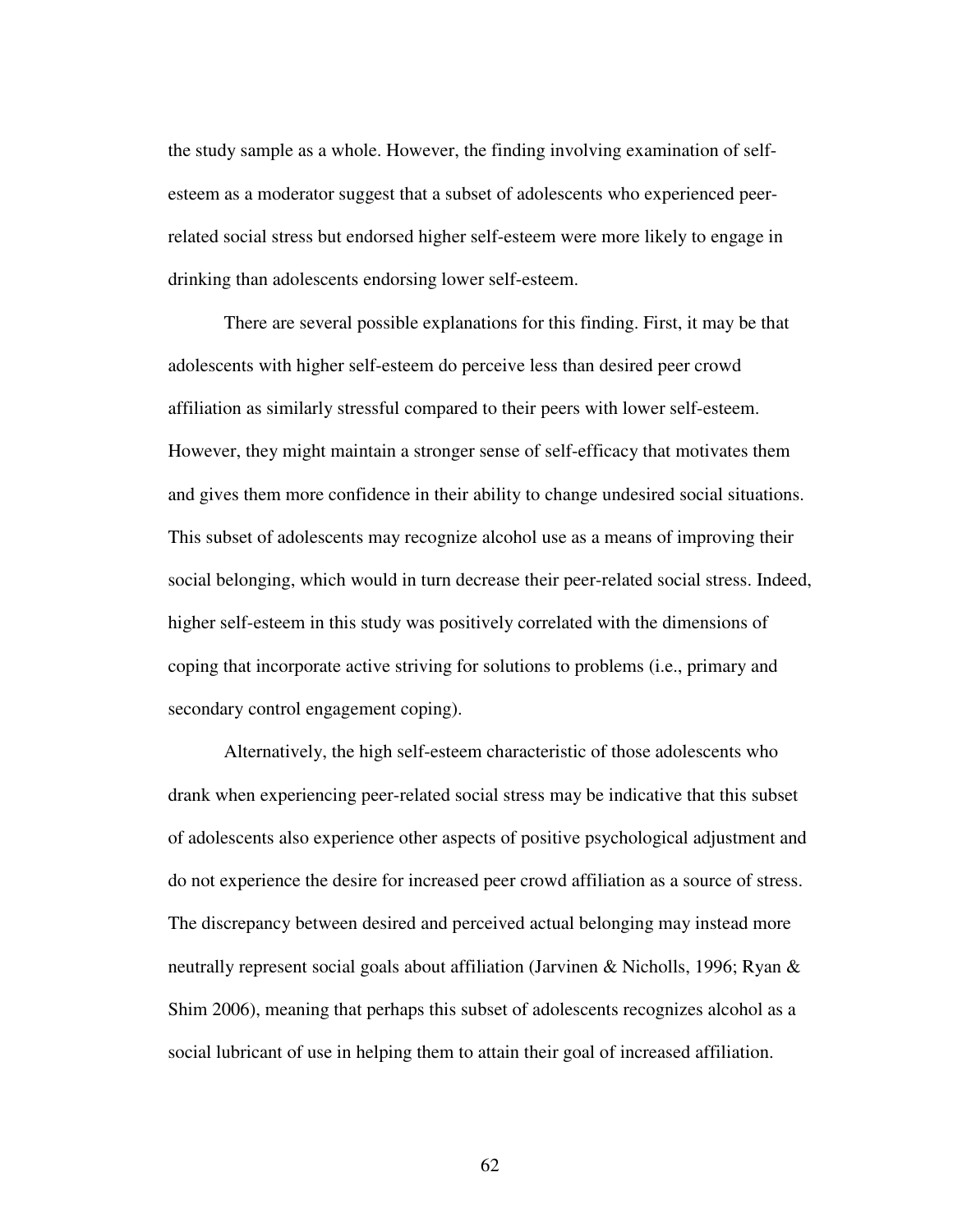Adolescents who are less well-adjusted (e.g., poorer social skills, more social anxiety, lower self-esteem) may be less likely to view alcohol as important for reaching the social goal of increased affiliation, particularly because the social nature of alcohol use among adolescents seems to most often require skilled access to a social network.

If high self-esteem is an indicator of positive social and emotional adjustment, then perhaps these adolescents share other indicators of adjustment and success. After all, adolescents who engage in some experimentation with substances have been found to be more socially skilled and connected compared to abstainers (Shedler  $\&$ Block, 1990), meaning that experimenters may also experience success in other related areas (e.g., academic achievement or extracurricular leadership). These speculations can only be tested with further research involving more in-depth examination of the functioning among adolescents who desire increased peer crowd affiliation *and* engage in underage drinking. It would also be important to consider adolescents' actual social standing as reported by their peers, because it may be that this subset of adolescents is actually viewed as higher up the social hierarchy but just personally dissatisfied about their social belonging. Moreover, long-term longitudinal designs are necessary for categorizing adolescents experiencing peer-related social stress at the high school transition as abstainers, experimenters, or frequent consumers of alcohol over time during high school.

### *Alcohol Expectancies: Drinking for Sociability More Than Tension Reduction*

 The investigation of adolescents' sociability and tension reduction positive alcohol expectancies as additional risk factors for alcohol use in this study shed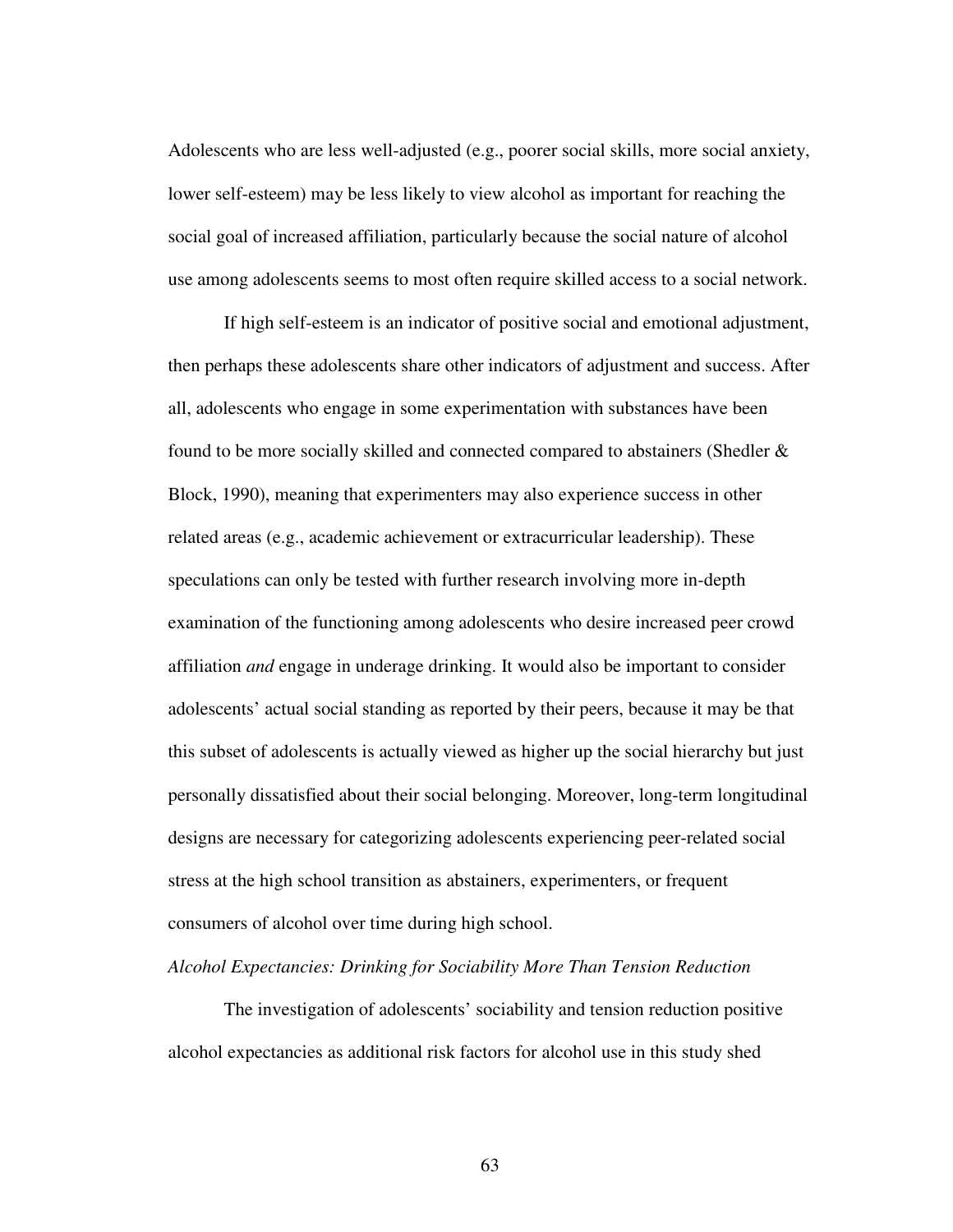further light on the contexts within which mainstream adolescents drink. While both types of positive expectancies were independently related to alcohol use in preliminary analyses, only sociability alcohol expectancies emerged as significantly related to alcohol use in the comprehensive model of risk factors. This distinction replicates previous findings that sociability expectancies seem to be relatively more important for predicting alcohol use among adolescents (Fromme & D'Amico, 2000). Tension reduction expectancies were expected to be of some importance in the present study due to the anticipated stressful nature of peer-related social stress among some adolescents (i.e., some adolescents were expected to drink to reduce their tension in addition to improve their sociability). However, there are both theoretical and methodological reasons why this may not have been the case.

In light of the discussion above about high self-esteem and alcohol use, it may be that adolescents who reported alcohol use in this sample either were not experiencing high levels of tension or stress, or viewed the increased sociability alcohol affords them as an appropriate solution for reducing their peer-related social stress. Furthermore, given the social nature of alcohol use among adolescents in general, drinking to reduce tension may emerge only among less mainstream adolescents or more typically among adults who have easier access to alcohol outside of social networks and subsequently utilize it as a coping mechanism. Alternatively, given that sociability and tension reduction alcohol expectancies were highly correlated in the present study (as they often are; Fromme et al., 1993), it may be that their shared variance led sociability expectancies to emerge as more important when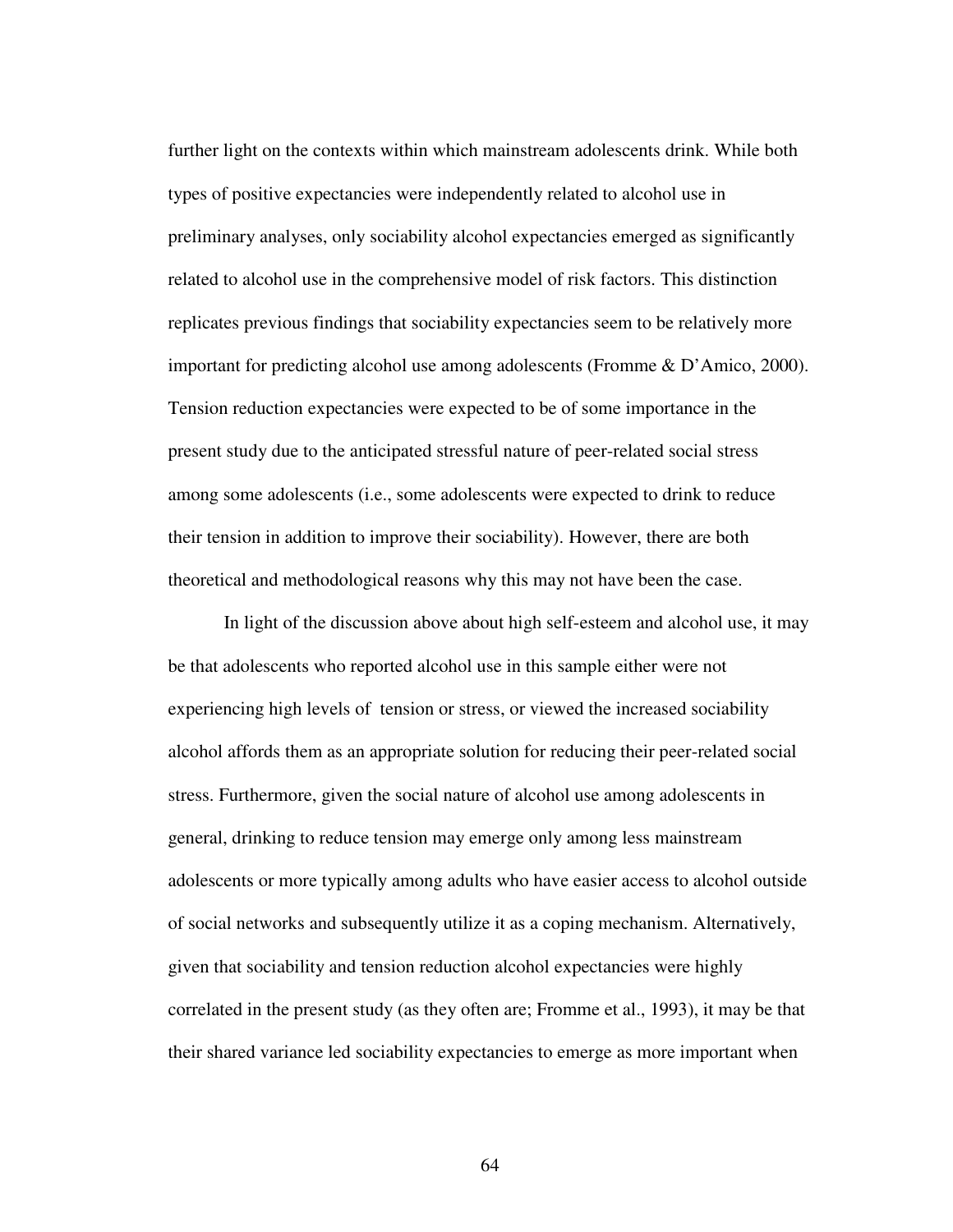the construct was instead merely carrying the shared variance of both types of expectancies. Modeling each of the types of positive alcohol expectancies within a higher order construct of positive alcohol expectancies may provide a clearer understanding of the relative importance of these types of expectancies in the presence of peer-related social stress among adolescents.

### *Coping and Involuntary Stress Responses*

Among the coping styles and involuntary stress responses examined in association with alcohol use, involuntary engagement was the only construct that emerged as related to alcohol use in preliminary analyses, although it was no longer predictive of alcohol use in the context of the comprehensive model in this study. Of most interest were the unexpected null findings suggesting that sociability and tension reduction alcohol expectancies did not operate as moderators of the coping and alcohol use links. In accordance with maladaptive coping theory (Spears, 2000), primary control engagement coping was anticipated to be more related to alcohol use among adolescents endorsing sociability alcohol expectancies, which would have supported the notion that primary control engagement coping is important to consider with respect to alcohol use when sociability expectancies prompt active alleviation of a social stressor (e.g., desiring more social belonging) through drinking. Instead, sociability positive alcohol expectancies were highly predictive of alcohol use across the sample regardless of coping tendencies. In retrospect, this is not surprising given the wealth of previous work demonstrating the importance of sociability expectancies for understanding alcohol use (Fromme & D'Amico, 2000), regardless of the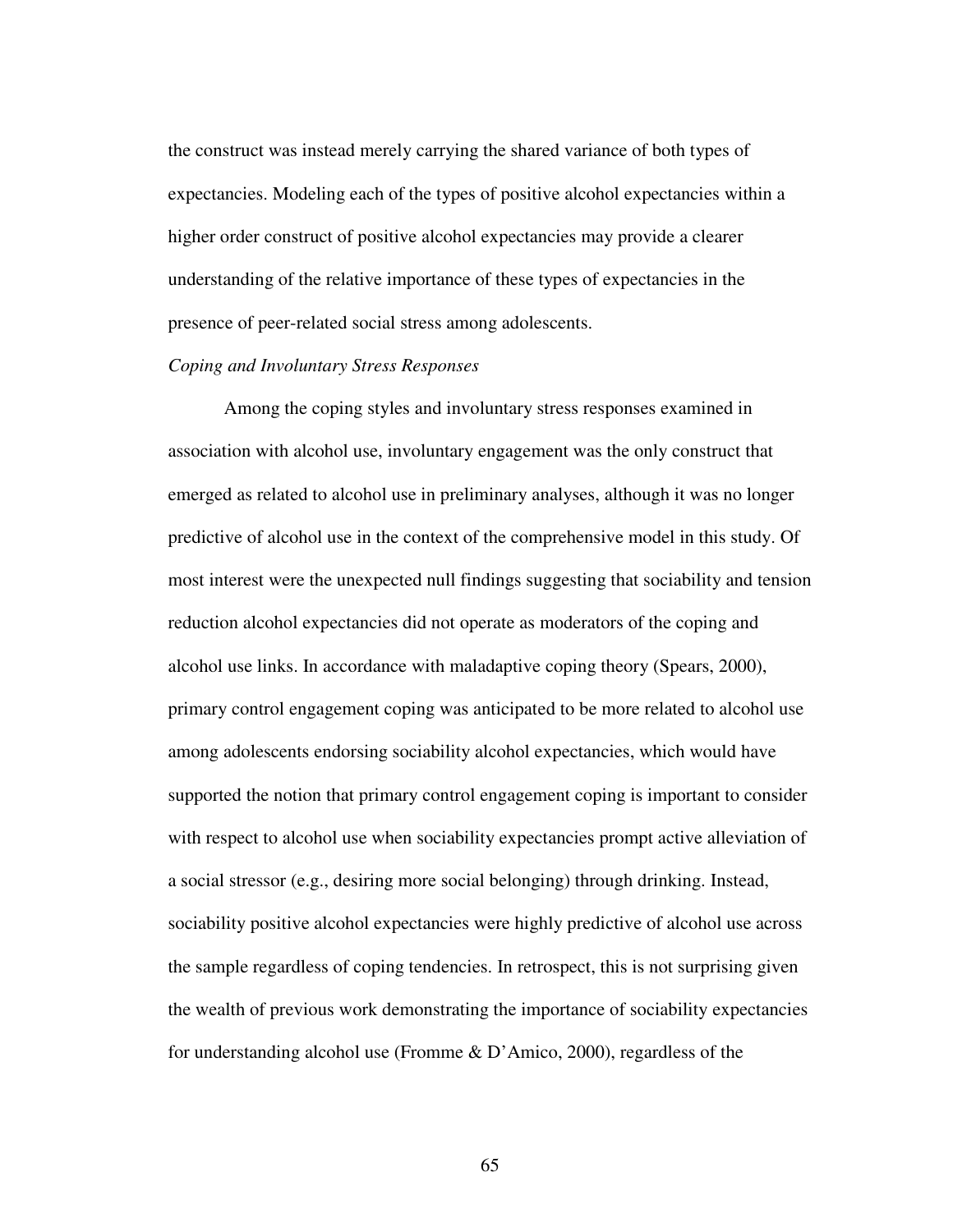presence of an identifiable stressor or related coping. Moreover, the current findings may not necessarily contradict maladaptive coping theory (Spears, 2000) but rather indicate that coping strategies do not have to be directly measured to assume that adolescents engage in risk behavior to improve their social status.

 The expected role of tension reduction alcohol expectancies as a moderator or the disengagement coping and alcohol use link was also not supported in this study. There are at least two possible reasons why this was the case. First, this hypothesis was made under the assumption that some adolescents would be experiencing a significant stressor that would elicit tension and some type of related coping response. As discussed previously, it is unclear in this study whether all adolescents were actually experiencing stress related to not feeling satisfied with their level of social belonging. If they were not, this pathway would not likely result in alcohol use. Second, even if adolescents were expressing tension related to peer-related social stress, the source of stress was different than that conceptualized in previous studies examining the stress-vulnerability hypothesis (Cooper et al., 1992; Laurent et al. 1997). In these studies, adults and adolescents were found to maintain tension reduction expectancies and engage in emotion-focused coping when faced with negative life events, not necessarily the type of social stressors measured in this study. Furthermore, the approach to measuring coping in these studies differed from the approach in the present study. Disengagement coping (measured in the present study as denial, avoidance, and wishful thinking; Connor-Smith et al., 2000) was knowingly not the same construct as emotion-focused coping, which was used in the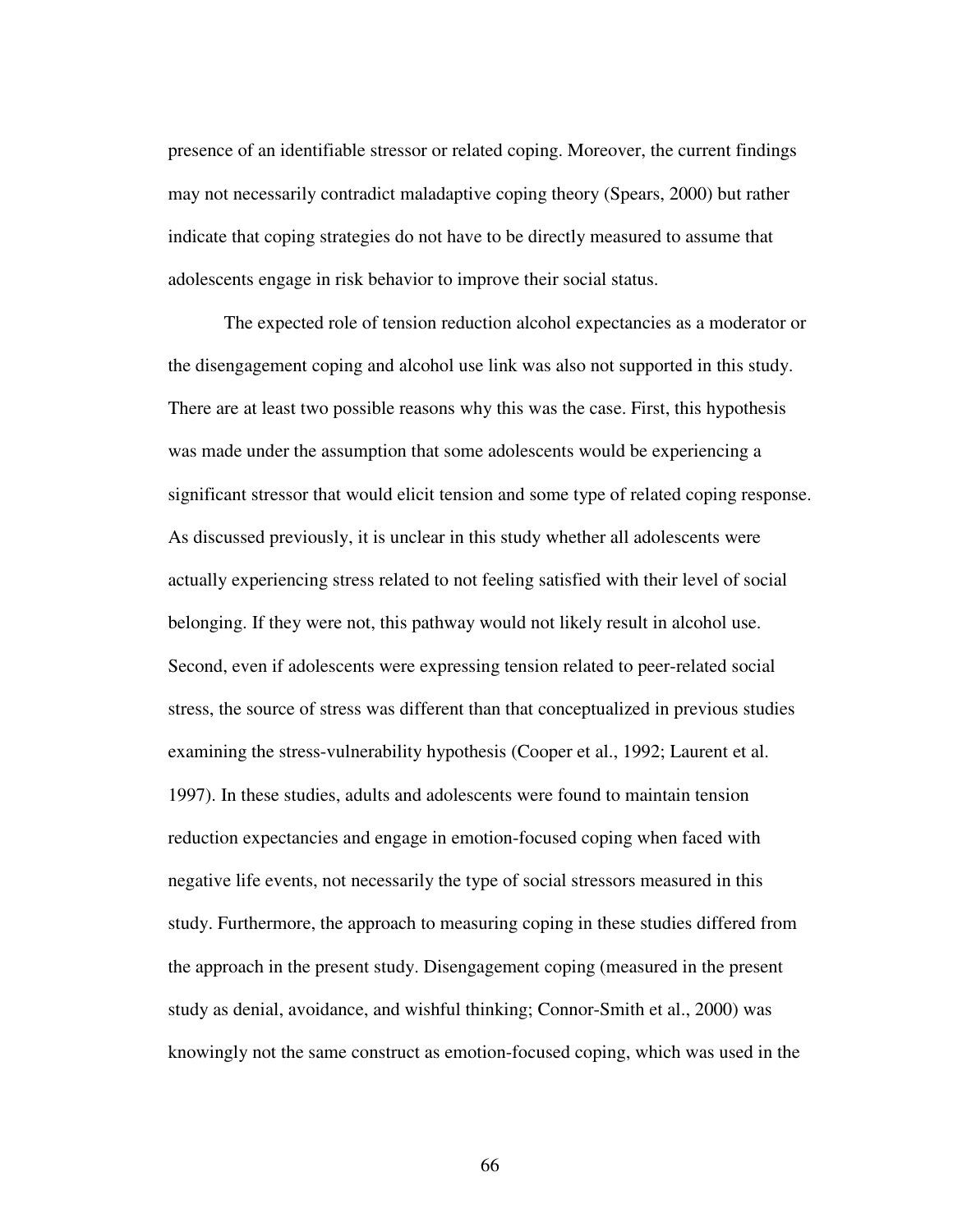previous studies that have supported the stress-vulnerability hypothesis (Cooper et al., 1992; Laurent et al., 1997).

## *Limitations and Future Directions*

There are several measurement-related limitations and challenges within this study that should be noted. The sole utilization of self-report data in this study, as well as in psychological research in general, often raises questions about the interpretability and reliability of study findings. However, adolescents' self-reports were used in this study for reasons that arguably do not compromise the value of the results. Many of the constructs central to the study research questions are cognitive in nature and can only be accurately measured by asking adolescents themselves. For example, adolescents' self-esteem, perceptions of their own peer crowd belonging, expectancies of how alcohol use will affect them, and coping strategies used in social situations are constructs that are most meaningfully measured when adolescents report from their own perspectives. Additionally, alcohol use is also often most practically measured via self-report, given the legal limitations of utilizing observational methods or asking others to report illegal behavior among specific adolescents. In addition to potential limitations with self-report data, it should also be noted that the order of self-report measures presented to participants was not counterbalanced across the sample.

The benefits of self-report data aside, there are several ways that utilizing other reporters in future research may contribute to understanding of adolescent alcohol use within the context of the other variables in this study. Peer group reports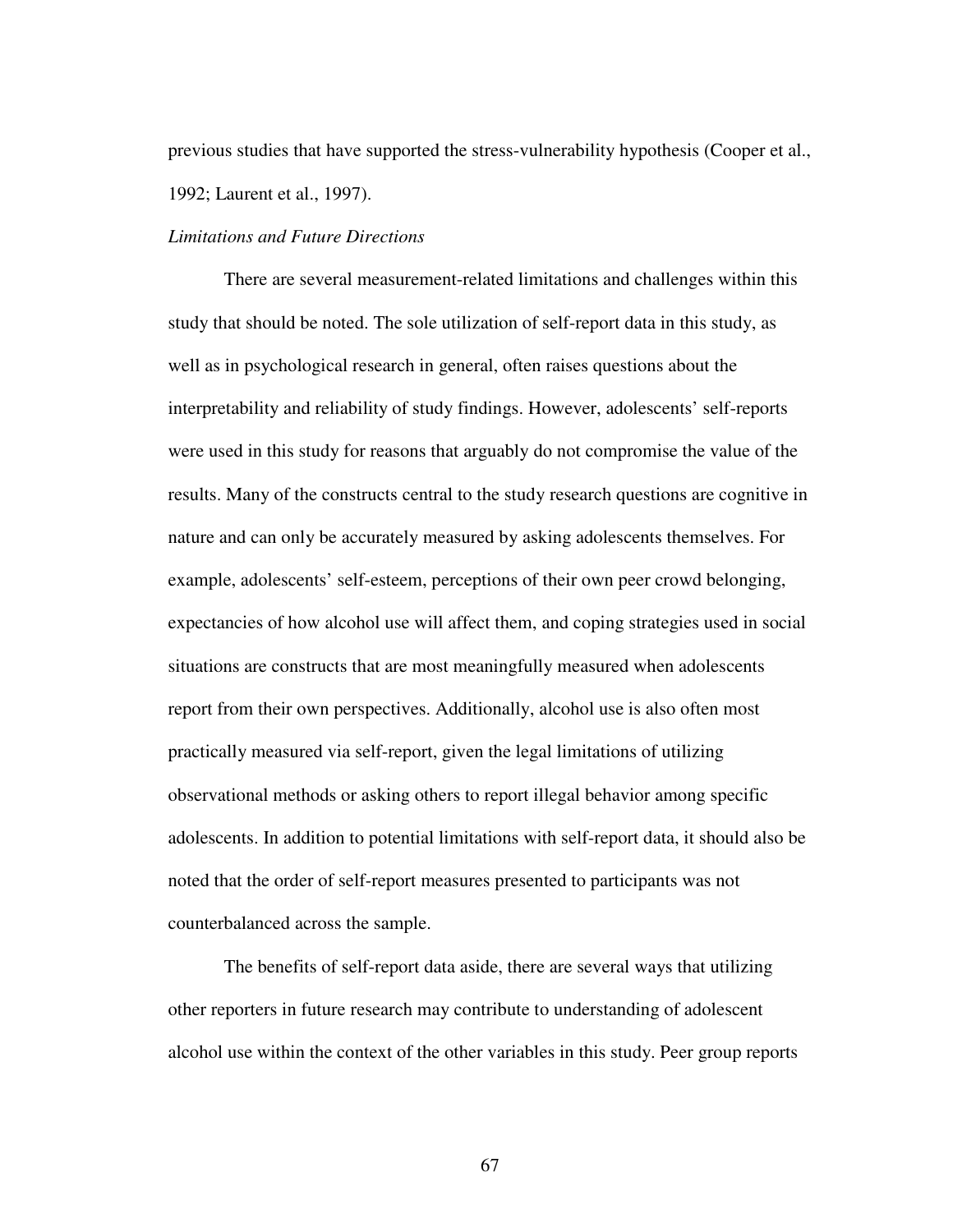of adolescents' peer crowd affiliations would provide some validity and an additional perspective on adolescents' own perceptions of their peer crowd belonging. Teacher, parent, or peer reports may also be useful for gaining a more detailed picture of the social, psychological, and academic adjustment of adolescents who engaged in alcohol use within the various parameters considered in this study.

As is common when developing and piloting new measures, there were several additional challenges in the present study regarding the most appropriate use and interpretation of the data generated from the measure of peer-related social stress. The difference score methodology used to create the peer-related stress variable has been criticized, though particularly when it has been used to capture longitudinal change or reporter discrepancies (Cohen, Cohen, West, & Aiken, 2003). Difference scores are thought to adequately capture psychological constructs, such as peerrelated stress, by representing concurrent differences between two different variables (e.g., see the expectancy-value or affect balance literatures for other examples). Of note, even though difference scores can inherently yield less power due to measurement error and unreliability, examination of discrepancy in this study using both difference scores and residual change scores yielded the same result, that peerrelated stress predicted alcohol use. Additionally, use of the difference scores as indicators of the latent construct of peer-related stress in SEM procedures yielded a stronger relation to alcohol use due to the removal of measurement error and unreliability that is characteristic of SEM. Future refinement of the measurement of the peer-related stress construct may further minimize measurement error and identify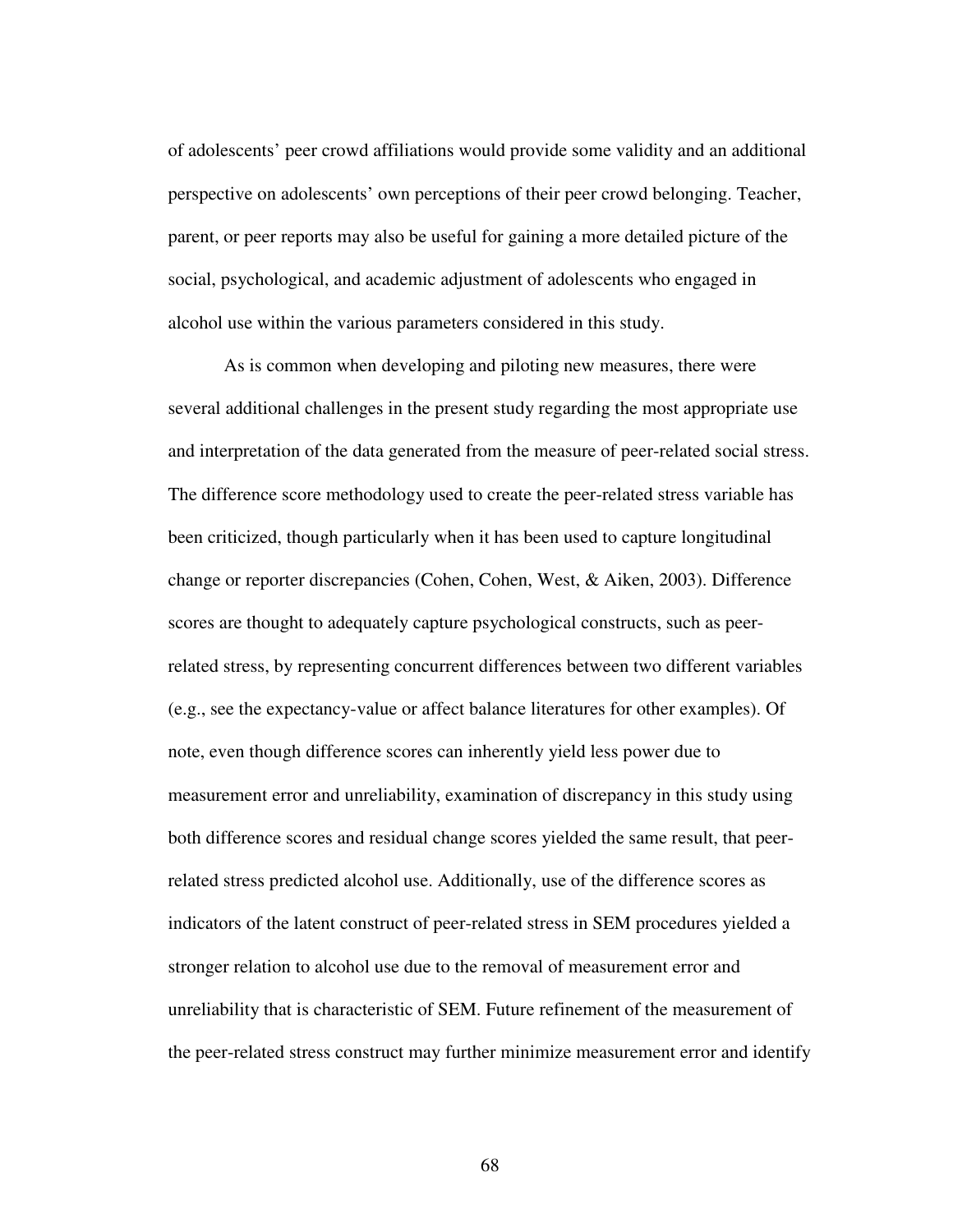alternative means of more purely assessing the actual-desired belonging discrepancy.

Gathering adolescents' perceptions of and satisfaction with their belonging across a variety of peer crowds proved to be necessary for best capturing such perceptions about crowds that were most meaningful and important to each adolescent. However, it was additionally difficult to determine the best approach for integrating adolescents' scores across those crowds that were important for each of them. Considering the scores for the two most desired peer crowds, as was done in this study, offered a summary of desired belonging for the most important crowds, although there were many adolescents who considered more than two crowds to be important. Future work may be able to build upon the approach taken here for considering more than two crowds by developing methods for incorporating differing numbers of scores across the participants in the sample (e.g., using a weighting factor based on the ordering of desired peer crowds or an analytic approach that allows for unbalanced indicators across participants).

 In addition to challenges with scoring the peer-related social stress measure, there were several issues raised in interpreting the results of this study that could be addressed in future research. First, the question of whether desires of increased social belonging in targeted peer crowds are stressful for all adolescents is important for further understanding how the construct operates in relation to alcohol use. Second, additional questions remain about the overall picture and adjustment of the subset of adolescents in this study who reported high self-esteem, peer-related social stress, and alcohol use. Investigating whether these adolescents embody characteristics of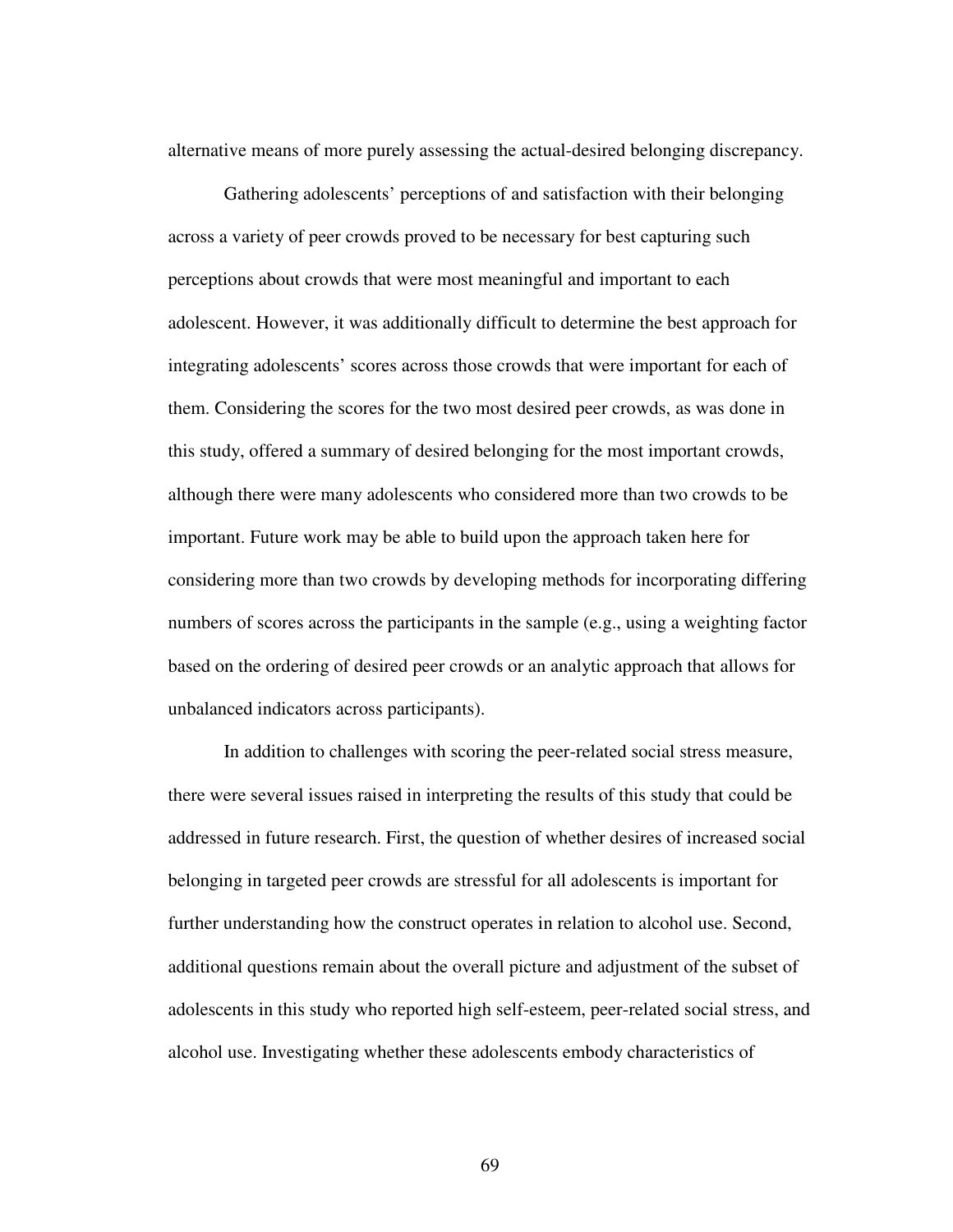positive adjustment (e.g., academic achievement and engagement, extracurricular involvement) would help determine the degree to which they are socially welladjusted and successful.

 An additional measurement limitation was related to the lack of consensus in measuring coping styles throughout the literature. The Responses to Stress Questionnaire (RSQ; Connor-Smith et al., 2000) was chosen to assess coping in this study because of its benefit of asking adolescents to report on their coping with specific social stressors, as well as its validation among multiple adolescent samples. However, previous literature that supported the hypotheses pertaining to coping in this study conceptualized coping styles differently than the RSQ (i.e., problemfocused, emotion-focused, and avoidant coping; Cooper et al., 1992; Laurent et al., 1997; rather than the engagement and disengagement distinction on the RSQ; Connor-Smith et al., 2000). Future work pertaining to peer-related social stress and alcohol use may do well to consider other conceptualizations of coping to determine whether coping mechanisms remain unrelated to adolescent alcohol use.

 Several final disclaimers are notable for appropriately placing the study findings in the context of the body of research on adolescent alcohol use. In terms of generalizability, the lower percentage of participating adolescents (i.e., 45% of adolescents in the grade within which parents were contacted) may raise questions about how representative the findings are of the larger school population and adolescents in general. The known reasons for why parents did not provide consent (i.e., lack of follow through in returning consent forms, few cases of preferring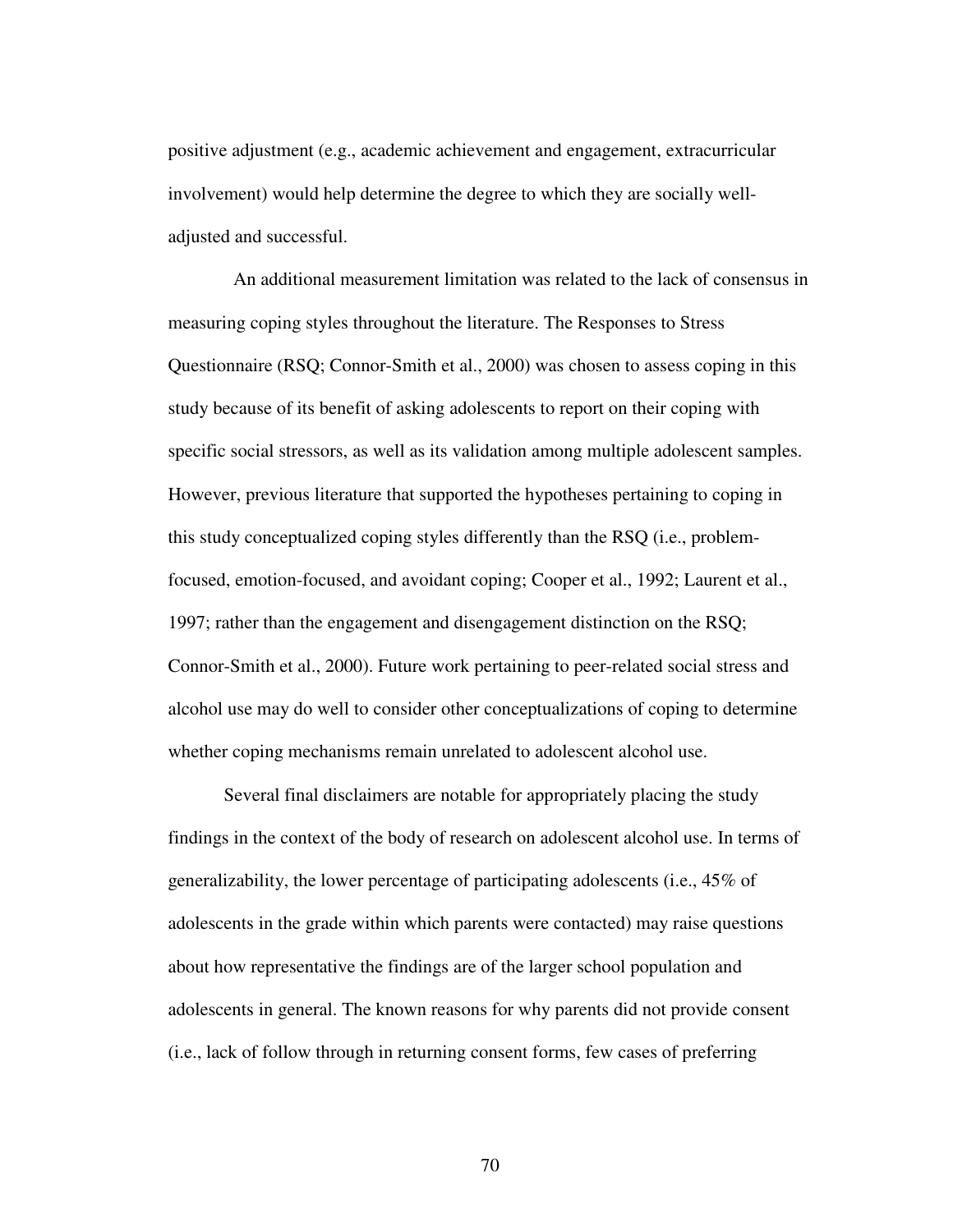adolescents not to participate) or adolescents with consent chose not to participate on data collection days (i.e., conflicting extracurricular or academic responsibility, using study hall pass to skip class period and leave school building, and unawareness that parents' provided consent and not personally wanting to participate) did not appear systematic enough to suggest any definitive problems with generalizability. Fortunately, the gender and ethnic breakdown of the sample indicated that participating adolescents represented the demographics of the larger school population, and the percentage of adolescents engaging in drinking in the sample was not different from national averages. The measurement of socioeconomic status (i.e., adolescent reports parents' education levels) was a limitation to determining the representativeness of the sample in terms of economic diversity.

Finally, a few points regarding references to the present study as comprehensive and situated at a school transition are warranted. While this study is *more* comprehensive than many previous studies examining similar constructs, it is by no means *completely* comprehensive in terms of simultaneously investigating the interrelationships among all constructs known to significantly contribute to alcohol use among mainstream adolescents (e.g., family or parenting variables). However, as individual studies work towards uncovering important constructs for better understanding alcohol use among mainstream and successful adolescents, the goal would be to develop and test increasingly comprehensive models. Additionally, the present study suggested that adolescents' perceptions of their peer crowd belonging may be particularly salient and stressful as they adjust to a new school and broader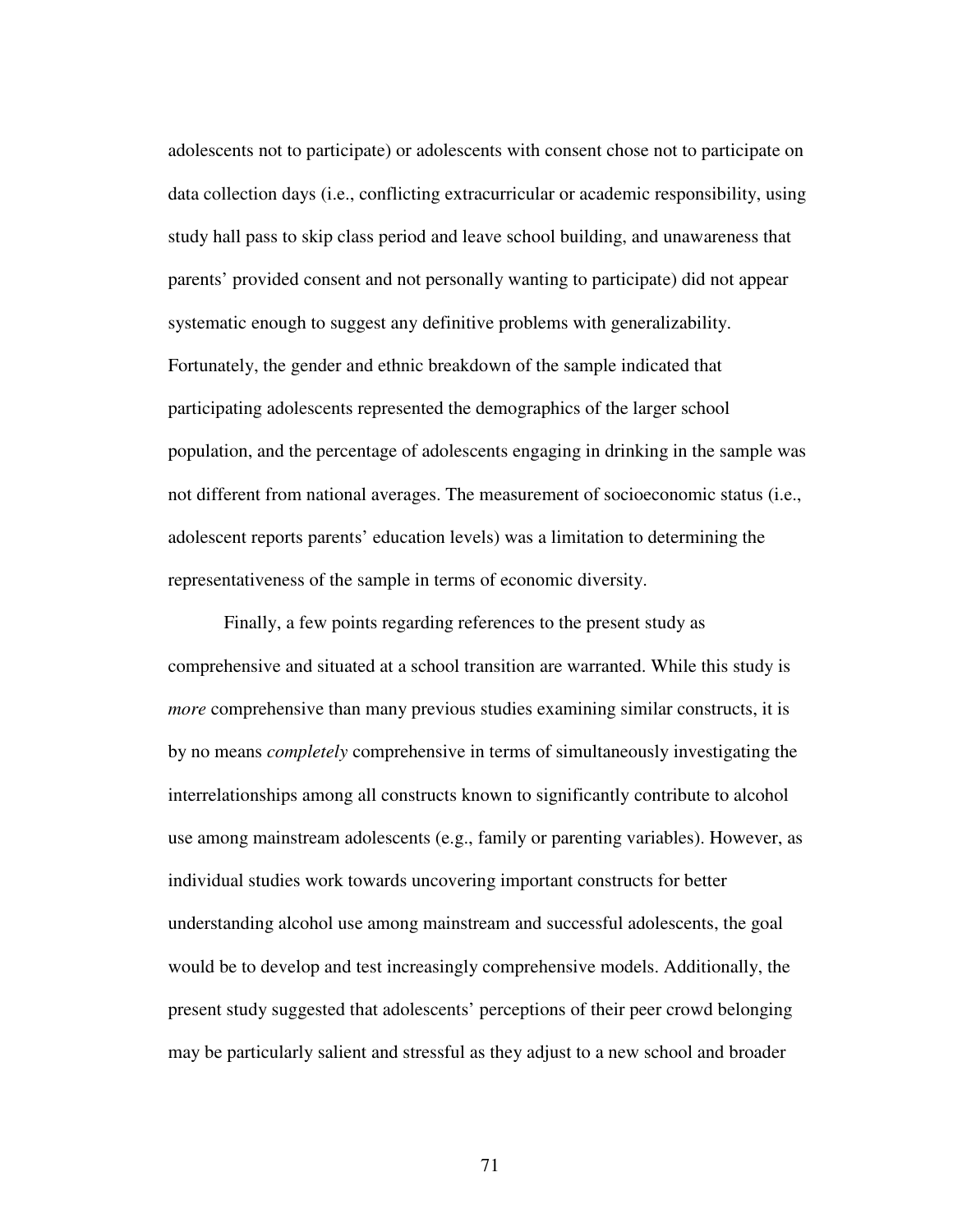peer network following the high school transition. Given that the study was not longitudinal in nature, future work able to appropriately capture the high school transition by gathering data both before *and* after the school change will better speak to the role of the transition in affecting the onset and increases in alcohol use. Longitudinal work extending further into high school would also be able to examine how changes in peer-related social stress affect changes in alcohol use over time, as well as how adolescent milestones (e.g., acquiring a driver's license) contribute to the social processes highlighted in this study.

### *Conclusions and Implications for Prevention and Intervention*

This study provided support for the simultaneous influence of several indicators of social cognitive and emotional adjustment on adolescent alcohol use among a mainstream, school-based sample of adolescents following the high school transition. Adolescents' peer-related social stress was found to be an important predictor in the comprehensive model. This finding is consistent with the longstanding acknowledgement that peer influence is central to typical adolescent life and adjustment (Urberg et al., 1997) and represents a previously less recognized and more indirect aspect of peer influence. Specifically, this study revealed that adolescents who desire higher social status and more social belonging within peer crowds within which they strongly value affiliation are more likely to report alcohol use. Additionally, adolescents with higher self-esteem were found to be particularly likely to engage in underage drinking when experiencing peer-related social stress. Furthermore, adolescents' expectancies that alcohol use would increase their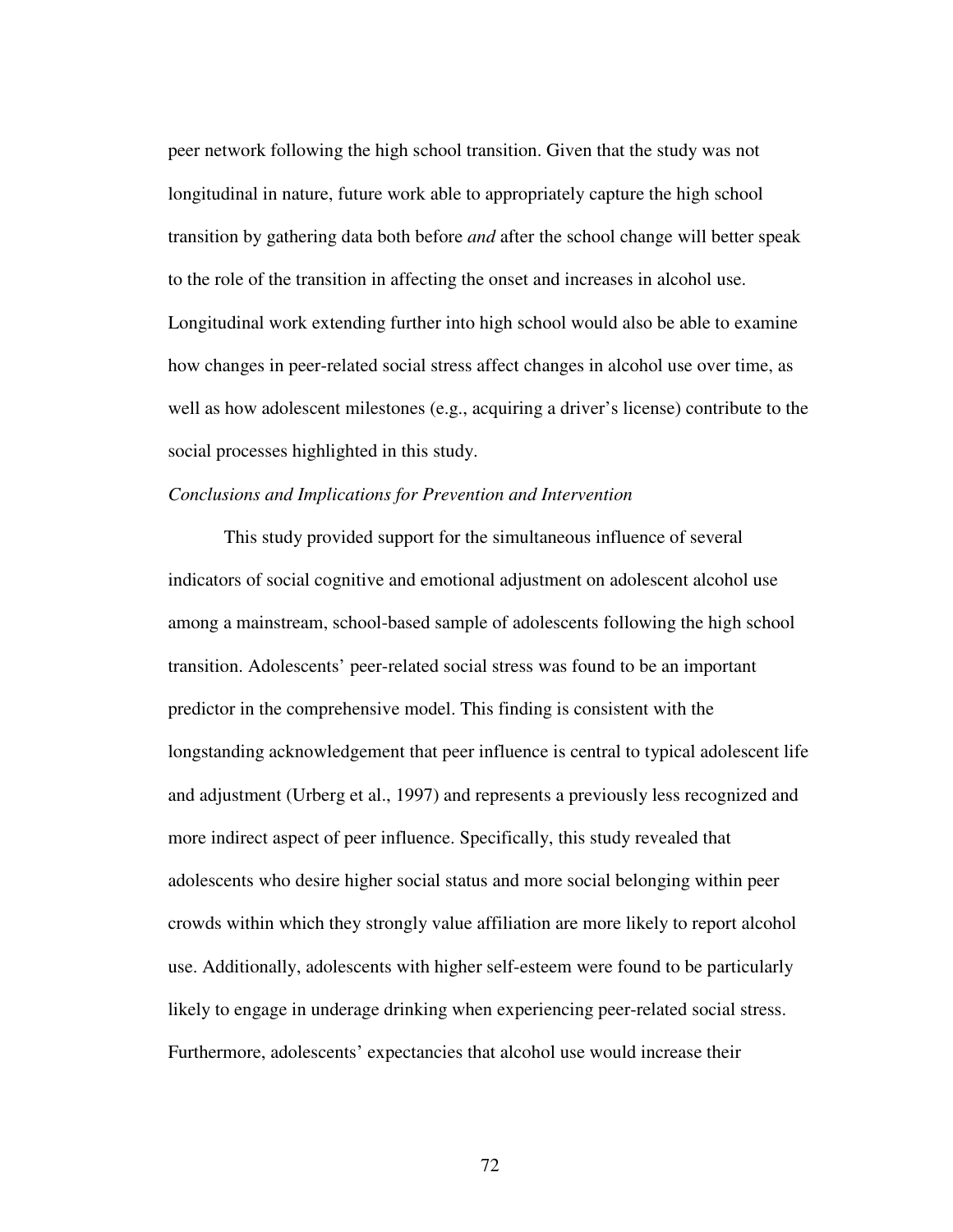sociability were additionally related to alcohol use in the comprehensive model. In summary, adolescents with relatively high self-esteem who were experiencing peerrelated social stress and believed that alcohol would improve their sociability were the most likely to engage in underage drinking. Given that this set of characteristics are likely common among adolescents adjusting to high school, the model supported in this study informs several aspects of adolescent adjustment likely to contribute to multi-faceted models of risk factors for underage drinking among "mainstream and successful" adolescents (Psychosocial Processes, 2004/2005).

 In addition to contributing to the ongoing goal of better understanding what drives alcohol use among typically developing adolescents, the results have several implications for prevention and intervention efforts. Among clinical and antisocial populations of adolescents, substance use is often more easily recognized as one aspect of adolescents' maladjustment and one aim of intervention approaches. However, among the many typically developing adolescents who use alcohol in their regular social activities, there may be no clear indicators that adolescents are engaging in high levels of alcohol use. Therefore, the influences on alcohol use identified in this study are likely most important for incorporating into widespread school- or community-based prevention efforts, compared to targeted interventions. Given that interactive prevention programs focusing on interpersonal skills have been found to be more effective than those that are less interactive and focused on knowledge about substances (Tobler et al., 2000), the findings of this study may most appropriately contribute to improving the peer networking and cognitive-behavioral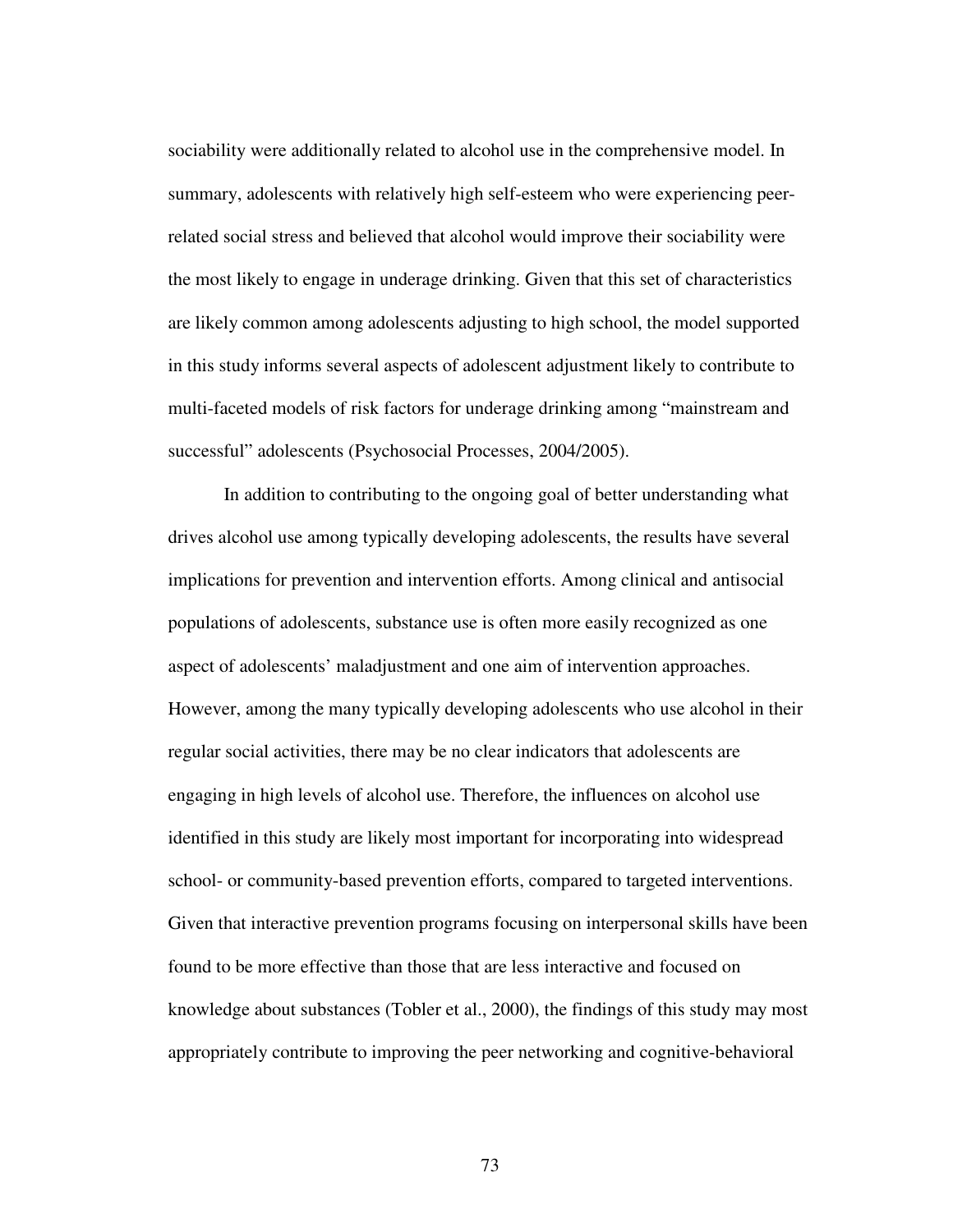components of interactive programs by giving attention to the complex social purposes that many adolescents believe drinking can serve. Normalizing perceptions that using alcohol can be a means to gaining social acceptance and status, correcting false impressions about the degree to which socially successful adolescents within specific peer crowds engage in drinking, and providing healthy alternatives to reaching desired levels of social belonging may be important additions to prevention efforts given the findings in this study.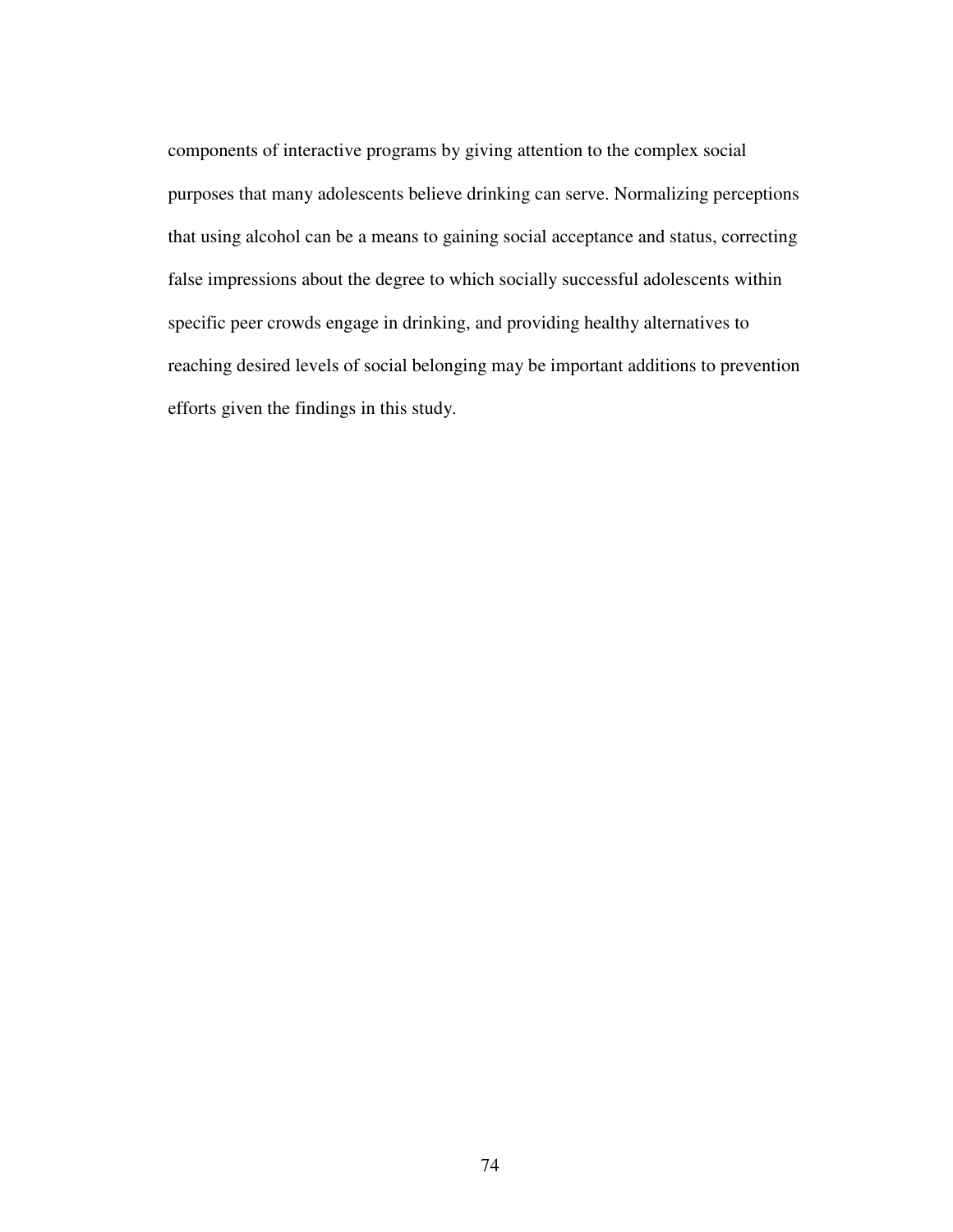## References

- Aiken, L. S., & West, S. G. (1991). *Multiple regression: Testing and interpreting interactions.* Newbury Park, CA: Sage.
- Aikins, J. W., Bierman, K. L, & Parker, J. G. (2005). Navigating the transition to junior high school: The influence of pre-transition friendship and self-system characteristics. *Social Development, 14,* 42-60.
- Baron, R. M., & Kenny, D. A. (1986). The moderator-mediator variable distinction in social psychological research: Conceptual, strategic, and statistical considerations. *Journal of Personality and Social Psychology, 51,* 1173-1182.
- Bonin, M. F., McCreary, D. R., & Sadava, S. W. (2000). Problem drinking behavior in two community-based samples of adults: Influence of gender, coping, loneliness, and depression. *Psychology of Addictive Behaviors, 14,* 151-161.
- Bowker, A., Bukowski, W. M., Hymel, S. & Sippola, L. K. (2000). Coping with daily hassles in the peer group during early adolescence: Variations as a function of peer experience. *Journal of Research on Adolescence, 10,* 211-243.
- Brown, B. B. (1989). *Social type rating manual.* Madison, WI: University of Wisconsin-Madison, National Center on Effective Secondary Schools.
- Brown, S. A., & Tapert, S. F. (2004). Adolescence and the trajectory of alcohol use: Basic to clinical studies. *Annals of the New York Academy of Science, 1021,*  234-244.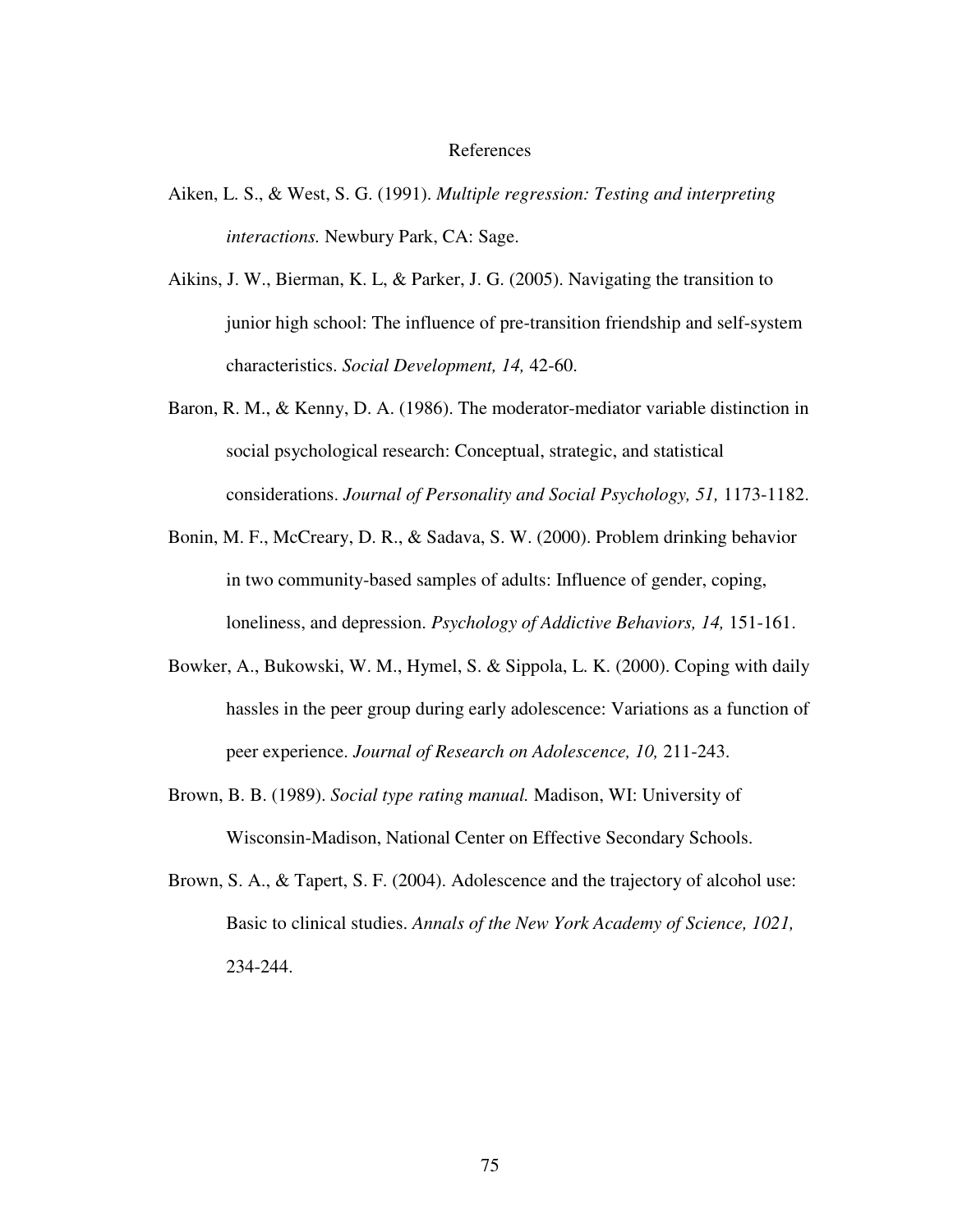- Cohen, J., Cohen, P., West, S. G., & Aiken, L. S. (2003). *Applied multiple regression/correlation analysis for the behavioral sciences.* Mahwah, NJ: Lawrence Erlbaum.
- Compas, B. E., Connor-Smith, J. K., Saltzman, H., Thomsen, A. H., & Wadsworth, M. E. (2001). Coping with stress during childhood and adolescence: Problems, progress, and potential in theory and research. *Psychological Bulletin, 127,* 87- 127.
- Connor-Smith, J. K., Compas, B. E., Wadsworth, M. E., Thomsen, A. H., & Saltzman, H. (2000). Responses to stress in adolescence: Measurement of coping and involuntary stress responses. *Journal of Consulting and Clinical Psychology, 68,* 976-992.
- Cooper, M. L. (1994). Motivations for alcohol use among adolescents: Development and validation of a four-factor model. *Psychological Assessment, 6,* 117-128.
- Cooper, M. L., Russell, M., Skinner, J., Frone, M. R., & Mudar, P. (1992). Stress and alcohol use: Moderating effects on gender, coping, and alcohol expectancies. *Journal of Abnormal Psychology, 101,* 139-152.
- Dunn, M. E., & Goldman, M. S. (1996). Empirical modeling of an alcohol expectancy memory network in elementary school children as a function of grade. *Experimental and Clinical Psychopharmacology, 4,* 209-217.
- Earlywine, M. (1994). Anticipated biphasic effects of alcohol vary with risk for alcoholism: A preliminary report. *Alcoholism: Clinical and Experimental Research, 18,* 711-714.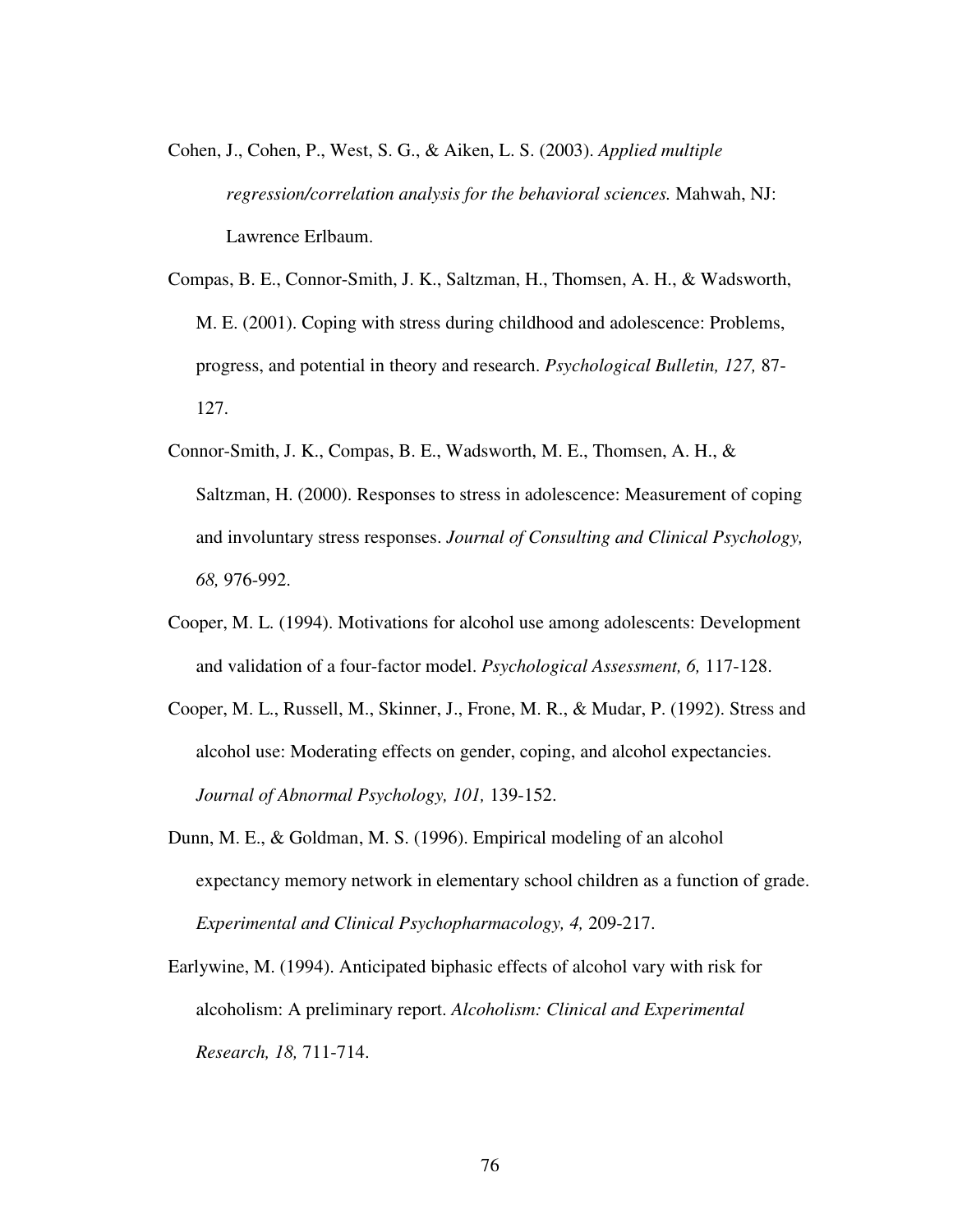- Eaton, D. K., Kann, L., Kinchen, S., Ross, J., Hawkins, J., Harris, W. A., et al. (2006). Youth Risk Behavior Surveillance – United States, 2005. *MMWR Morbidity and Mortality Weekly Report, 55,* 1-108.
- Ellickson, P. L., Tucker, J. S., & Klein, D. J. (2003). Ten-year prospective study of public health problems associated with early drinking. *Pediatrics, 111,* 949-955.
- Fromme, K., & D'Amico, E. J. (2000). Measuring adolescent alcohol outcome expectancies. *Psychology of Addictive Behaviors, 14,* 206-212.
- Fromme, K., Stroot, E., & Kaplan, D. (1993). Comprehensive effects of alcohol: Development and psychometric assessment of a new expectancy questionnaire. *Psychological Assessment, 5,* 19-26.
- Goldberg, J. H., Halpern-Felsher, B. L., & Millstein, S. G. (2002). Beyond invulnerability: The importance of benefits in adolescents' decision to drink alcohol. *Health Psychology, 21,* 477-484.
- Goldman, M. S., Del Boca, F. K., & Darkes, J. (1999). Alcohol expectancy theory: The application of cognitive neuroscience. In K. E. Leonard & H. T. Blane (Eds.), *Psychological theories of drinking and alcoholism* ( $2<sup>nd</sup>$  ed., pp. 203-246). New York: Guilford.
- Gonzalez, R., & Griffin, D. (2002). Testing parameters in structural equation modeling: Every "one" matters. *Psychological Methods, 6,* 258-269.
- Graber, J. A., & Brooks-Gunn, J. (1996). Transitions and turning points: Navigating the passage from childhood through adolescence. *Developmental Psychology, 32,*  768-776.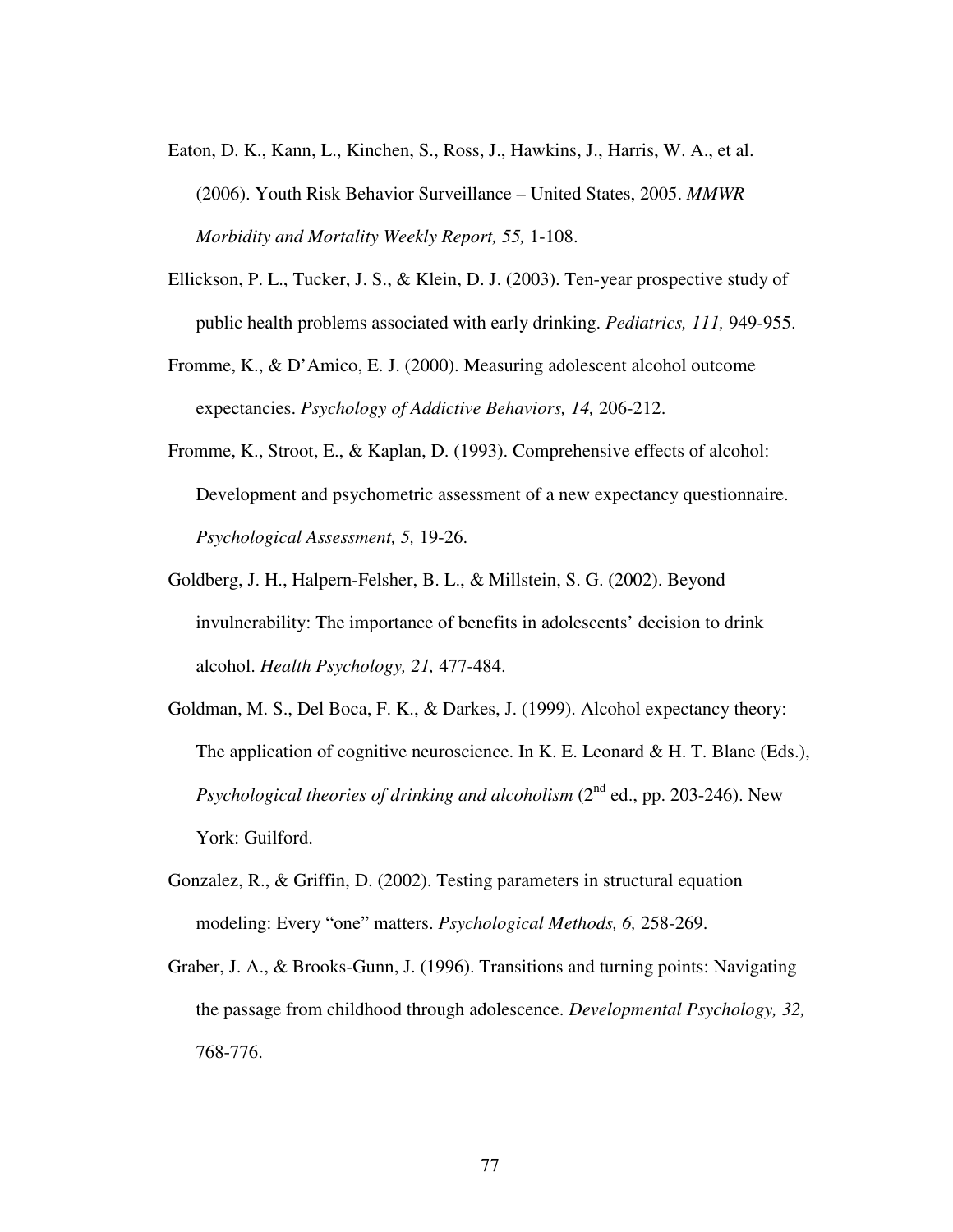- Graham, J. W., Cumsille, P. E., & Elek-Fisk, E. (2003). Methods for handling missing data. In J. A. Schinka & W. F. Velicer (Eds.), *Handbook of psychology: Research methods in psychology, Vol. 2* (pp. 87-114). New York: Wiley.
- Greeley, J., & Oei, T. (1999). Alcohol tension and reduction. In K. E. Leonard & H. T. Blane (Eds.), *Psychological theories of drinking and alcoholism* (2<sup>nd</sup> ed., pp. 14-53). New York: Guilford.
- Hansell, S., Mechanic, D., & Brondolo, E. (1986). Introspectiveness and adolescent development. *Journal of Youth and Adolescence, 15,* 115-132.
- Harrison, P. A., Fulkerson, J. A., & Park, E. (2000). The relative importance of social versus commercial sources in youth access to tobacco, alcohol, and other drugs. *Preventive Medicine, 2000,* 39-48.
- Harter, S. (1988). *Manual for the self-perception profile for adolescents.* Denver, CO: University of Denver.
- Hawker, D. S. J., & Boulton, M. J. (2000). Twenty years' research on peer victimization and psychosocial maladjustment: A meta-analytic review of cross-sectional studies. *Journal of Child Psychology and Psychiatry, 41,* 441- 455.
- Hawkins, J. D., Catalano, R., & Miller, J. (1992). Risk and protective factors for alcohol and other drug problems in adolescence and early adulthood: Implications for substance abuse prevention. *Psychological Bulletin, 112,* 64-105.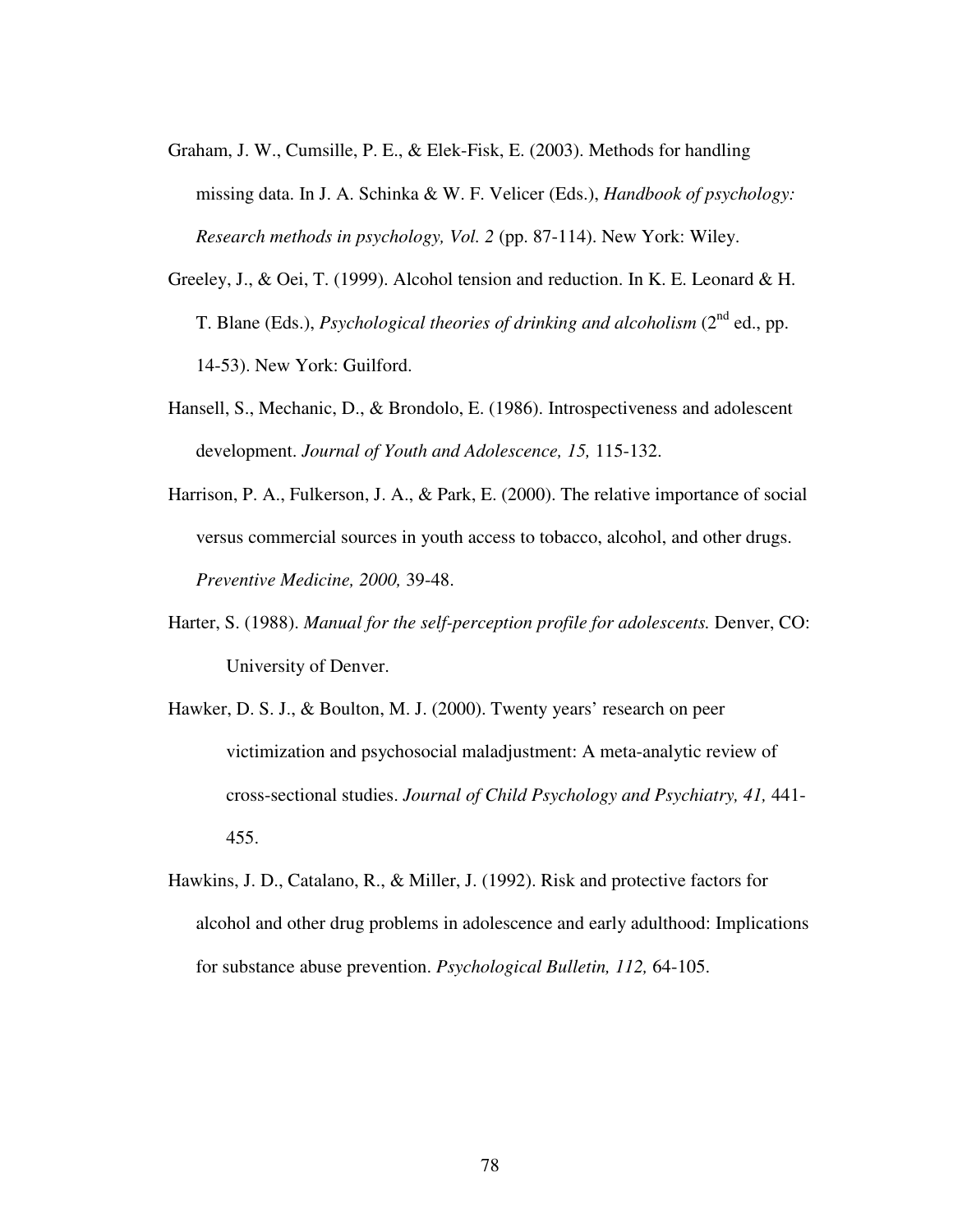- Holmbeck, G. N. (1997). Toward terminological, conceptual, and statistical clarity in the study of mediators and moderators: Examples from the clinical-child and pediatric psychology literatures. *Journal of Consulting and Clinical Psychology, 65,* 599-610.
- Iannotti, R. J., & Bush, P. J. (1992). Perceived vs. actual friends' use of alcohol, cigarettes, marijuana, and cocaine: Which has the most influence? *Journal of Youth and Adolescence, 21,* 375-389.
- Jarvinen, D. W., & Nicholls, J. G. (1996). Adolescents' social goals, beliefs about the causes of social success, and satisfaction in peer relations. *Developmental psychology, 32,* 435-441.
- Johnston, L. D., O'Malley, P. M., Bachman, J. G., & Schulenberg, J. E. (2006). *Monitoring the Future national results on adolescent drug use: Overview of key findings, 2005.* (NIH Publication No. 06-5882). Bethesda, MD: National Institute on Drug Abuse.
- Kinney, D. A. (1993). From "nerds" to "normals": Adolescent identity recovery within a changing social system. *Sociology of Education, 66,* 21-40.
- La Fontana, K. M., & Cillessen, A. (2002). Children's perceptions of popular and unpopular peers: A multimethod assessment. *Developmental Psychology, 38,* 635- 647.
- La Greca, A. M., Prinstein, M. J., & Fetter, M. D. (2001). Adolescent peer crowd affiliation: Linkages with health-risk behaviors and close friendships. *Journal of Pediatric Psychology, 26,* 131-143.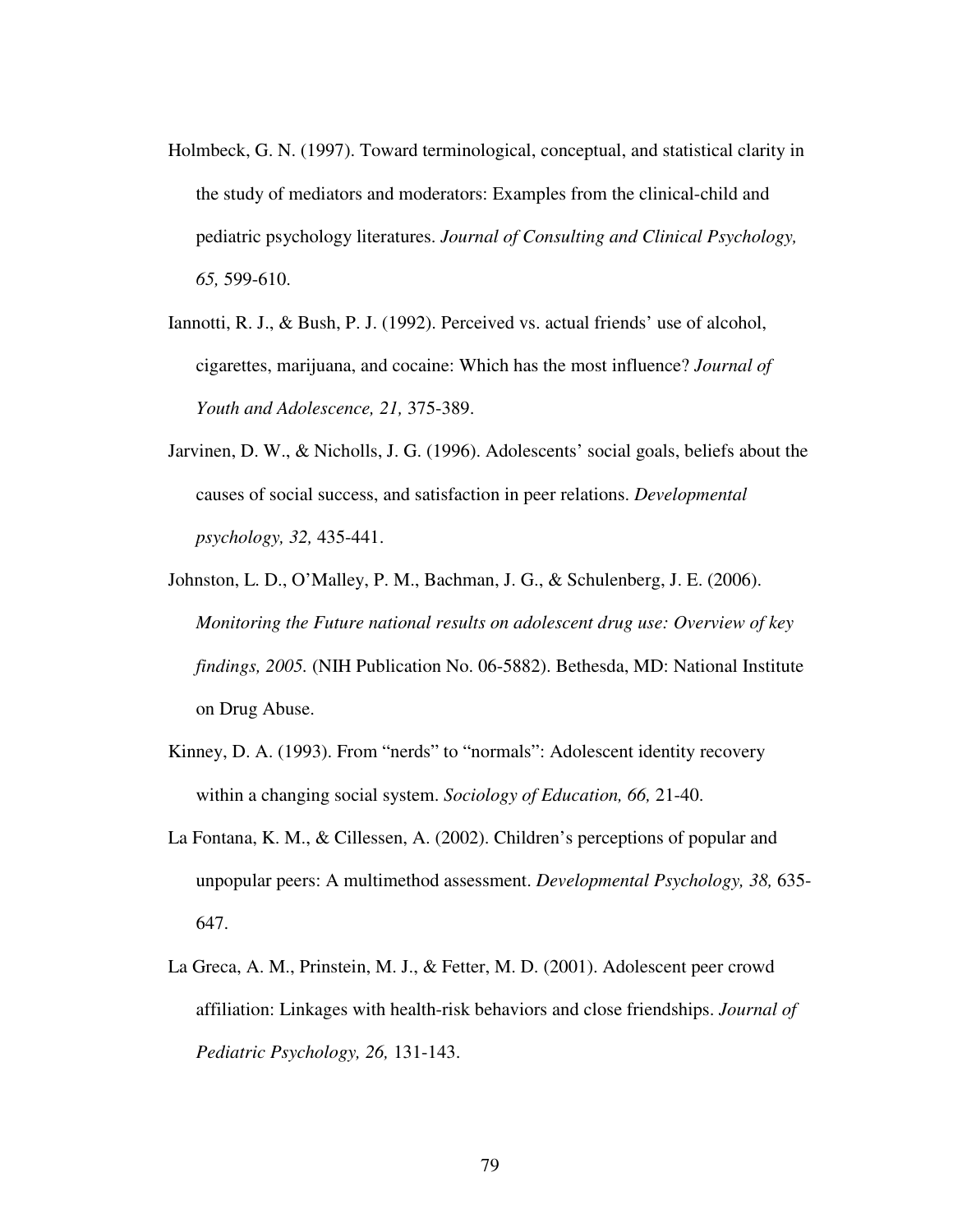- Lance, C. E. (1988). Residual centering, exploratory and confirmatory moderator analysis, and decomposition of effects in path models containing interactions. *Applied Psychological Measurement, 12,* 163-175.
- Laurent, J., Catanzaro, S. J., & Callan, M. K. (1997). Stress, alcohol-related expectancies and coping preferences: A replication with adolescents of the Cooper et al. (1992) model. *Journal of Studies on Alcohol, 58,* 644-651.
- Little, T. D. (1997). Mean and covariance structures (MACS) analyses of crosscultural data: Practical and theoretical issues. *Multivariate Behavioral Research, 32*, 53-76.
- Little, T. D., Bovaird, J. A., & Widaman, K. F. (2006). On the merits of orthogonalizing powered and product terms: Implications for modeling interactions among latent variables. *Structural Equation Modeling, 13,* 497-519.
- Little, T. D., Cunningham, W. A., Shahar, G., & Widaman, K. F. (2002). To parcel or not to parcel: Exploring the question, weighing the merits. *Structural Equation Modeling, 9,* 151-173.
- Little, T. D., Slegers, D. W., & Card, N. A. (2006). A non-arbitrary method of identifying and scaling latent variables in SEM and MACS models. *Structural Equation Modeling, 13,* 59-72.
- Moffit, T. E. (1993). Adolescent-limited and life-course-persistent antisocial behavior: A developmental taxonomy. *Psychological Review, 100,* 674-701.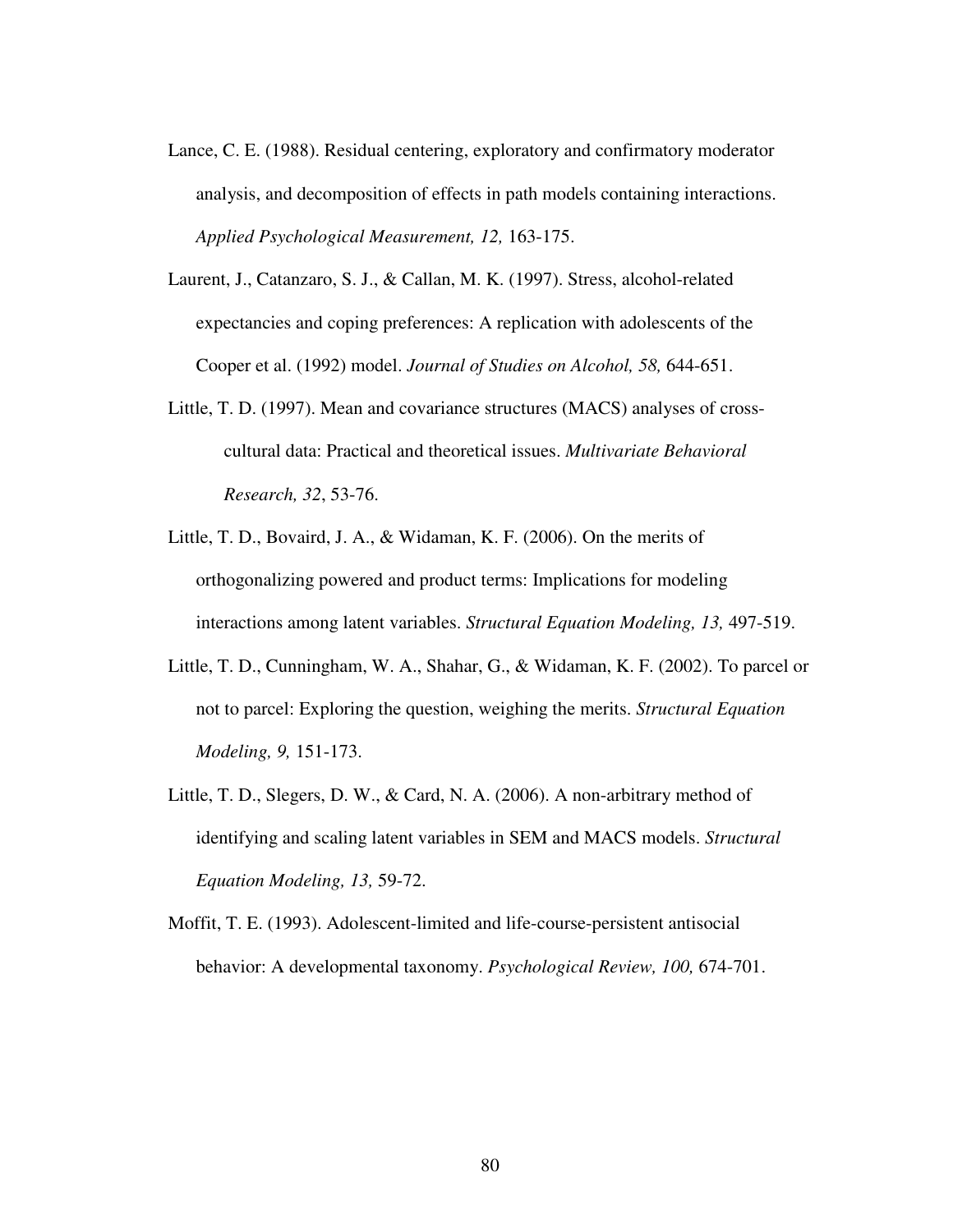- Newcomb, A. F., Bukowski, W. M., & Pattee, L. (1993). Children's peer relations: A meta-analytic review of popular, rejected, neglected, controversial, and average sociometric status. *Psychological Bulletin, 113,* 99-128.
- Nishina, A., Juvonen, J., & Witkow, M. R. (2005). Sticks and stones may break my bones, but names will make me feel sick: The psychosocial, somatic, and scholastic consequences of peer harassment. *Journal of Clinical Child and Adolescent Psychology, 34,* 37-48.
- O'Brien, S. F., & Bierman, K. L. (1988). Conceptions and perceived influence of peer groups: Interviews with preadolescents and adolescents. *Child Development, 59,*  1360-1365.
- Panak, W. F., & Garber, J. (1992). Role of aggression, rejection, and attributions in the prediction of depression in children. *Development and Psychopathology, 4,*  145-165.
- Parker, J. G., & Asher, S. R. (1987). Peer relations and later personal adjustment: Are low-accepted children at risk? *Psychological Bulletin, 102,* 357-389.
- Parkhurst, J. T., & Hopmeyer, A. (1998). Sociometric popularity and peer-perceived popularity: Two distinct dimensions of peer status. *Journal of Early Adolescence, 18,* 125-144.
- Preacher, K. J. (2001, April). Calculation for the chi-square test: An interactive calculation tool for chi-square tests of goodness of fit and independence [Computer software]. Available from http://www.quantpsy.org.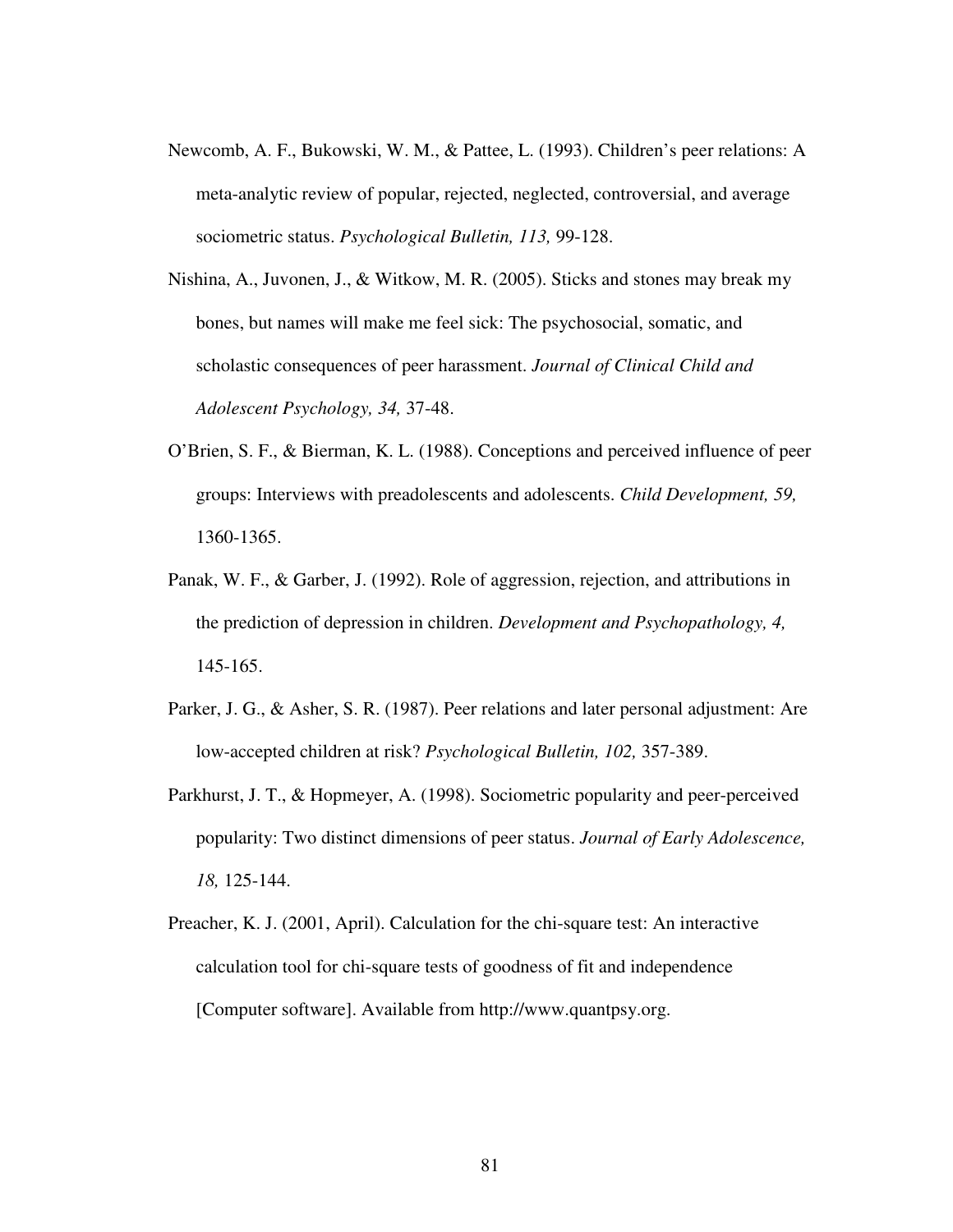- Prinstein, M. J., & Aikins, J. W. (2004). Cognitive moderators of the longitudinal association between peer rejection and adolescent depressive symptoms. *Journal of Abnormal Child Psychology, 32,* 147-158.
- Prinstein, M. J., & Cillessen, A. H. N. (2003). Forms and functions of adolescent peer aggression associated with high levels of peer status. *Merrill-Palmer Quarterly, 49,* 310-342.
- Prinstein, M. J., & Cohen, G. L. (2006). A social norm framework for understanding peer contagion effects. Paper presented as part of a symposium, M. Prinstein & J. Kupersmidt (chairs), *Processes of adolescent peer contagion*, at the Biennial Meeting of the Society for Research on Adolescence, San Francisco, CA.
- Prinstein, M. J., & La Greca, A. M. (2004). Childhood peer rejection and aggression as predictors of adolescent girls' externalizing and health risk behaviors: A 6-year longitudinal study. *Journal of Consulting and Clinical Psychology, 72,* 103-112.
- Prinstein, M. J., Meade, C. S., & Cohen, G. L. (2003). Adolescent oral sex, peer popularity, and perceptions of best friends' sexual behavior. *Journal of Pediatric Psychology, 28,* 243-249.
- Prinstein, M. J., & Wang, S. S. (2005). False consensus and adolescent peer contagion: Examining discrepancies between perceptions and actual reported levels of friends' deviant and health risk behaviors. *Journal of Abnormal Child Psychology, 33,* 293-306.
- Psychosocial processes and mechanisms of risk and protection. (2004/2005). *Alcohol Research and Health, 28,* 143-154.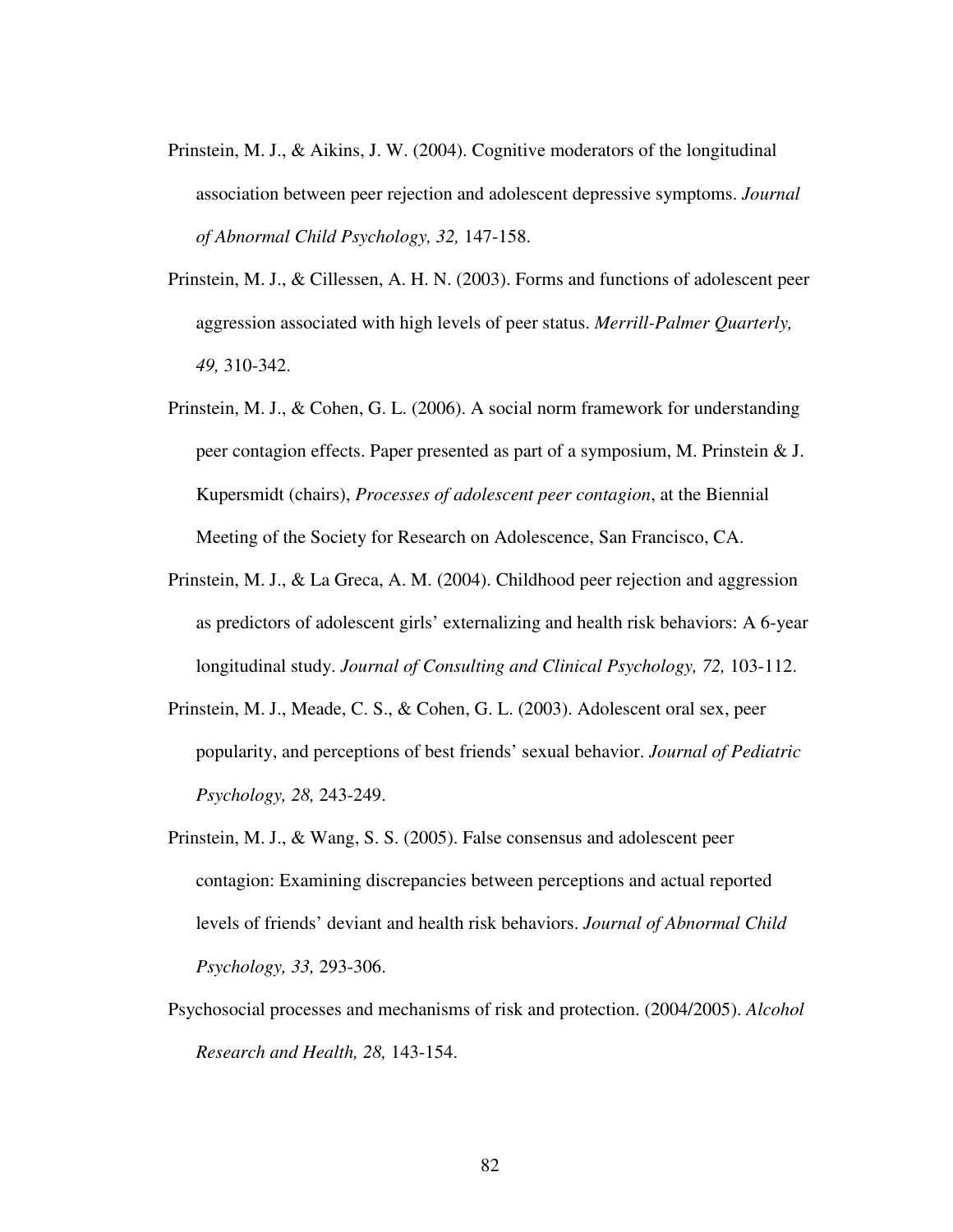- Reinhard, C., Wolff, B., & Wadsworth, M. (2006). Coping and involuntary stress response clusters predicting symptoms of psychopathology for adolescents living in poverty. Paper presented as part of a symposium, M. Wadsworth (chair), *What does it take to cope effectively with disadvantage?*, at the Biennial Meeting of the Society for Research on Adolescence, San Francisco, CA.
- Rosenberg, M., Schooler, C., Schoenbach, C., & Rosenberg, F. (1995). Global selfesteem and specific self-esteem: Different concepts, different outcomes. *American Sociological Review, 60,* 141-156.
- Ryan, A. M., & Shim, S. S. (2006). Social achievement goals: The nature and consequences of different orientations toward social competence. *Personality and Social Psychology Bulletin, 32,* 1246-1263.
- Shedler, J., & Block, J. (1990). Adolescent drug use and psychological health: A longitudinal inquiry. *American Psychologist, 45*, 612-630.
- Spear, L. P. (2000). The adolescent brain and age-related behavioral manifestations. *Neuroscience and Biobehavioral Reviews, 24, 417-463.*
- Sussman, S., Dent, C., & McCullar, W. (2000). Group self-identification as a prospective predictor of drug use and violence in high-risk youth. *Psychology of Addictive Behaviors, 14*, 192-196.
- Taylor, B. J., Graham, J. W., Cumsille, P., & Hansen, W. B. (2000). Modeling prevention program effects on growth in substance use: Analysis of five years of data from the Adolescent Alcohol Prevention Trial. *Prevention Science, 1,* 183- 197.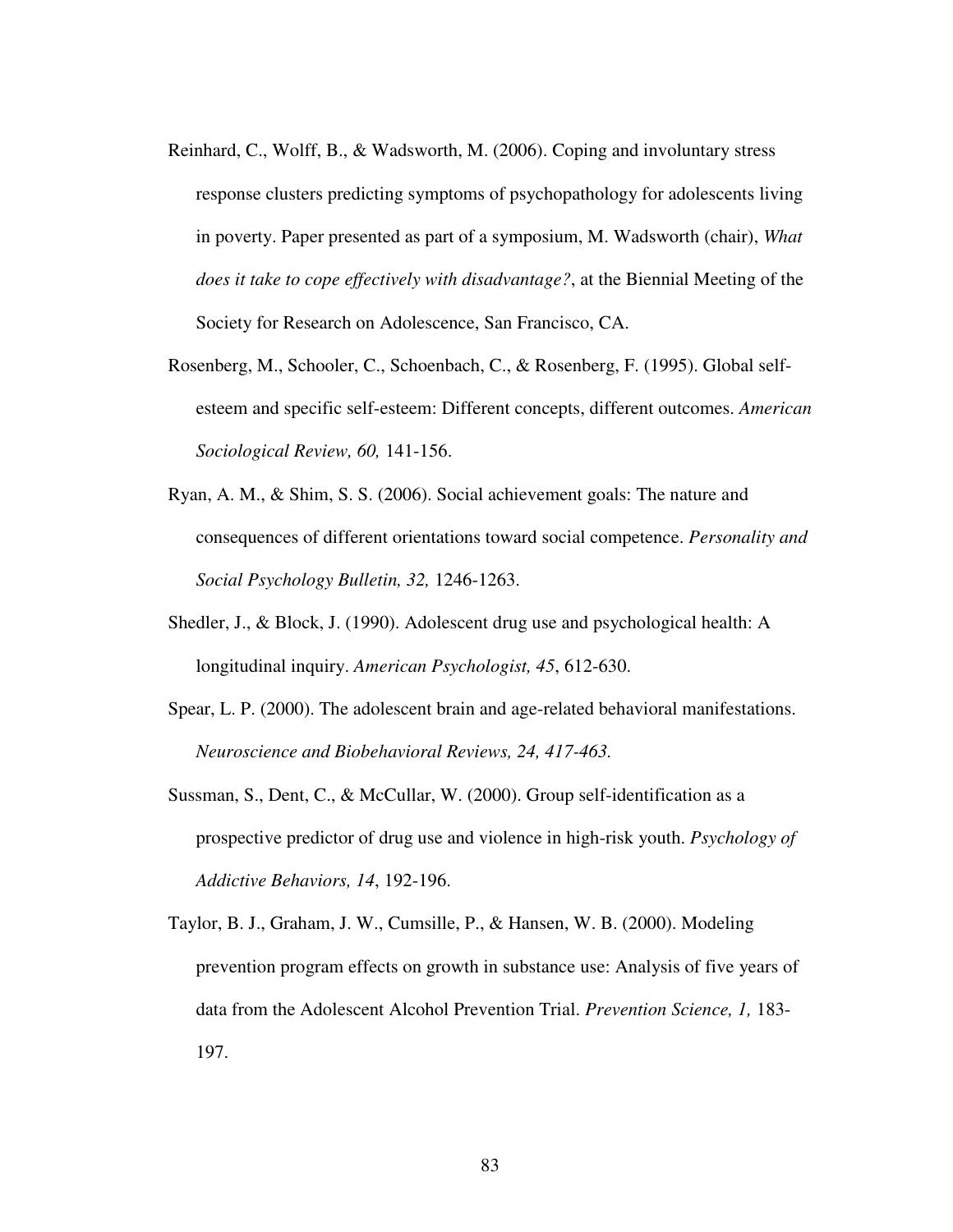- Tobler, N. S., Roona, M. R., Ochshorn, P., Marshall, D. G., Streke, A. V., & Stackpole, K. M. (2000). School-based adolescent drug prevention programs: 1998 meta-analysis. *The Journal of Primary Prevention, 20,* 275-336.
- Urberg, K. A., Degirmencioglu, S. M., & Pilgrim, C. (1997). Close friend and group influence on adolescent cigarette smoking and alcohol use. *Developmental Psychology, 33,* 834-844.
- Wills, T. A., & Cleary, S. D. (1999). Peer and adolescent substance use among  $6^{th}$ -9<sup>th</sup> graders: Latent growth analyses of influence versus selection mechanisms. *Health Psychology, 18,* 453-463.
- Wills, T. A., & Dishion, T. J. (2004). Temperament and adolescent substance use: A transactional analysis of emerging self-control. *Journal of Clinical Child and Adolescent Psychology, 33,* 69-87.
- Zimmerman, M. A., Copeland, L. A., Shope, J. T., & Dielman, T. E. (1997). A longitudinal study of self-esteem: Implications for adolescent development. *Journal of Youth and Adolescence, 26,* 117-141.